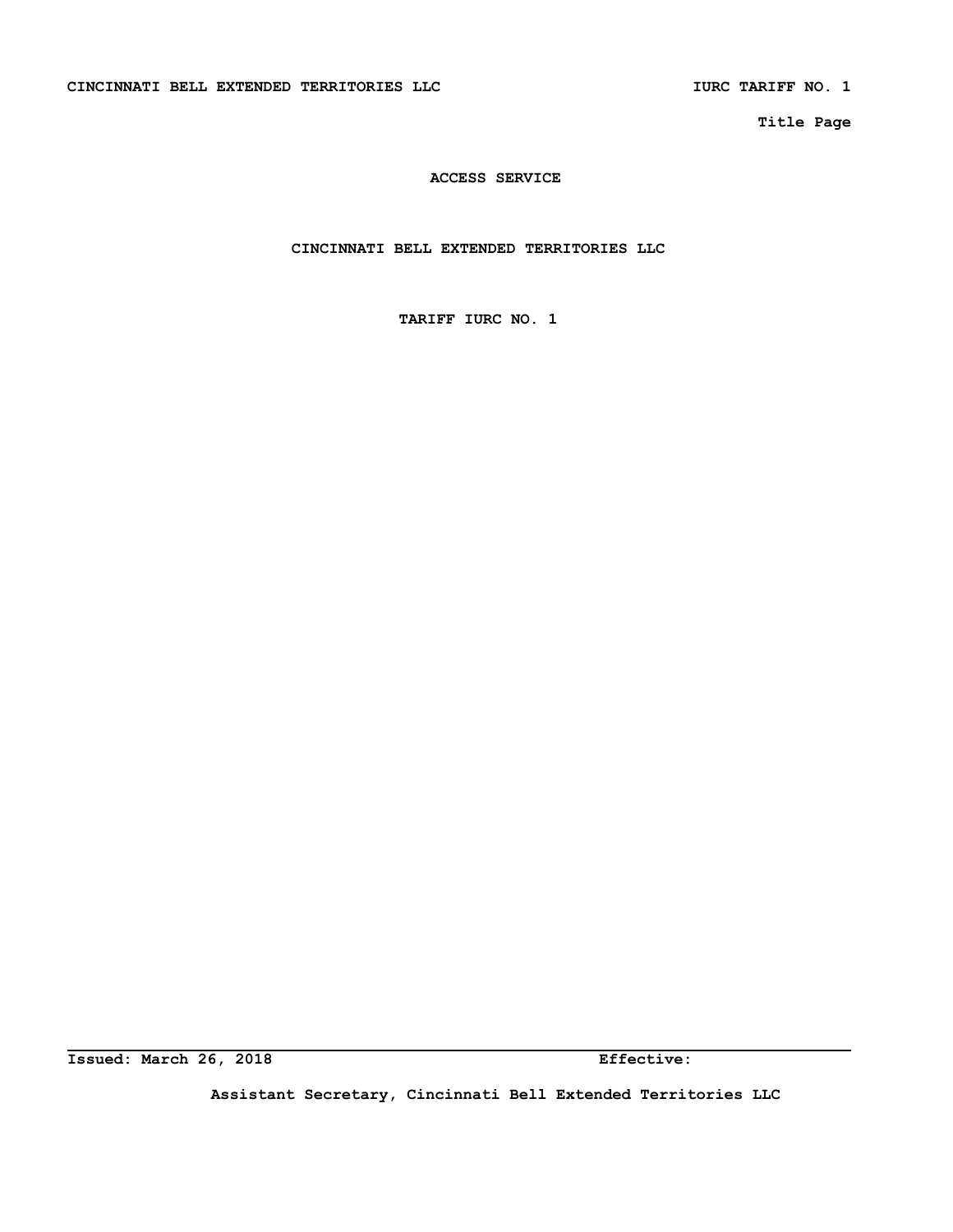# CINCINNATI BELL EXTENDED TERRITORIES LLC **IURC TARIFF NO. 1**

**Original Page 1** 

# **ACCESS SERVICE**

# **TABLE OF CONTENTS**

|    |                               |                                                | Page No. | (N) |
|----|-------------------------------|------------------------------------------------|----------|-----|
|    | <b>EXPLANATION OF SYMBOLS</b> |                                                | 8        |     |
| 1. |                               | APPLICATION OF TARIFF                          | 8        |     |
| 2. |                               | GENERAL REGULATIONS                            |          |     |
|    | 2.1                           | Undertaking of the Company                     |          |     |
|    | 2.1.1                         | Scope                                          | 9        |     |
|    | 2.1.2                         | Limitations                                    | 10       |     |
|    | 2.1.3                         | Liability                                      | 11       |     |
|    | 2.1.4                         | Provision of Services                          | 14       |     |
|    |                               | 2.1.5 Maintenance of Services                  | 14       |     |
|    |                               | 2.1.6 Changes and Substitutions                | 15       |     |
|    | 2.1.7                         | Refusal and Discontinuance of Service          | 16       |     |
|    | 2.2<br>Use                    |                                                |          |     |
|    | 2.2.1                         | Unlawful Use                                   | 17       |     |
|    |                               | 2.3 Obligations of the Customer                |          |     |
|    | 2.3.1                         | Damages                                        | 17       |     |
|    | 2.3.2                         | Ownership of Facilities and Theft              | 18       |     |
|    | 2.3.3                         | Equipment Space and Power                      | 18       |     |
|    | 2.3.4                         | Availability for Testing                       | 18       |     |
|    |                               | 2.3.5 Design of Customer Services              | 18       |     |
|    |                               | 2.3.6 References to the Company                | 19       |     |
|    |                               | 2.3.7 Claims and Demands for Damages           | 19       |     |
|    |                               | 2.4 Payment Arrangements and Credit Allowances |          |     |
|    | 2.4.1                         | Payment of Rates, Charges and Deposits         | 21       |     |
|    | 2.4.2                         | Minimum Periods                                | 23       |     |
|    | 2.4.3                         | Credit Allowance for Service Interruptions     | 24       | (N) |
|    |                               |                                                |          |     |

**Issued: March 26, 2018 Effective:** 

**Assistant Secretary, Cincinnati Bell Extended Territories LLC**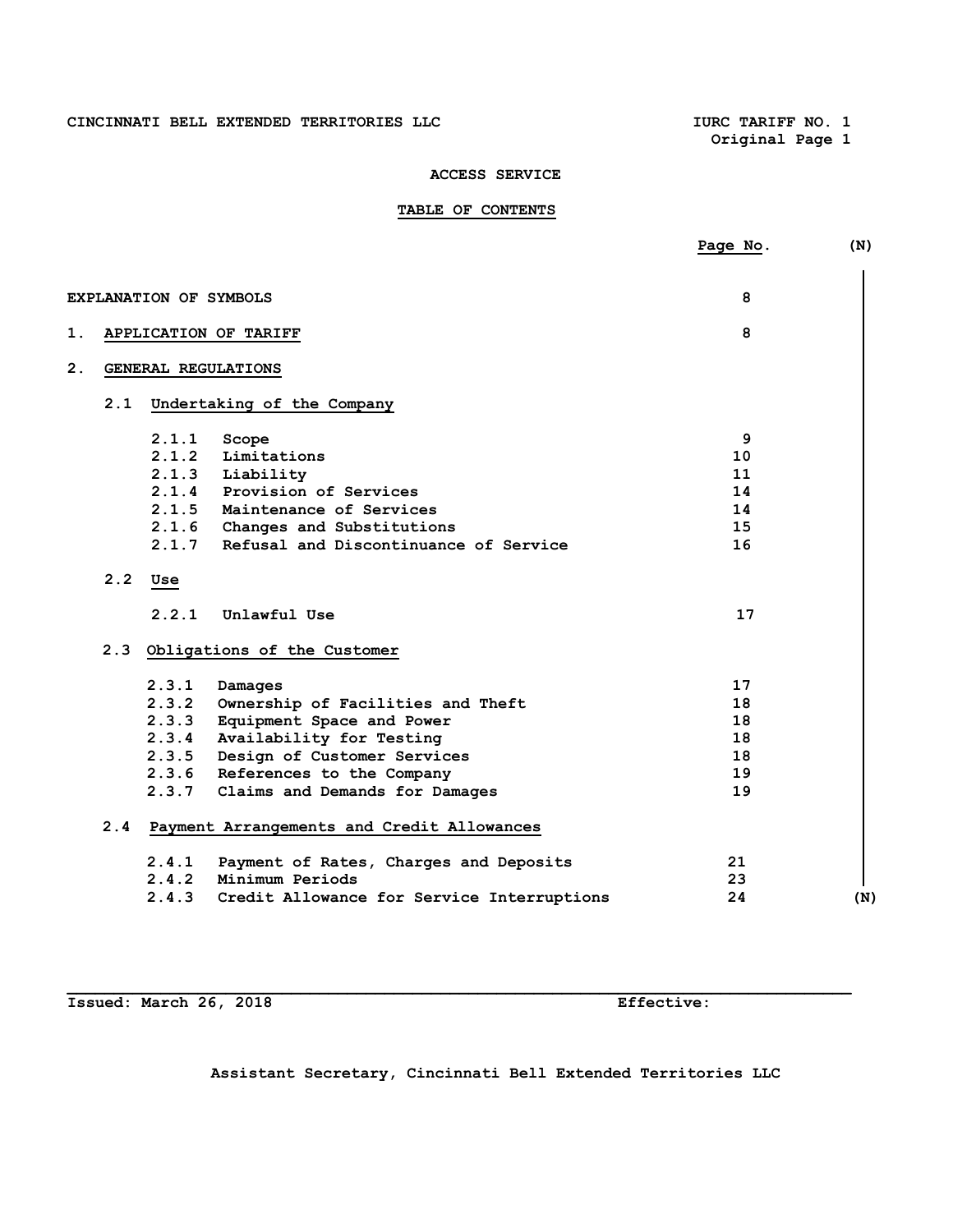# **TABLE OF CONTENTS**

|                                                           | Page No. | (N) |
|-----------------------------------------------------------|----------|-----|
| 2.5 Definitions                                           |          |     |
| Access Code                                               | 25       |     |
| Access Minutes                                            | 25       |     |
| Access Tandem                                             | 25       |     |
| Access tandem trunk Port                                  | 25       |     |
| Aggregator                                                | 25       |     |
| Answer/Disconnect Supervision                             | 26       |     |
| Asynchronous Transfer Mode                                | 26       |     |
| Attenuation Distortion                                    | 26       |     |
| Automatic Number Identification (ANI)                     | 26       |     |
| Balance (100 Type) Test Line                              | 26       |     |
| <b>Bit</b>                                                | 26       |     |
| Cable Vault                                               | 27       |     |
| Call                                                      | 27       |     |
| Call Gapping                                              | 27       |     |
| Carrier or Common Carrier                                 | 27       |     |
| Carrier Identification Parameter                          | 27       |     |
| Central Office                                            | 27       |     |
| Central Office Prefix                                     | 27       |     |
| Centralized Automatic Reporting on Trunks Testing         | 28       |     |
| Channel(s)                                                | 28       |     |
| Channel Service Unit                                      | 28       |     |
| Channelize                                                | 28       |     |
| C-Message Noise                                           | 28       |     |
| C-Notched Noise                                           | 28       |     |
| Committed Information Rate                                | 29       |     |
| Committed Burst Size                                      | 29       |     |
| Common Channel Signaling                                  | 29       |     |
| Common Channel Signaling Access Capability                | 29       |     |
| Common Channel Signaling Access Capability Signaling Link | 29       |     |
| Common Line                                               | 30       |     |
| Communications System                                     | 30       |     |
| Conventional Signaling                                    | 30       |     |
| Customer(s)                                               | 31       | (N) |

**Issued: March 26, 2018 Effective:** 

**Assistant Secretary, Cincinnati Bell Extended Territories LLC**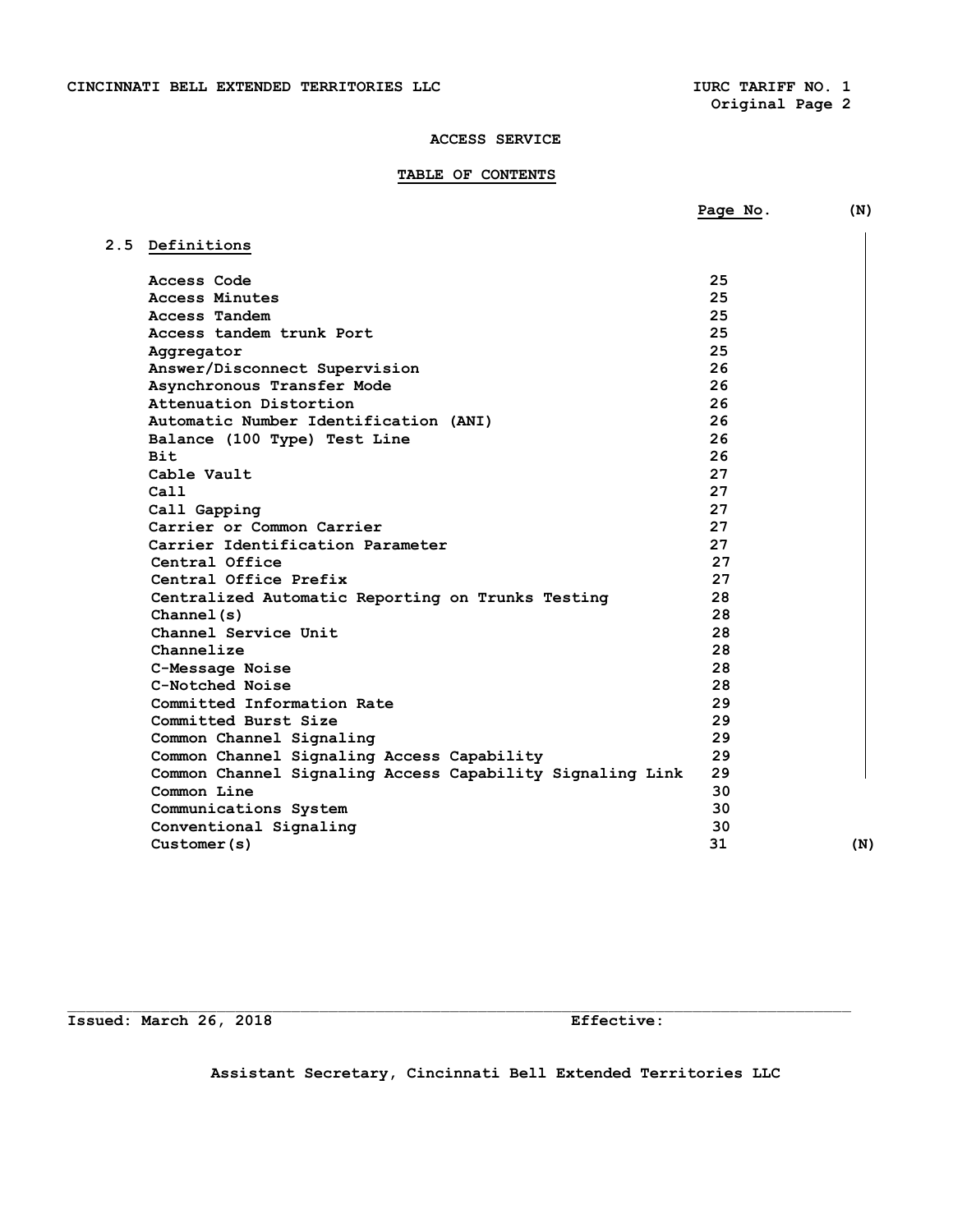# **TABLE OF CONTENTS**

|     |                                                            | Page No. | (N) |
|-----|------------------------------------------------------------|----------|-----|
|     | GENERAL REGULATIONS (Cont'd)                               |          |     |
| 2.5 | Definitions (Cont'd)                                       |          |     |
|     |                                                            |          |     |
|     | Data Base Query                                            | 31       |     |
|     | Data Transmission (107 Type) Test Line                     | 31       |     |
|     | Decibel                                                    | 31       |     |
|     | Decibel Reference Noise C-Message Referenced to 0          | 31       |     |
|     | Decibel Reference Noise C-Message Weighting                | 31       |     |
|     | Demarcation Point                                          | 32       |     |
|     | Design and Construction Work                               | 32       |     |
|     | Detail Billing                                             | 32       |     |
|     | Direct-Trunked Transport                                   | 32       |     |
|     | Echo Control                                               | 32       |     |
|     | Echo Path Loss                                             | 33       |     |
|     | Echo Return Loss                                           | 33       |     |
|     | Effective 2-Wire                                           | 33       |     |
|     | Effective 4-Wire                                           | 33       |     |
|     | 800 Access Service                                         | 34       |     |
|     | End Office Switch                                          | 34       |     |
|     | End User                                                   | 34       |     |
|     | End User Port Charge                                       | 34       |     |
|     | Entrance Facility                                          | 34       |     |
|     | Envelope Delay Distortion                                  | 34       |     |
|     | Equal Level Echo Path Loss                                 | 35       |     |
|     | Excess Burst Size                                          | 35       |     |
|     | Exchange                                                   | 35       |     |
|     | Expected Measured Loss                                     | 35       |     |
|     | Exit Message                                               | 35       |     |
|     | First Point of Switching                                   | 36       |     |
|     | Flexible Automatic Number Identification (Flex ANI)        | 36       |     |
|     | Frame                                                      | 36       |     |
|     | Frequency Shift                                            | 36       |     |
|     | Grandfathered                                              | 36       |     |
|     | Host Computer                                              | 36       |     |
|     | Host Office                                                | 37       |     |
|     | Hundred Call Seconds                                       | 37       |     |
|     | Immediately Available Funds                                | 37       |     |
|     | Impedance Balance                                          | 37       |     |
|     | Impulse Noise                                              | 37       |     |
|     | Individual Case Basis                                      | 37       |     |
|     | Initial Address Message                                    | 38       |     |
|     | Inserted Connection Loss                                   | 38       |     |
|     | Interconnector Charge                                      | 38       |     |
|     | Interexchange Carrier (IC) or Interexchange Common Carrier | 38       |     |
|     | Intermodulation Distortion                                 | 38       |     |
|     | Interstate Communications                                  | 38       |     |
|     | Intrastate Communications                                  | 39       | (N) |

**Issued: March 26, 2018 Effective:**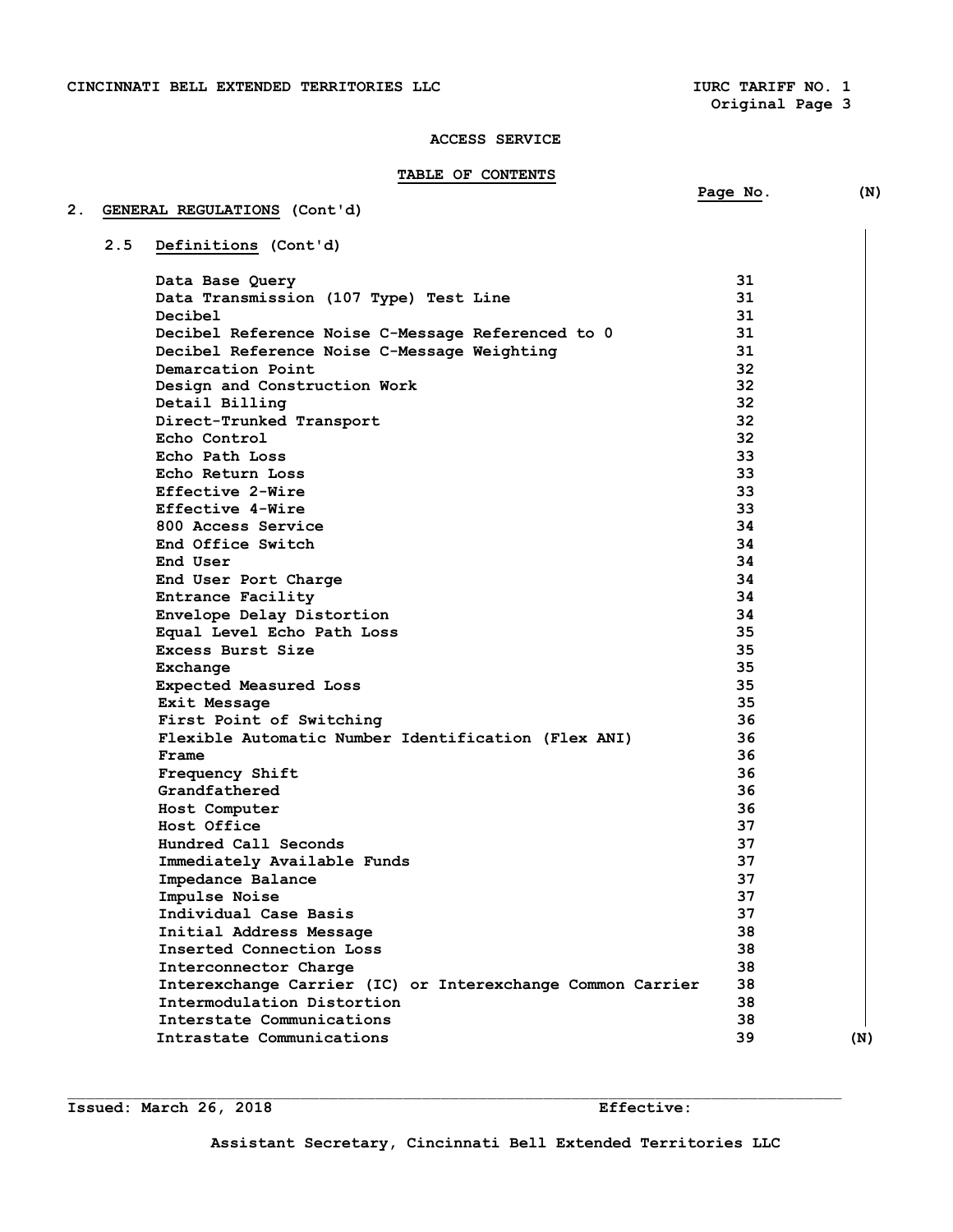# **TABLE OF CONTENTS**

|    |                                      | Page No. | (N) |
|----|--------------------------------------|----------|-----|
| 2. | GENERAL REGULATIONS (Cont'd)         |          |     |
|    | 2.5 Definitions (Cont'd)             |          |     |
|    | Letter of Authorization (LOA)        | 39       |     |
|    | Line-Side Connection                 | 39       |     |
|    | Local Access and Transport Area      | 39       |     |
|    | Local Switching Common Trunk Port    | 39       |     |
|    | Local Switching Dedicated Trunk Port | 39       |     |
|    | Local Tandem Switch                  | 39       |     |
|    | Loop Around Test Line                | 40       |     |
|    |                                      | . .      |     |

| LOCAL SWItching Dedicated Trunk Port   | ود |     |
|----------------------------------------|----|-----|
| Local Tandem Switch                    | 39 |     |
| Loop Around Test Line                  | 40 |     |
| Loss Deviation                         | 40 |     |
| Major Fraction Thereof                 | 40 |     |
| Manhole                                | 40 |     |
| Metropolitan Area Network (MAN)        | 40 |     |
| Native Mode                            | 40 |     |
| Network Control Signaling              | 41 |     |
| Network Management Control             | 41 |     |
| North American Numbering Plan          | 41 |     |
| $Off-Hook$                             | 41 |     |
| On-Hook                                | 41 |     |
| Open Circuit Test Line                 | 41 |     |
| Originating Direction                  | 41 |     |
| Overlap Outpulsing                     | 42 |     |
| Peaked Service                         | 42 |     |
| Periodic Inspection                    | 42 |     |
| Phase Jitter                           | 42 |     |
| Point of Termination                   | 42 |     |
| Power, D.C.                            | 42 |     |
| Premises                               | 43 |     |
| Primary IC (PIC)                       | 43 |     |
| Prime Service Vendor                   | 43 |     |
| Protected Ports                        | 43 |     |
| Remote Switching Modules and/or Remote |    |     |
| Switching Systems                      | 43 |     |
| Return Loss                            | 43 |     |
| Registered Equipment                   | 43 | (N) |
|                                        |    |     |

**Issued: March 26, 2018** Effective: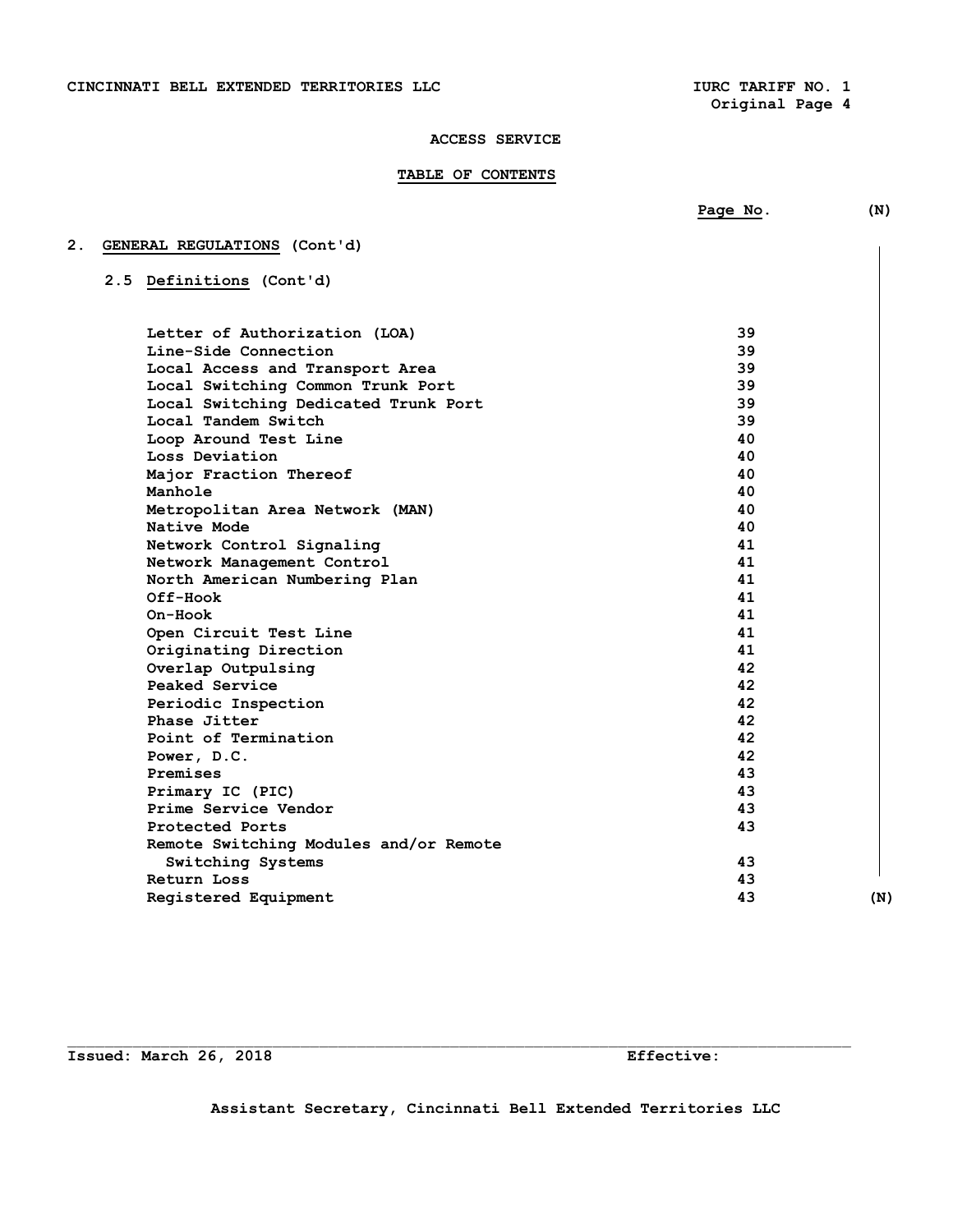**Original Page 5** 

#### **ACCESS SERVICE**

# **TABLE OF CONTENTS**

**2. GENERAL REGULATIONS (Cont'd) 2.5 Definitions (Cont'd) Service Switching Point 44 Serving Wire Center 44 Seven Digit Manual Test Line 44 Short Circuit Test Line 44 Signal-To-C-Notched Noise Ratio 44 Signaling Transfer Point Signaling Transfer Point Port Termination 45 Signaling Point of Interconnection 45 Signaling System 7 45 Singing Return Loss 45 Subcontractor** 45  **Switching Systems 45 Synchronous Test Line 46 Tandem-Switched Transmission Charge 46 Tandem-Switching Charge 46 Terminating Direction 46 Transmission Measuring (105 Type) Test Line/Responder 47 Transmission Path 47 Trunk** 47  **Trunk Access Limitation 47 Trunk Group 47 1 Trunk Side Connection 47 Two-Wire to Four-Wire Conversion 48 Unauthorized PIC Change 48 48 V and H Coordinates Method 48 Virtual LAN (VLAN) 48**  VLAN Tagging (N)

**Issued: March 26, 2018 Effective:** 

**\_\_\_\_\_\_\_\_\_\_\_\_\_\_\_\_\_\_\_\_\_\_\_\_\_\_\_\_\_\_\_\_\_\_\_\_\_\_\_\_\_\_\_\_\_\_\_\_\_\_\_\_\_\_\_\_\_\_\_\_\_\_\_\_\_\_\_\_\_\_\_\_\_\_\_\_\_\_\_\_\_\_\_\_** 

**Page No.** (N)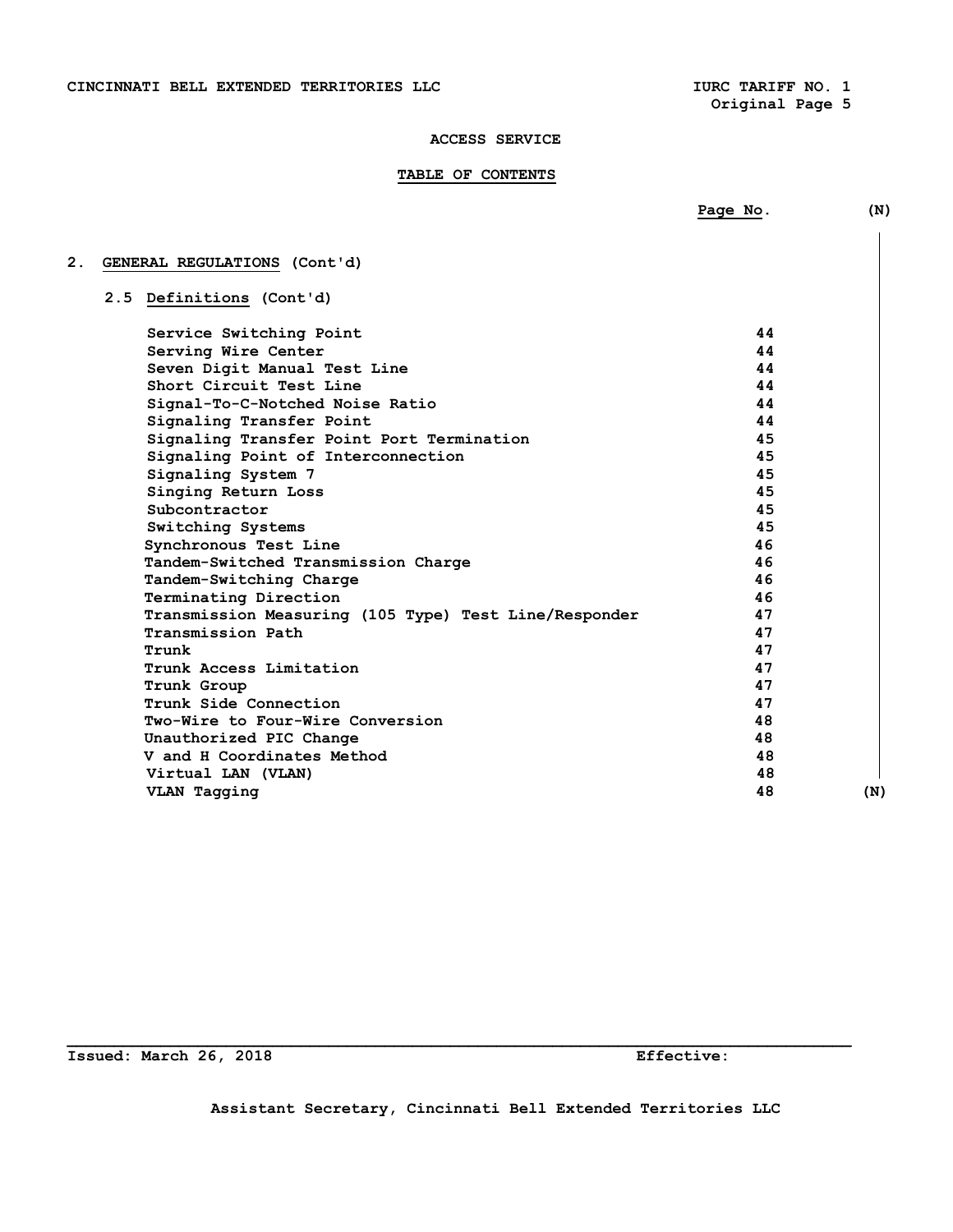**Original Page 6** 

# **ACCESS SERVICE**

|    |     | <b>TABLE OF CONTENTS</b>                                   |          | (N) |
|----|-----|------------------------------------------------------------|----------|-----|
|    |     |                                                            |          |     |
| З. |     | SWITCHED ACCESS SERVICE                                    |          |     |
|    | 3.1 | General                                                    |          |     |
|    |     | 3.1.1 Switched Access Arrangements and Manner of Provision | 49       |     |
|    |     | 3.1.2 Rate Categories                                      | 51       |     |
|    |     | 3.1.3 Design Layout Report                                 | 60       |     |
|    |     | 3.1.4 Acceptance Testing                                   | 61       |     |
|    |     | 3.1.5 Ordering Options and Conditions                      | 61       |     |
|    |     | 3.1.6 CCSAC Testing Requirements                           | 61       |     |
|    |     | 3.2 Local Switching                                        |          |     |
|    |     | 3.2.1 Common Switching Optional Features                   | 62       |     |
|    | 3.3 | Obligations of the Company                                 |          |     |
|    |     | 3.3.1 Network Management                                   | 69       |     |
|    |     | 3.3.2 Design and Traffic Routing of Switched Access        |          |     |
|    |     | Service                                                    | 70       |     |
|    |     | 3.3.3 Determination of Number of Transmission Paths        | 70       |     |
|    |     | 3.3.4 Determination of Number of End Office                |          |     |
|    |     | Transport Terminations                                     | 70       |     |
|    |     | 3.4 Obligations of the Customer                            |          |     |
|    |     | 3.4.1<br>Supervisory Signaling                             | 72       |     |
|    |     | 3.4.2<br>Trunk Group Measurement Reports                   | 72       |     |
|    |     | 3.4.3<br>Design of Switched Access Services                | 72       |     |
|    |     | 3.5 Rate Regulations                                       |          |     |
|    |     | 3.5.1 Description of Rates and Charges                     | 73       |     |
|    |     | 3.5.2 Minimum Periods                                      | 79       |     |
|    |     | 3.5.3<br>Minimum Monthly Charge                            | 70       |     |
|    |     | 3.5.4<br>Moves                                             | 80       |     |
|    |     | 3.5.5<br>Measuring Access Minutes                          | 80       |     |
|    |     | 3.5.6<br>Network Blocking Charge for Feature Group D       | 84       |     |
|    |     | 3.5.7<br>Mileage Measurement                               | 85       |     |
|    |     | 3.5.8<br>Shared Use<br>3.5.9<br>Data Base Query            | 88<br>89 |     |
|    | 3.6 | Ordering Service                                           |          |     |
|    |     |                                                            |          |     |
|    |     | Contact Information<br>3.6.1                               | 89       |     |
|    | 3.7 | Rates and Changes                                          |          |     |
|    |     | 3.7.1<br>Switched Transport                                | 90       |     |
|    |     | 3.7.2<br>Local Switching                                   | 93       | (N) |

**Issued: March 26, 2018 Effective:**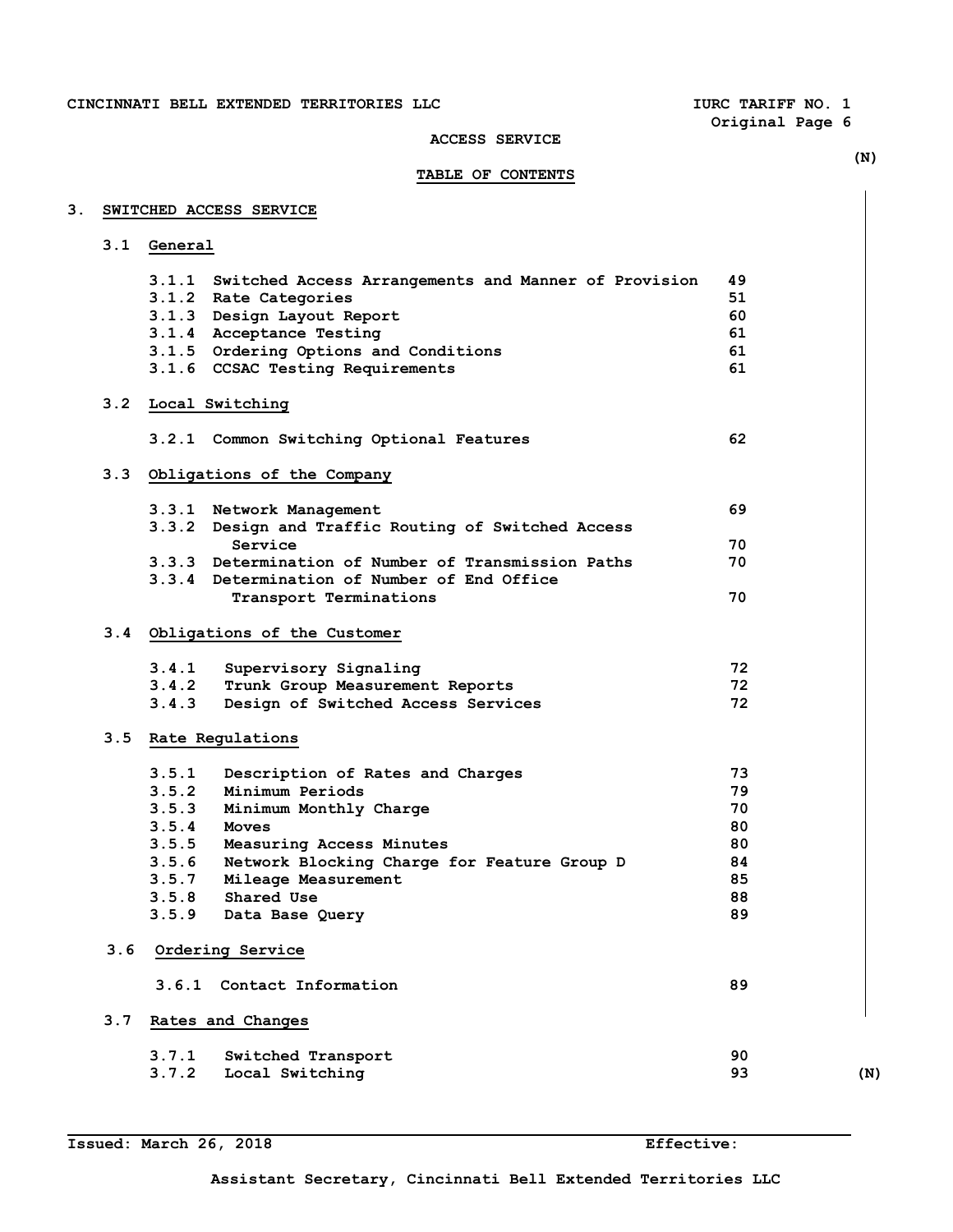# **TABLE OF CONTENTS**

|    |                                                          | Page No. |     |
|----|----------------------------------------------------------|----------|-----|
| 4. | SPECIAL ACCESS SERVICE                                   |          | (N) |
|    | 4.1<br>General                                           |          |     |
|    | 4.1.1<br>Rate Categories                                 | 95       |     |
|    | 4.2<br>Ordering Service                                  |          |     |
|    | 4.2.1<br>Contact Information                             | 95       |     |
|    | 4.3<br>Rates Regulations                                 | 96       |     |
| 5. | Additional Engineering, Labor and Miscellaneous Services | 107      |     |
| 6. | Cincinnati Bell Ethernet Service Silver                  |          |     |
|    | 6.1<br>Service Description                               | 136      |     |
|    | 6.2 Service Provisioning                                 | 136      |     |
|    | 6.3 Service Measurements                                 | 137      |     |
|    | 6.4 Obligations of the Customer                          | 138      |     |
|    | 6.5 Rate Regulations                                     | 139      |     |
|    | 6.6 Expedite Charge                                      | 141      |     |
|    | 6.7 Rates and Charges                                    | 142      |     |
| 7. | Dedicated Optical Ethernet Service                       |          |     |
|    | 7.1 General Description                                  | 144      |     |
|    | 7.2 Route Diversity                                      | 148      |     |
|    | 7.3 Rate Regulations                                     | 148      |     |
|    | 7.4 Rates and Charges                                    | 152      | (N) |

# **Issued: March 26, 2018 Effective:**

L.

**Assistant Secretary, Cincinnati Bell Extended Territories LLC**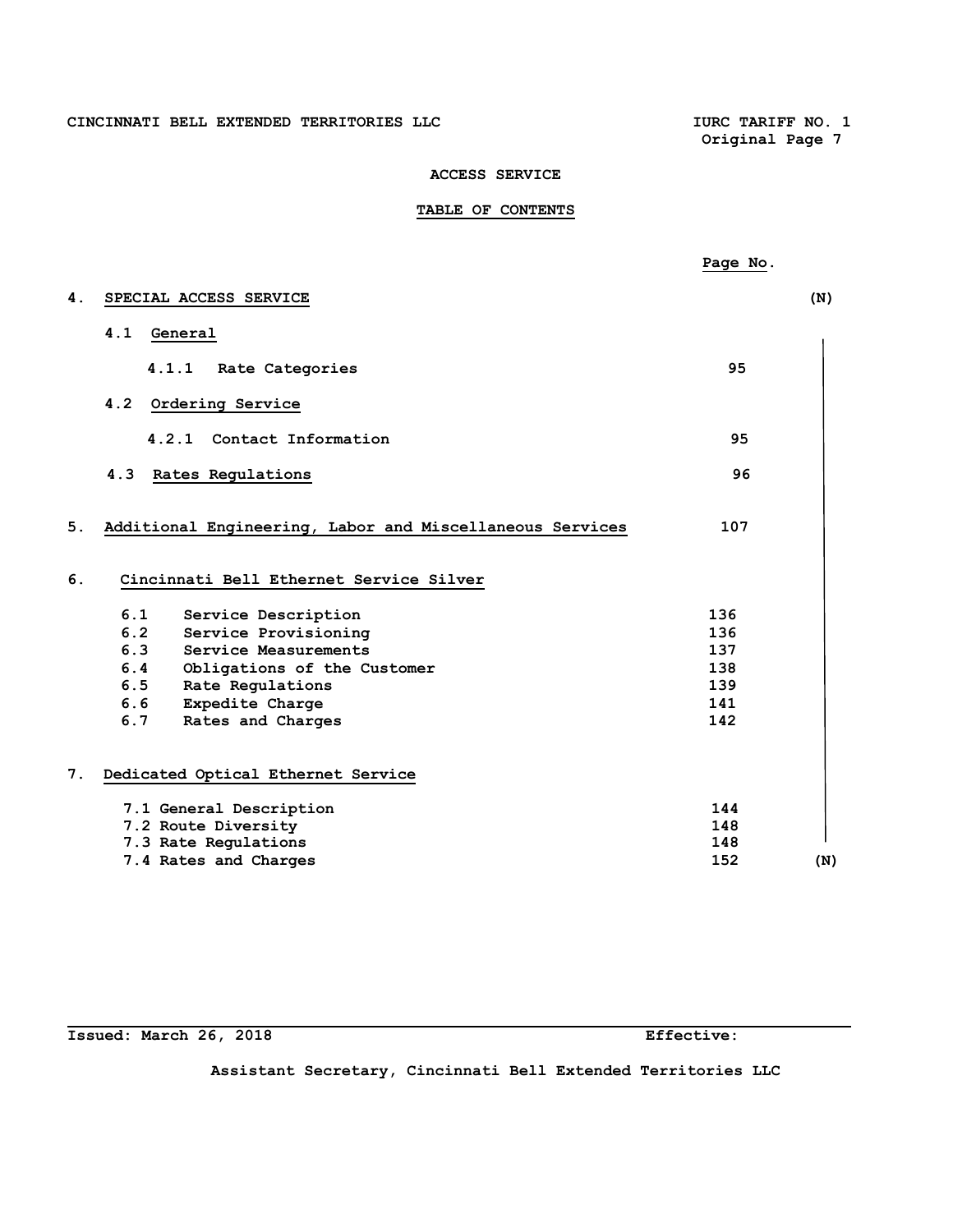CINCINNATI BELL EXTENDED TERRITORIES LLC **IURC TARIFF NO. 1** 

 **Original Page 8** 

# **ACCESS SERVICE**

# **EXPLANATION OF SYMBOLS (N)**

| (C) | - To signify changed regulation                                   |
|-----|-------------------------------------------------------------------|
| (D) | - To signify discontinued rate or regulation                      |
| (I) | - To signify increase                                             |
| (M) | - To signify matter relocated without change                      |
| (N) | - To signify new rate or regulation                               |
| (R) | - To signify reduction                                            |
| (S) | - To signify reissued matter                                      |
| (T) | - To signify a change in text but no change in rate or regulation |
| (Z) | - To signify a correction                                         |

# **PRINCIPAL OFFICE**

**CINCINNATI BELL EXTENDED TERRITORIES LLC's principal office is located at 221 East Fourth Street, Cincinnati, Ohio 45202. This tariff is available for public inspection at the above address during regular business hours.** 

# **APPLICATION OF TARIFF**

**1. This tariff contains regulations, rates and charges applicable to the Provision of switched access, special access and Ethernet services within the State Indiana. (N)**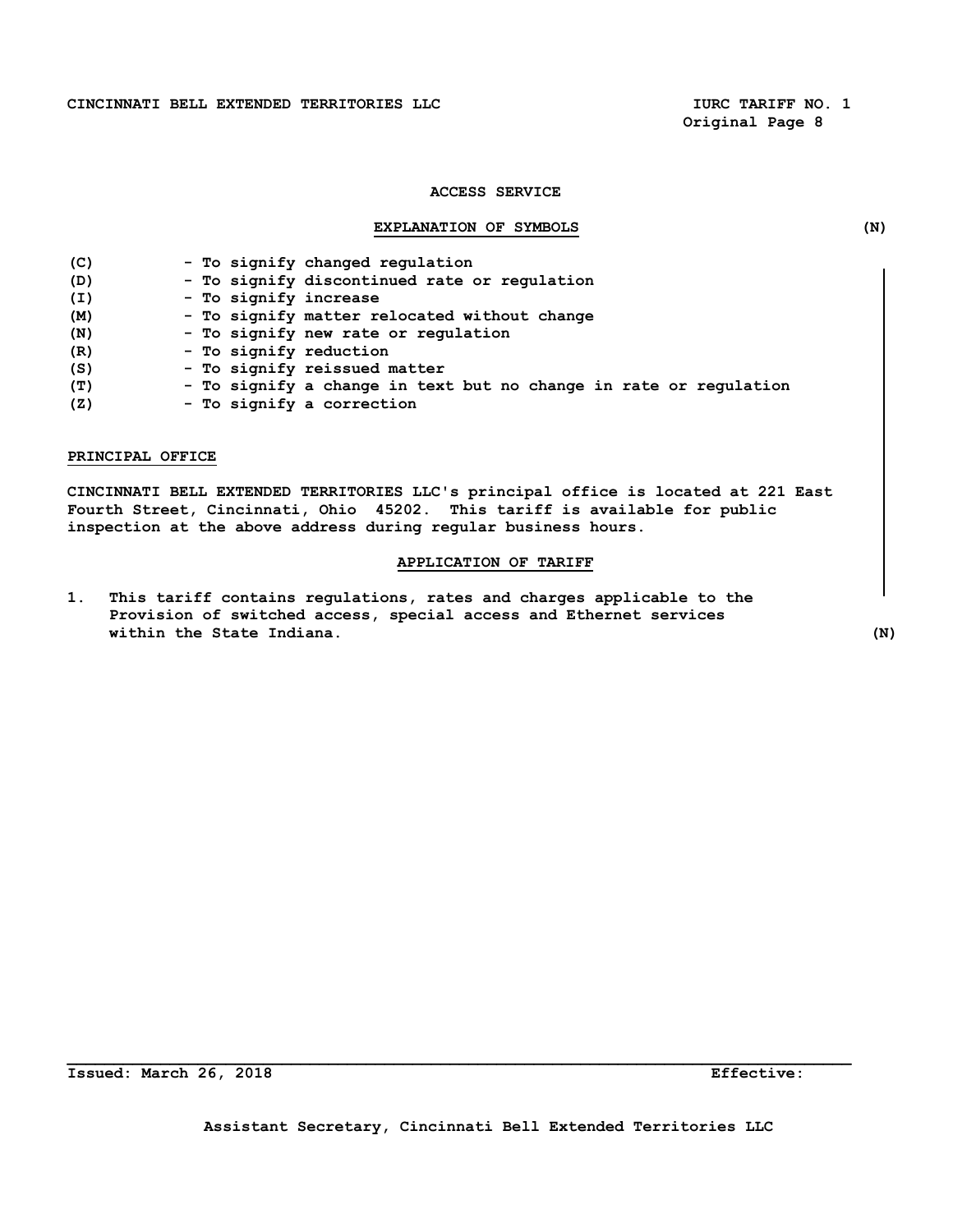**Original Page 9** 

# **ACCESS SERVICE**

# **2. General Regulations (N)**

- **2.1 Undertaking of the Company** 
	- **2.1.1 Scope** 
		- **(A) The Company shall be responsible only for the installation, operation, and maintenance of the services it provides.**
		- **(B) The Company will, for maintenance purposes, test its services only to the extent necessary to detect and/or clear troubles.**
		- **(C) Services are provided 24 hours daily, seven days per week, where available, except as set forth in other applicable sections of this tariff.**
		- **(D) The Company does not warrant that its facilities and services meet standards other than those set forth in (N) this tariff.**

**Issued: March 26, 2018 Effective:** 

**Assistant Secretary, Cincinnati Bell Extended Territories LLC**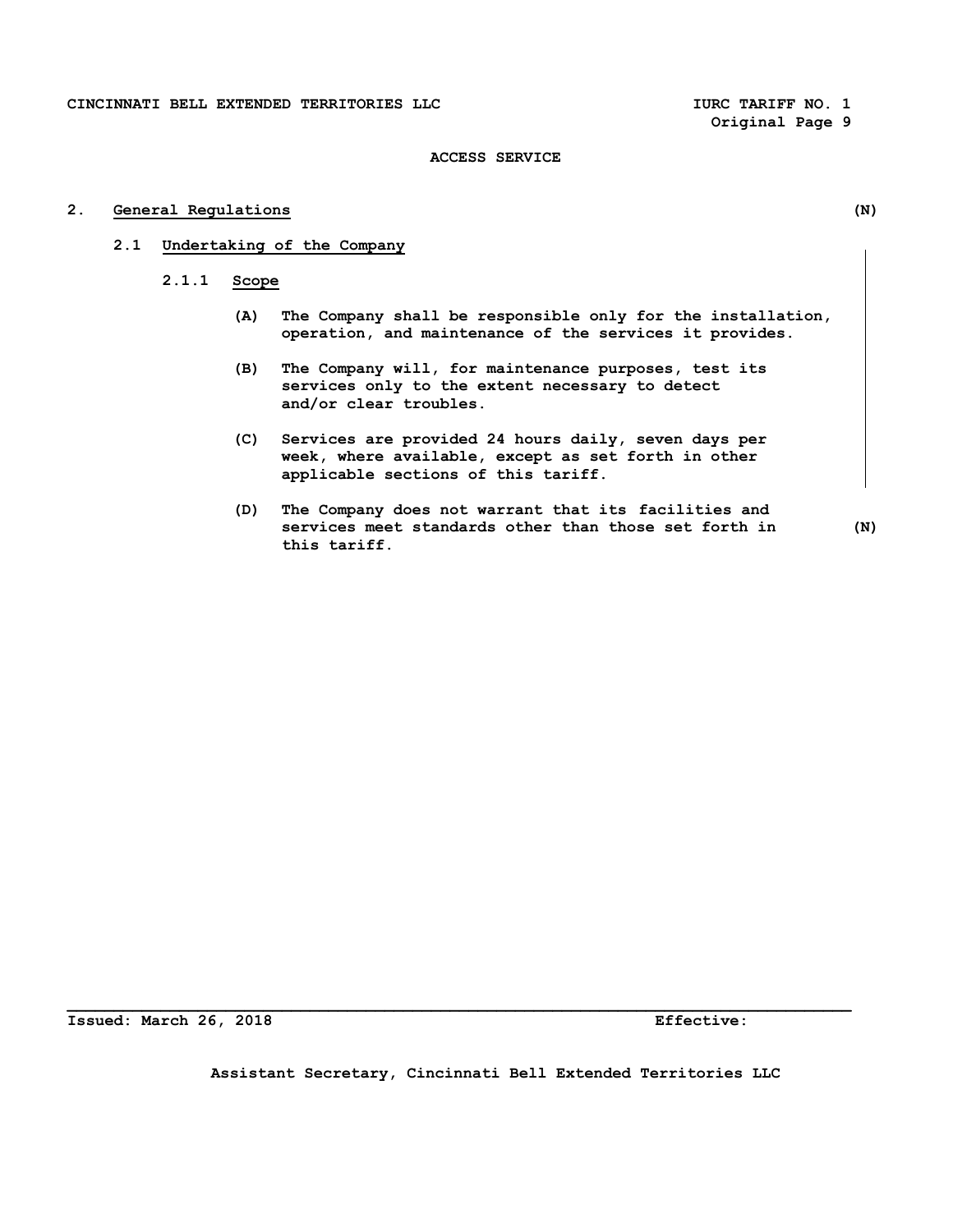#### **2. General Regulations (Cont'd) (N)**

- **2.1 Undertaking of the Company (Cont'd)** 
	- **2.1.2 Limitations** 
		- **(A) The customer may not assign or transfer the use of services provided under this tariff except as provided herein. Where there is no interruption of use or relocation of the services, such assignment or transfer may be made to:** 
			- **(1) another customer, whether an individual, partnership, association, or corporation, provided the assignee or transferee assumes all outstanding indebtedness for such services, and the unexpired portion of the minimum period and the termination liability applicable to such services, if any; or**
			- **(2) a court-appointed receiver, trustee, or other person acting pursuant to law in bankruptcy, receivership, reorganization, insolvency, liquidation, or other similar proceedings, provided the assignee or transferee assumes the unexpired portion of the minimum period and the termination liability applicable to such services, if any.**

 **In all cases of assignment or transfer, the written acknowledgment of the Company is required prior to such assignment or transfer which acknowledgment shall be made within 15 days from the receipt of notification. All regulations and conditions contained in this tariff shall apply to such assignee or transferee.** 

 **The assignment or transfer of services does not relieve or discharge the assignor or transferor from remaining jointly or severally liable with the assignee or transferee for any obligations existing at the time of the assignment or transfer. (N)** 

**Issued: March 26, 2018 Effective:**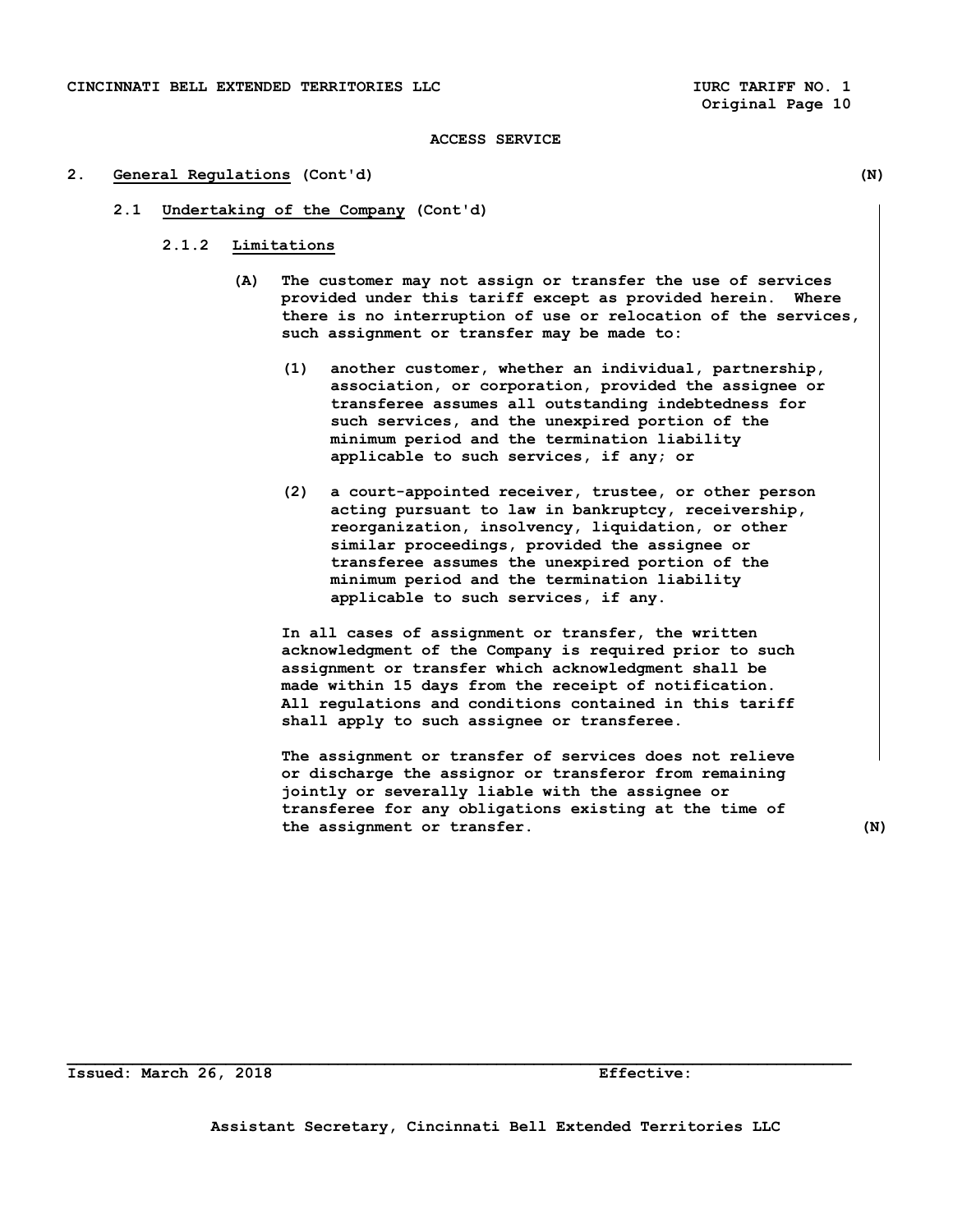### **2. General Regulations (Cont'd) (N)**

- **2.1 Undertaking of the Company (Cont'd)** 
	- **2.1.2 Limitations (Cont'd)** 
		- **(B) Services offered herein will be provided to customers on a first-come, first-served basis.**

 **First-come first-served shall be based upon the received time and date stamped by the Company on complete and accurate customer orders which allow the Company to initiate its ordering process. The customer shall not be penalized for any delay in the Company review process beyond 1 working day of receipt. To the extent the order does not allow the Company to initiate the ordering process, the Company will attempt to complete the ordering process verbally with the customer. Once having been advised of the errors and/or omissions, any delay in correction on the part of the customer shall be added to the received time.** 

# **2.1.3 Liability**

- **(A) The Company's liability, if any, for its willful misconduct is not limited by this tariff. With respect to any other claim or suit, by a customer or by any others, for damages associated with the installation, provision, preemption, termination, maintenance, repair, or restoration of service,**  and subject to the provisions of (B) through (H) following,  **the Company's liability, if any, shall not exceed an amount equal to the proportionate charge for the service for the period during which the service was affected. This liability for damages shall be in addition to any amounts that may otherwise be due the customer under this tariff as a Credit Allowance for a Service Interruption.**
- **(B) The Company shall not be liable for any act or omission of any other carrier or customer providing a portion of a service, nor shall the for its own act or omission hold liable any other carrier or customer providing a portion of a service. (N)**

**Issued: March 26, 2018 Effective:** 

**Assistant Secretary, Cincinnati Bell Extended Territories LLC**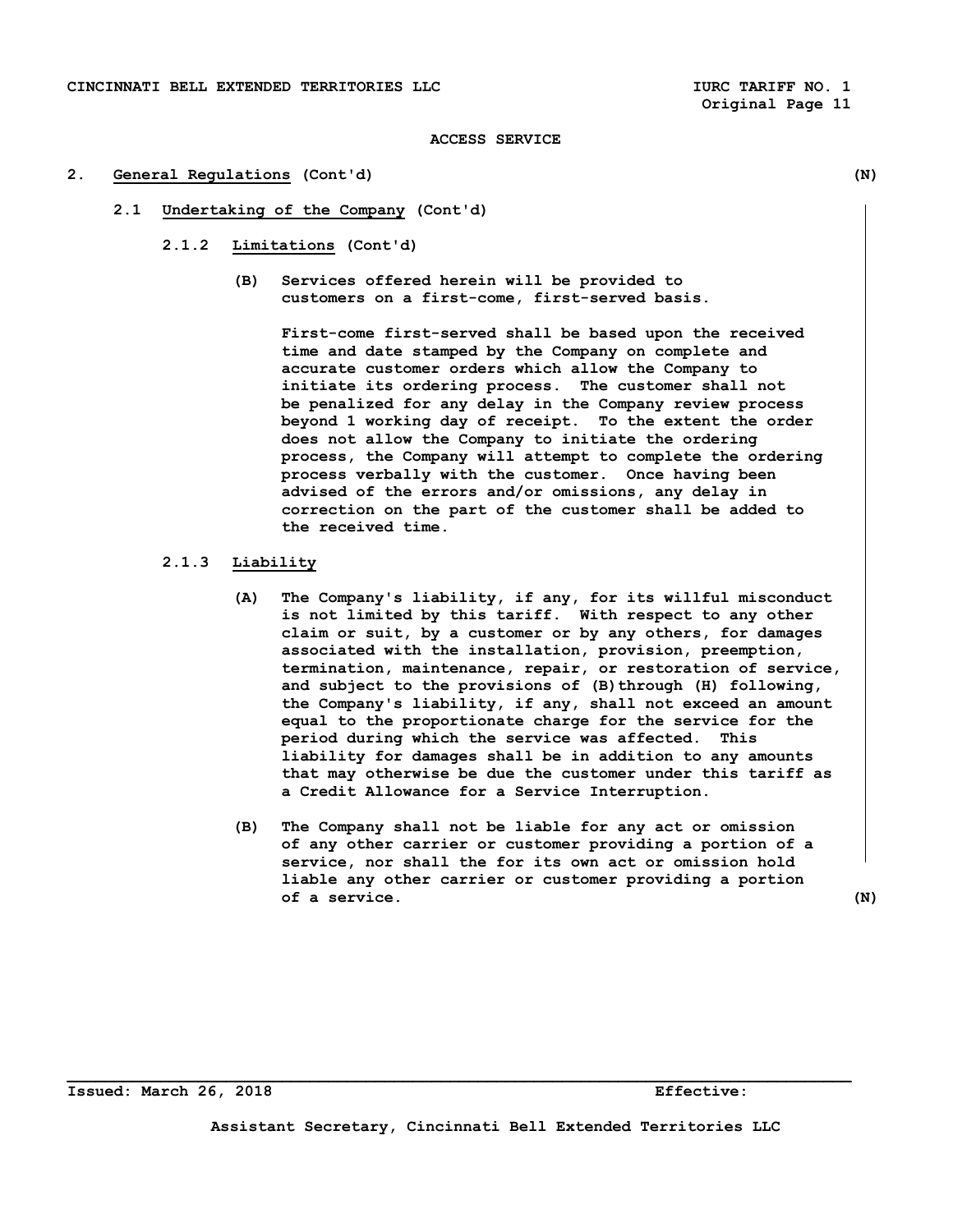#### **2. General Regulations (Cont'd) (N)**

- **2.1 Undertaking of the Company (Cont'd)** 
	- **2.1.3 Liability (Cont'd)** 
		- **(C) The Company is not liable for damages to the customer premises resulting from the furnishing of a service, including the installation and removal of equipment and associated wiring, unless the damage is caused by the Company's negligence.**
		- **(D) The Company shall be indemnified, defended and held harmless by the end user against any claim, loss, or damage arising from the end user's use of services offered under this tariff, involving:** 
			- **(1) Claims for libel, slander, invasion of privacy, or infringement of copyright arising from the end user's own communications;**
			- **(2) Claims for patent infringement arising from the end user's acts combining or using the service furnished by the Company in connection with facilities or equipment furnished by the end user or IC or;**
			- **(3) All other claims arising out of any act or omission of the end user in the course of using services provided pursuant to this tariff.**
		- **(E) The Company shall be indemnified, defended and held harmless by the IC against any claim, loss or damage arising from the IC's use of services offered under this tariff, involving:** 
			- **(1) Claims for libel, slander, invasion of privacy, or infringement of copyright arising from the IC's own communications; (N)**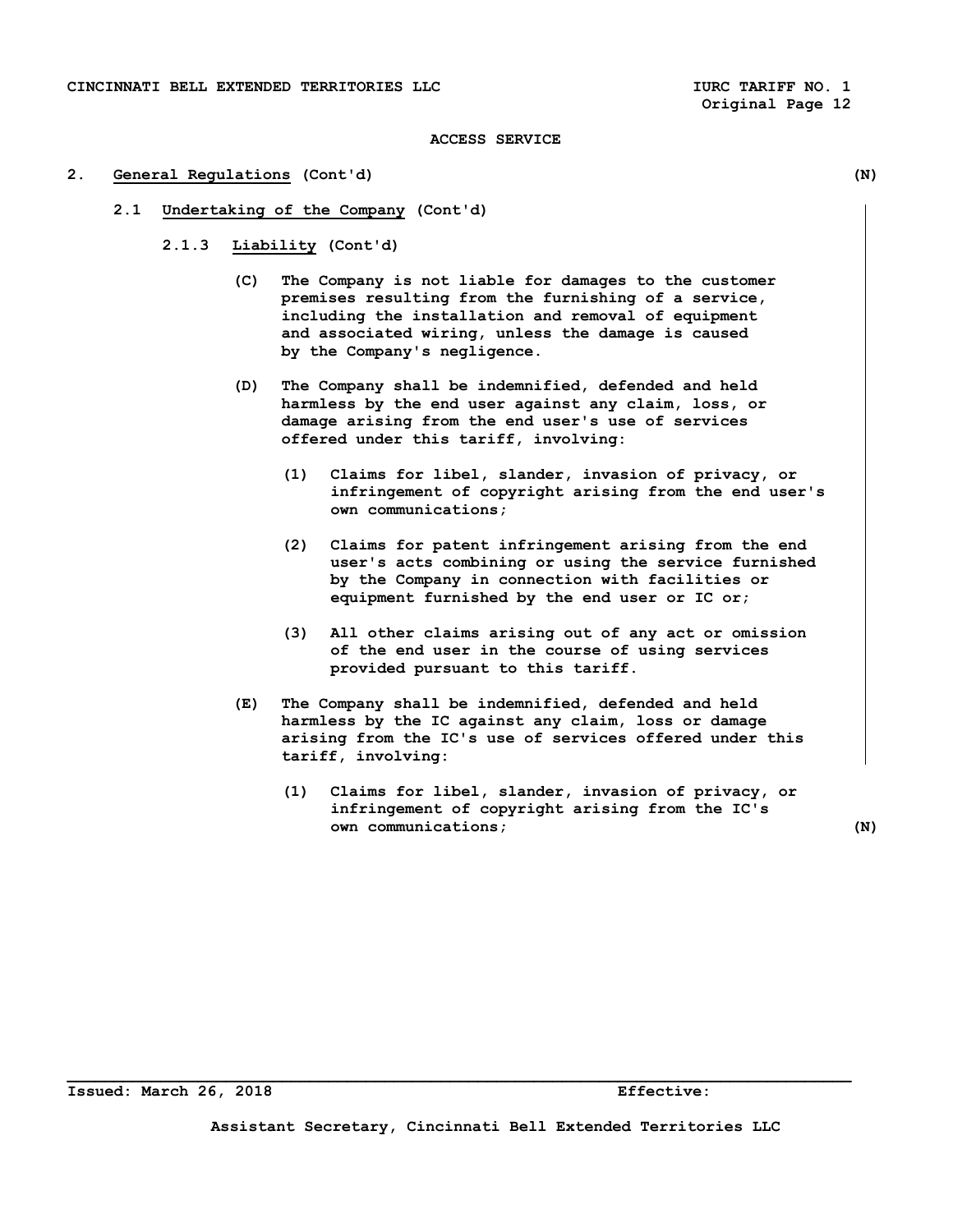#### **2. General Regulations (Cont'd) (N)**

- **2.1 Undertaking of the Company (Cont'd)** 
	- **2.1.3 Liability (Cont'd)** 
		- **(E) (Cont'd)** 
			- **(2) Claims for patent infringement arising from the IC's acts combining or using the service furnished by the Company in connection with facilities or equipment furnished by the end user or IC or;**
			- **(3) All other claims arising out of any act or omission of the IC in the course of using services provided pursuant to this tariff.**
		- **(F) The Company does not guarantee or make any warranty with respect to its services when used in an explosive atmosphere. The Company shall be indemnified, defended and held harmless by the customer from any and all claims by any person relating to such customer's use of services so provided.**
		- **(G) No license under patents (other than the limited license to use) is granted by the Company or shall be implied or arise by estoppel, with respect to any service offered under this tariff. The Company will defend the customer against claims of patent infringement arising solely from the use by the customer of services offered under this tariff and will indemnify such customer for any damages awarded based solely on such claims.**
		- **(H) The Company's failure to provide or maintain services under this tariff shall be excused by labor difficulties, governmental orders, civil commotions, criminal actions taken against the Company, and other circumstances beyond the Company's reasonable control, subject to the Credit Allowance for a Service Interruption as set forth in 2.4.3 following. (N)**

**Issued: March 26, 2018 Effective:** 

**Assistant Secretary, Cincinnati Bell Extended Territories LLC**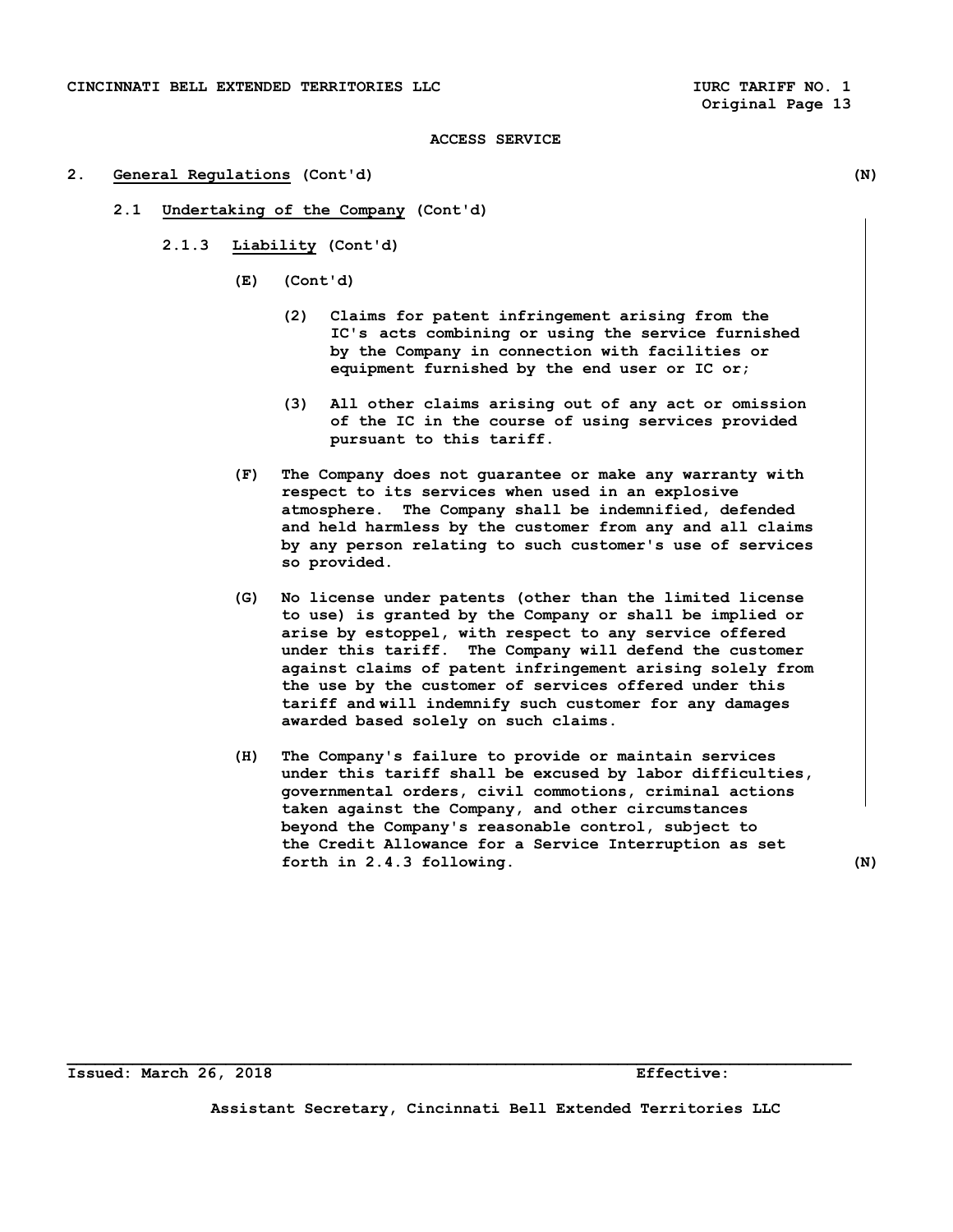# **2. General Regulations (Cont'd) (N)**

# **2.1 Undertaking of the Company (Cont'd)**

### **2.1.4 Provision of Services**

 **The Company, to the extent that such services are or can be made available with reasonable effort, and after provision has been made for the Company's Telephone Exchange Services, will provide to the customer upon reason able notice services offered in other applicable sections of this tariff at rates and charges specified therein.** 

### **2.1.5 Maintenance of Services**

 **The services provided under this tariff shall be maintained by the Company. The customer or others may not rearrange, move, disconnect, remove or attempt to repair any facilities provided by the Company, other than by connection or disconnection to any interface means used, except with the written consent of the Company. (N)** 

**Issued: March 26, 2018 Effective:** 

**Assistant Secretary, Cincinnati Bell Extended Territories LLC**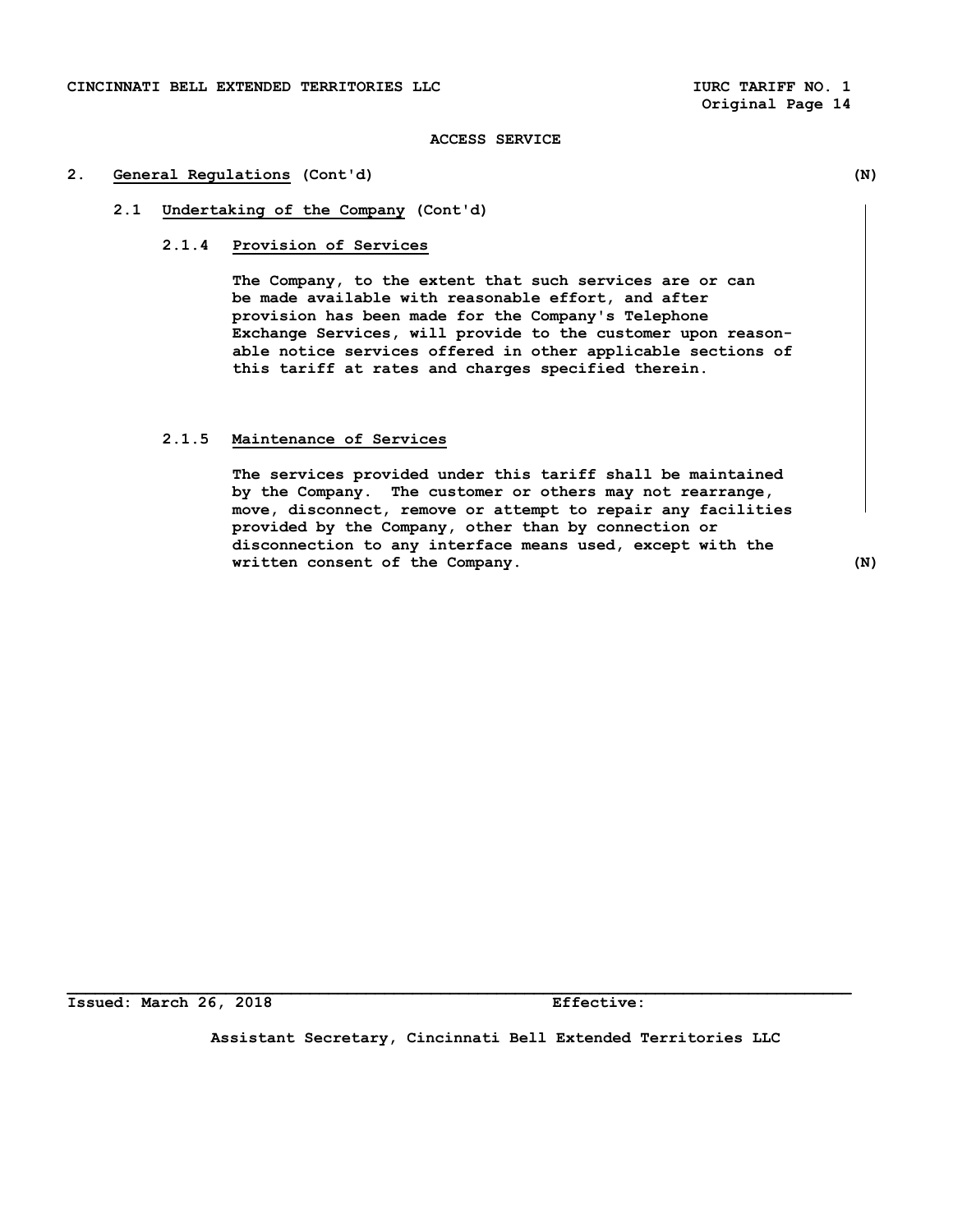# **2. General Regulations (Cont'd) (N)**

# **2.1 Undertaking of the Company (Cont'd)**

# **2.1.6 Changes and Substitutions**

 **Except as provided for equipment and systems subject to FCC Part 68 Regulations at 47 C.F.R. Section 68.110 (b), the Company may, where such action is reasonably required in the operation of its business, (A) substitute, change or rearrange any facilities used in providing service under this tariff, including but not limited to substitution of carrier or derived facilities for wire facilities used to provide services (B) change minimum protection criteria, (C) change operating or maintenance characteristics of facilities or (D) change operations or procedures of the Company.** 

**The Company shall not be responsible if any such substitution, change or rearrangement renders any customer furnished services obsolete or requires modification or alteration thereof or otherwise affects their use or performance. If such substitution, change or rearrangement materially affects the operating characteristics of the facility, the Company will provide reasonable notification to the customer in writing. Reasonable time will be allowed for any redesign and implementation required by the change in operating characteristics. The Company will work cooperatively with the customer to determine reasonable notification requirements. (N)** 

**Issued: March 26, 2018 Effective:** 

**Assistant Secretary, Cincinnati Bell Extended Territories LLC**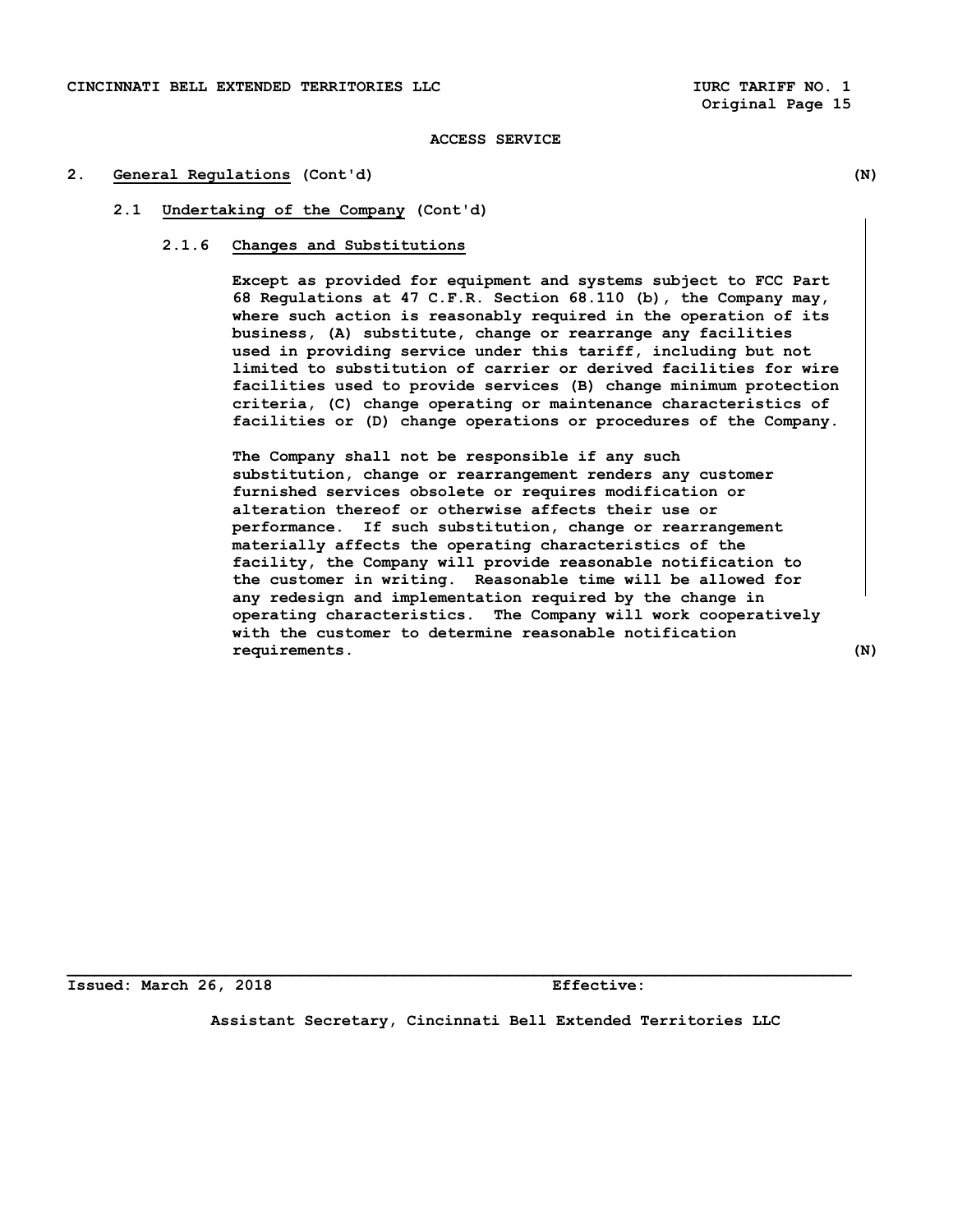- **2. General Regulations (Cont'd) (N)** 
	- **2.1 Undertaking of the Company (Cont'd)** 
		- **2.1.7 Refusal and Discontinuance of Service** 
			- **(A) When the customer's account is thirty (30) days past due, and the customer fails to comply with the provisions of Section 2, the Company may send a written notice to the customer regarding such noncompliance. The Company will send this delinquency notice via overnight Certified U.S. Mail or other commercial courier to the person the customer has designated to receive such notices of noncompliance. If the customer has not designated a person to whom notices should be sent, the Company will send the notice to the address where it sends invoices to the customer. The Company will give the customer fifteen (15) days from the day the Company mails the notice to comply and bring its applicable account current. If the customer does not bring its applicable account current and into compliance by the end of that 15-day period (when the account is 45-days past due), the Company may refuse additional applications for service, or may refuse to complete pending orders for service, or both. The Company may process additional applications for service and/or complete orders during the fifteen (15) days. However, nothing contained herein shall preclude the Company's right to refuse additional applications for service and/or to refuse to complete pending orders for the non-complying customer after this 15-day period without further notice to the customer.**
			- **(B) When the account is forty-five (45) days past due, and the customer has not complied and its applicable account is not current, the Company may send a disconnect notice to the customer. This notice shall give the customer an additional fifteen (15) days from the day the Company mails the disconnect notice to bring its applicable account current and into compliance. If the customer does not bring its applicable account current and into compliance by the end of this second 15-day period (when the account is 60-days past due), the Company may discontinue existing services in addition to exercising its rights described above in Part (A). If the Company does not disconnect the existing services, nothing contained herein shall preclude the Company's right to disconnect existing services to the non-complying customer without further notice to the customer. (N)**

**Issued: March 26, 2018 Effective:** 

**Assistant Secretary, Cincinnati Bell Extended Territories LLC**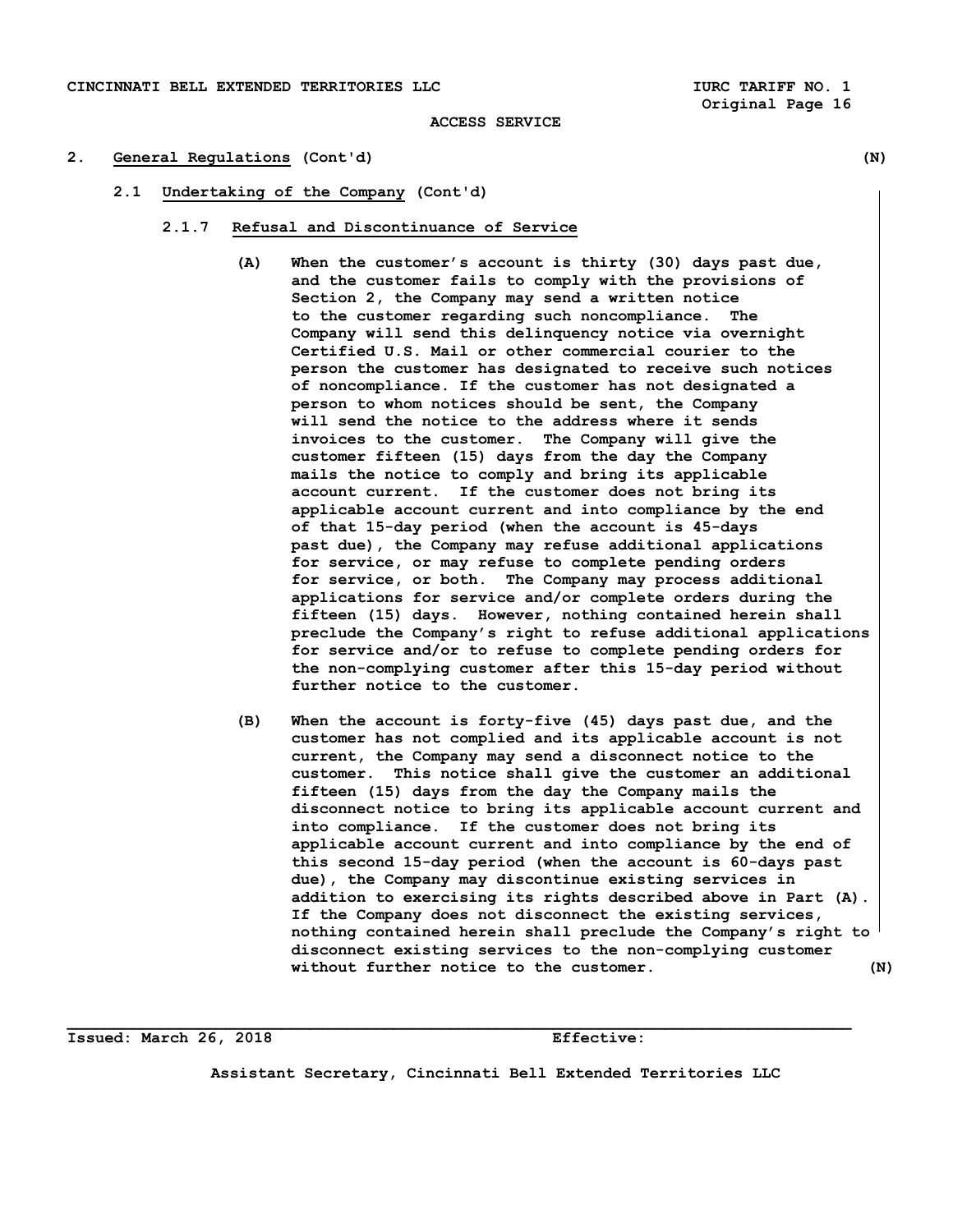### **2. General Regulations (Cont'd) (N)**

- **2.1 Undertaking of the Company (Cont'd)** 
	- **2.1.7 Refusal and Discontinuance of Service (Cont'd)** 
		- **(C) When access service is provided by more than one company, the Companies involved in providing the joint service may individually or collectively deny ser vice to a customer for nonpayment. Where the Company (Companies) affected by the nonpayment is (are) incapable of effecting discontinuance of service without cooperation from the other joint provider(s) of Switched Access Service, such other Company (Companies) will, if technically feasible, assist in denying the joint service to the customer. Service denial for such joint service will only include calls which originate or terminate within, or transit, the operating territory of the Company (Companies) initiating the service denial for nonpayment. When more than one of the joint providers must deny service to effectuate termination for nonpayment, in cases where a conflict exists in the applicable tariff provisions, the tariff regulations of the end office Company shall apply for joint service discontinuance.**

# **2.2 Use**

# **2.2.1 Unlawful Use**

 **The service provided under this tariff shall not be used for an unlawful purpose.** 

# **2.3 Obligation of the Customer**

# **2.3.1 Damages**

 **The customer shall reimburse the Company for damages to Company facilities utilized to provide services under this tariff caused by the negligence or willful act of the customer or resulting from the customer's improper use of the Company facilities, or due to malfunction of any facilities or equipment provided by other than the Company. Nothing in the foregoing provision shall be interpreted to hold one customer liable for another customer's actions. The Company will, upon reimbursement for damages, cooperate with the customer in prosecuting a claim against the person causing such damage and the customer shall be subrogated to the right of recovery by the Company for the damages to the extent of such payment.** (N)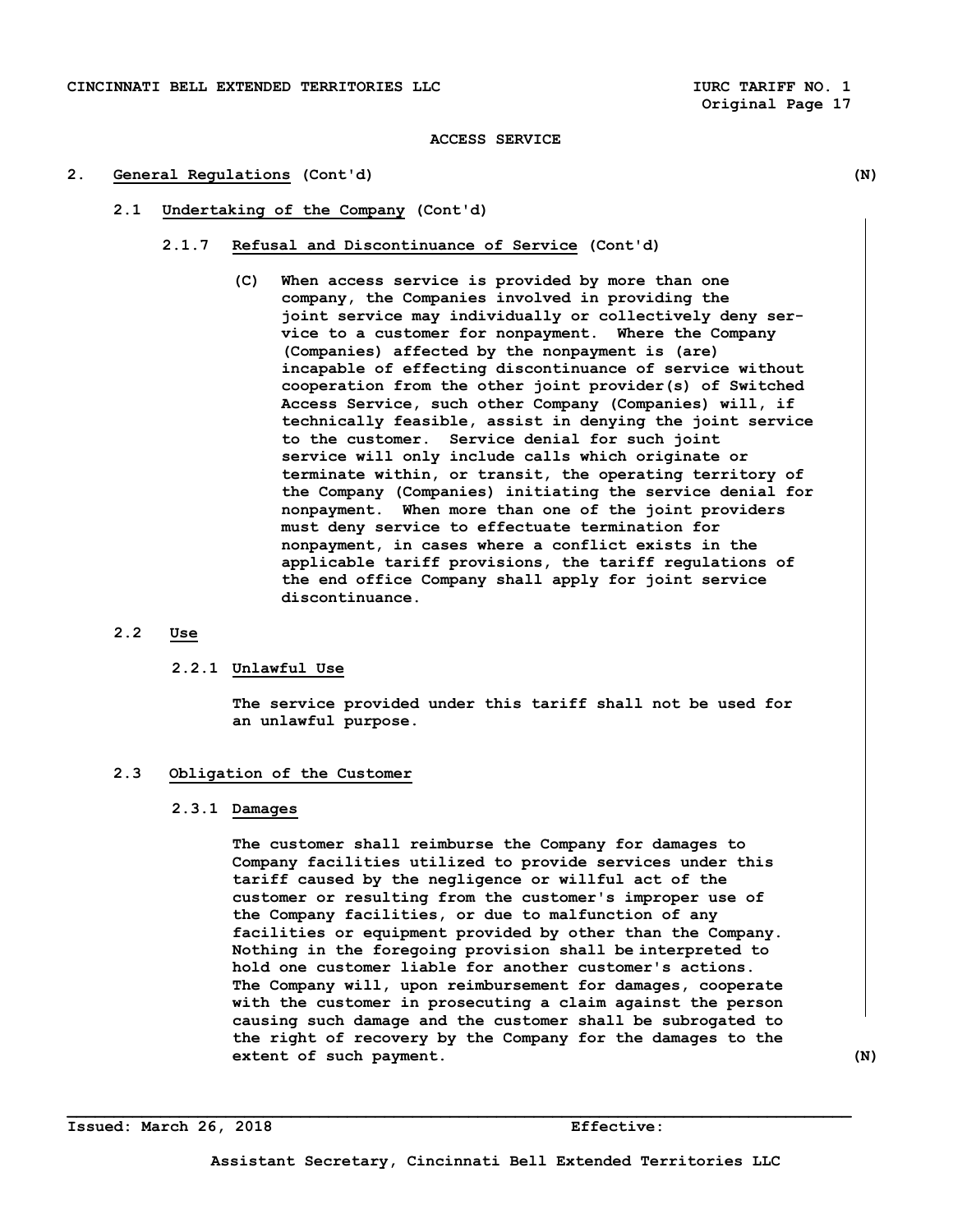#### **2. General Regulations (Cont'd) (N)**

- **2.3 Obligations of the Customer (Cont'd)** 
	- **2.3.2 Ownership of Facilities and Theft**

 **Facilities utilized by the Company to provide service under the provisions of this tariff shall remain the property of the Company. Such facilities shall be returned to the Company by the customer, whenever requested, within a reasonable period following the request in as good condition as reasonable wear will permit.** 

# **2.3.3 Equipment Space and Power**

 **The customer shall furnish or arrange to have furnished to the Company, at no charge, equipment space with suitable environmental characteristics and electrical power required by the Company to provide services under this tariff at the points of termination of such services. The selection of ac or dc power shall be mutually agreed to by the customer and the Company. The customer shall also make necessary arrangements in order that the Company will have access to such spaces at reasonable times for installing, testing, testing, repairing or removing Company services.** 

# **2.3.4 Availability for Testing**

 **The services provided under this tariff shall be available to the Company at times mutually agreed upon in order to permit the Company to make tests and adjustments appropriate for maintaining the services in satisfactory operating condition. Such tests and adjustments shall be completed within a reasonable time. No credit will be allowed for any interruptions involved during such tests and adjustments.** 

# **2.3.5 Design of Customer Services**

 **The customer shall be solely responsible, at its own expense, for the overall design of its services and for any redesigning or rearrangement of its services which may be required because of changes in facilities, operations or procedures of the Company, minimum protection criteria or operating or maintenance characteristics of the facilities. (N)** 

**Issued: March 26, 2018 Effective:** 

**Assistant Secretary, Cincinnati Bell Extended Territories LLC**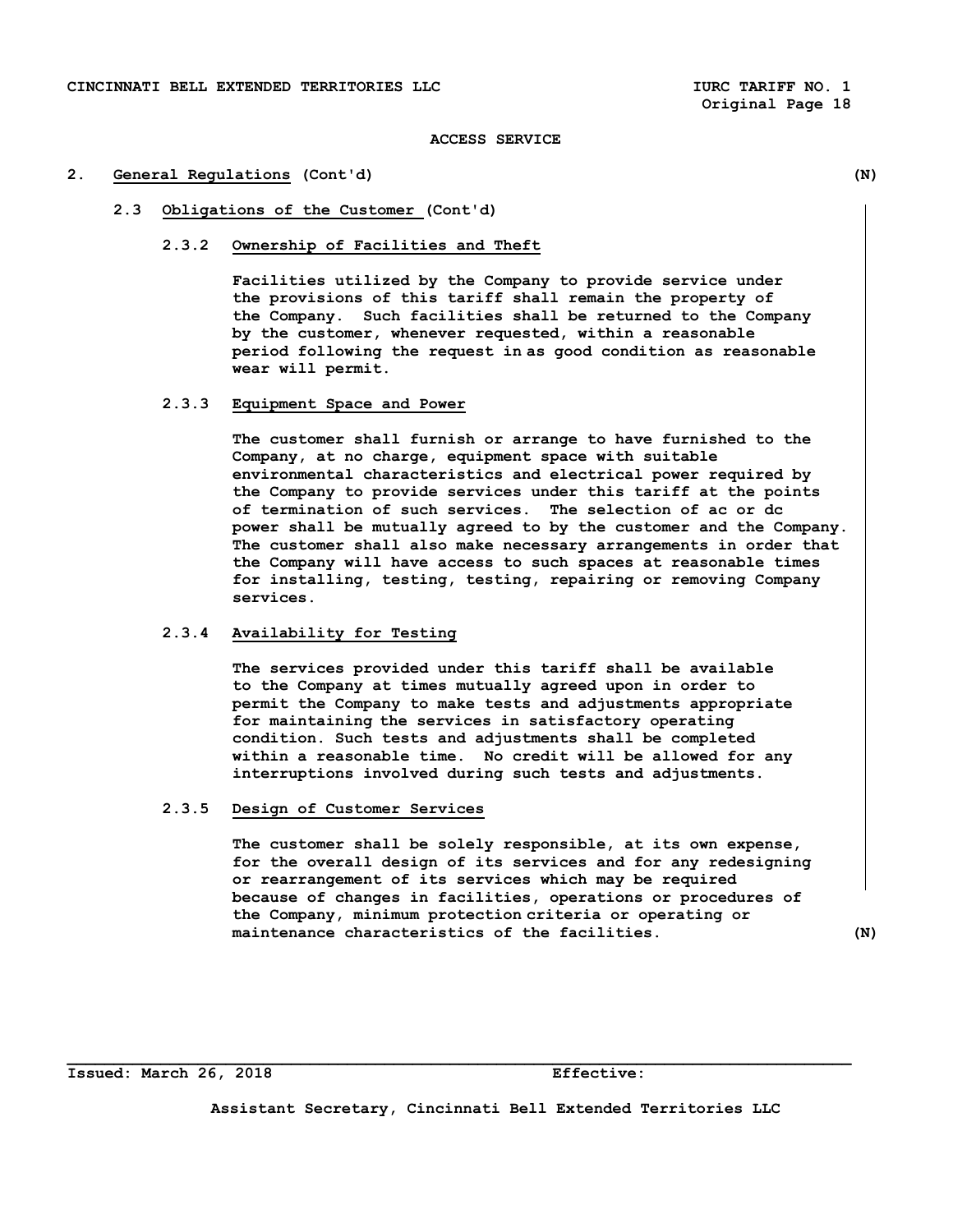#### **2. General Regulations (Cont'd)**

- **2.3 Obligations of the Customer (Cont'd) (N)** 
	- **2.3.6 References to the Company**

 **The customer may advise End Users that certain services are provided by the Company in connection with the service the customer furnishes to End Users; however, the customer shall not represent that the Company jointly participates in the customer's services** 

- **2.3.7 Claims and Demands for Damages** 
	- **(A) With respect to claims of patent infringement made by third persons, the customer shall defend, indemnify, protect and save harmless the Company from and against all claims arising out of the combining with, or use in connection with, the services provided under this tariff, any circuit, apparatus, system or method provided by the customer.**
	- **(B) The customer shall defend, indemnify and save harmless the Company from and against any suits, claims, losses or damages, and court costs by third persons arising out of the construction, installation, operation, maintenance, or removal of the customer's circuits, facilities, or equipment connected to the Company's services provided under this tariff, including, without limitation, Workmen's Compensation claims, actions for infringement of copyright and/or unauthorized use of program material, libel and slander actions based on the content of communications transmitted over the customer's circuits, facilities or equipment, and proceedings to recover taxes, fines, or penalties for failure of the customer to obtain or maintain in effect any necessary certificates, permits, (N)**

**Issued: March 26, 2018 Effective:** 

**Assistant Secretary, Cincinnati Bell Extended Territories LLC**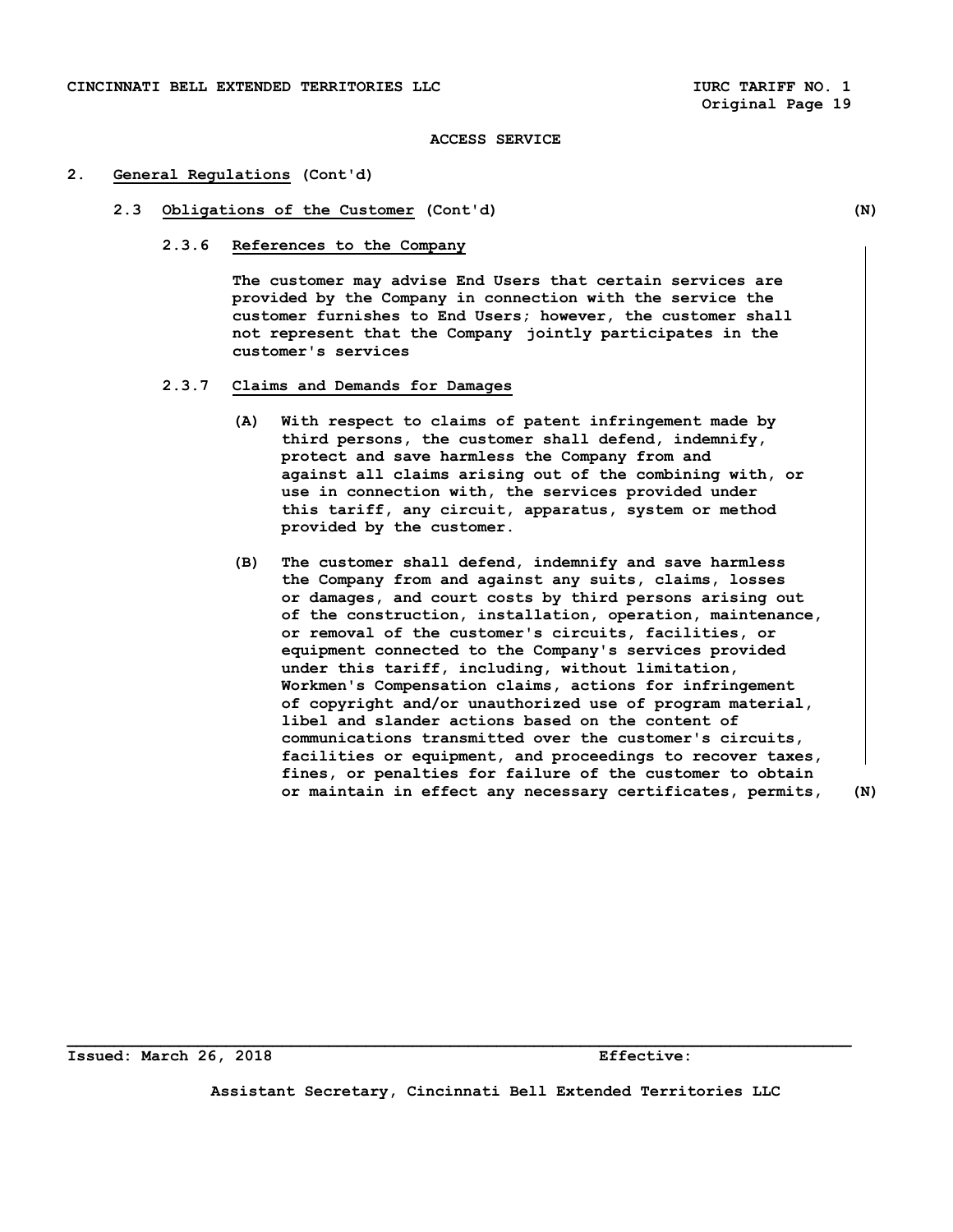# **2. General Regulations (Cont'd) (N)**

- **2.3 Obligations of the Customer (Cont'd)** 
	- **2.3.7 Claims and Demands for Damages (Cont'd)** 
		- **(B) (Cont'd)**

 **licenses, or other authority to acquire or operate the services provided under this tariff; provided, however, the foregoing indemnification shall not apply to suits, claims, and demands to recover damages for damage to property, death, or personal injury unless such suits, claims, or demands are based on the tortuous conduct of the customer, its officers, agents or employees.** 

 **(C) The customer shall defend, indemnify and save harmless the Company from and against any suits, claims, losses or damages, including court costs by the customer or third parties arising out of any act or omission of the customer in the course of using services provided under this tariff. (N)** 

**Issued: March 26, 2018 Effective:**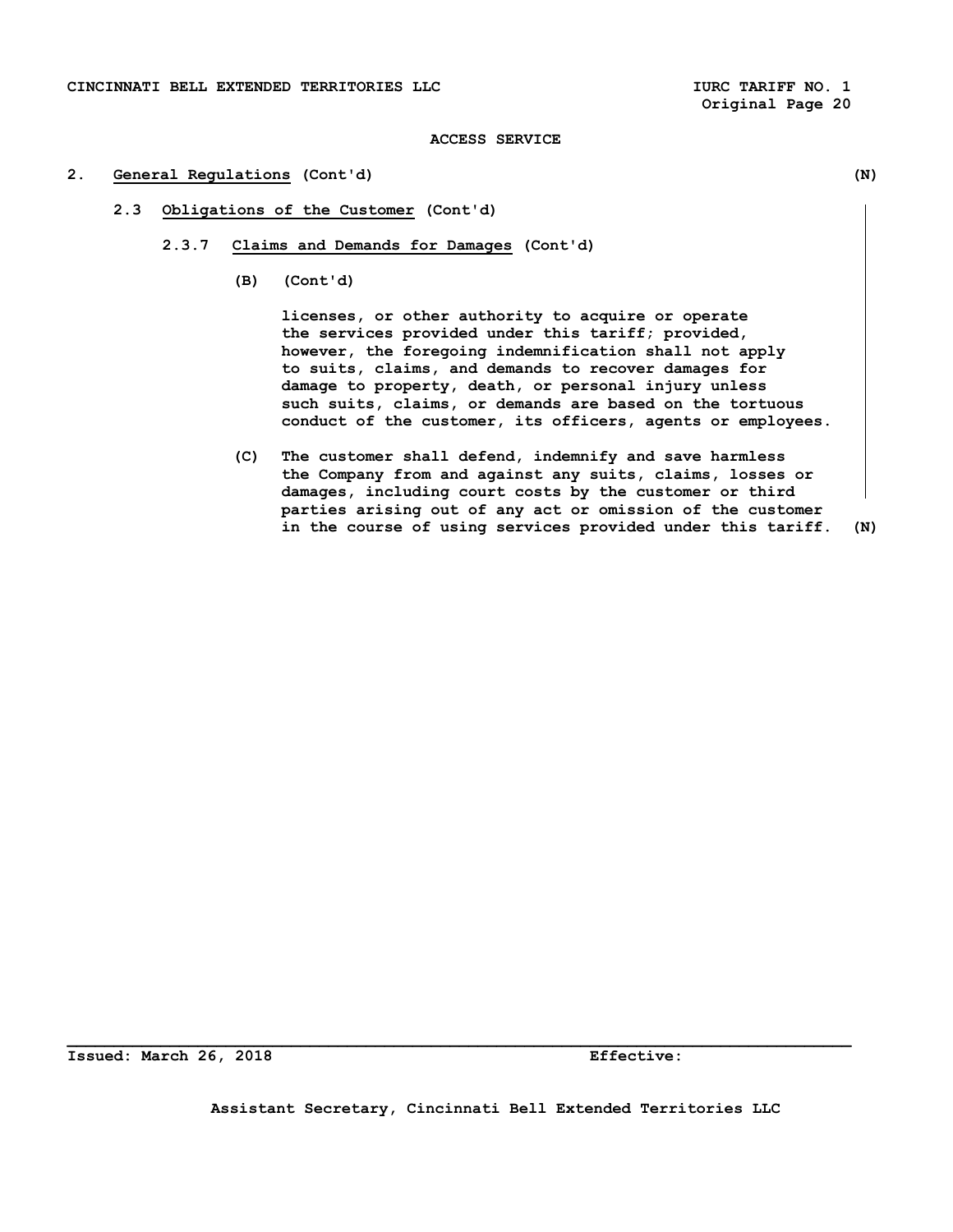#### **2. General Regulations (Cont'd) (N)**

#### **2.4 Payment Arrangements and Credit Allowances**

# **2.4.1 Payment of Rates, Charges and Deposits**

**(A) The Company will, in order to safeguard its interests, require a customer which has a proven history of late payments to the Company or does not have established credit, to make an advance payment, or make a deposit (prior to or at any time after the provision of a service to the customer) to be held by the Company as a guarantee of the payment of rates and charges. No such advance payment, or deposit will be required of a customer which is a successor of a company which has established credit and has no history of late payments to the Company. Such advance payment or deposit may not exceed the actual or estimated rates and charges for the service for a two-month period. The fact that a deposit has been made in no way relieves the customer from complying with the Company's regulations as to the prompt payment of bills. At such time as the provision of the service to the customer is terminated, the remaining amount of the advance payment or deposit will be credited to the customer's account and any credit balance which may remain will be refunded.** 

 **A deposit may be refunded or credited the account when the customer has established credit or, in any event, after the customer has established a one-year prompt payment record at any time prior to the termination of the provision of the service to the customer. In case of a cash deposit, for the period the deposit is held by the Company, the customer will receive interest at the same percentage rate as that set forth in (B)(3)(b)(I) or in (B)(3)(b)(II), whichever is lower. The calculation will be based on the number of days from the date the customer deposit is received by the Company to and including the date such deposit is credited to the customer's account or the date the deposit is refunded by the Company. Should a deposit be credited to the customer's account, as indicated above, no interest will accrue on the deposit from the date such deposit is credited to the customer's account. Advance payments of a customer's account will not receive interest. (N)** 

**Issued: March 26, 2018 Effective:** 

**Assistant Secretary, Cincinnati Bell Extended Territories LLC**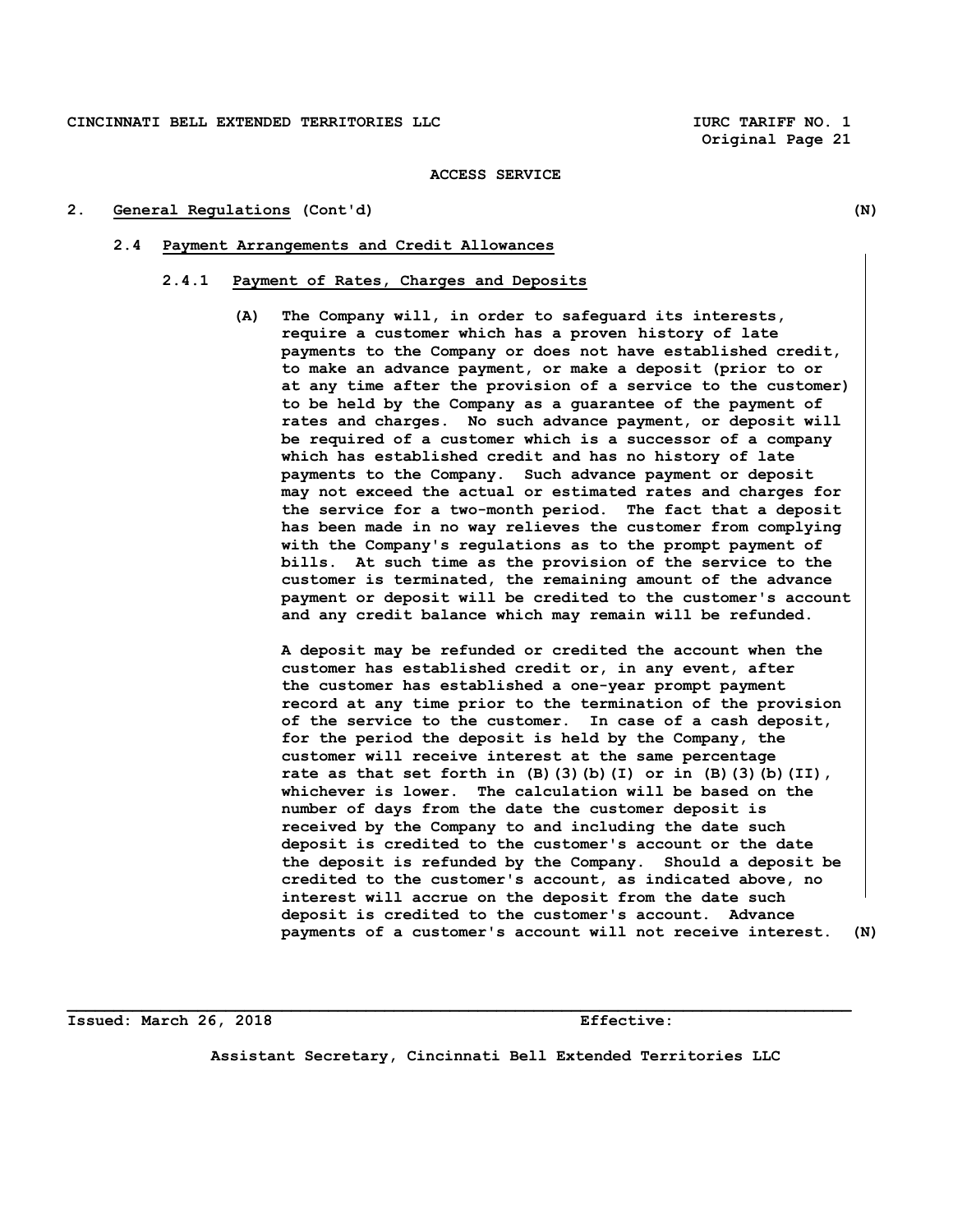#### **2. General Regulations (Cont'd) (N)**

- **2.4 Payment Arrangements and Credit Allowances (Cont'd)** 
	- **2.4.1 Payment of Rates, Charges and Deposits (Cont'd)** 
		- **(B) The Company shall bill on a current basis all charges incurred by and credits due to the customer under this tariff attributable to services established or discontinued during the preceding billing period. In addition, the Company shall bill in advance charges for all services to be provided during the ensuing billing period. The bill day (i.e., the billing date of a bill for a customer for Access Service under this tariff), the period of service each bill covers and the payment date will be as follows:** 
			- **(1) The Company will establish a bill day each month for each customer account.**
			- **(2) Amounts not paid within 31 days of invoice will be considered past due. Interest at a rate of 1.5% per month may be applied to any unpaid amount commencing 31 days after the statement date.**
			- **3) A check return charge will be assessed for checks with insufficient funds or non-existing accounts.**

 **Check Return Charge \$20.00** 

 **(C) Adjustments for the quantities of services established or discontinued in any billing period beyond the minimum period set forth for services in other sections of this tariff will be prorated to the number of days or major fraction of days based on a 30 day month. Company will, upon request and if available, furnish such detailed information as may reasonably be required for verification of any bill. (N)** 

**Issued: March 26, 2018 Effective:** 

**Assistant Secretary, Cincinnati Bell Extended Territories LLC**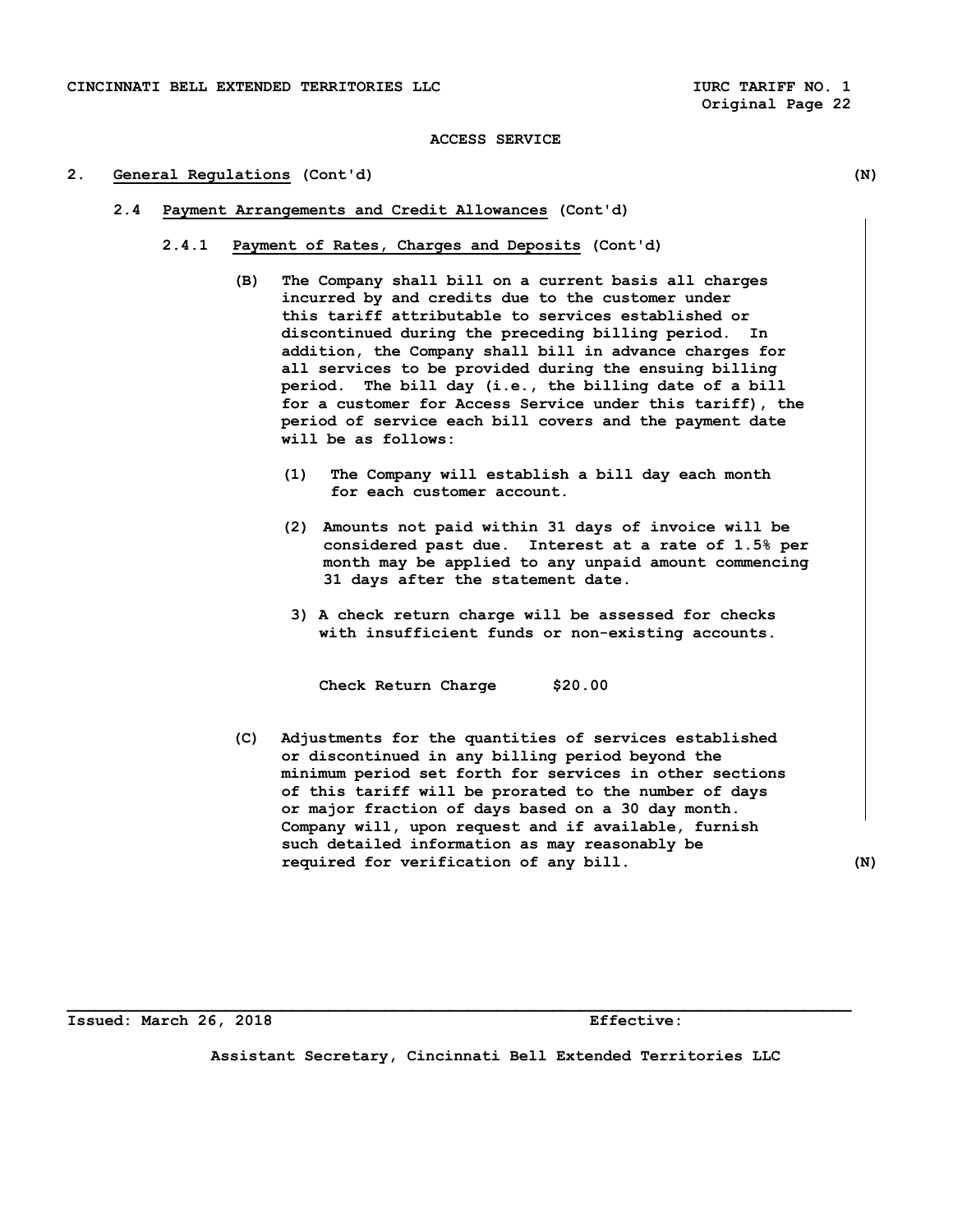**Original Page 23** 

# **ACCESS SERVICE**

# **2. General Regulations (Cont'd) (N)**

# **2.4 Payment Arrangements and Credit Allowances (Cont'd)**

# **2.4.2 Minimum Periods**

 **The minimum period for which services are provided and for which rates and charges are applicable is one month except as noted otherwise.** 

 **When a service is discontinued prior to the expiration of the Minimum period, a one month charge will apply at the rate level in effect at the time service is discontinued. (N)** 

**Issued: March 26, 2018 Effective:** 

**Assistant Secretary, Cincinnati Bell Extended Territories LLC**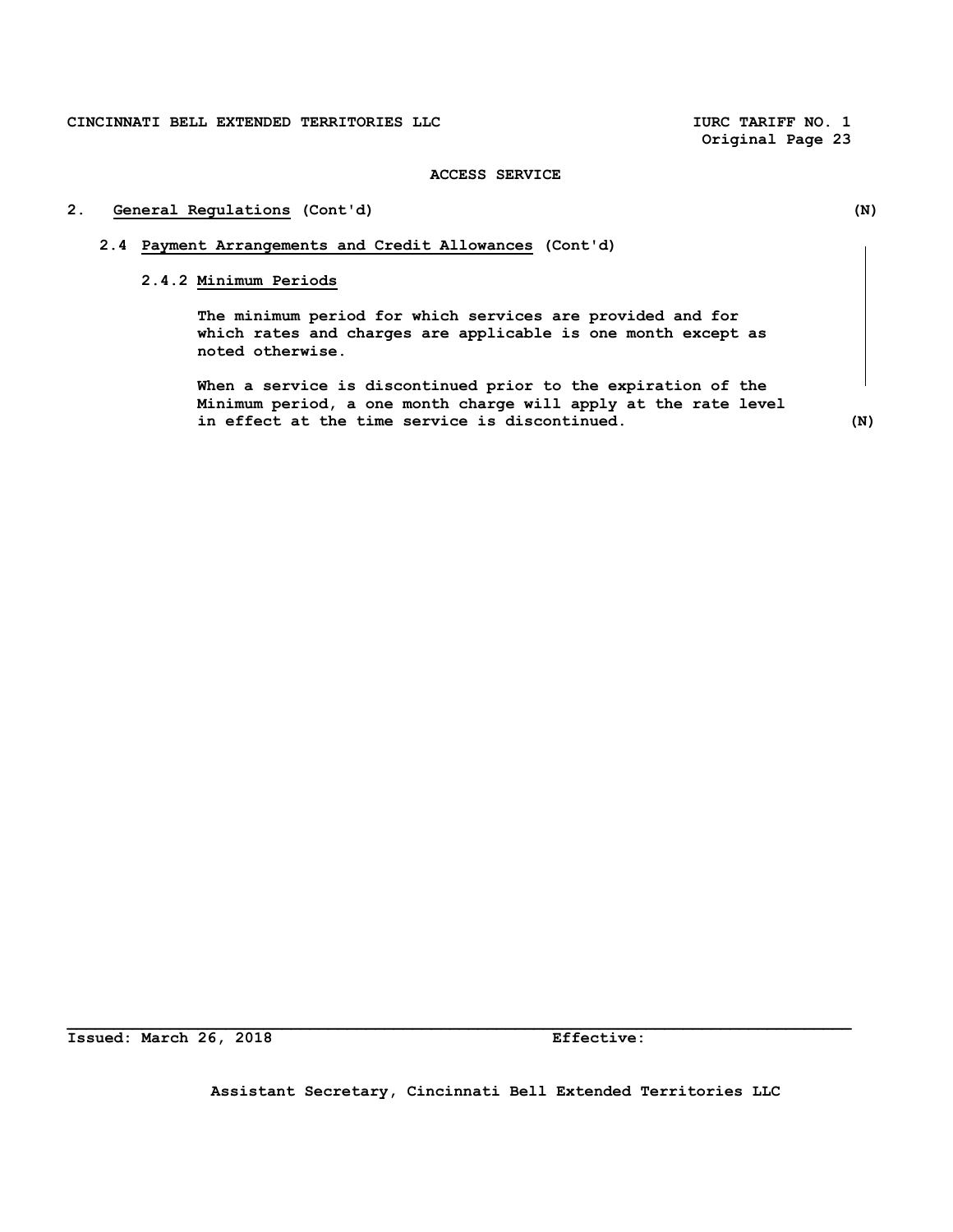#### **2. General Regulations (Cont'd) (N)**

# **2.4 Payment Arrangements and Credit Allowances (Cont'd)**

 **2.4.2 Minimum Periods** 

 **The minimum period for which services are provided and for which rates and charges are applicable is one month except as noted otherwise.** 

 **When a service is discontinued prior to the expiration of the Minimum period, a one month charge will apply at the rate level in effect at the time service is discontinued.** 

# **2.4.3 Credit Allowance for Service Interruptions**

 **(A) General** 

 **A service is interrupted when it becomes unusable to the customer because of a failure of a facility component used to furnish service under this tariff or in the event that the protective controls applied by the Company result in the complete loss of service by the customer. An interruption period starts when an inoperative service is reported to the Company, and ends when the service is operative.** 

# **(B) When a Credit Allowance Applies**

 **In case of an interruption to any service, allowance for the period of interruption, if not due to the negligence of the customer, shall be as follows:** 

- **(1) Credit allowance for Cincinnati Bell Ethernet Service is found in 6.2) following.**
- **(2) Credit allowance for Dedicate Optical Ethernet Service is found in 7.1(B)(4)following. (N)**

**Issued: March 26, 2018 Effective:** 

**Assistant Secretary, Cincinnati Bell Extended Territories LLC**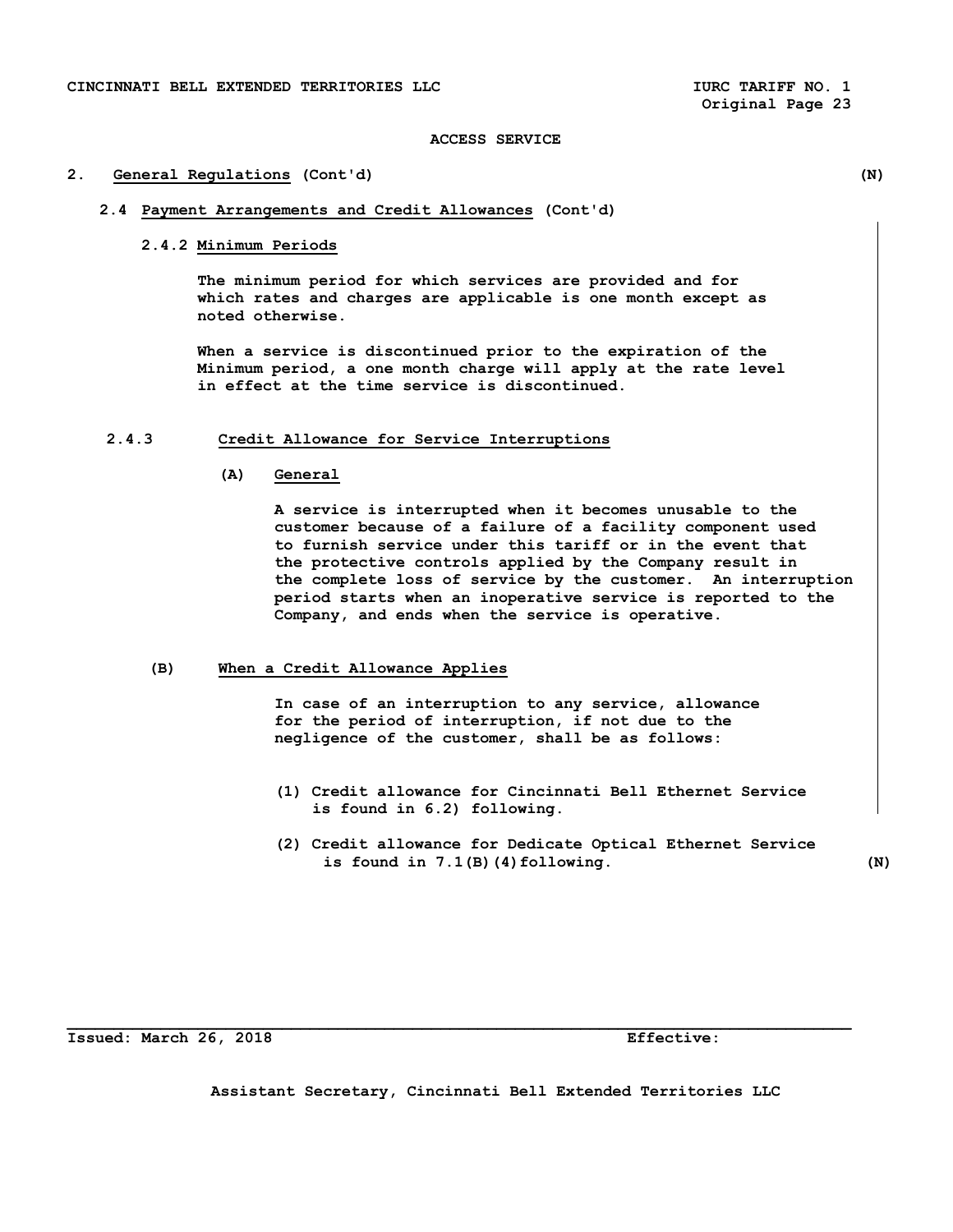# **2. General Regulations (Cont'd) (N)**

- **2.4 Payment Arrangements and Credit Allowances (Cont'd)** 
	- **2.4.3 Credit Allowance for Service Interruptions (Cont'd)** 
		- **(C) When A Credit Allowance Does Not Apply**

 **No credit allowance will be made for:** 

- **(1) Interruptions caused by the negligence of the customer.**
- **(2) Interruptions of a service due to the failure of equipment or systems provided by the customer or others.**
- **(3) Interruptions of a service during any period in which the Company is not afforded access to the premises where the service is terminated.**
- **(4) Interruptions of a service when the customer has released that service to the Company for maintenance purposes, to make rearrangements, or for the implementation of an order for a change in the service during the time that was negotiated with the customer prior to the release of that service. Thereafter, a credit allowance as set forth in (B) preceding applies.**
- **(5) Periods when the customer elects not to release the service for testing and/or repair and continues to use it on an impaired basis.**
- **(6) An interruption or a group of interruptions, resulting from a common cause, for amounts less than one dollar.**
- **(D) Temporary Surrender of a Service**

 **In certain instances, the customer may be requested by the Company to surrender a service for purposes other than maintenance, testing or activity relating to a service order. If the customer consents, a credit allowance will be granted. The credit allowance will be 1/1440 of the monthly rate for each period of 30 minutes or fraction thereof that the service is surrendered. In no case will the credit allowance exceed the monthly rate for the service surrendered in any one monthly billing period. (N)** 

**Issued: March 26, 2018 Effective:**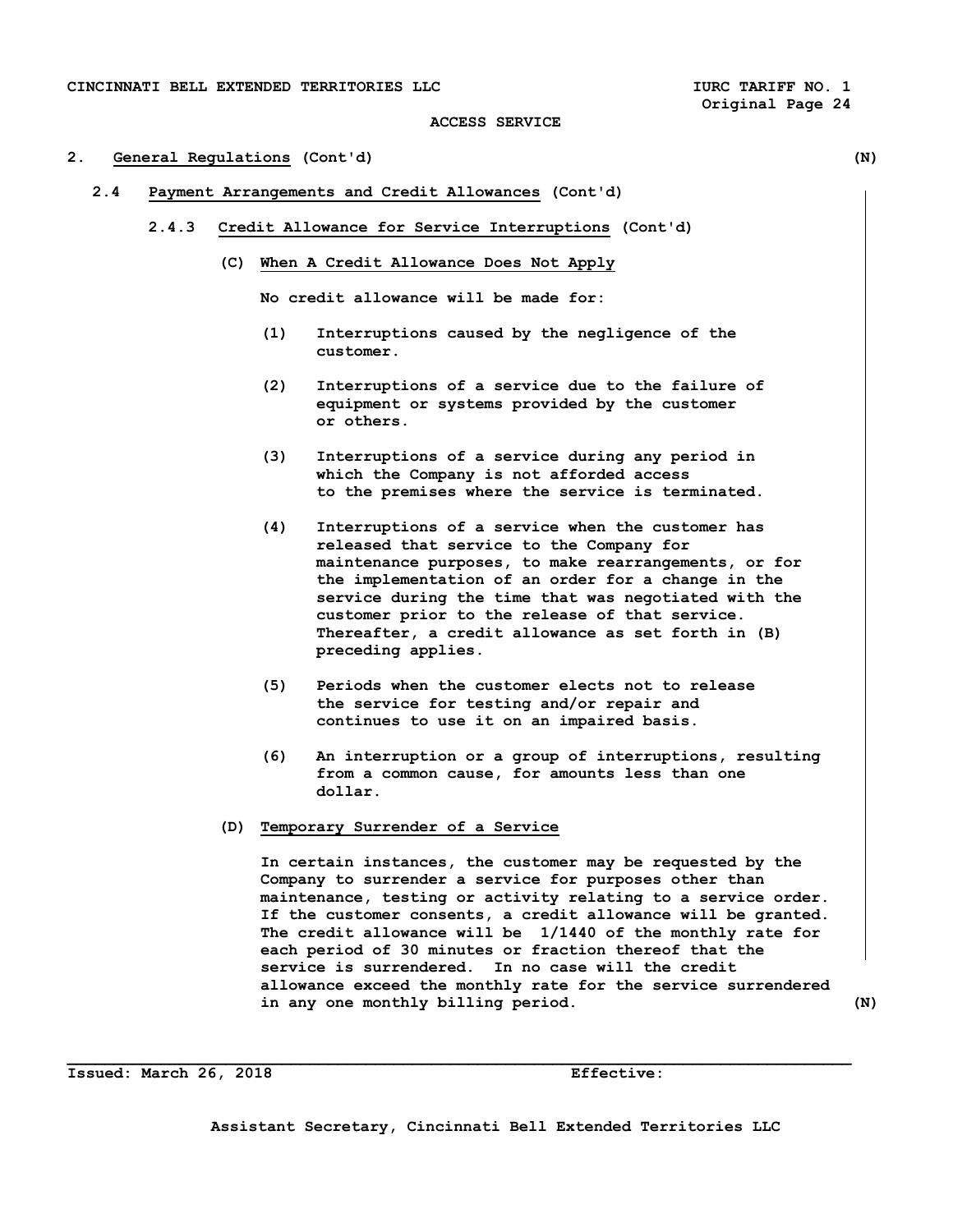#### **2. General Regulations (Cont'd) (N)**

# **2.5 Definitions**

**Certain terms used herein are defined as follows:** 

# **Access Code**

 **The term "Access Code" denotes a uniform five or seven digit code assigned by the Company to an individual customer. The five digit code has the form 10XXX, and the seven digit code has the form 101XXXX and 950-XXXX.** 

### **Access Minutes**

 **The term "Access Minutes" denotes that usage of exchange facilities in interstate or foreign service for the purpose of calculating chargeable usage. On the originating end of an interstate or foreign call, usage is measured from the time the originating end user's call is delivered by the Company to and acknowledged as received by the customer's facilities connected with the originating exchange. On the terminating end of an interstate or foreign call, usage is measured from the time the call is received by the end user in the terminating exchange. Timing of usage at both originating and termi nating ends of an interstate or foreign call shall terminate when the calling or called party disconnects, whichever event is recognized first in the originating and terminating exchanges, as applicable.** 

### **Access Tandem**

 **The term "Access Tandem" denotes a Company switching system that provides a concentration and distribution function for originating or terminating traffic between end offices and a customer's premises.** 

#### **Access Tandem Trunk Port**

 **The Access Tandem Trunk Port is a port for each dedicated trunk on the serving Wire Center side of the access tandem.** 

#### **Aggregator**

 **The term "Aggregator" denotes any person that, in the ordinary course of operations, makes telephones available to the public or to trans ient users of its premises, for interstate telephone calls using a provider of operator services as defined under Part 64.708(b) of the FCC Rules and Regulations. Further included in this definition are universities, hospitals, hotels, and other entities which provide services to the general public for users of its premises for inter state calls.** (N)

**Issued: March 26, 2018 Effective:**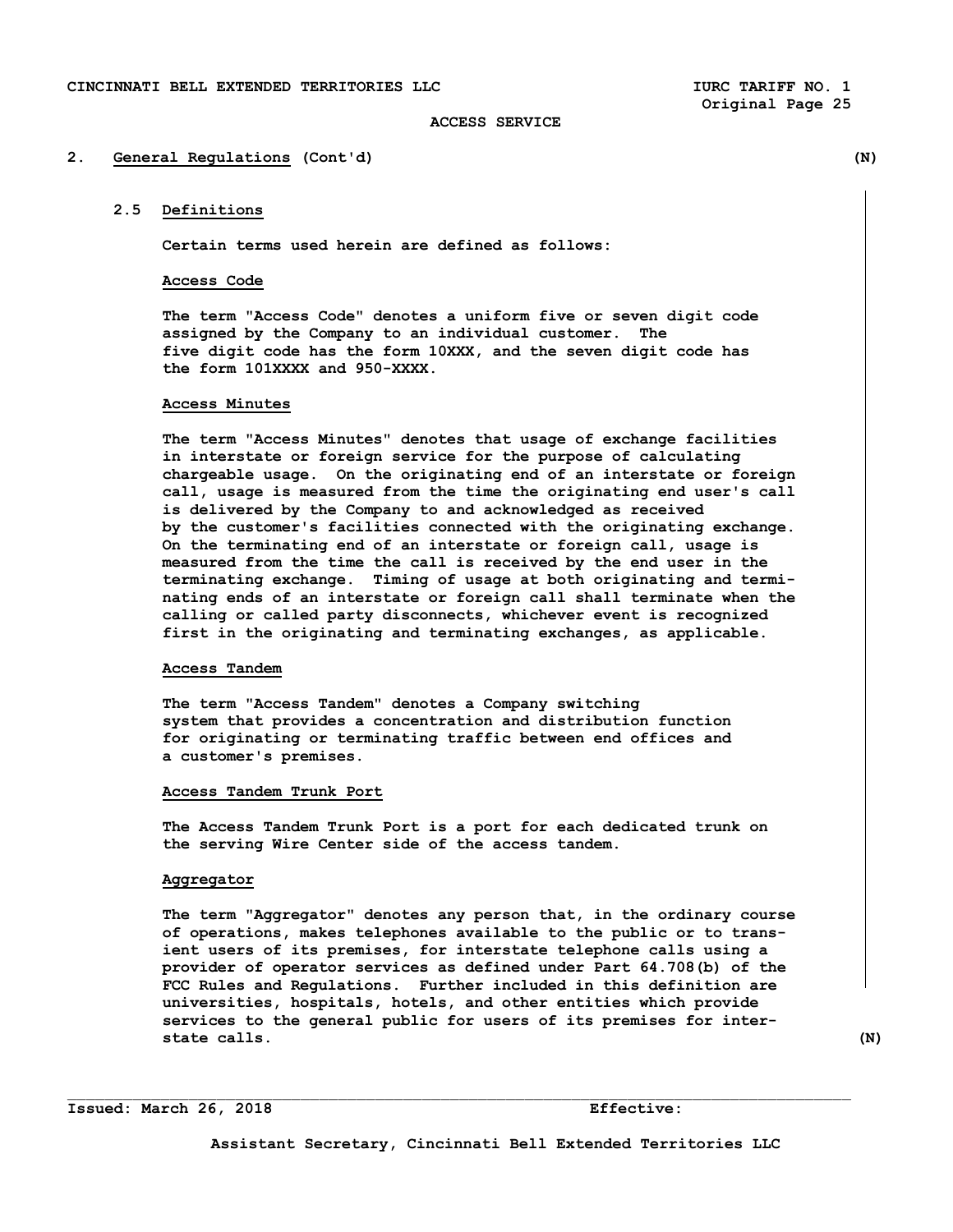# **2. General Regulations (Cont'd) (N)**

### **2.5 Definitions (Cont'd)**

#### **Answer/Disconnect Supervision**

 **The term "Answer/Disconnect Supervision" denotes the transmission of the switch trunk equipment supervisory signal (off-hook or on-hook) to the customer's point of termination as an indication that the called party has answered or disconnected.** 

# **Asynchronous Transfer Mode**

**Asynchronous Transfer Mode means a high-speed, cell-based, connectionoriented, packet transmission protocol for handling data with varying bursts and bit rates.** 

### **Attenuation Distortion**

 **The term "Attenuation Distortion" denotes the difference in loss at specified frequencies relative to the loss at 1004 Hz, unless otherwise specified.** 

# **Automatic Number Identification (ANI)**

 **The term "Automatic Number Identification (ANI)" denotes the provision of automatic transmission of a seven or ten digit number and information digits to the customer's premises for calls originating in the LATA, to identify the calling station. Also see "Flexible Automatic Number Identification".** 

# **Balance (100 Type) Test Line**

 **The term "Balance (100 Type) Test Line" denotes an arrangement in an end office which provides for balance and noise testing.** 

# **Bit**

 **The term "Bit" denotes the smallest unit of information in the binary system of notation. (N)**

**Issued: March 26, 2018 Effective:** 

**Assistant Secretary, Cincinnati Bell Extended Territories LLC**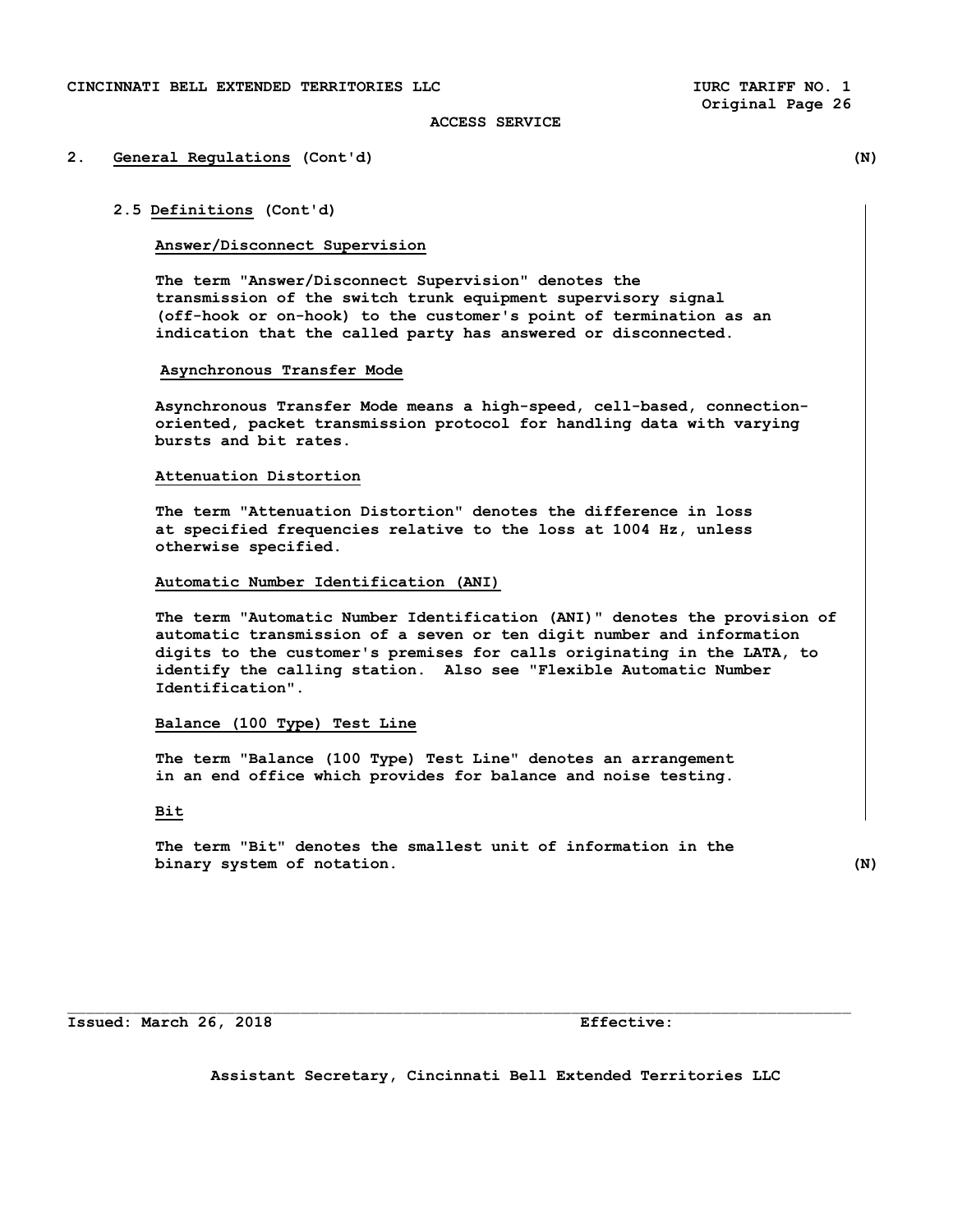# **2. General Regulations (Cont'd) (N)**

**2.5 Definitions (Cont'd)** 

**Cable Vault** 

 **A space designated by the Company which serves as the cable entrance to the Serving Wire Center.** 

# **Call**

 **The term "Call" denotes a customer attempt for which the complete address code (e.g., 0-, 911, or 10 digits) is provided to the serving dial tone office.** 

# **Call Gapping**

 **The term "Call Gapping" denotes the routing of originating calls to all transmission paths in a trunk group at a prescribed rate of flow, e.g., one call every five seconds, in order to limit (choke) the completion of such traffic. Calls which are denied access, i.e., the choked calls, would be routed to a no-circuit announcement.** 

# **Carrier or Common Carrier**

 **See Interexchange Carrier.** 

#### **Carrier Identification Parameter**

 **A feature allowing the CCS/SS7 call setup protocol to carry the Carrier Identification Code (CIC) through interconnected networks.** 

# **Central Office**

 **The term "Central Office" denotes a local Company switching system where Telephone Exchange Service customer station loops are terminated for purposes of interconnection to each other and to trunks.** 

#### **Central Office Prefix**

 **The term "Central Office Prefix" denotes the first three digits (NXX) of the seven digit telephone number assigned to a customer's Telephone Exchange Service when dialed on a local basis. (N)**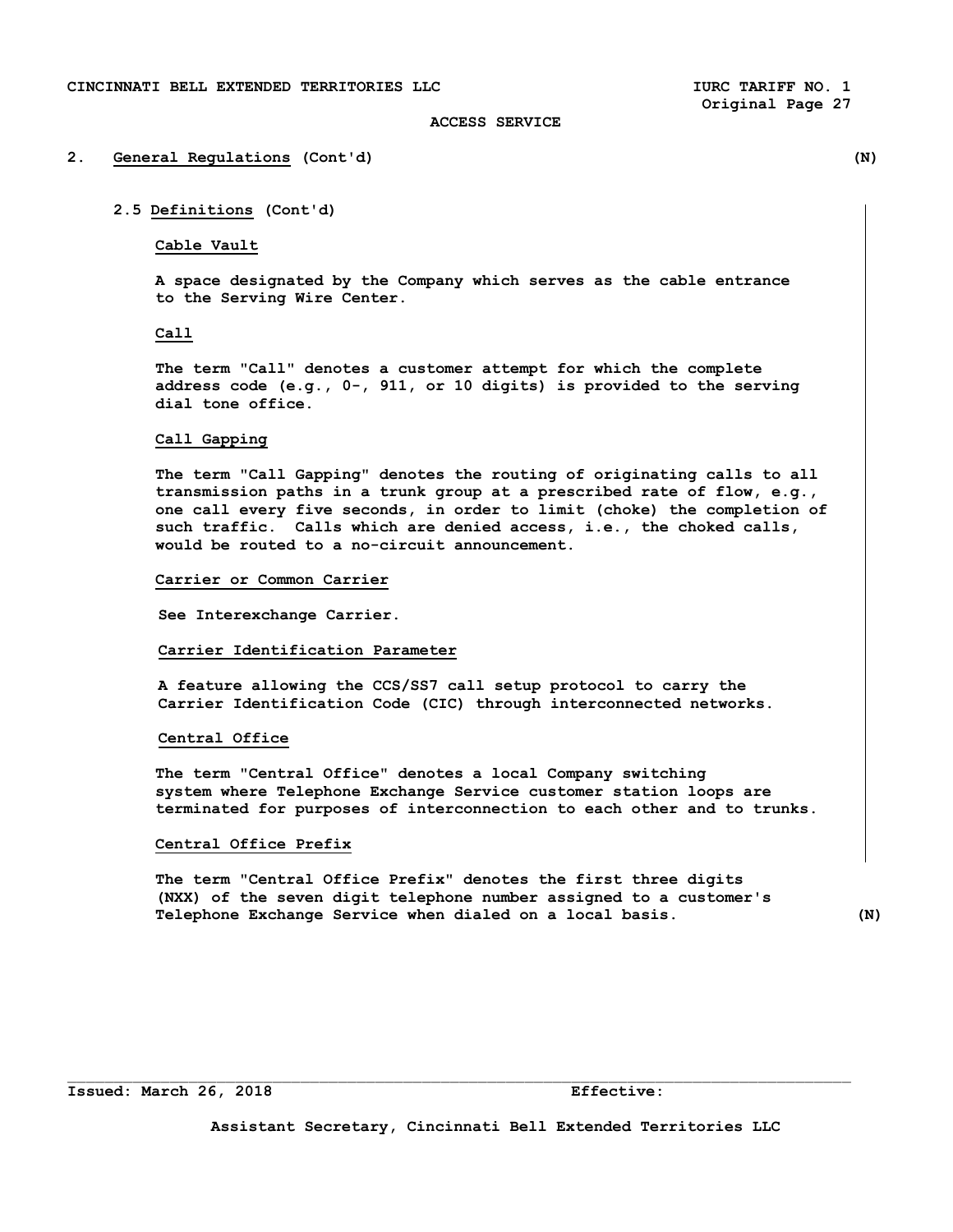# **2. General Regulations (Cont'd) (N)**

# **2.5 Definitions (Cont'd)**

# **Centralized Automatic Reporting on Trunks Testing**

 **The term "Centralized Automatic Reporting on Trunks Testing" denotes a type of testing which includes the capacity for measuring operational and transmission parameters.** 

# **Channel(s)**

 **The term "Channel(s)" denotes an electrical or photonic, in the case of fiber optic-based transmission systems, communications path between two or more points of termination.** 

### **Channel Service Unit**

 **The term "Channel Service Unit" denotes equipment which performs one or more of the following functions: termination of a digital facility, regeneration of digital signals, detection and/or correction of signal format errors and remote loop back.** 

# **Channelize**

 **The term "Channelize" denotes the process of multiplexing demultiplexing wider bandwidth or higher speed channels into narrower bandwidth or lower speed channels.** 

# **C-Message Noise**

 **The term "C-Message Noise" denotes the frequency weighted average noise within an idle voice channel. The frequency weighting, called C-message, is used to simulate the frequency characteristic of the 500-type telephone set and the hearing of the average subscriber.** 

# **C-Notched Noise**

 **The term "C-Notched Noise" denotes the C-message frequency weighted noise on a voice channel with a holding tone, which is removed at the measuring end through a notch (very narrow band) filter. (N)** 

**Issued: March 26, 2018 Effective:** 

**Assistant Secretary, Cincinnati Bell Extended Territories LLC**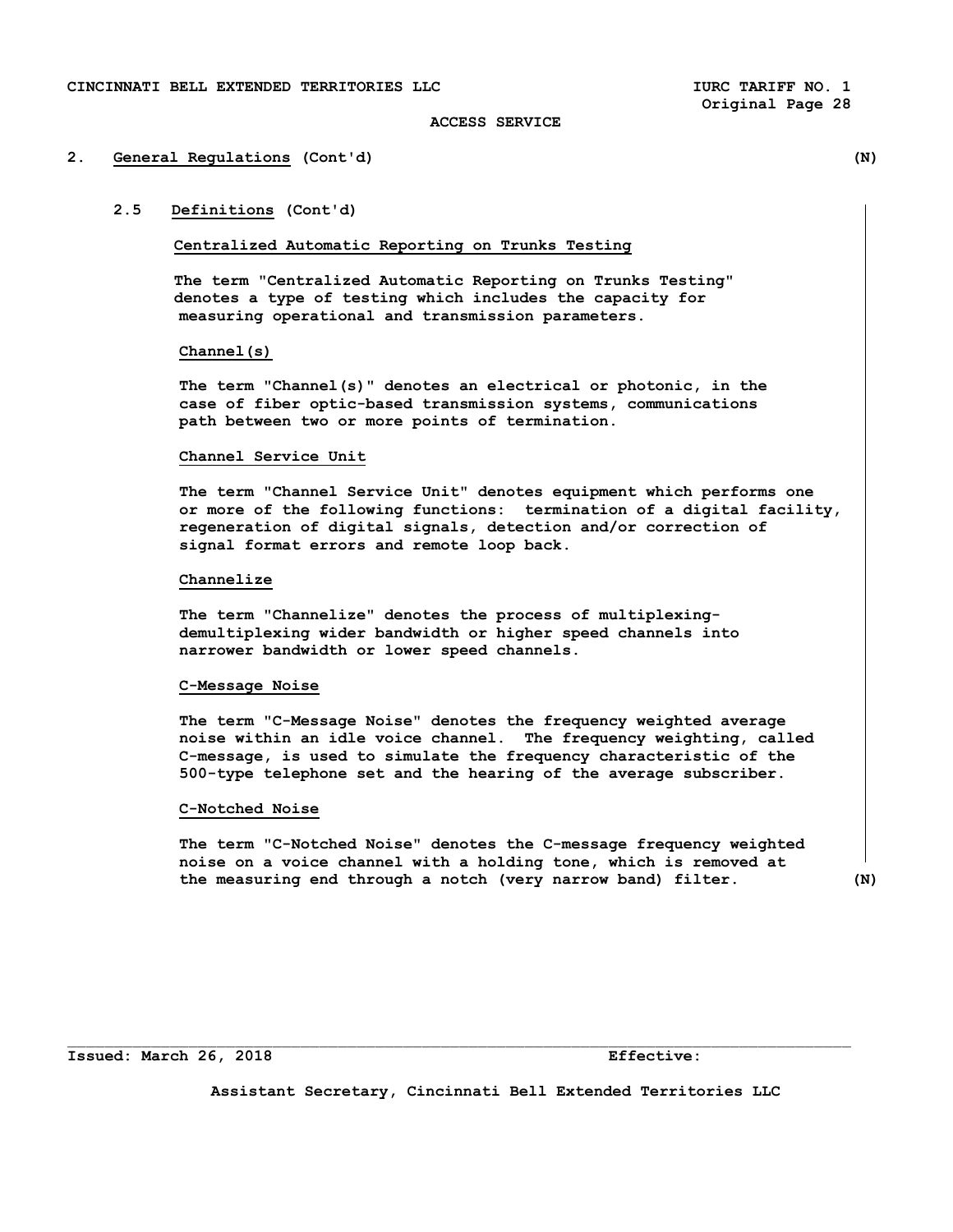#### **2. General Regulations (Cont'd) (N)**

# **2.5 Definitions (Cont'd)**

# **Committed Information Rate (CIR)**

 **The user's throughput that the network commits to support under normal network conditions. This is measured in bits per second.** 

### **Committed Burst Size (CBS)**

 **The maximum amount of user data that the network agrees to trans fer, under normal conditions, during one second. This is equal to the special access circuit interface speed.** 

### **Common Channel Signaling**

 **The term "Common Channel Signaling" (CCS) denotes a high speed packet switched communications network which is separate (out of band) from the public packet switched and message networks. Its purpose is to carry addressed signaling messages for individual trunk circuits and/or database related services between Signaling Points in the CCS network.** 

# **Common Channel Signaling Access Capability**

 **The term "Common Channel Signaling Access Capability" (CCSAC) denotes option which allows customers access to the CCS signaling network to transmit/receive signals for call set-up out of band. The Signaling links established between the signaling point of interconnection and the signaling transfer points and the Signaling Transfer Point Port Terminations are requirements of the capability.** 

### **Common Channel Signaling Access Capability Signaling Link**

 **The "Common Channel Signaling Access Capability (CCSAC) Signaling Link" provides a 56 kbps Facility dedicated to a single customer which originates at the customer's signaling point of interface in a LATA and terminates at the Company's Signaling Transfer Point (STP). This facility connects the customer to the STP and is a requirement with the CCSAC option. (N)** 

**Issued: March 26, 2018 Effective:** 

**Assistant Secretary, Cincinnati Bell Extended Territories LLC**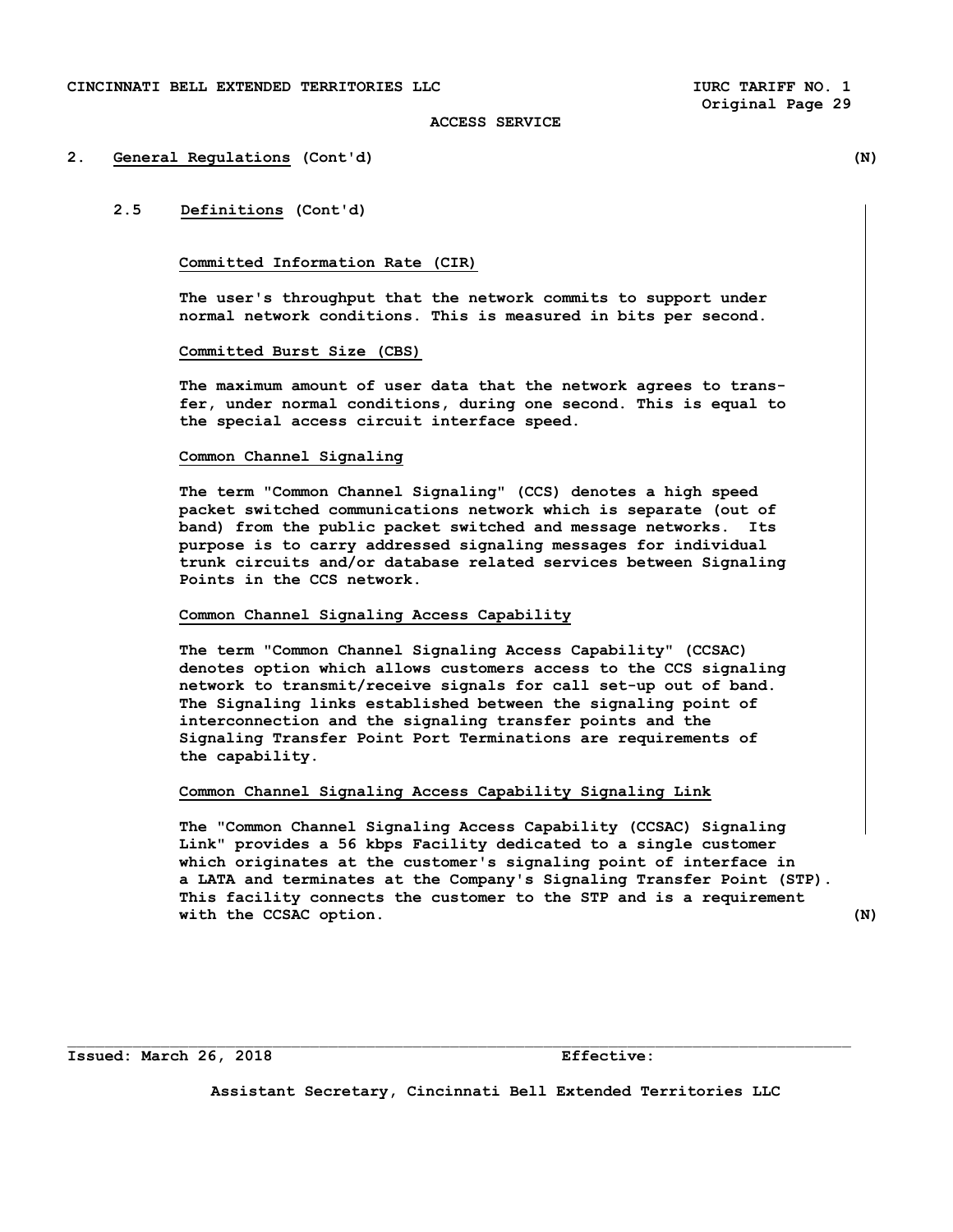# **2. General Regulations (Cont'd) (N)**

# **2.5 Definitions (Cont'd)**

#### **Common Line**

 **The term "Common Line" denotes a line, trunk, pay telephone line or other facility provided under the general and/or local exchange service tariffs of the Company, terminated on a central office switch. A common line-residence is a line or trunk provided under the regulations of the general and/or local exchange service tariffs for a residence Class of Service. A common line-business is a line provided under the regulations of the general and/or local exchange service tariffs for a nonresidence Class of Service. For purposes of this tariff, any reference to "business" is con sidered to reference "nonresidence".** 

#### **Communications System**

**The term "Communications System" denotes channels and other facilities which are capable of communications between terminal equipment.** 

# **Conventional Signaling**

 **The inter-machine signaling system which has been traditionally used in North America for the purpose of transmitting the called number's address digits from the originating end office to the switching machine which will terminate the call. In this system, all of the dialed digits are received by the originating switching machine, a path is selected, and the sequence of supervisory signals and outpulsed digits is initiated. No overlap outpulsing, ten-digit ANI, ANI information digits, or acknowledgement wink are included in this signaling sequence. (N)** 

**Assistant Secretary, Cincinnati Bell Extended Territories LLC**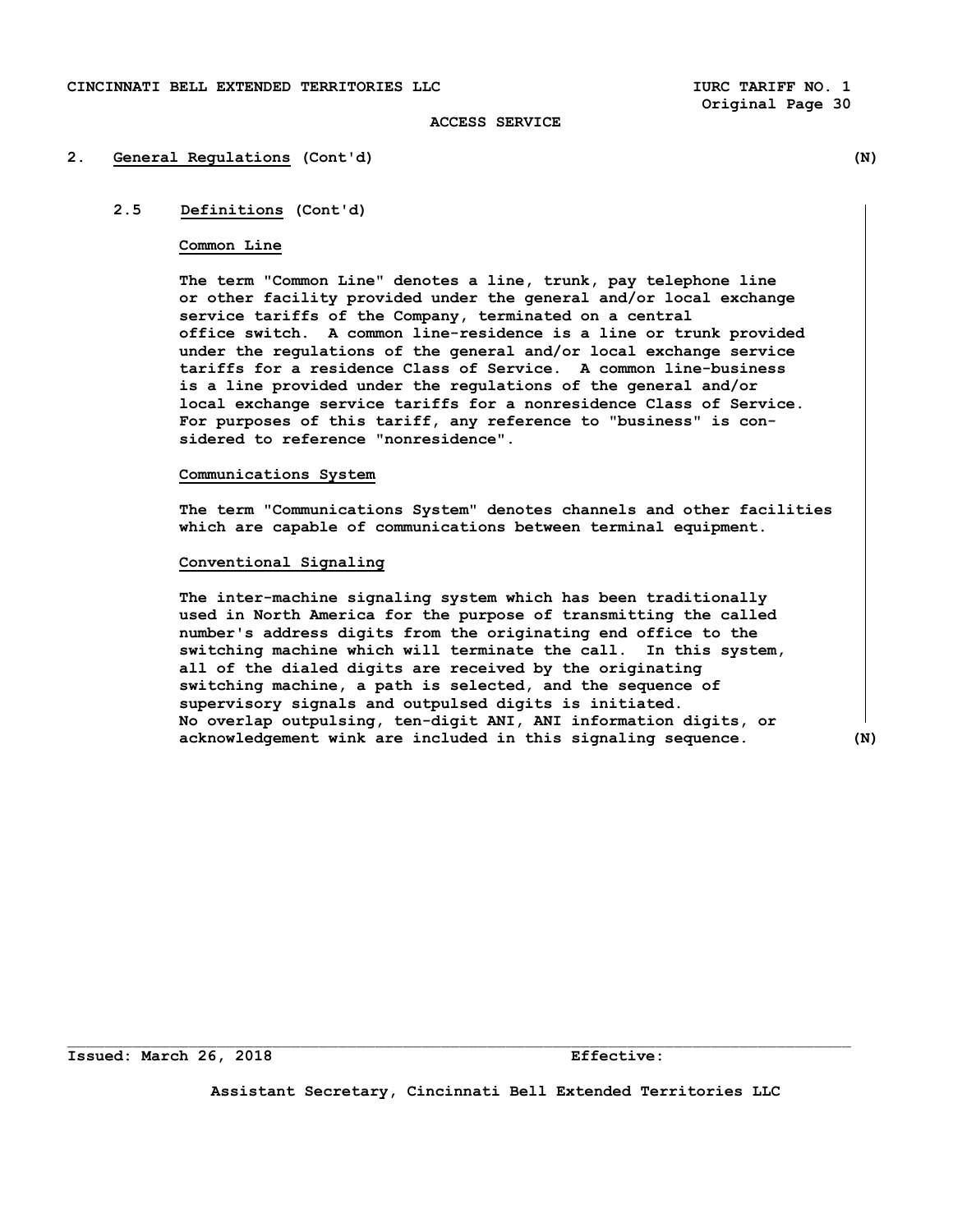#### **2. General Regulations (Cont'd) (N)**

**2.5 Definitions (Cont'd)** 

#### **Customer(s)**

 **The term "Customer(s)" denotes any individual, partnership, association, joint-stock company, trust, corporation, or governmental entity or other entity which subscribes to the services offered under this tariff, including, but not limited to, Interexchange Carriers (ICs), End Users, and Enhanced Service Providers (ESPs).** 

# **Data Base Query**

 **The term "Data Base Query" denotes a Signaling System 7 (SS7) message launched from a Service Switching Point (SSP) requesting processing instructions or service data contained in a centralized data base.** 

# **Data Transmission (107 Type) Test Line**

 **The term "Data Transmission (107 Type) Test Line" denotes an arrangement which provides for a connection to a signal source which provides test signals for one-way testing of data and voice transmission parameters.** 

# **Decibel**

 **The term "Decibel" denotes a unit used to express relative difference in power, usually between acoustic or electric signals, equal to ten (10)times the common logarithm of the ratio of two signal powers.** 

### **Decibel Reference Noise C-Message Referenced to 0**

**The term "Decibel Reference Noise C-Message Referenced to 0" denotes noise power in "Decibel Reference Noise C-Message Weighting" referred to or measured at a zero transmission level point.** 

# **Decibel Reference Noise C-Message Weighting**

**The term "Decibel Reference Noise C-Message Weighting" denotes noise power measurements with C-Message Weighting in decibels relative to a reference 1000 Hz tone of 90 dB below 1 milliwatt. (N)** 

#### **Issued: March 26, 2018 Effective:**

**Assistant Secretary, Cincinnati Bell Extended Territories LLC** 

 $\mathcal{L}_\text{max}$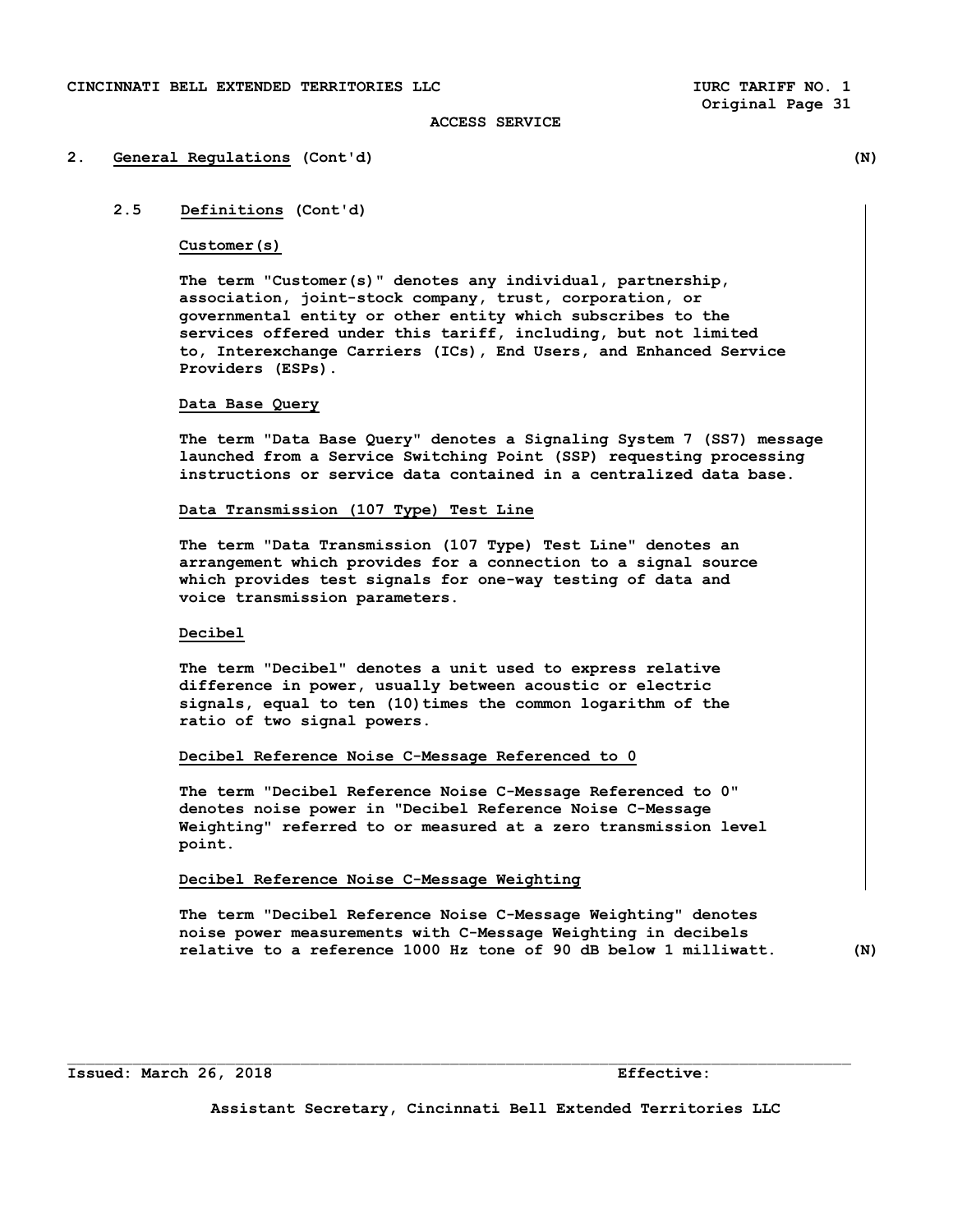#### **2. General Regulations (Cont'd) (N)**

### **2.5 Definitions (Cont'd)**

# **Demarcation Point**

 **Demarcation Point means the point of physical separation of CBT's network, and associated responsibilities, from Customer's network and associated responsibilities. The location of the Demarcation Point shall be the physical interface for LAN Advantage service presented by CBT to Customer.** 

#### **Design and Construction Work**

 **All work by the Company, including but not limited to, space design and preparation, the rearrangement of existing facilities, design and placement of required support structure or any other activity required to accommodate the installation of an Interconnector's facilities in the Company's space(s) covered under this tariff. Similar work required or requested by Interconnector after initial installation solely because of the existence of the Interconnector's facilities shall be referred to as "Additional Design and Construction", and shall be at Interconnector's expense.** 

### **Detail Billing**

 **The term "Detail Billing" denotes the listing of each message and/or rate element for which charges to a customer are due on a bill prepared by the Company.** 

# **Direct - Trunked Transport Facility**

 **The term "Direct-Trunked Transport Facility" denotes a Switched Transport facility between a customer's premises serving wire center and an end office or between a customer's serving wire center and an access tandem that provides a customer with dedicated switched access transport.** 

# **Echo Control**

 **The term "Echo Control" denotes the control of reflected signals in a telephone transmission path. (N)** 

**Issued: March 26, 2018 Effective:** 

**Assistant Secretary, Cincinnati Bell Extended Territories LLC**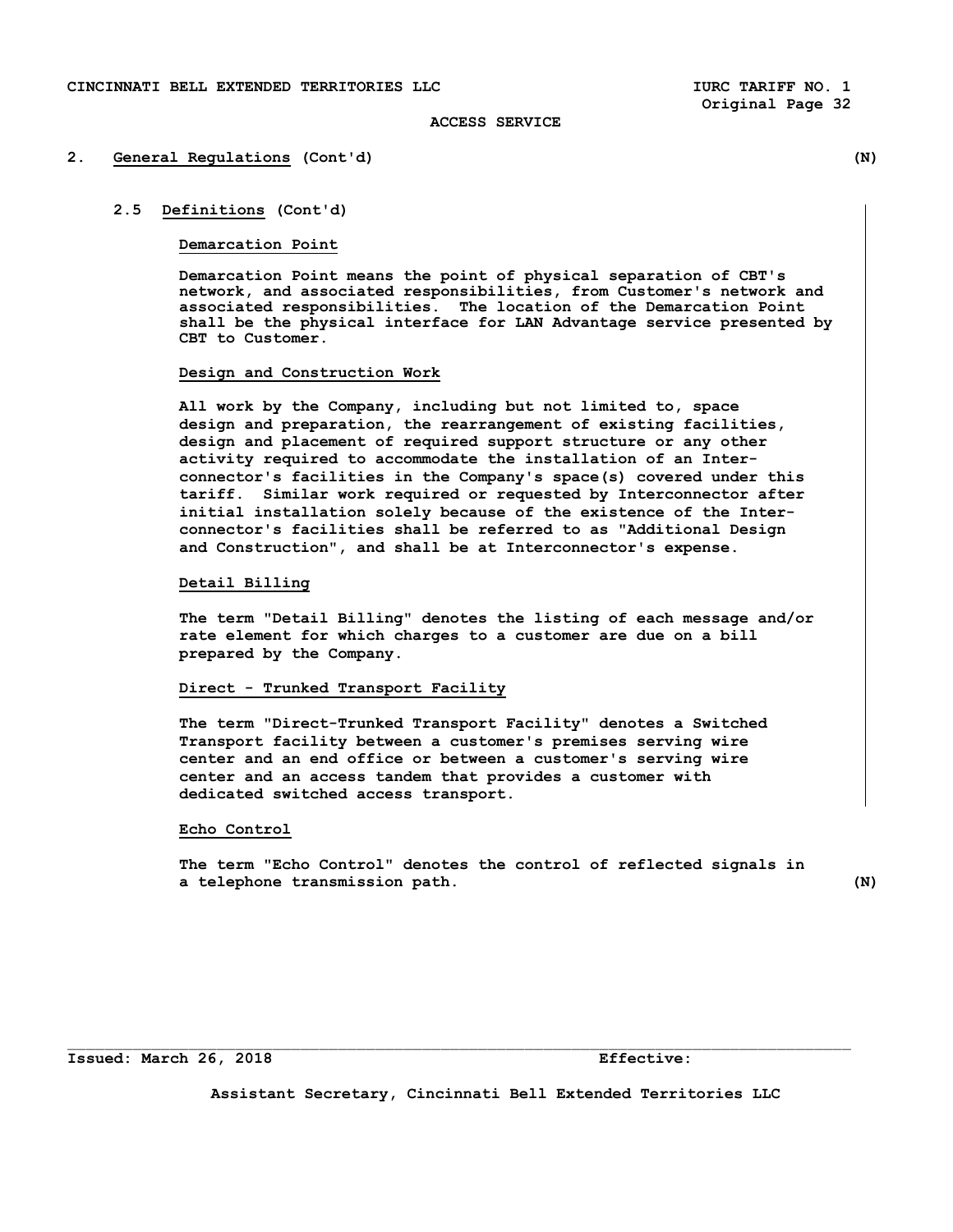# **2. General Regulations (Cont'd) (N)**

# **2.5 Definitions (Cont'd)**

#### **Echo Path Loss**

 **The term "Echo Path Loss" denotes the measure of reflected signal at a 4-wire point of termination without regard to the send and receive Transmission Level Point.** 

### **Echo Return Loss**

 **The term "Echo Return Loss" denotes a frequency weighted measure of return loss over the middle of the voiceband (approximately 500 to 2500 Hz), where talker echo is most annoying.** 

#### **Effective 2-Wire**

 **The term "Effective 2-Wire" denotes a condition which permits the simultaneous transmission in both directions over a channel, but it is not possible to insure independent information transmission in both directions. Effective 2-wire channels may be terminated with 2-wire or 4-wire interfaces.** 

# **Effective 4-Wire**

 **The term "Effective 4-Wire" denotes a condition which permits the simultaneous independent transmission of information in both directions over a channel. The method of implementing effective 4-wire transmission is at the discretion of the Company (physical, time domain, frequency-domain separation or echo cancellation techniques). Effective 4-wire channels may be terminated with a 2-wire interface at the customer's premises. However, when terminated 2-wire, simultaneous independent transmission cannot be supported because the two wire interface combines the transmission path into a single path. (N)** 

**Issued: March 26, 2018 Effective:** 

**Assistant Secretary, Cincinnati Bell Extended Territories LLC** 

 $\mathcal{L}_\text{max}$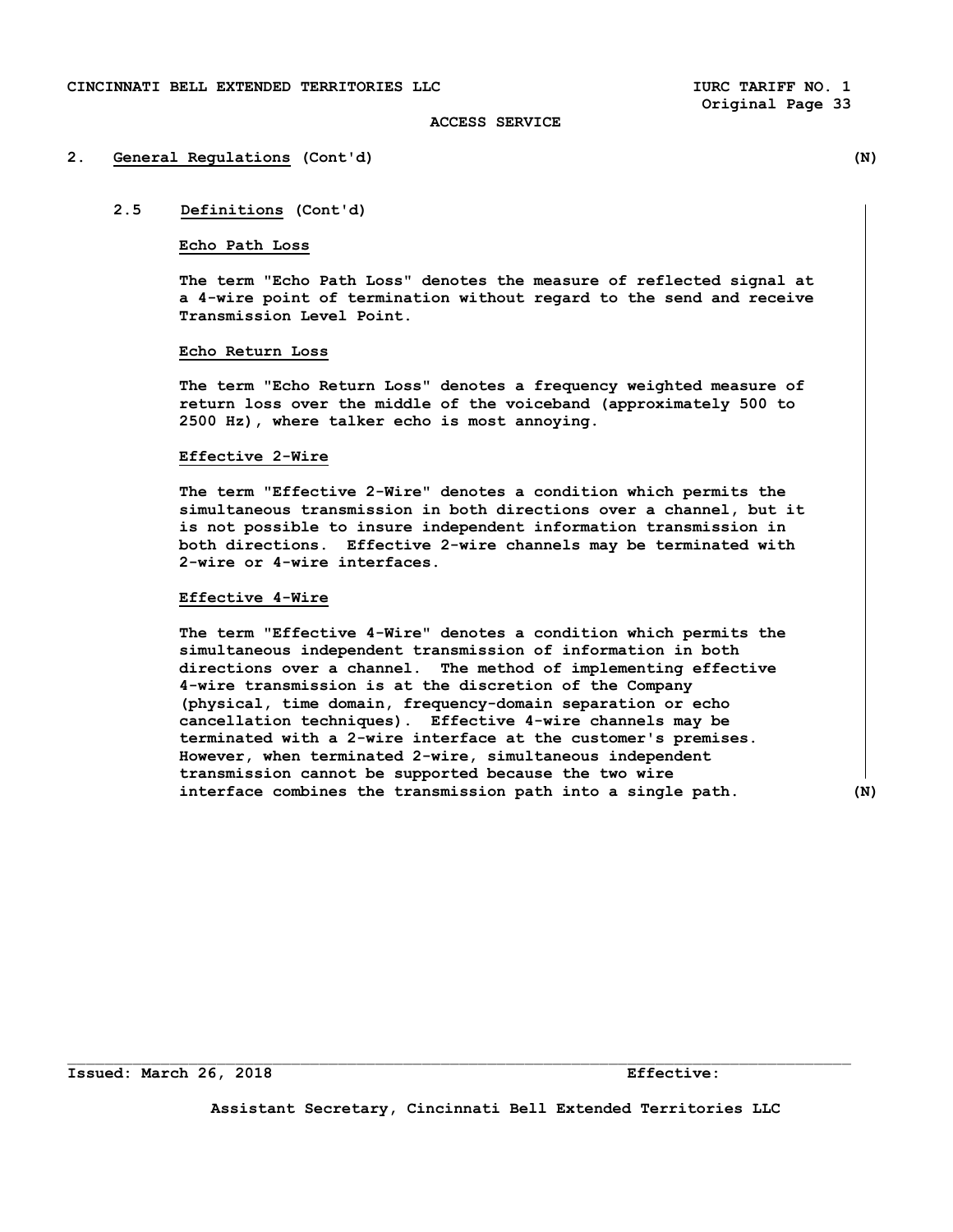#### **2. General Regulations (Cont'd) (N)**

# **2.5 Definitions (Cont'd)**

# **800 Access Service**

 **800 Access Service denotes a service which provides 10-digit screen ing as an originating switched access service. This 10-digit screening determines the Interexchange Carrier to which a call is routed.** 

### **End Office Switch**

 **The term "End Office Switch" denotes a local Company switching system where Telephone Exchange Service customer station loops are terminated for purposes of interconnection to trunks. Included are Remote Switching Modules and Remote Switching Systems served by a host office in a different wire center.** 

#### **End User**

**The term "End User" denotes any customer of an interstate or foreign telecommunications service that is not a carrier, except that a carrier other than a Company shall be deemed to be an "end user" when such carrier uses a telecommunications service for administrative purposes and a person or entity that offers tele communications services exclusively as a reseller shall be deemed to be an "end user" if all resale transmissions offered by such reseller originate on the premises of such reseller.** 

# **End User Port Charge**

 **The End Use Port charge applies to ISDN lines only.** 

#### **Entrance Facility**

 **The term "Entrance Facility" denotes a Switched Transport dedicated facility between a customer premises and a customer's premises serving wire center that provides a customer with switched access trans port between the customer's premises and its serving wire center.** 

# **Envelope Delay Distortion**

 **The term "Envelope Delay Distortion" denotes a measure of the linearity of the phase shift versus frequency of a channel. (N)**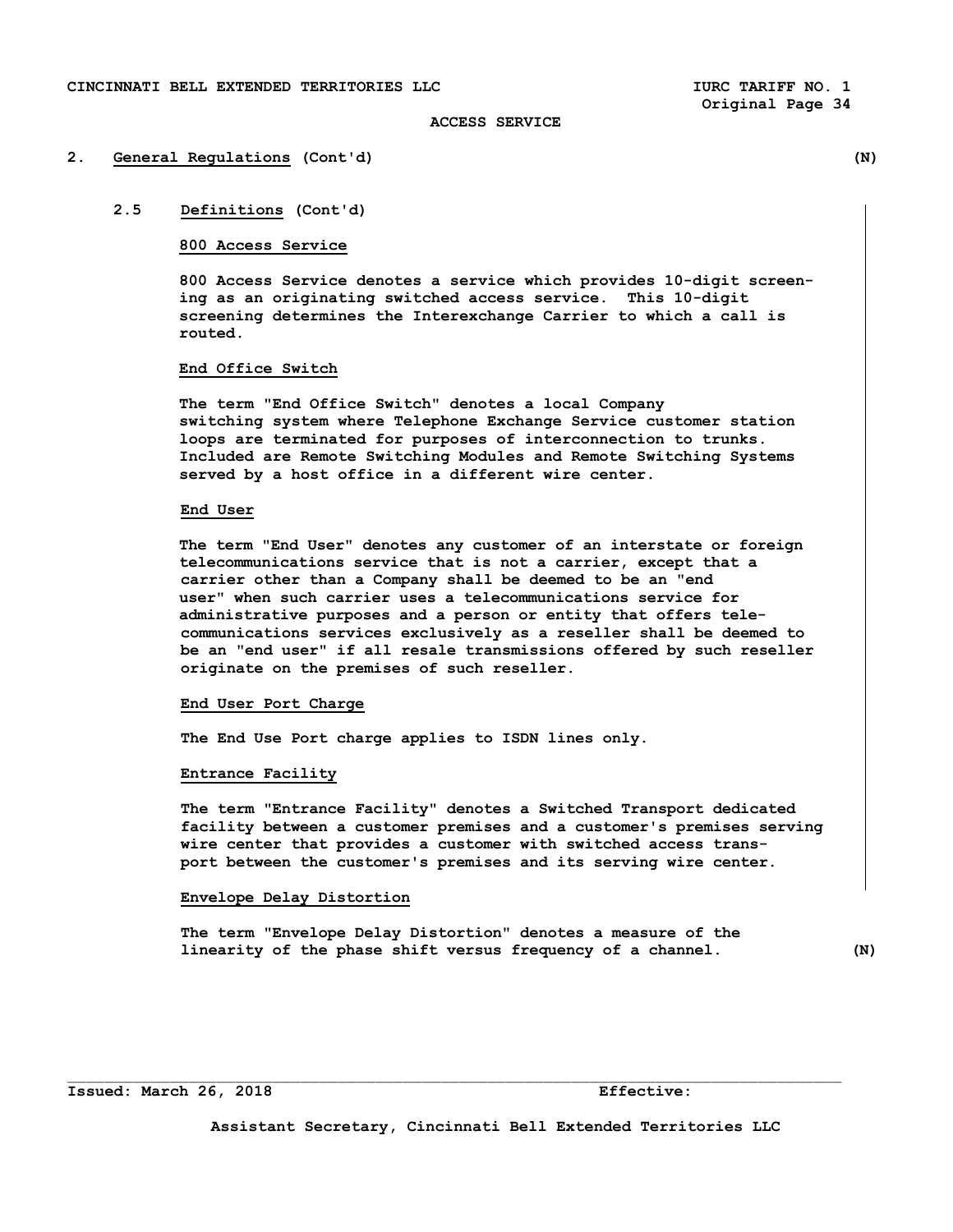# **2. General Regulations (Cont'd) (N)**

**2.5 Definitions (Cont'd)** 

# **Equal Level Echo Path Loss**

 **The term "Equal Level Echo Path Loss" (ELEPL) denotes the measure of Echo Path Loss (EPL) at a 4-wire interface which is corrected by the difference between the send and receive Transmission Level Point (TLP). [ELEPL = EPL - TLP (send) + TLP (receive)]** 

# **Excess Burst Size (EBS)**

 **The maximum amount of uncommitted data exceeding the CBS that the network will attempt to deliver during one second.** 

### **Exchange**

 **The term "Exchange" denotes a unit generally smaller than a Local Access and Transport Area, established by the Company for the administration of communications service in a specified area which usually embraces a city, town or village and its environs. It consists of one or more central offices together with the associated facilities used in furnishing communications service within that area. One or more designated exchanges comprise a given Local Access and Transport Area.** 

# **Expected Measured Loss**

 **The term "Expected Measured Loss" denotes a calculated loss which specifies the end-to-end 1004-Hz loss on a terminated test connection between two readily accessible manual or remote test points. It is the sum of the inserted connection loss and test access loss including any test pads.** 

#### **Exit Message**

 **The term "Exit Message" denotes a SS7 message sent to an end office by the Company's tandem switch to mark the Carrier Connect Time when the Company's tandem switch sends an Initial Address Message to an Interexchange customer. (N)** 

 $\Box$ 

**Issued: March 26, 2018 Effective: Assistant Secretary, Cincinnati Bell Extended Territories LLC**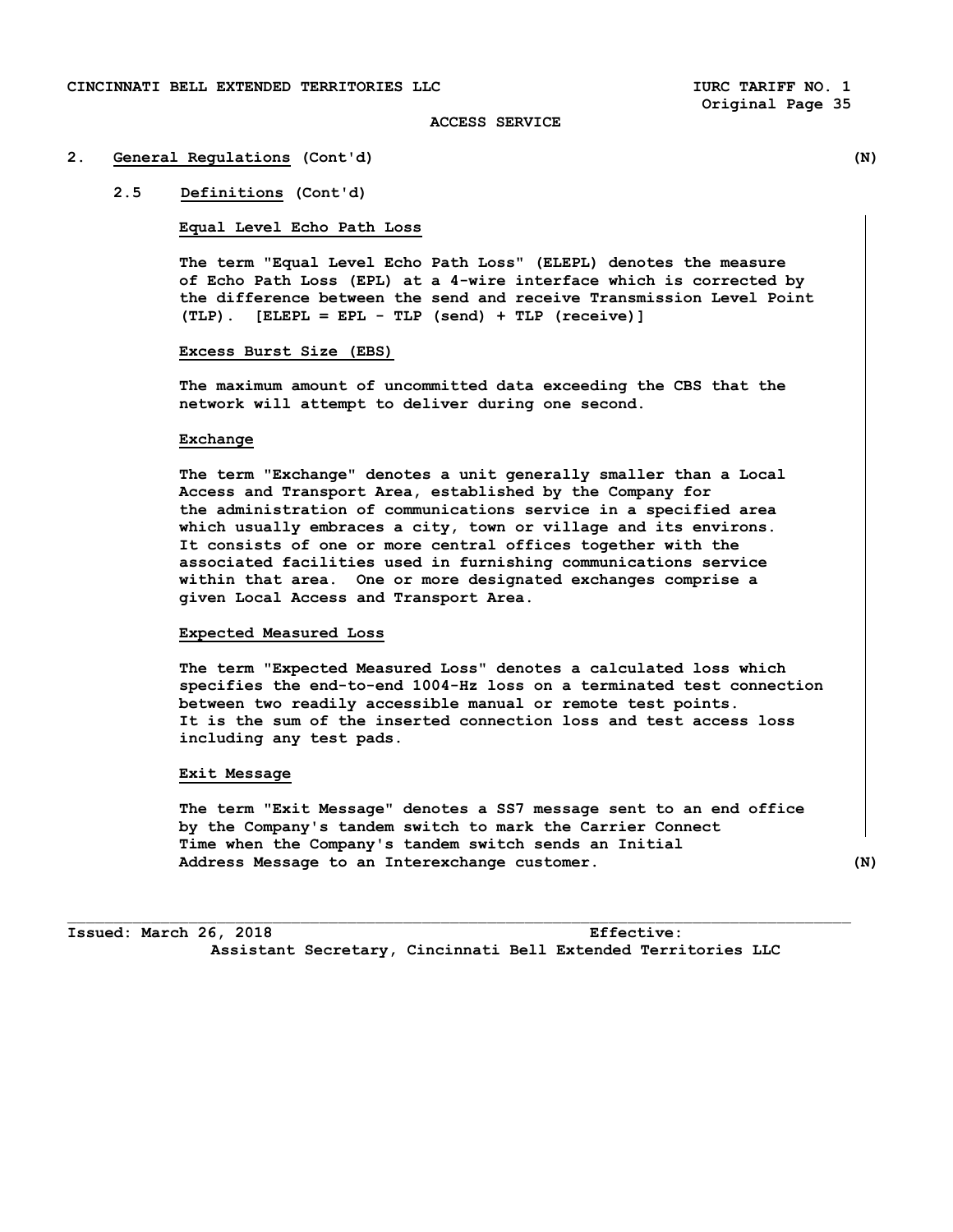#### **2. General Regulations (Cont'd) (N)**

# **2.5 Definitions (Cont'd)**

# **First Point of Switching**

 **The term "First Point of Switching" denotes the first Company location at which switching occurs on the terminating path of a call proceeding from the customer premises to the terminating end office and, at the same time, the last Company location at which switching occurs on the originating path of a call proceeding from the originating end office to the customer premises.** 

# **Flexible Automatic Number Identification (Flex ANI)**

**The term "Flexible Automatic Number Identification" denotes the provision of additional values for the information indicator digits available with the Automatic Number Identification feature on origi nating calls. The additional information digits are used to identify the class or type of service from which the call originated.** 

# **Frame**

 **In Frame Relay Service, the term "Frame" denotes a group of data bits in a specific format, which enables network equipment to recognize the meaning and purpose of the specific bits.** 

### **Frequency Shift**

 **The term "Frequency Shift" denotes the change in the frequency of a tone as it is transmitted over a channel.** 

#### **Grandfathered**

 **The term "Grandfathered" denotes Terminal Equipment, Multiline Terminating Systems and Protective Circuitry directly connected to the facilities utilized to provide services under the provisions of this tariff, and which are considered grandfathered under Part 68 of the F.C.C.'s Rules and Regulations.** 

#### **Host Computer**

 **The term "Host Computer" denotes one or more processor(s) and its (their) associated software and peripheral equipment which together form an intelligent processor or device connected to a network that satisfies the needs of remote users connected to such processor or**  device. (N)

**Issued: March 26, 2018 Effective:** 

**Assistant Secretary, Cincinnati Bell Extended Territories LLC** 

 $\mathcal{L}_\text{max}$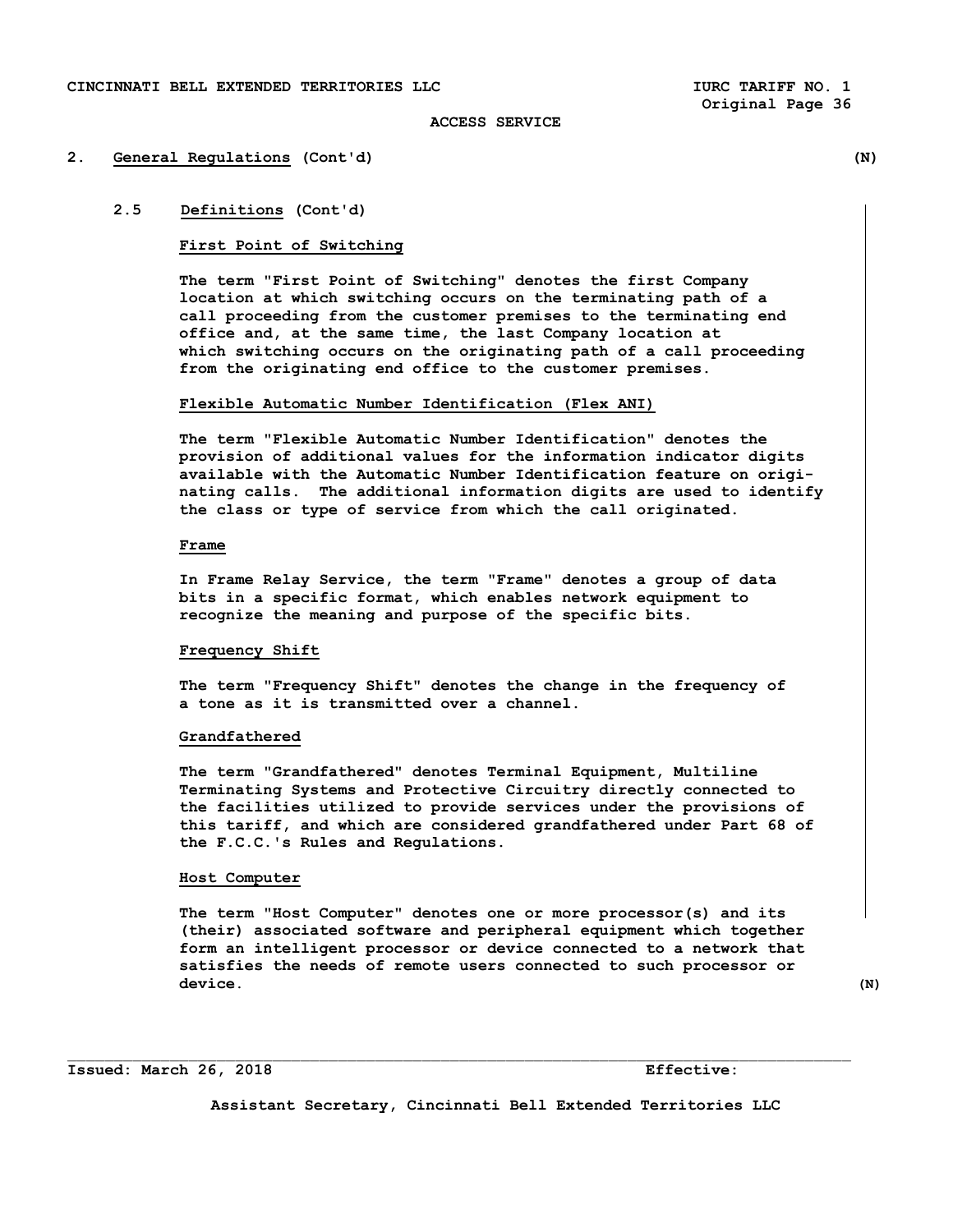#### **2. General Regulations (Cont'd) (N)**

# **2.5 Definitions (Cont'd)**

#### **Host Office**

 **The term "Host Office' denotes an electronic switching system which provides call processing capabilities for one or more Remote Switching Modules or Remote Switching Systems.** 

### **Hundred Call Seconds**

 **A standard unit of traffic load that is equal to 100 seconds of usage or capacity of a group of servers (e.g., trunks).** 

#### **Immediately Available Funds**

 **The term "Immediately Available Funds" denotes a corporate or personal check drawn on a bank account and funds which are available for use by the receiving party on the same day on which they are received and include U.S. Federal Reserve bank wire transfers, U.S. Federal Reserve Notes (paper cash), U.S. coins, U.S. Postal Money Orders and New York Certificates of Deposit.** 

# **Impedance Balance**

 **The term "Impedance Balance" denotes the method of expressing Echo Return Loss and Singing Return Loss at a 4-wire interface whereby the gains and/or loss of the 4-wire portion of the transmission path, including the hybrid, are not included in the specification.** 

#### **Impulse Noise**

 **The term "Impulse Noise" denotes any momentary occurrence of noise on a channel over a specified threshold level. It is evaluated by counting the number of occurrences which exceed the threshold.** 

#### **Individual Case Basis**

 **The term "Individual Case Basis" denotes a condition in which the regulations, if applicable, rates and charges for an offering under the provision of this tariff are developed based on the circumstances in each case. (N)** 

**Issued: March 26, 2018 Effective:** 

**Assistant Secretary, Cincinnati Bell Extended Territories LLC** 

 $\Box$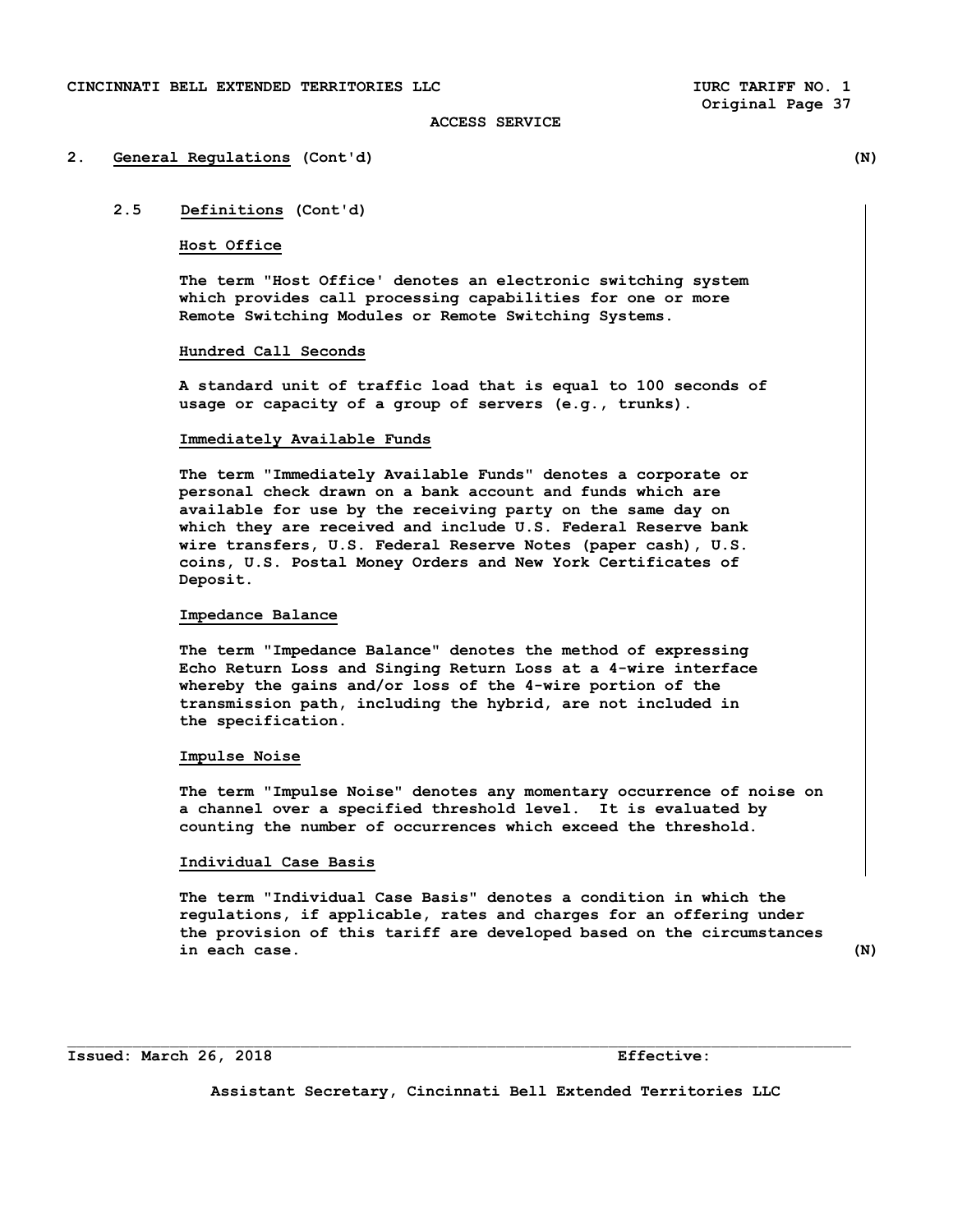#### **2. General Regulations (Cont'd) (N)**

# **2.5 Definitions (Cont'd)**

# **Initial Address Message**

 **The term "Initial Address Message" denotes a SS7 message sent in the forward direction to initiate trunk set up with the busying of an outgoing trunk which carries the information about that trunk along with other information relating to the routing and handling of the call to the next switch.** 

## **Inserted Connection Loss**

 **The term "Inserted Connection Loss" denotes the 1004 Hz power difference (in dB) between the power at the originating end and the power reaching the terminating end through the inserted connection.** 

# **Interconnection Charge**

 **The Interconnection Charge recovers the costs associated with Switched Transport that are not recovered by the Entrance Facilities, Direct- Trunked Transport, Tandem-Switched Transport, Multiplexing, or CCSAC rates. The Interconnection Charge applies to all access minutes of use (i.e., both Tandem-Switched and Direct Trunked).** 

### **Interexchange Carrier (IC) or Interexchange Common Carrier**

 **The terms "Interexchange Carrier" (IC) or "Interexchange Common Carrier" denote any individual, partnership, association, joint-stock company, trust, governmental entity or corporation engaged for hire in interstate or foreign communications by wire or radio, between two or more exchanges.** 

#### **Intermodulation Distortion**

 **The term "Intermodulation Distortion" denotes a measure of the non linearity of a channel. It is measured using four tones, and evaluating the ratios (in dB) of the transmitted composite four-tone signal power to the second-order products of the tones (R2), and the third-order products of the tones (R3).** 

### **Interstate Communications**

 **The term "Interstate Communications" denotes both interstate and foreign communications.** (N)

 $\Box$ 

### **Issued: March 26, 2018 Effective:**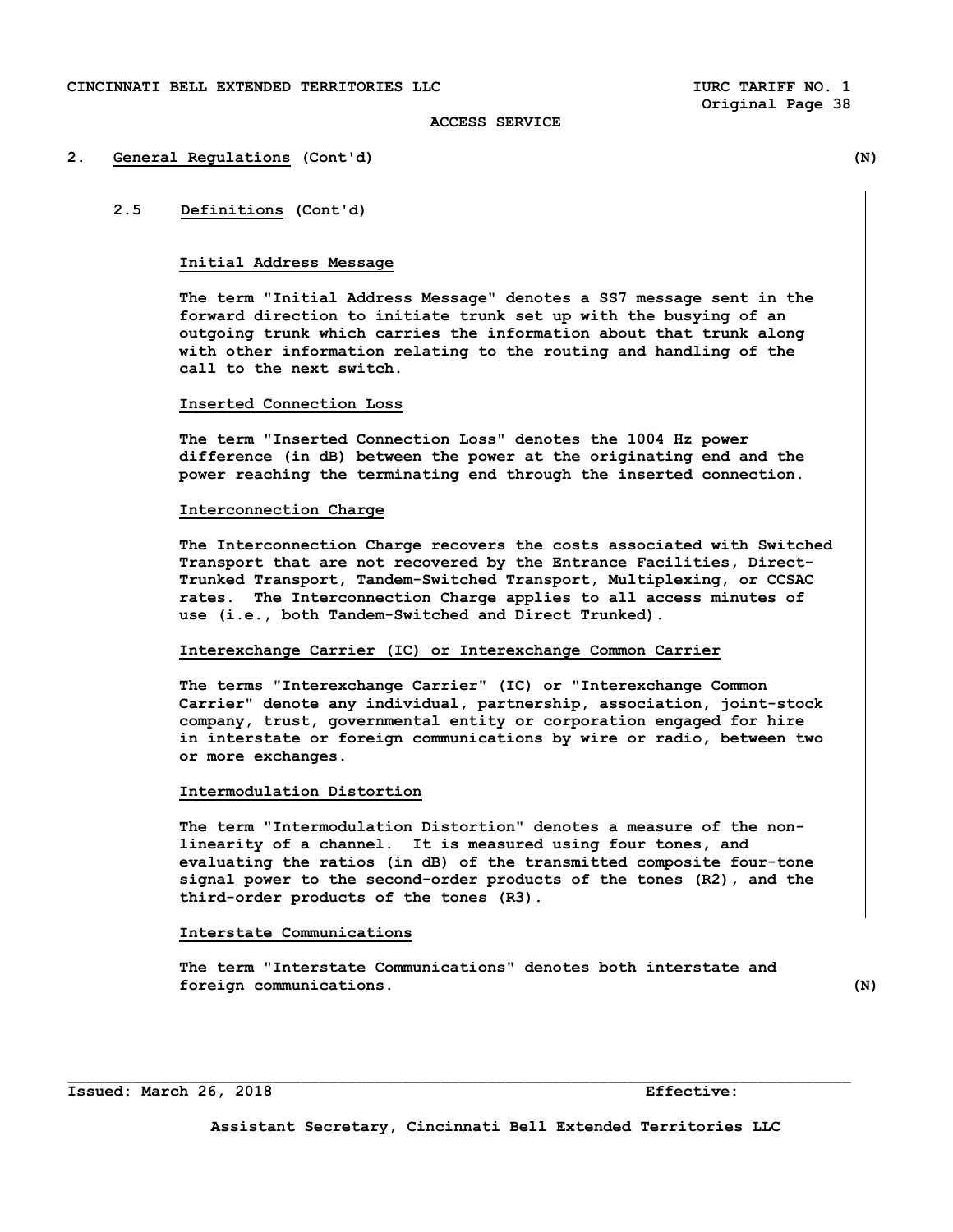# **2. General Regulations (Cont'd) (N)**

### **2.5 Definitions (Cont'd)**

#### **Intrastate Communications**

 **The term "Intrastate Communications" denotes any communications within a state subject to oversight by a state regulatory commission as provided by the laws of the state involved.** 

# **Letter of Authorization (LOA)**

 **The term "Letter of Authorization" (LOA) denotes the signed authori zation form from a customer designating the primary IC (PIC) for interLATA access.** 

#### **Line-Side Connection**

 **The term "Line-Side Connection" denotes a connection of a transmission path to the line side of a local exchange switching system.** 

# **Local Access and Transport Area**

 **The term "Local Access and Transport Area" denotes a geographic area established for the purpose of defining the area within which the Company will offer its telecommunications services** 

#### **Local Switching Dedicated Trunk Port**

 **The Local Switching Dedicated Trunk Port provides for termination of a dedicated trunk in the end office port.** 

# **Local Switching Common Trunk Port**

 **The Local Switching Shared Trunk Port provides for the use of the shared end office trunk ports for terminating of common transport trunks for tandem switched traffic.** 

#### **Local Tandem Switch**

 **The term "Local Tandem Switch" denotes a local Telephone Company switching unit by which local or access telephonic communications are switched to and from an End Office Switch. (N)** 

**Issued: March 26, 2018 Effective:** 

**Assistant Secretary, Cincinnati Bell Extended Territories LLC** 

 $\mathcal{L}_\text{max}$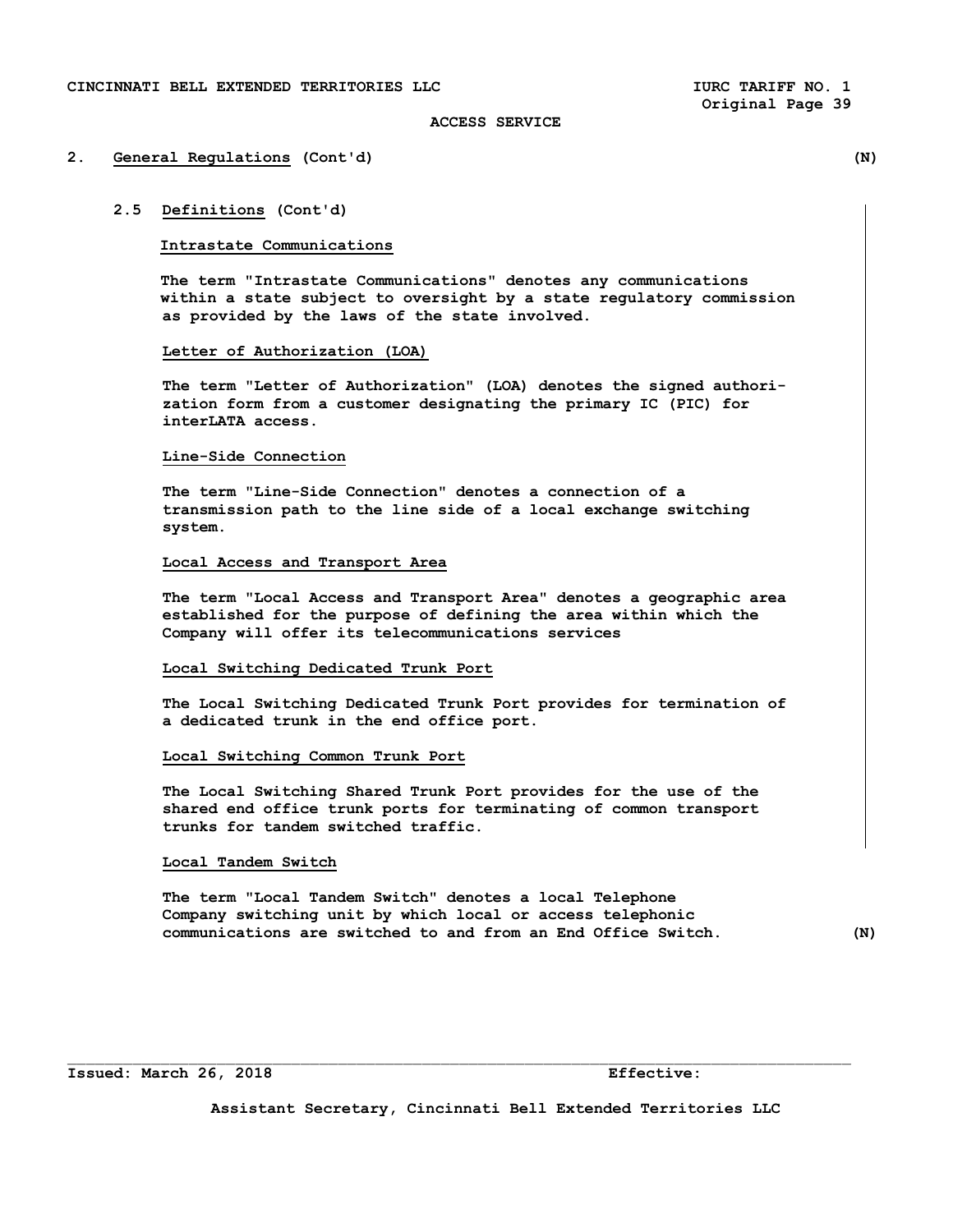# **2. General Regulations (Cont'd) (N)**

**2.5 Definitions (Cont'd)** 

### **Loop Around Test Line**

 **The term "Loop Around Test Line" denotes an arrangement utilizing a Company central office to provide a means to make certain two-way transmission tests on a manual basis. This arrangement has two central office terminations, each reached by means of separate telephone numbers and does not require any specific customer premises equipment. Equipment subject to this test arrangement is at the discretion of the customer.** 

### **Loss Deviation**

 **The term "Loss Deviation" denotes the variation of the actual loss from the designed value.** 

### **Major Fraction Thereof**

 **The term "Major Fraction Thereof" is any period of time in excess of 1/2 of the stated amount of time. As an example, in considering a period of 24 hours, a major fraction thereof would be any period of time in excess of 12 hours exactly. Therefore, if a given service is interrupted for a period of thirty six hours and fifteen minutes, the customer would be given a credit allowance for two twenty-four hour periods for a total of forty eight hours.** 

# **Manhole**

 **An underground enclosure where the feeder route conduit system terminates and which provides ready access to the Conduit Space.** 

#### **Metropolitan Area Network (MAN)**

 **Metropolitan Area Network (MAN) means a network connecting computers and other peripheral equipment for data communications over a larger geographical area than a LAN, usually within a city or region.** 

#### **Native Mode**

 **"Native Mode" of a LAN means the operating speed of the communication on the originating or terminating LAN.** 

**Issued: March 26, 2018 Effective:**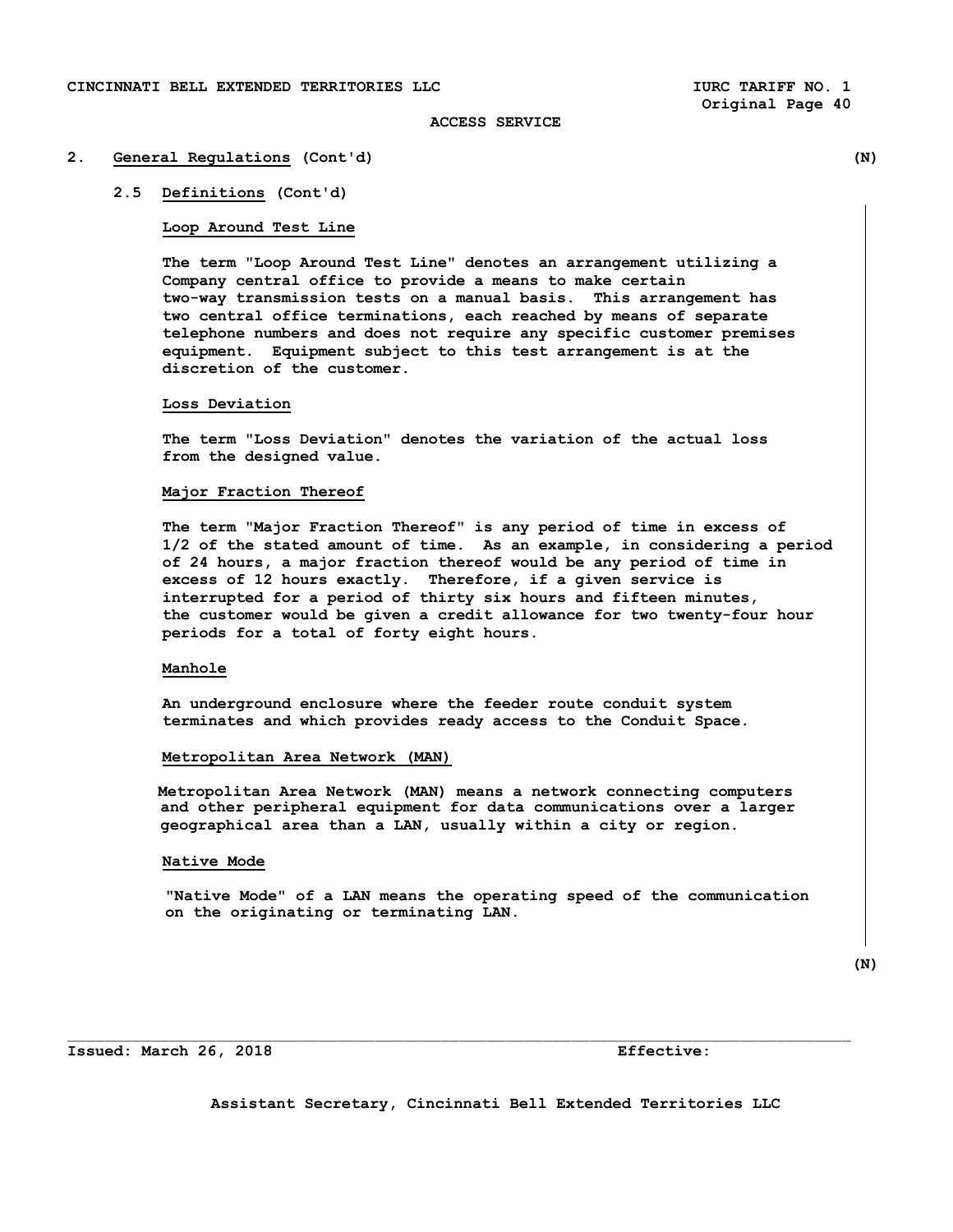#### **2. General Regulations (Cont'd) (N)**

# **2.5 Definitions (Cont'd)**

### **Network Control Signaling**

 **The term "Network Control Signaling" denotes the transmission of signals used in the telecommunications system which perform functions such as supervision (control, status, and charge signals), address signaling (e.g., dialing), calling and called number identifications, rate of flow, service selection error control and audible tone signals (call progress signals indicating re-order or busy conditions, alerting, coin denominations, coin collect and, coin return tones) to control the operation of the telecommunications system.** 

#### **Network Management Control**

 **The term "Network Management Control" denotes the type of control that the Company may need to implement when a substantial number of calls are expected during a short period of time.** 

#### **North American Numbering Plan**

 **The term "North American Numbering Plan" denotes a three-digit area (Numbering Plan Area) code and a seven-digit telephone number made up of a three-digit Central Office code plus a four-digit station number.** 

# **Off-hook**

 **The term "Off-hook" denotes the active state of a Switched Access or a Telephone Exchange Service line.** 

### **On-hook**

 **The term "On-hook" denotes the idle state of a Switched Access or a Telephone Exchange Service line.** 

# **Open Circuit Test Line**

 **The term "Open Circuit Test Line" denotes an arrangement in an end Office which provides termination of a trunk or line by means of an inductor of several Henries. The impedance is so high as to be virtually an open circuit to alternating current at the frequencies used in voice communications.** 

# **Originating Direction**

 **The term "Originating Direction" denotes the use of Access Service for the origination of calls from an end users premises to an IC premises. (N)** 

**Issued: March 26, 2018 Effective:** 

i<br>S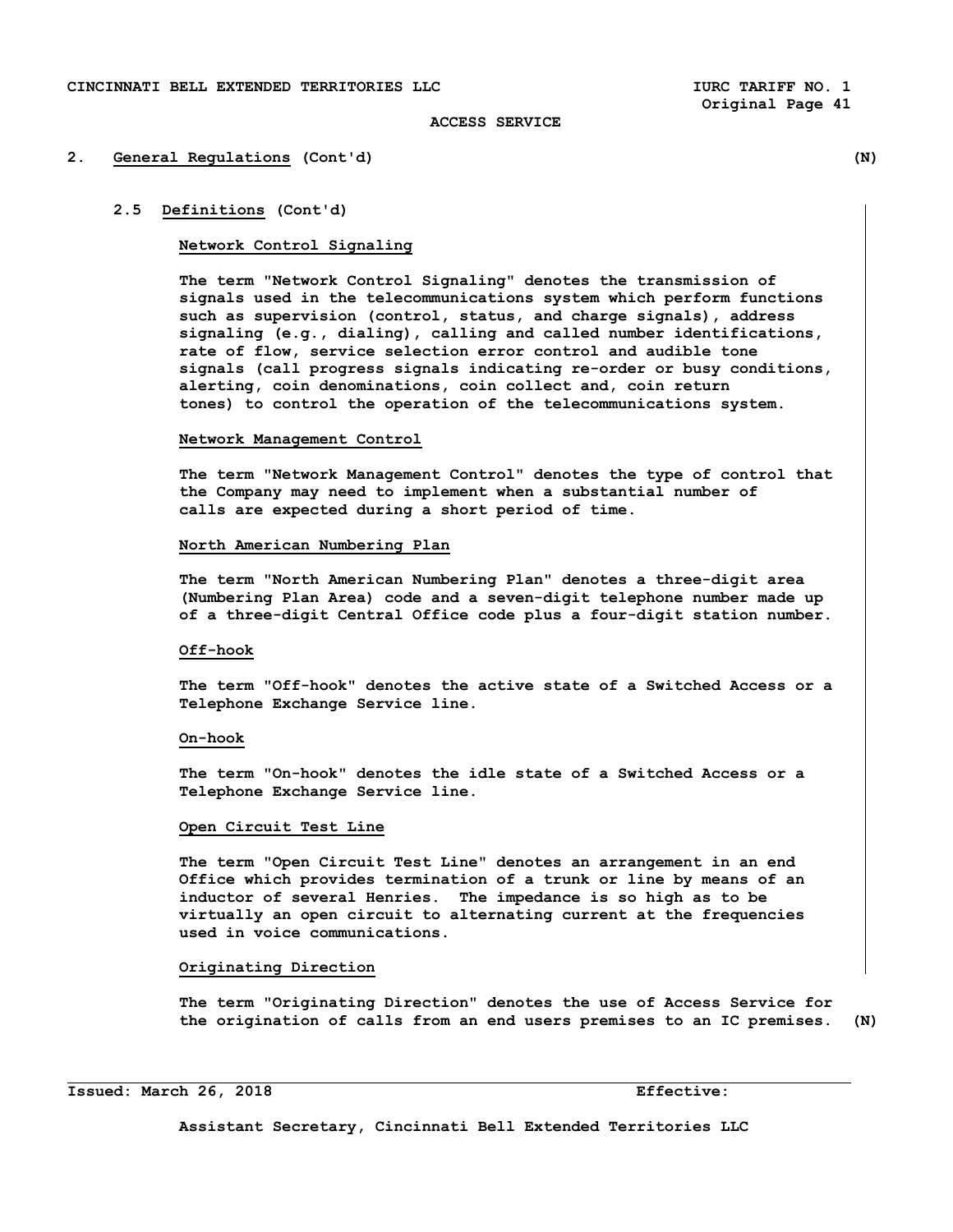**Original Page 42** 

#### **ACCESS SERVICE**

# **2. General Regulations (Cont'd) (N)**

# **2.5 Definitions (Cont'd)**

# **Overlap Outpulsing**

 **The feature of the equal access signaling system which permits initiation of pulsing to the customer's premises before the calling subscriber has completed dialing an originating call.** 

# **Peaked Service**

 **The term "Peaked Service" denotes a service that will produce a substantial call volume during a short period of time, e.g., media stimulated events, that may cause excessive network congestion.** 

### **Periodic Inspection**

 **Work activities performed by the Company at irregular intervals to determine that the Interconnector's Facilities are authorized and are installed and maintained in conformance with the Company's required standards. The Company will notify the Interconnector by phone, with confirmation in writing, five (5) business days in advance of such inspections and the Interconnector shall have the right to be present at the time of inspection.** 

### **Phase Jitter**

 **The term "Phase Jitter" denotes the unwanted phase variations of a signal.** 

#### **Point of Termination**

 **The term "Point of Termination" denotes the point of demarcation within a customer-designated premises at which the Company's responsibility for the provision of Access Service ends.** 

# **Power, D.C.**

 **Nominal 48-volt power derived from the Company's rectifier and battery DC plant voltage with generator backup. D.C. Power can vary between 54.00 volts (high voltage shutdown) and 44.64 volts (5E shutdown). Normal plant float voltage is 52.08 volts. (N)**

 $\mathcal{L}_\text{max}$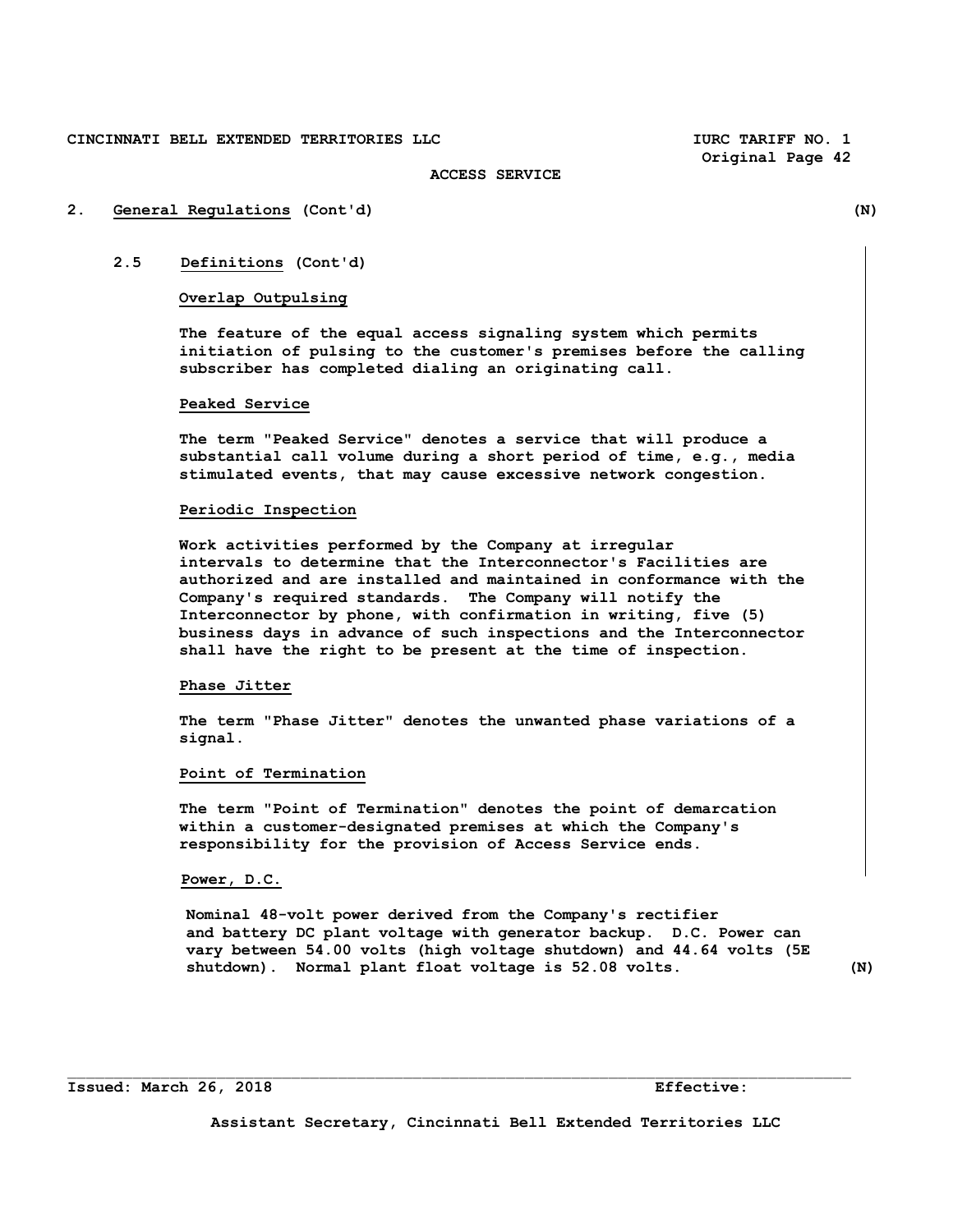#### **2. General Regulations (Cont'd) (N)**

# **2.5 Definitions (Cont'd)**

### **Premises**

 **The term "Premises" denotes a building or a portion of a building in a multi-tenant building, or buildings on continuous property (except railroad right-of-way, etc.) not separated by a public highway.** 

### **Primary IC (PIC)**

 **The term "Primary IC" (PIC) denotes a customer designated Interexchange Carrier (IC). The PIC is designated by the customer on a signed Letter of Authorization (LOA) or verbally through the Business Service Center. The PIC allows a customer to access interLATA calls without dialing an access code.** 

### **Prime Service Vendor**

 **The term "Prime Service Vendor" denotes the status of the Company when contracting directly with the user of TSP service.** 

#### **Protected Ports**

**Protected Ports" provides customers with a primary and secondary port in both the central office and at the customer's location, which enables traffic to recover to a secondary route automatically in the event of a primary route failure, therefore protecting all of the customer's data.** 

#### **Remote Switching Modules and/or Remote Switching Systems**

 **The term "Remote Switching Modules and/or Remote Switching Systems" denotes remotely controlled electronic end office switches which obtain their call processing capability from an ESS-type Host Office. The Remote Switching Modules and/or Remote Switching Systems cannot accommodate direct trunks to a customer.** 

### **Return Loss**

 **The term "Return Loss" denotes a measure of the similarity between the two impedances at the junction of two transmission paths. The higher the return loss, the greater the similarity.** 

#### **Registered Equipment**

 **The term "Registered Equipment" denotes the customer's premises equipment which complies with and has been approved within the Registration Provisions of Part 68 of the F.C.C.'s Rules and Regulations. (N)** 

 $\Box$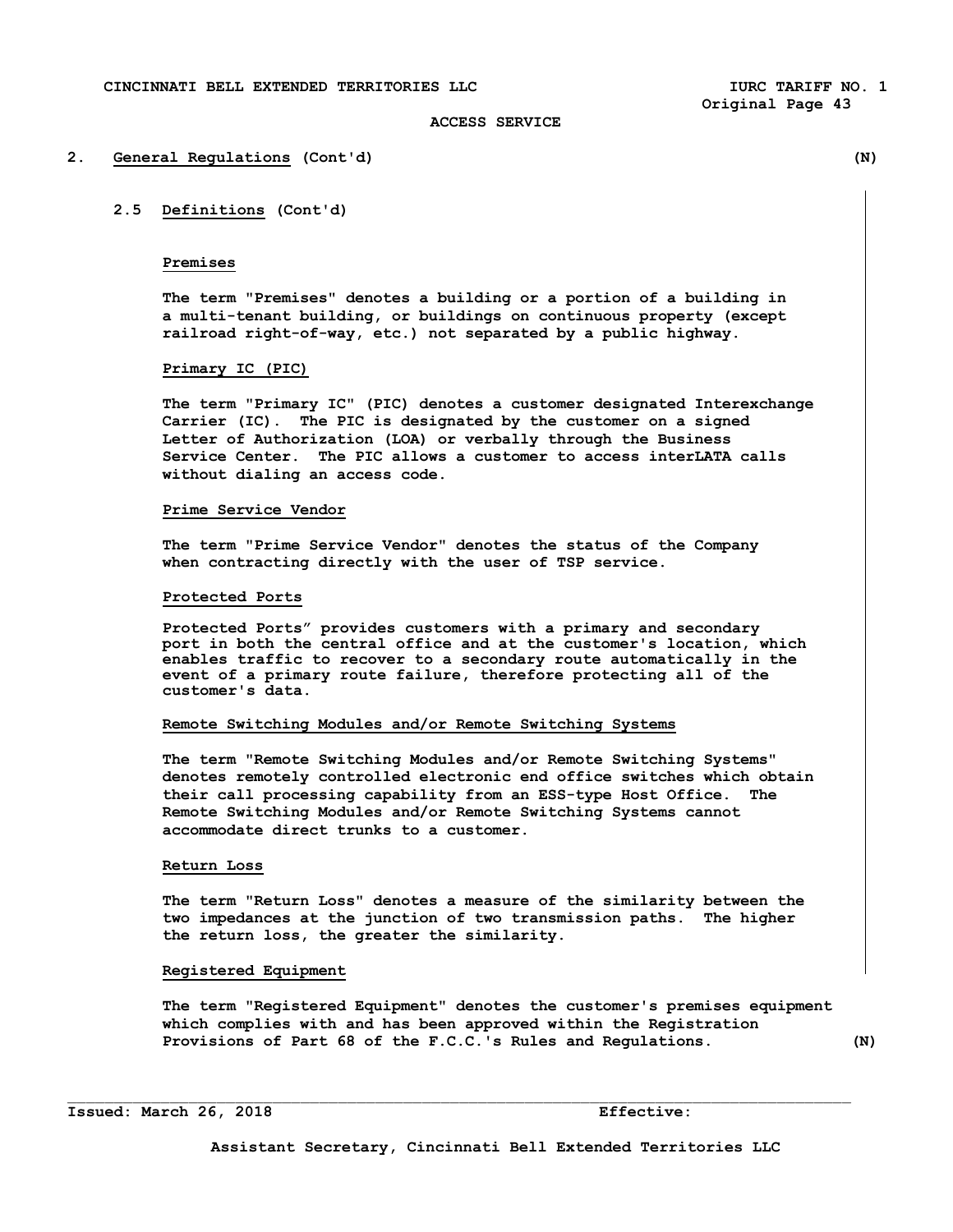#### **2. General Regulations (Cont'd) (N)**

# **2.5 Definitions (Cont'd)**

### **Service Switching Point**

 **The term "Service Switching Point" (SSP) denotes a switch in the Company's Common Channel Signaling (CCS) network equipped with the functionality to interact with a data base using Signaling System 7 (SS7) messages to obtain call routing information.** 

### **Serving Wire Center**

 **The term "Serving Wire Center" denotes the wire center from which the customer designated premises would normally obtain dial tone from the Company.** 

#### **Seven Digit Manual Test Line**

 **The term "Seven Digit Manual Test Line" denotes an arrangement which allows the customer to select balance, milliwatt and synchronous test lines by manually dialing a seven digit number over the associated access connection.** 

### **Short Circuit Test Line**

 **The term "Short Circuit Test Line" denotes an arrangement in an end office which provides termination of a trunk or line by means of a capacitor of at least four microfarads. The impedance is so low as to be virtually a short circuit to alternating current at the fre quencies used in voice communications.** 

### **Signal-to-C Notched Noise Ratio**

 **The term "Signal-to-C Notched Noise Ratio" denotes the ratio in dB of a test signal to the corresponding C-Notched Noise, i.e., the level in dB by which the signal exceeds the noise.** 

# **Signaling Transfer Point**

 **The term "Signaling Transfer Point" denotes a specialized switch which provides CCS network access and performs SS7 message screening, routing, and/or transferring of such signaling information through the common channel signaling network. (N)** 

 $\Box$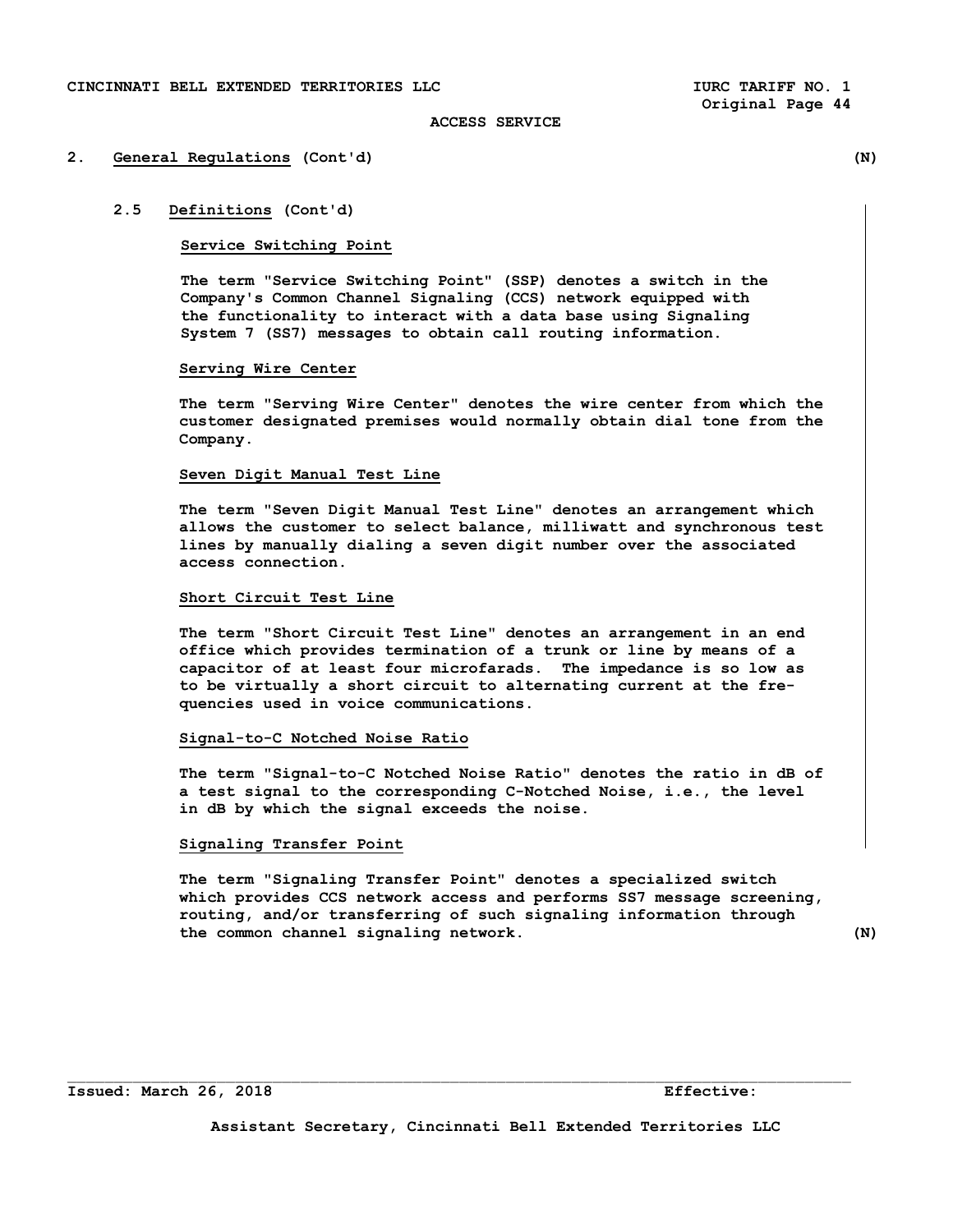#### **2. General Regulations (Cont'd) (N)**

# **2.5 Definitions (Cont'd)**

#### **Signaling Transfer Point Port Termination**

 **The "Signaling Transfer Point Port Termination" provides a customer dedicated point of interface at the Company's STP for each of the customer's CCSAC Signaling Links.** 

# **Signaling Point of Interconnection**

 **The term "Signaling Point of Interconnection" denotes the customer designated location where SS7 signaling information is exchanged between the Company and the Customer.** 

#### **Signaling System 7**

 **The term "Signaling System 7" denotes common channel out of band signal ing using the SS7 protocol developed by the Consultative Committee for International Telephone and Telegraph (CCITT) and the American National Standards Institute (ANSI).** 

# **Singing Return Loss**

 **The term "Singing Return Loss" denotes the frequency weighted measure of return loss at the edges of the voiceband (200 to 500 Hz and 2500 to 3200 Hz), where singing (instability) problems are most likely to occur.** 

### **Subcontractor**

 **The term "Subcontractor" denotes the status of the Company when contracting directly with a Prime Service Vendor to provide TSP to a service user.** 

### **Switching Systems**

 **The term "Switching System" denotes the hardware and/or software utilized by the Company for the establishment and maintenance of a given central office. (N)** 

**Issued: March 26, 2018 Effective:** 

**Assistant Secretary, Cincinnati Bell Extended Territories LLC** 

 $\mathcal{L}_\text{max}$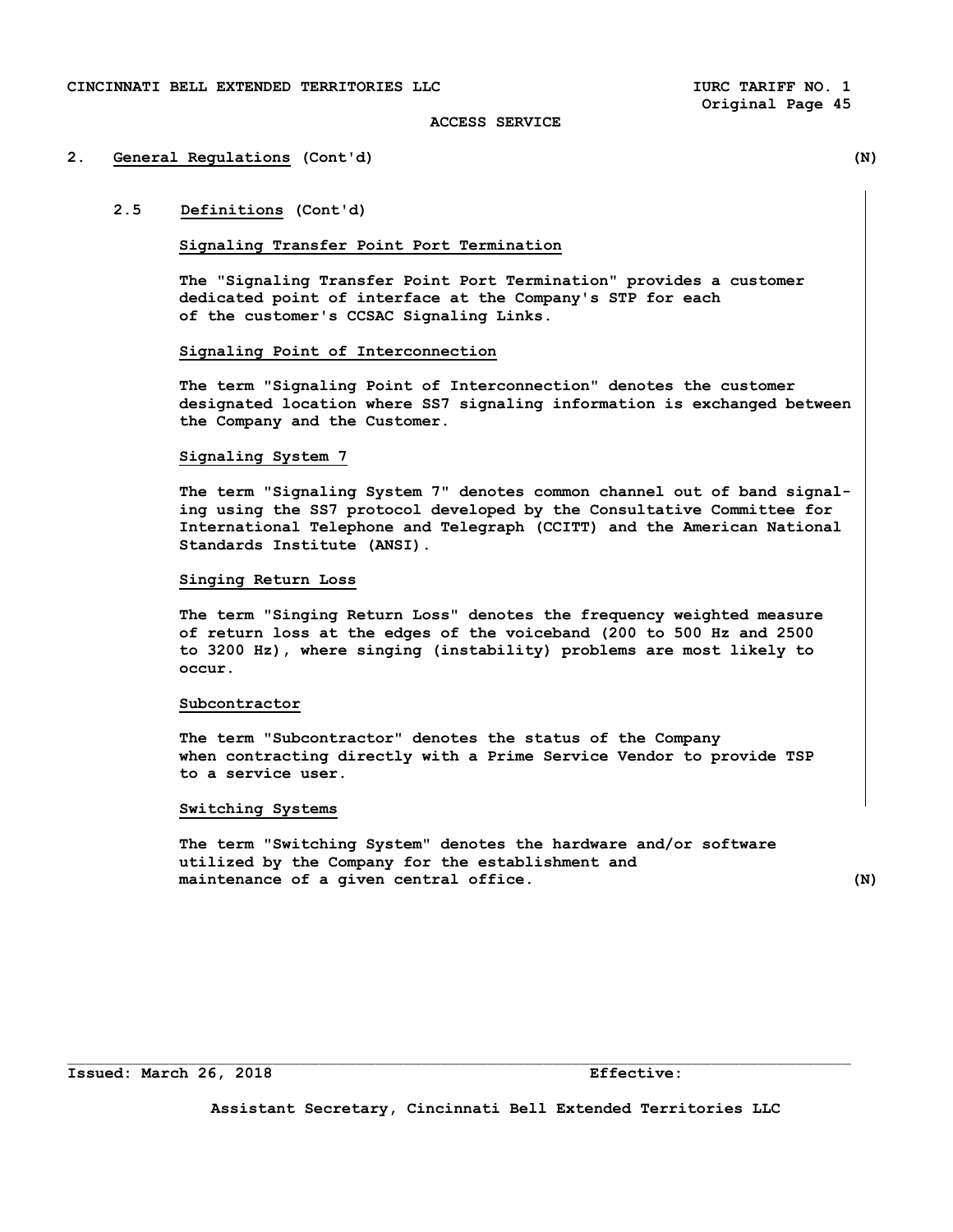# **2. General Regulations (Cont'd) (N)**

# **2.5 Definitions (Cont'd)**

# **Synchronous Test Line**

 **The term "Synchronous Test Line" denotes an arrangement in an end office which performs marginal operational tests of supervisory and ring-tripping functions.** 

# **Tandem-Switched Transmission Charge**

 **The Tandem-Switched Transmission charge is a mileage sensitive, per minute of use rate which applies to the transmission of the customer's traffic from the customer's serving wire center, through the Company's Access Tandem, to the customer designated Company end office(s), or from the Access Tandem to the end office(s).** 

### **Tandem-Switching Charge**

 **The Tandem-Switching charge is a per minute of use rate element which applies to the switching used to move a customer's traffic through the Access Tandem to the Company's end office(s).** 

# **Terminating Direction**

 **The term "Terminating Direction" denotes the use of Access Service for the completion of calls from a customer premises to an end user premises. (N)** 

**Issued: March 26, 2018 Effective:**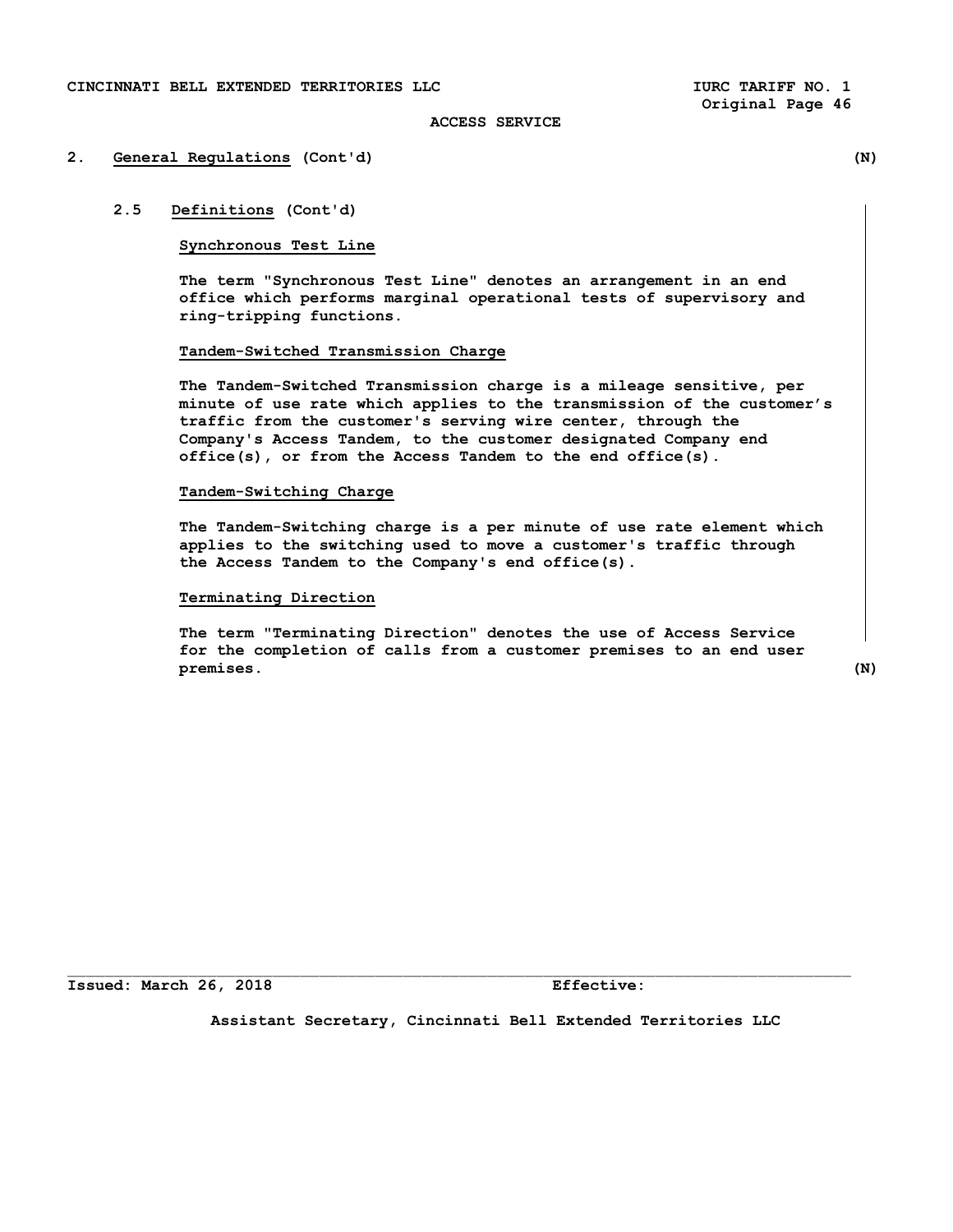#### **2. General Regulations (Cont'd) (N)**

**2.5 Definitions (Cont'd)** 

# **Transmission Measuring (105 Type) Test Line/Responder**

**The term "Transmission Measuring (105 Type) Test Line/Responder" denotes an arrangement in an end office which provides far-end access to a responder and permits two-way loss and noise measurements to be made on trunks from a near end office.** 

### **Transmission Path**

 **The term "Transmission Path" denotes an electrical path capable of transmitting signals within the range of the service offering, e.g., a voice grade transmission path is capable of transmitting voice frequencies within the approximate range of 300 to 3000 Hz. A transmission path is comprised of physical or derived channels consisting of any form or configuration of facilities typically used in the telecommunications industry.** 

### **Trunk**

 **The term "Trunk" denotes a communications path connecting two switching systems in a network, used in the establishment of an end-to-end connection.** 

### **Trunk Access Limitation**

 **The term "Trunk Access Limitation" denotes the routing of originating calls to a specified number of transmission paths in a trunk group in order to limit (choke) the completion of such traffic. Calls which could not be completed over the subset of transmission paths in the trunk group, i.e., the choked calls, would be routed to reorder tone.** 

#### **Trunk Group**

 **The term "Trunk Group" denotes a set of trunks which are traffic engineered as a unit for the establishment of connections between switching systems in which all of the communications paths are interchangeable.** 

### **Trunk-Side Connection**

 **The term "Trunk-Side Connection" denotes the connection of a Transmission path to the trunk side of a local exchange switching system (N)** 

 $\mathcal{L}_\text{max}$ 

#### **Issued: March 26, 2018 Effective:**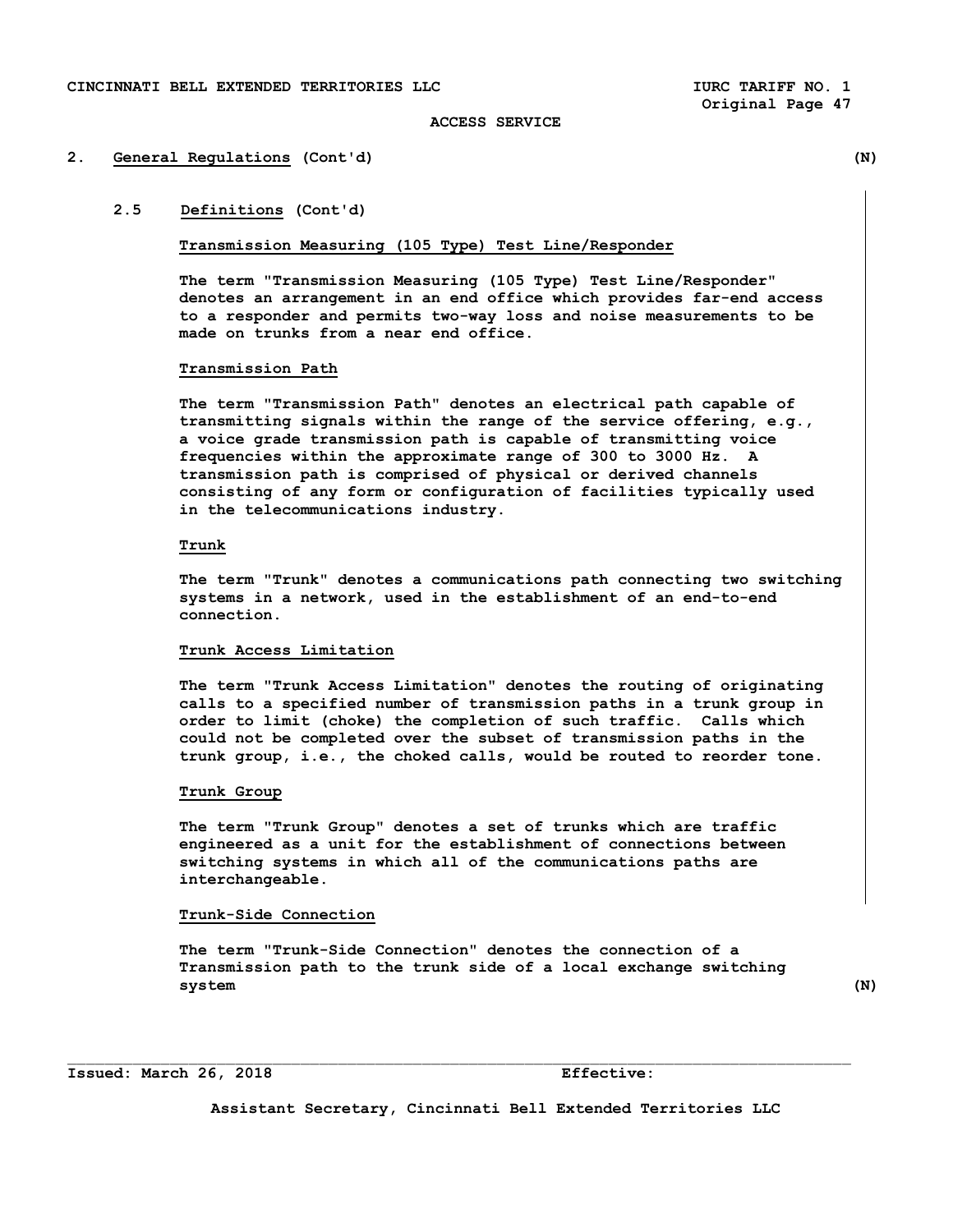# **2. General Regulations (Cont'd) (N)**

### **2.5 Definitions (Cont'd)**

### **Two-Wire to Four-Wire Conversion**

 **The term "Two-Wire to Four-Wire Conversion" denotes an arrangement which converts a four-wire transmission path to a two-wire transmission path to allow a four-wire facility to terminate in a two-way entity (e.g., a central office switch).** 

### **Unauthorized PIC Change**

 **The term "Unauthorized PIC Change" denotes a customer whose selected PIC was changed and the IC is unable to produce the signed Letter of Authorization (LOA) or other form of valid authorization to the Company for the resolution of the PIC dispute.** 

#### **V and H Coordinates Method**

 **The term "V and H Coordinates Method" denotes a method of computing airline miles between two points by utilizing an established formula which is based on the vertical and horizontal coordinates of the two points.** 

# **Virtual LAN (VLAN) `**

 **The term Virtual LAN (VLAN) denotes a static logical connection used for point-to-multipoint, and multipoint-to-multipoint. VLANs support long-term ongoing connections between data terminal equipment. Permanent Logical paths are assigned exclusively to each VLAN in the network.** 

### **VLAN Tagging**

 **The Term VLAN tagging denotes a way to label different traffic types so they may be differentiated from one another. VLAN Tagging can allow for different service levels for different traffic types. (N)** 

**Issued: March 26, 2018 Effective:**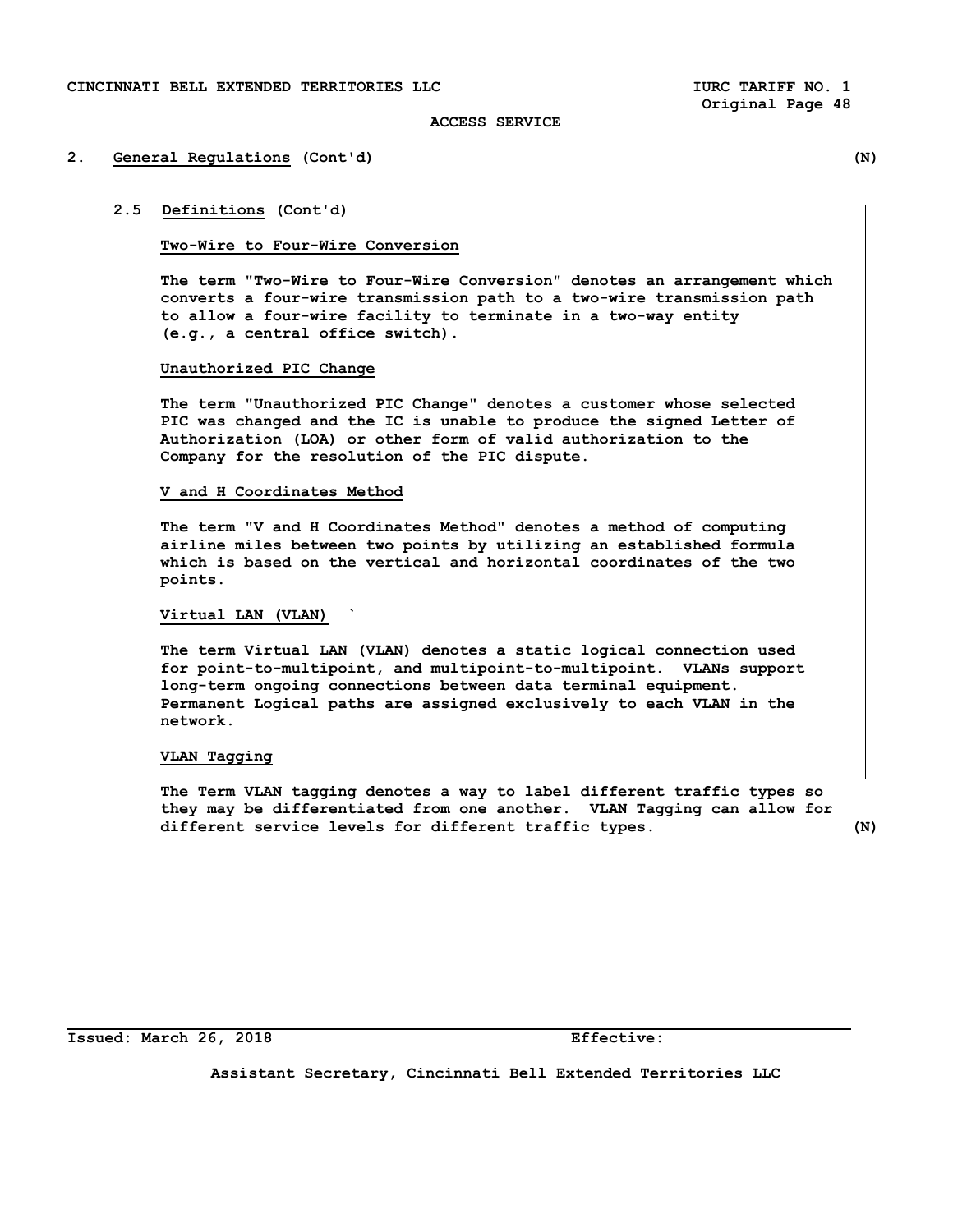# **3. Switched Access Service (N)**

# **3.1 General**

 **Switched Access Service, which is available to customers for their use in furnishing their services to end users, provides a two-point electrical communications path between a customer's premises and an end user's premises. It provides for the use of common terminating, switch ing and trunking facilities and common subscriber plant of the Company. Switched Access Service provides for the ability to originate calls from an end user's premises to a customer's premises, and to terminate calls from a customer's premises to an end user's premises in the LATA where it is provided. Specific references to material describing the elements of Switched Access Service are provided in 3.1.1 and 3.1.2 following.** 

# **3.1.1 Switched Access Service Arrangements and Manner of Provision**

 **Switched Access Services are differentiated by their technical characteristics, e.g., line side vs. trunk side connection at the Company entry switch, and the manner in which an end user accesses them in originating calling, e.g., with or without an access code. Following is a brief description of each type of service arrangement.** 

 **(A) Feature Group D (FGD)** 

 **FGD Access, which is available to all customers, provides Trunk side access to Company end office switches with an associated uniform 1OXXX or lOXXXX access code for the customer's use in originating and terminating communications. (N)**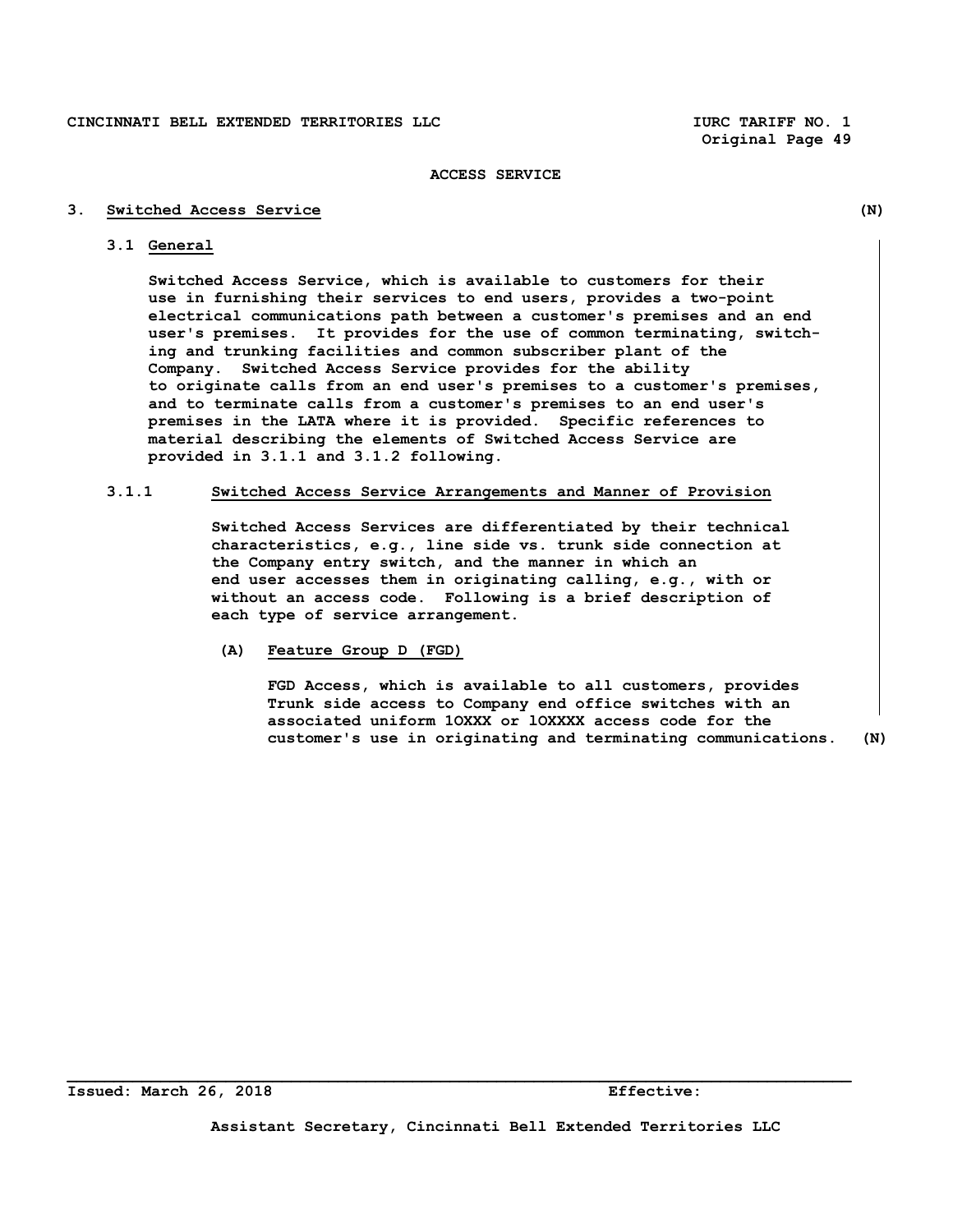### **3. Switched Access Service (Cont'd) (N)**

 **3.1 General (Cont'd)** 

### **3.1.1 Switched Access Service Arrangements and Manner of Provision(Cont'd)**

 **(B) 800 Access Service** 

 **800 Access Service, which is available to all customers, is an originating offering utilizing FGD Switched Access Service. The service provides a customer identification function based on the dialed 800 Series number. The 800 Series includes 800, 888, 877, 866, 855, 844, 833, 822. This customer identification function could include additional call handling and destination features, such as; alternate carrier(s) and/or alternate destination(s), time-of-day, day-of-week, specific dates, originating NPA-NXX-XXXX, percent allocation, routing to a single carrier and destination from an area of service which is smaller than an area defined by an NPA-NXX.** 

 **When a 1 + 800 Series + NXX + XXXX call is originated by an end user, the Company will perform the customer identification function based on the dialed 1 + 800 Series + NXX + XXXX (ten digit screening) to deter mine the customer location to which the call is to be routed. Where 800 Series prefixes are not part of ten digit screening, the customer identification function will be performed based on the 800 Series + NXX digits only (e.g., Canada). If an 800 Series call originates from an end office not equipped to provide the SSP Data Base Query function, the call will be routed to an office at which the function is available. The SSP Data Base Query function will be available at the tandem and select end offices. Once customer identification has been established, the call will be routed to the customer.** 

 **Unless prohibited by technical limitations (e.g., different dialing plans), the customer's 800 Access Service traffic may, at the option of the customer, be combined in the same trunk group arrangement with the customer's non-800 Access Service traffic. When re quired by technical limitations, or at the request of the customer, a separate trunk group will be established for 800 Access Service.** 

 **When 800 Access Service traffic is combined in the same trunk group arrangement with other traffic, usage for the 800 Access Service traffic may be aggregated with or shown separately from the other traffic for billing purposes When separate trunk groups are provided for 800 Access**  Service, usage will be billed separately. (N)

**Issued: March 26, 2018 Effective:**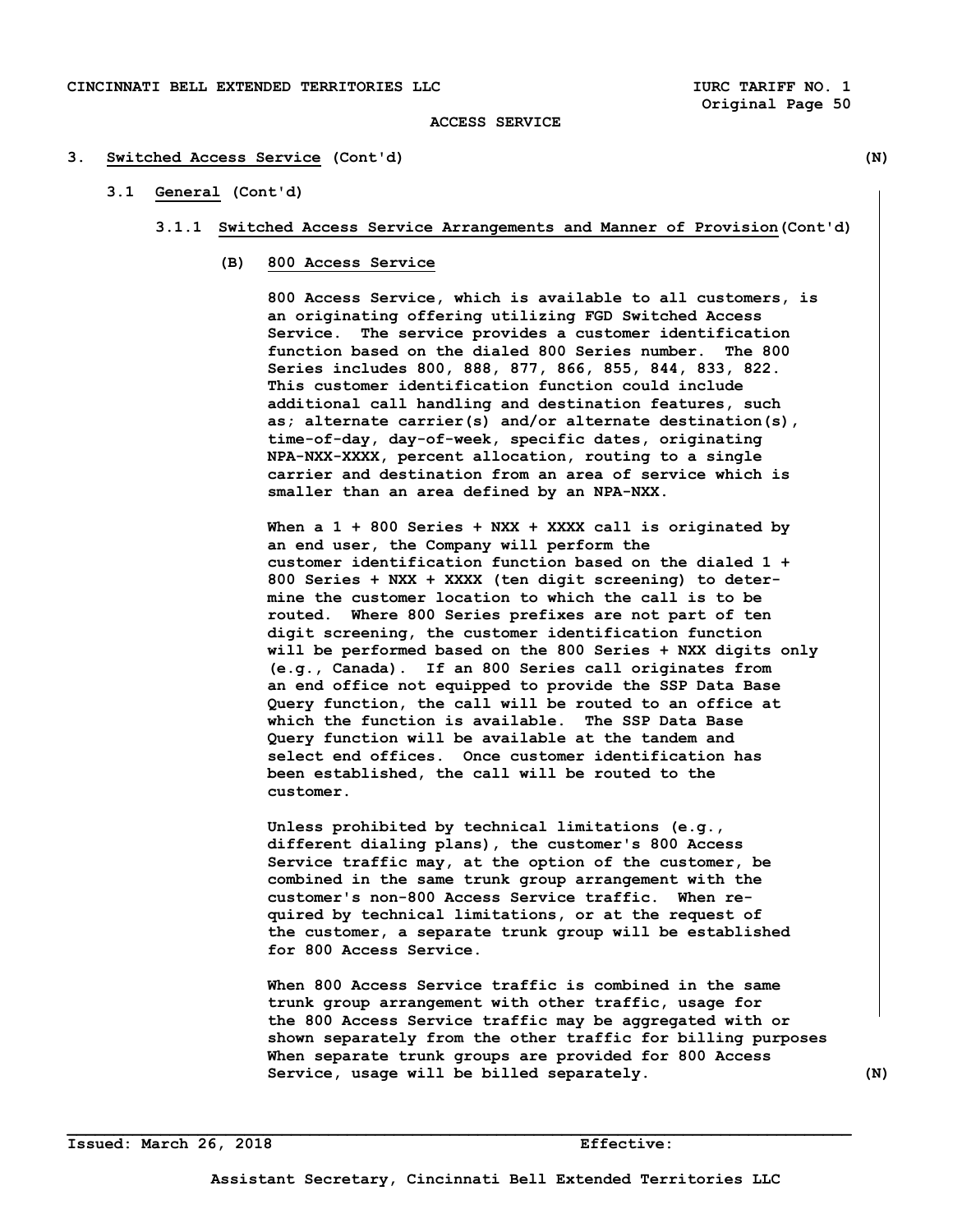# **3. Switched Access Service (Cont'd) (N)**

# **3.1 General (Cont'd)**

# **3.1.2 Rate Categories**

 **The rate categories which apply to Switched Access Service are:** 

 **- Switched Transport (described in 3.1.2(A) following) - Local Switching (described in 3.1.2(B) following)** 

### **(A) Switched Transport**

 **The Switched Transport rate category establishes the charges related to the transmission and tandem facilities between the customer's premises and the end office switch(es) which may be a Remote Switching Module, where the customer's traffic is switched to originate or terminate the customer's communications. Mileage measurement rules are set forth in 3.5.7 following.** 

 **Switched Transport is a two-way voice frequency transmission path composed of facilities determined by the Company. The two-way voice frequency transmission path permits the transport of calls in the originating direction (from the end user's end office switch to the customer's premises) and in the terminating direction (from the customer's premises to the end office switch), but not simultaneously. The voice frequency transmission path may comprise any form or configuration of plant capable of and typically used in the telecommunications industry for the transmission of voice and associated telephone signals within the frequency bandwidth of approximately 300 to 3000 Hz.** 

 **The customer must specify when ordering (1) whether the service is to be directly routed to an end office switch or through the Company's access tandem switch or a TSP's access tandem switch, (2) the type of Direct- Trunked Transport and whether it will overflow to the Company's or a TSP's access tandem switch when service is directly routed to an end office, (3) the type of Entrance Facility, (4) the directionality of the service, and (5) when multiplexing is required, the hub(s) at which the multiplexing will be provided. (N)** 

**Issued: March 26, 2018 Effective:** 

**Assistant Secretary, Cincinnati Bell Extended Territories LLC**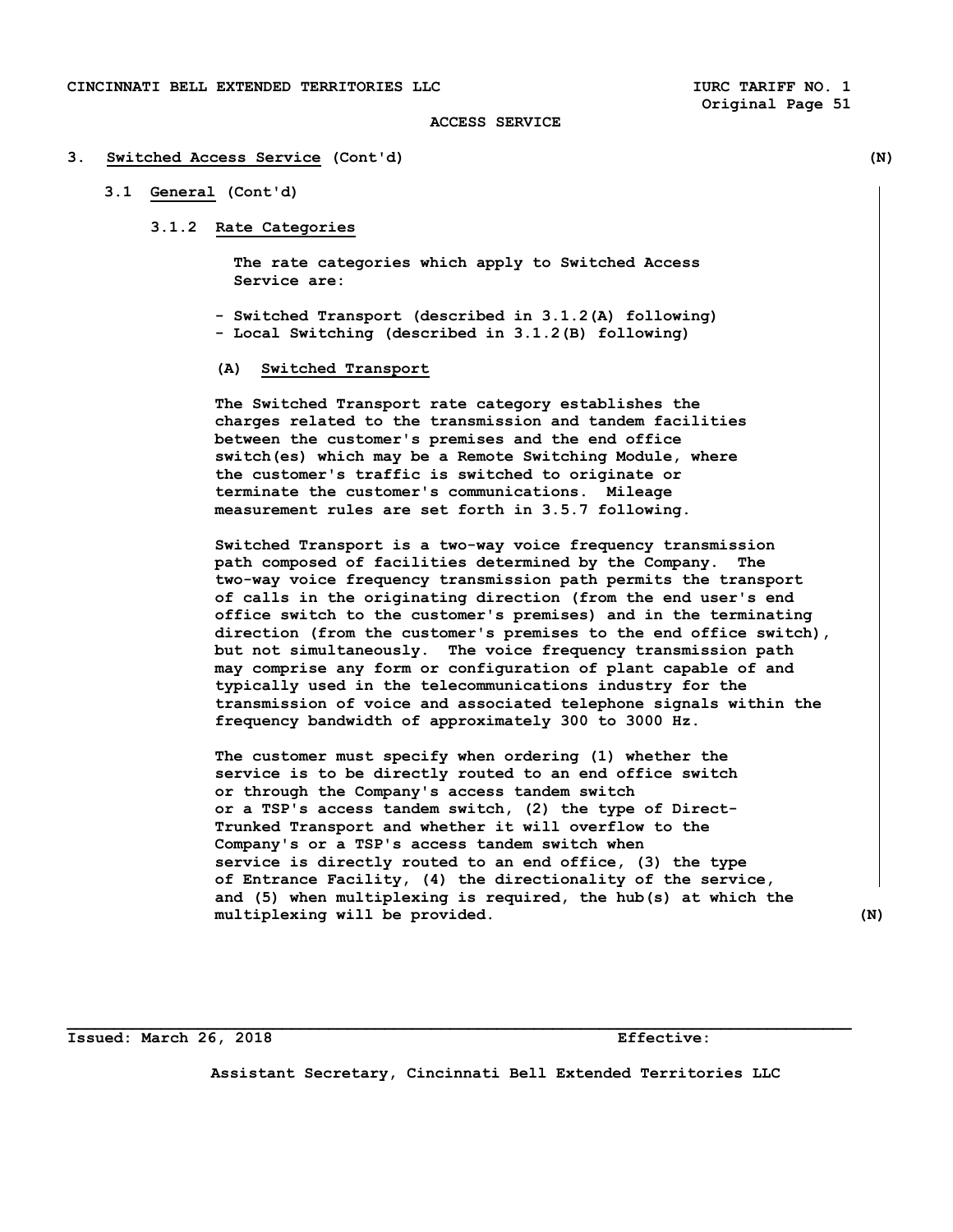- **3. Switched Access Service (Cont'd) (N)**
- **3. Switched Access Service (Cont'd)** 
	- **3.1 General (Cont'd)** 
		- **3.1.2 Rate Categories (Cont'd)** 
			- **(B) Switched Transport (Cont'd)**

 **Additionally, when service is to be routed through an access tandem switch, the customer must specify whether the facility between the serving wire center and the tandem is to be provided as Direct-Trunked Transport or Tandem-Switched Transport.** 

 **Switched Transport is provided at the rates and charges set forth in 3.7.1 following. The description of these rates with respect to the different types of service is as set forth in 3.1.2 following.** 

- **(1) Switched Transport Facilities**
- **(a) Entrance Facility**

 **An Entrance Facility provides the communication path between a customer's premises and the Company's serving wire center for that premises. The Entrance Facility is provided to a single customer and is Available for use with all line side and trunk side Switched Access services. An Entrance Facility is provided even if the customer's premises and the serving wire center are located in the same building** 

 **(b) Direct-Trunked Transport Facility** 

 **A Direct-Trunked Transport facility provides the communications path between the serving wire center of a customer's premises and an end office, between the serving wire center of a customer's premises and the Company's Access tandem. Direct-Trunked Transport facilities are provided to a single customer. Direct-Trunked Transport facilities are available for use with all line side and trunk side Switched Access services. (N)** 

**Issued: March 26, 2018 Effective:** 

**Assistant Secretary, Cincinnati Bell Extended Territories LLC**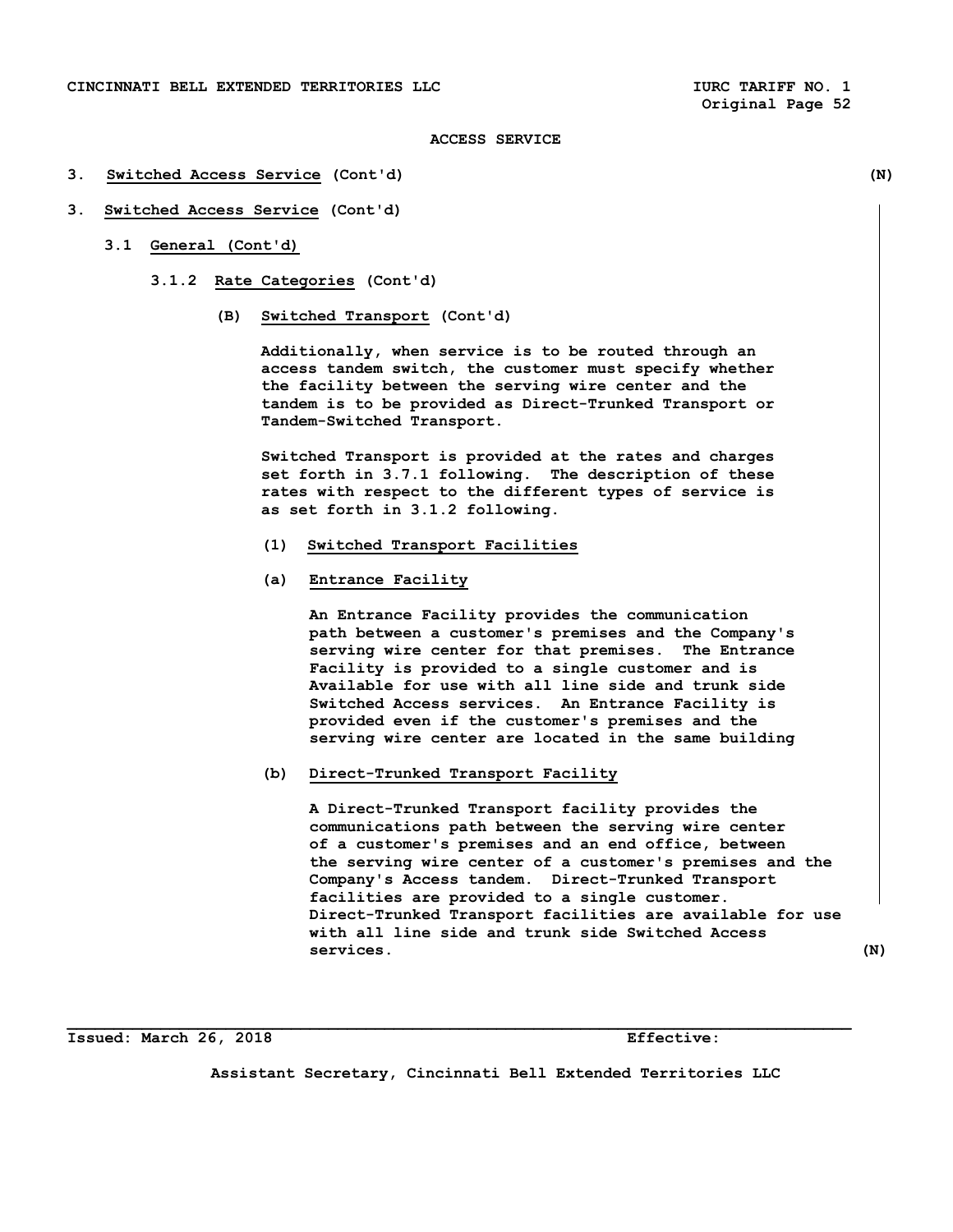### **3. Switched Access Service (Cont'd)**

- **3.1 General (Cont'd)** 
	- **3.1.2 Rate Categories (Cont'd)** 
		- **(B) Switched Transport (Cont'd)** 
			- **(1) Switched Transport Facilities (Cont'd)** 
				- **(c) Tandem-Switched Transport Facility**

 **The Tandem-Switched Transport facility provides the communications path between the customer's serving wire center and the end office or between the tandem and the end office on circuits that are switched at an access tandem. Tandem- Switched Transport facilities are available for use with all trunk side Switched Access Services.** 

 **Tandem-Switched Transport charges consist of a Tandem-Switched Transmission charge (fixed and per mile minute of use charges) and a Tandem- Switching charge (per minute charge) where elements may apply independently of one another as described herein. For originating minutes, (C) these charges apply to non-8YY minutes only. | For originating 8YY minutes, the single Tandem | Transmission and Switching rate applies. (C)** 

 **(d) Access Tandem Trunk Port** 

 **The Access Tandem Trunk Port is a monthly per port rate that provides a port for each dedicated trunk on the Serving Wire Center side of the access tandem.** 

**Issued: July 1, 2021 Effective:** 

**Assistant Secretary, Cincinnati Bell Extended Territories LLC**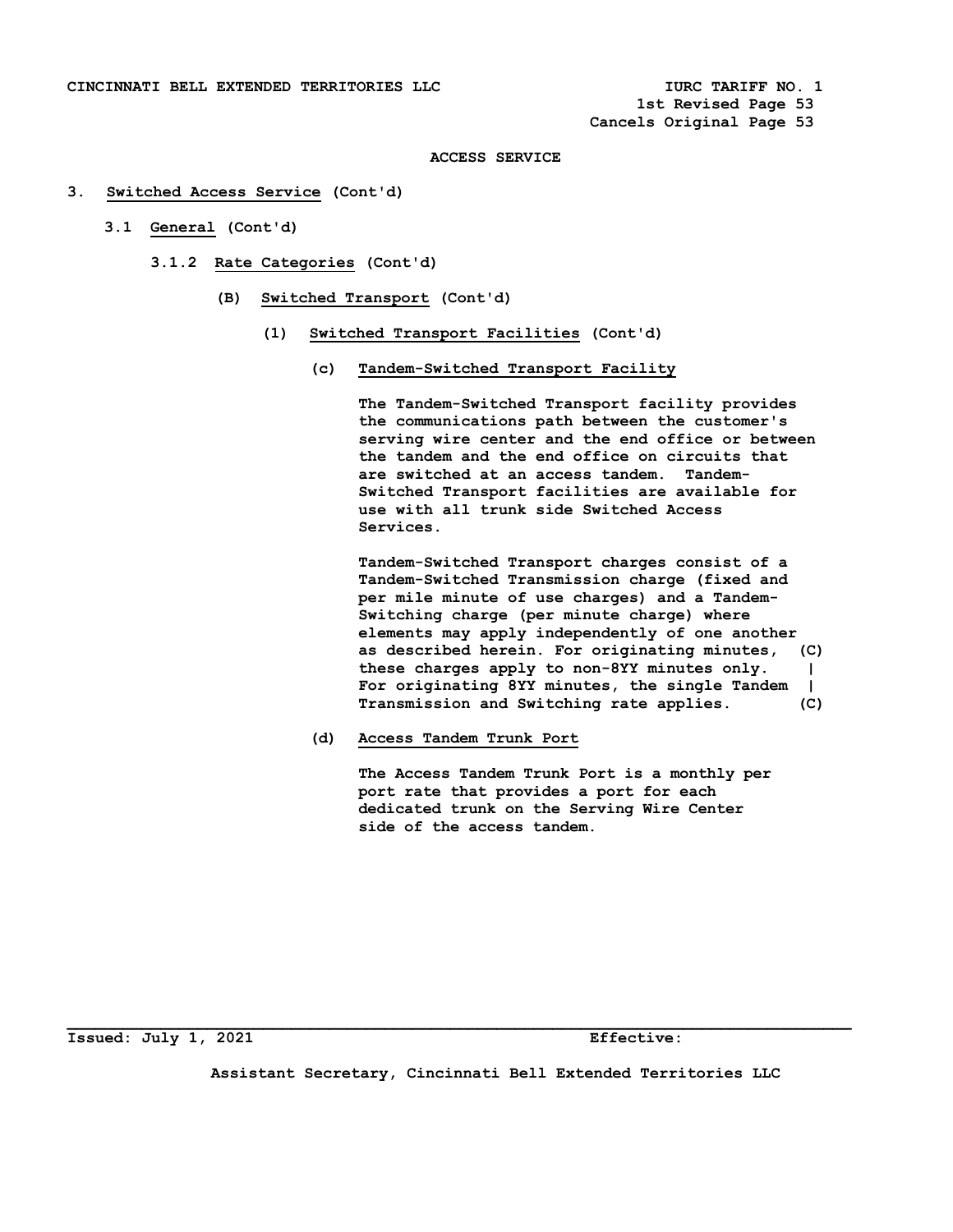#### **3. Switched Access Service (Cont'd) (N)**

- **3.1 General (Cont'd)** 
	- **3.1.2 Rate Categories (Cont'd)** 
		- **(B) Switched Transport (Cont'd)** 
			- **(2) Switched Transport Connections (Cont'd)**

 **Switched Transport is comprised of specific connection types. These connections may be either analog or digital. Analog connections are differentiated by spectrum and bandwidth; digital connections are differentiated by bit rate. Depending on the spectrum, bandwidth or bit rate selected by the customer, multiplexing, as described in 3.7.1(D), may also be required to allow interconnection with other Switched Transport facilities or to a Company switch.** 

 **With one exception, the customer may choose the Switched Transport connection comprising the Switched Transport facility. For the tandem to end office portion of Tandem-Switched Transport, the Company will determine the type of connection used.** 

 **Each type of connection is composed of specific channels which are provided for use with a Switched Access service. Each channel in a Switched Transport following types of connections are available for all Switched Transport facilities.** 

 **(a) Mercury 1.544 (DS1)** 

 **A Mercury 1.544 (DS1) provides 24 channels for the transmission of nominal 64.0 kbps or 1.544 Mbps isochronous serial data. The actual bit rate and framing format is a function of the channel interface selected by the customer. (N)**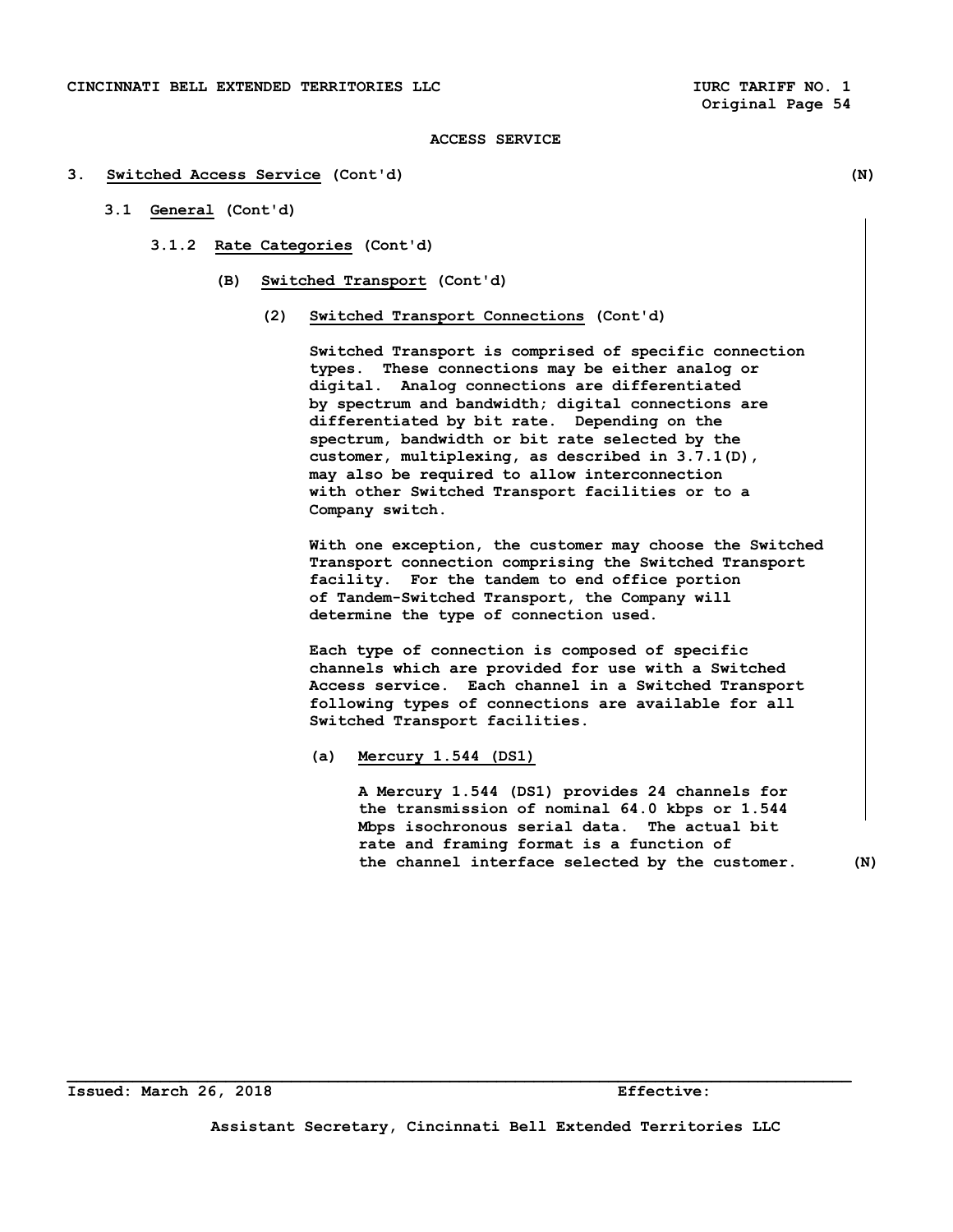### **3. Switched Access Service (Cont'd) (N)**

- **3.1 General (Cont'd)** 
	- **3.1.2 Rate Categories (Cont'd)** 
		- **(B) Switched Transport (Cont'd)** 
			- **(b) Mercury 45 (DS3)**

 **Mercury 45 (DS3) provides 28 Mercury 1.544s (DS1) or 672 DSO channels and provides for transmission of nominal 44.736 Mbps isochronous serial data. The actual bit rate and framing format is a function of the channel interface selected by the customer. With Mercury 45 (DS3), customers may request to have an electrical interface installed at their customer premises. For DS3 connections utilizing an electrical interface, the customer will receive an electrical signal with a transmission speed of 44.736 Mbps per channel** 

 **(3) Multiplexing** 

 **Multiplexing provides the capability of converting the capacity or bandwidth of a Switched Transport facility from a higher level to a lower level or from a lower level to a higher level. Multiplexing is required when the customer requests to interconnect Entrance facilities, or Direct - Trunked Transport facilities of different capacities or bandwidths, i.e., DS1 to Voice Grade or DS3 to DS1.** 

 **When customers request to interconnect DS3 facilities with Company switches, DS3 to DS1 multiplexing is required at appropriately equipped end offices. Locations where multiplexing is available are specified in the NECA Tariff F.C.C. No. 4.** 

 **Customers ordering Tandem Switched Transport will incur a multiplexing charge for multiplexing on the Serving Wire Center side of the Access Tandem and a multiplexing charge for multiplexing on the End Office side of the Access Tandem. (N)** 

**Issued: March 26, 2018 Effective:** 

**Assistant Secretary, Cincinnati Bell Extended Territories LLC**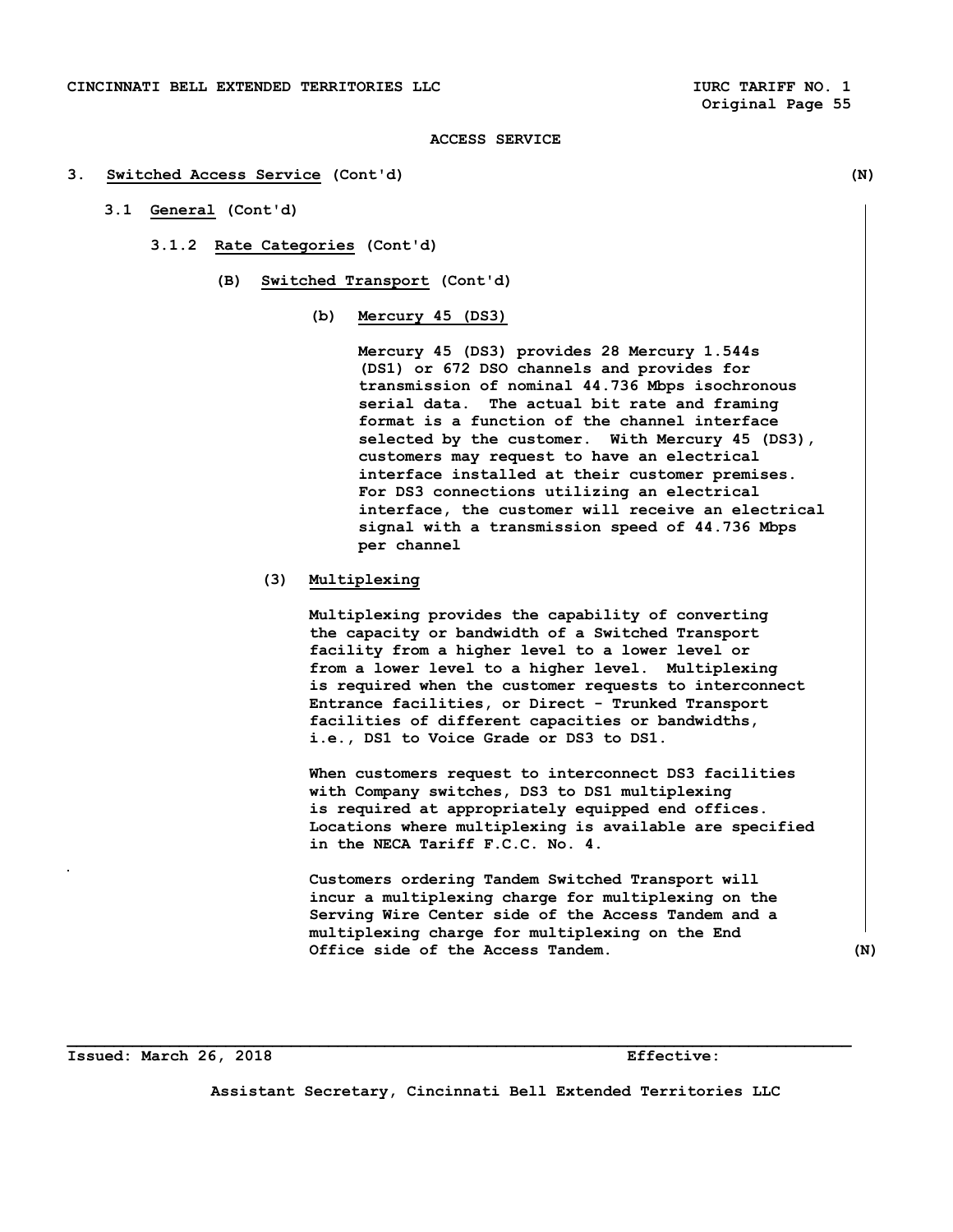#### **3. Switched Access Service (Cont'd) (N)**

- **3.1 General (Cont'd)** 
	- **3.1.2 Rate Categories (Cont'd)** 
		- **(B) Switched Transport (Cont'd)** 
			- **(3) Multiplexing**

 **Rates and charges for multiplexing are set forth in 3.7.1. For each of the multiplexing options listed below, the multiplexer is associated with the Switched Transport facility with the higher capacity or bandwidth (e.g., a DS3 to DS1 multiplexer is associated with the facility DS3 connection).** 

 **(a) Mercury 45 (DS3) to Mercury 1.544 (DS1)** 

 **Available with all Switched Transport facilities using DS3 connections. Provides an arrangement that converts a DS3 signal to or from 28 DS1 channels. Conversion is accomplished using digital time division multiplexing.** 

 **(b) Mercury 1.544 (DS1) to Voice Grade** 

 **Available with all Switched Transport facilities using DS1 connections. Provides an arrangement that converts a DS1 connection to or from 24 voice grade channels. Conversion is accomplished using digital time division multiplexing.** 

 **(c) Common Multiplexing** 

 **Common Multiplexing is provided on a usage sensitive basis in conjunction with Tandem Switched Transport. Switched Access facilities are connected to the Tandem as DS1 circuits. Multiplexing is required to connect common switched facilities from DS3 to DS1. (N)** 

**Assistant Secretary, Cincinnati Bell Extended Territories LLC**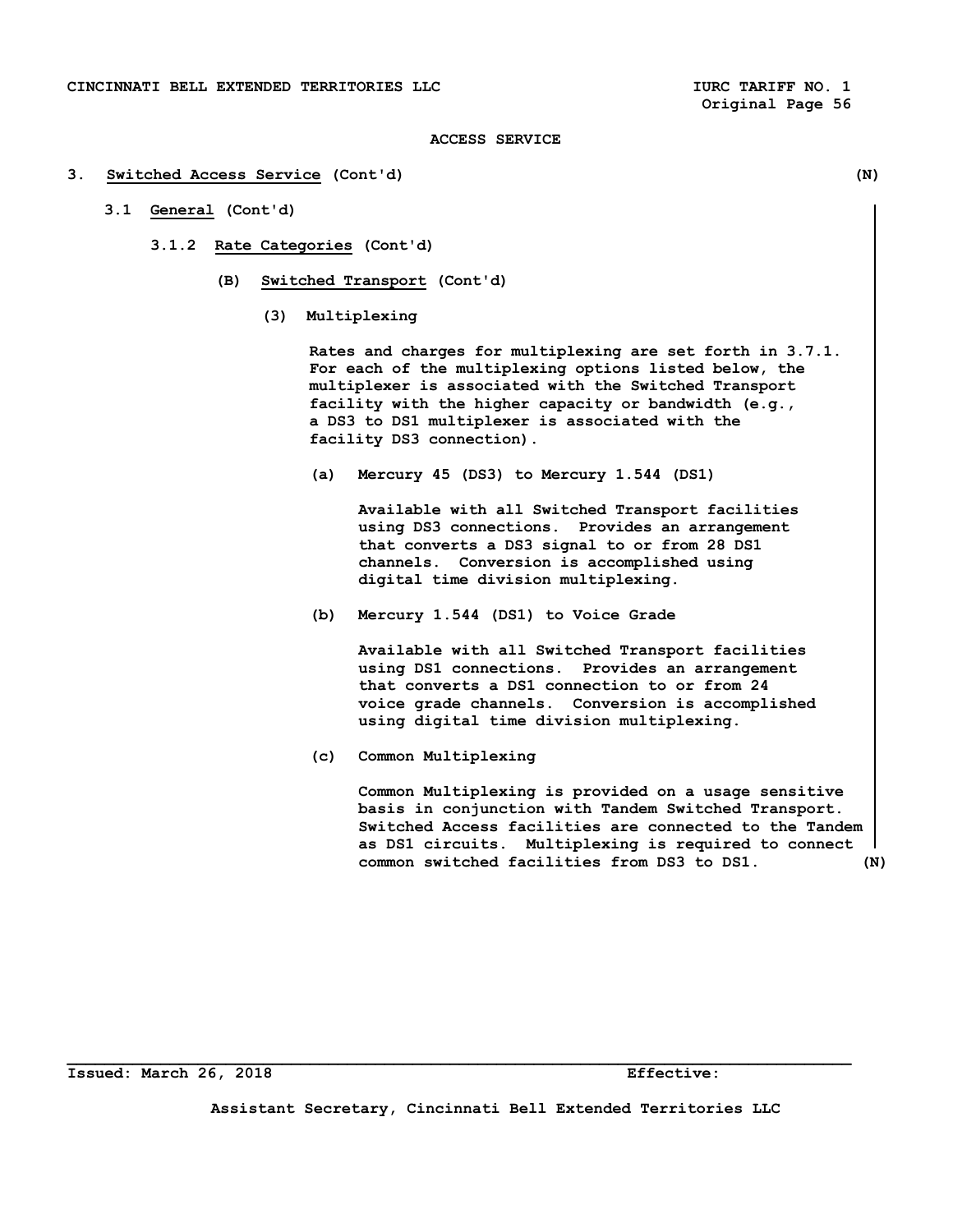### **3. Switched Access Service (Cont'd) (N)**

- **3.1 General (Cont'd)** 
	- **3.1.2 Rate Categories (Cont'd)** 
		- **(B) Switched Transport (Cont'd)** 
			- **(4) Chargeable Optional Features** 
				- **(a) Common Channel Signaling Access Capability (CCSAC)**

 **This option allows the customer to receive signals for call setup out-of-band. This option is only available with Feature Group D.** 

 **The Company will provide the CCSAC option in accordance with the technical specifications set forth in Technical Reference TR-TSV-000905 from properly equipped signaling elements in the Company CCS network.** 

 **This option requires the establishment of the required number of CCSAC signaling links between the customer's signaling point of interconnection and each of the Company's designated Signaling Transfer Points (STPs) and STP Port Terminations. The STP locations are set forth in the National Exchange Carrier Association, Inc. Tariff F.C.C. No. 4. The customer will have the option of ordering a Signaling Link provisioned over a dedicated Mercury 1.544 (DS1) Facility or over a 56 Kbps DDS channel.** 

# **(b) Carrier Identification Parameter (CIP)**

 **The CIP Optional Feature provides for the delivery of the Carrier Identification Code (CIC) within the Initial Address Message (IAM) SS7 call setup protocol. CIP is available with originating Feature Group D Switched Access Service from certain end offices and from the access tandem. Customers**  should contact the Company (N)

**Issued: March 26, 2018 Effective:** 

**Assistant Secretary, Cincinnati Bell Extended Territories LLC**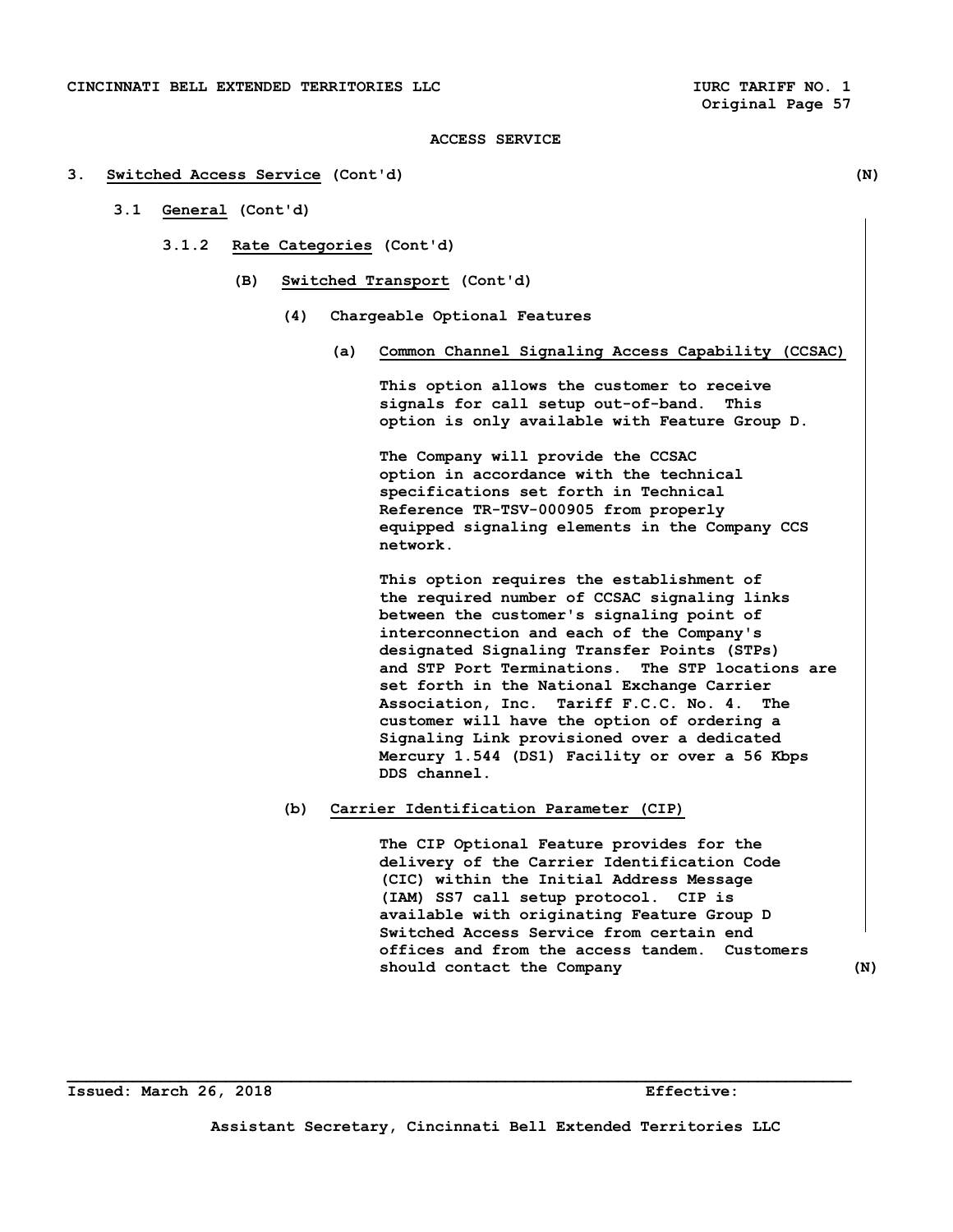#### **3. Switched Access Service (Cont'd) (N)**

- **3.1 General (Cont'd)** 
	- **3.1.2 Rate Categories (Cont'd)** 
		- **(B) Switched Transport (Cont'd)** 
			- **(4) Chargeable Optional Features**
			- **(b) Carrier Identification Parameter (CIP)(Cont'd)**

 **to determine where CIP is available. This feature requires the customer to purchase or use already established CCSAC signaling links between the customer's signaling point of interconnection and each of the Company's designated STPs and STP Port Terminations, as described in Section 3.7.1(G). The rates for the CIP Optional Feature are described in Section 3.7.1(I).** 

# **(c) Signaling for Tandem Switching**

 **This option allows any interested third party, including competitive access providers (CAPS), interexchange carriers (IXCs), and end users, to receive signaling information necessary to provide tandem signaling. Signaling for tandem switching provides the carrier identification code (CIC) and the OZZ code (or the CKTD code for SS7) to the Tandem Switch Provider (TSP). The CIC identifies the IXC to receive the call, and the OZZ identifies the IXC trunk group to which traffic should be routed. This option is available only with Feature Group D (FGD).** 

 **The customer may choose to have this option provided with Multifrequency or Common Channel Signaling.** 

 **When tandem switching is provided by a TSP, the TSP will be required to order one-way (N)** 

**Issued: March 26, 2018 Effective:** 

**Assistant Secretary, Cincinnati Bell Extended Territories LLC**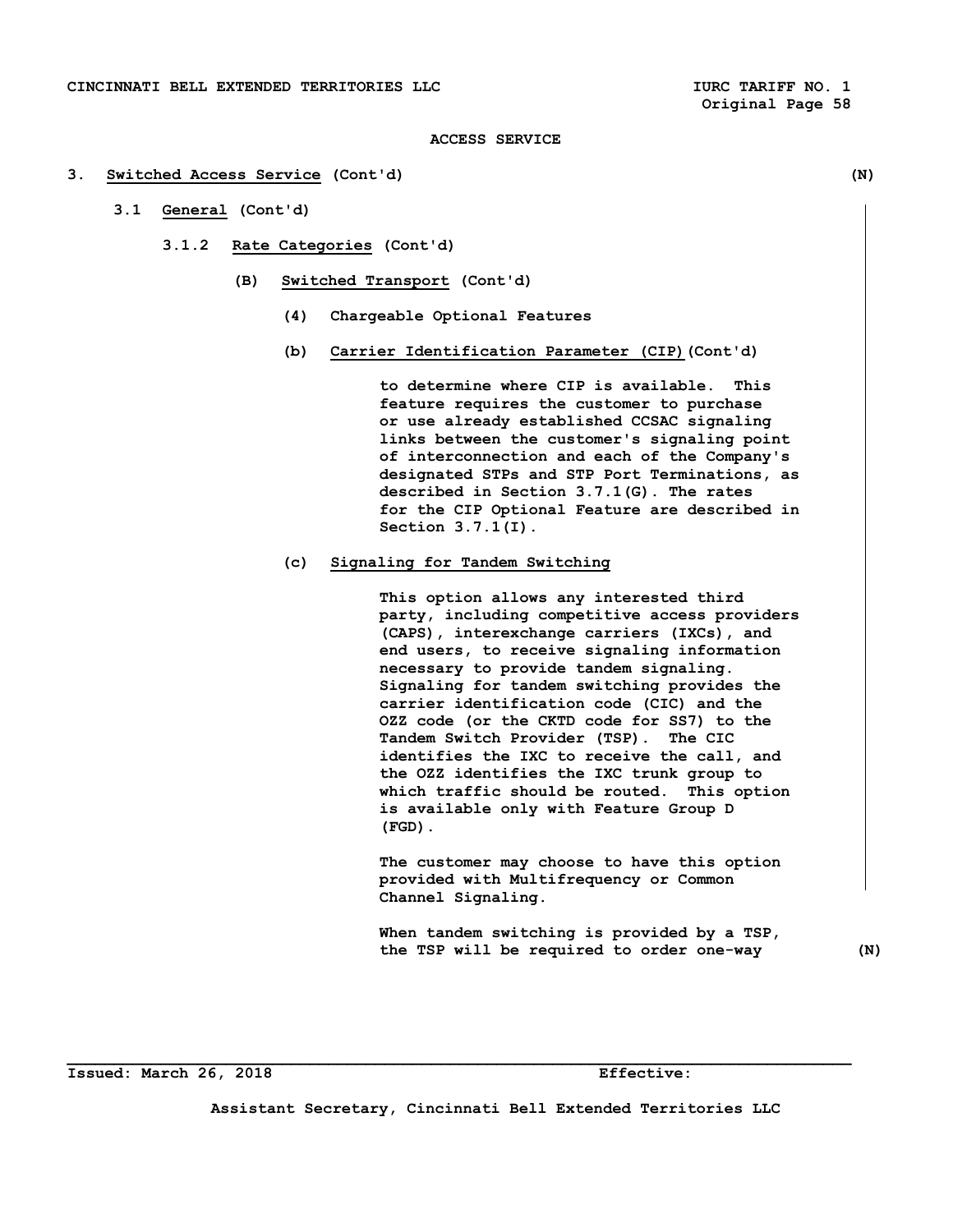#### **3. Switched Access Service (Cont'd) (N)**

- **3.1 General (Cont'd)** 
	- **3.1.2 Rate Categories (Cont'd)** 
		- **(B) Switched Transport (Cont'd)** 
			- **(4) Chargeable Optional Features**
			- **(c) Signaling for Tandem Switching (Cont'd)**

 **direct-trunks between the desired Company end offices and the TSP's access tandem switch. These one-way trunks will be billed as direct-trunks to the TSP.** 

 **Either the TSP or the IXC using the TSP as its access tandem provider, may be the customer for the remaining FGD usage charges i.e., carrier common line, local switching, information surcharge and the interconnection charge. The signaling nonrecurring charge, described in Section 3.7.1, will be assessed to the TSP. Any link between the TSP's access tandem switch and an IXC Point of Presence (POP) location may be purchased from the Company's special access section in this tariff.** 

 **If an IXC wishes to move their traffic to a TSP's access tandem switch, the TSP must provide the Company with a written letter of authorization (LOA). If a TSP contacts the Company on behalf of an IXC to move the IXC traffic from the Company access tandem switch to a TSP access tandem switch, the IXC must provide the Company an LOA.** 

 **If the IXC is the customer of record, for terminating usage, the IXC's TSP of choice is obligated to provide the Company with all billing detail needed to accurately count and bill usage.** (N)

**Issued: March 26, 2018 Effective:** 

**Assistant Secretary, Cincinnati Bell Extended Territories LLC**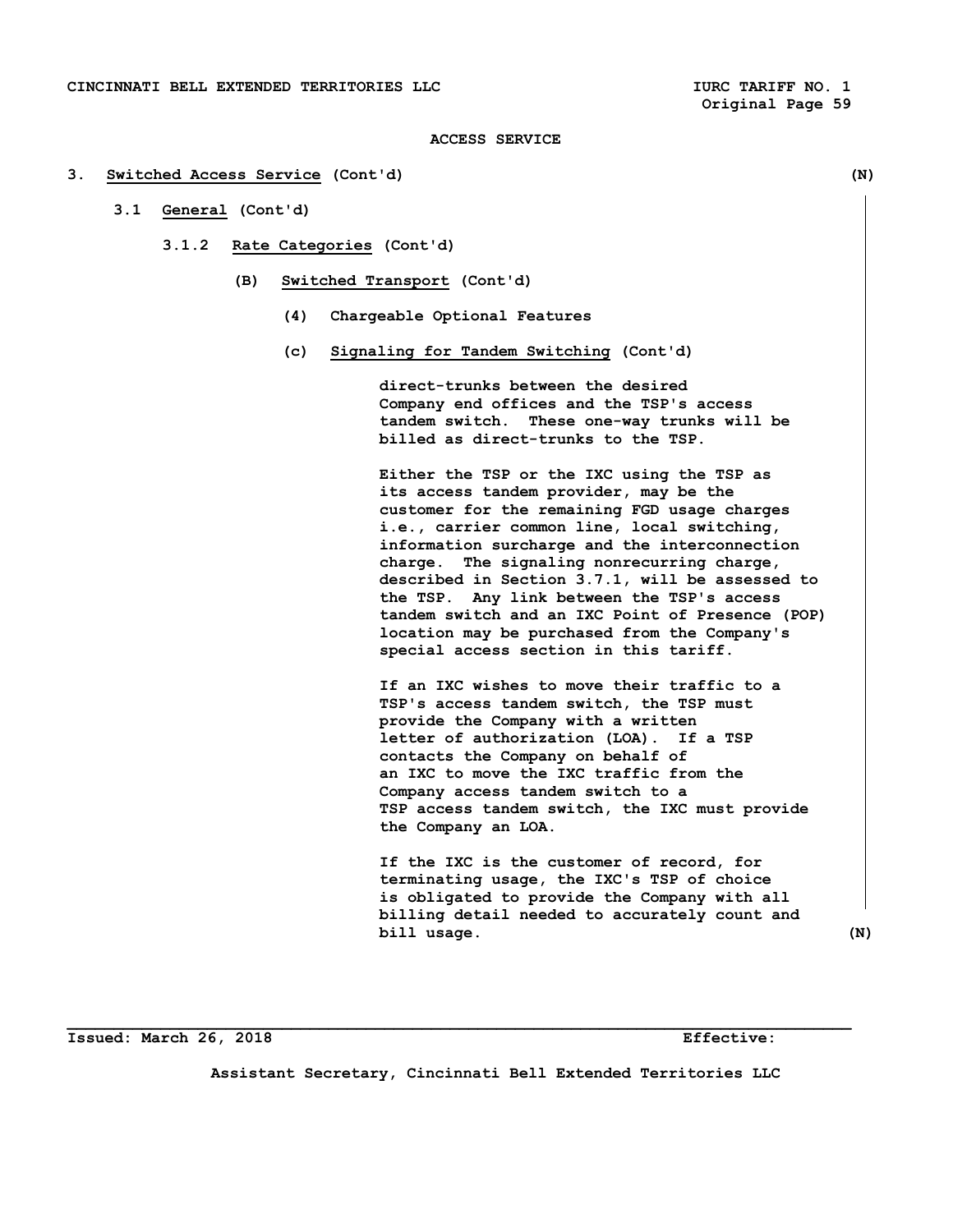#### **3. Switched Access Service (Cont'd) (N)**

- **3.1 General (Cont'd)** 
	- **3.1.2 Rate Categories (Cont'd)** 
		- **(C) Local Switching**

 **This rate category provides for (1) local end office switching, i.e., the common switching functions associated with the various Switched Access Service arrangements, (2) the termination of switched transport at end offices, and (3) 800 Data Base Queries. This category includes usage sensitive rates and both chargeable and nonchargeable optional features.** 

- **(a) Local Switching applies on a per minute of use basis, providing local switching functions for FGD, and 800 Access Service. Where end offices are appropriately equipped, international dialing may also be provided a capability of Local Switching, i.e., the capability of switching international calls with service prefix and address codes having more digits than can be switched through a standard FGD end office.**
- **(b) 800 Access Service, Data Base Query Charge and Routing Options Capability apply on a per query basis and are originating offerings utilizing FGD. These services provide customer identification and additional call handling and destination features (i.e., time of day, day of week, etc.). These services provide for the use of the Tandem Switching, Tandem Termination, and Tandem Transport facilities of the Company. The Company will not charge Carrier Common Line, Local End Office Switching, or End Office Port charges.**
- **(1) Usage Sensitive Rates (Cont'd) The description of these rates is set forth in 3.7.2 following.**
- **3.1.3 Design Layout Report**

 **At the request of the customer, the Company will provide to the customer the makeup of the facilities and services provided from the customer's premises to the first point of switching. This information will be provided in the form of a Design Layout Report. The Design Layout Report will be provided to the customer at no charge, and will be reissued or updated whenever these facilities are materially changed. (N)**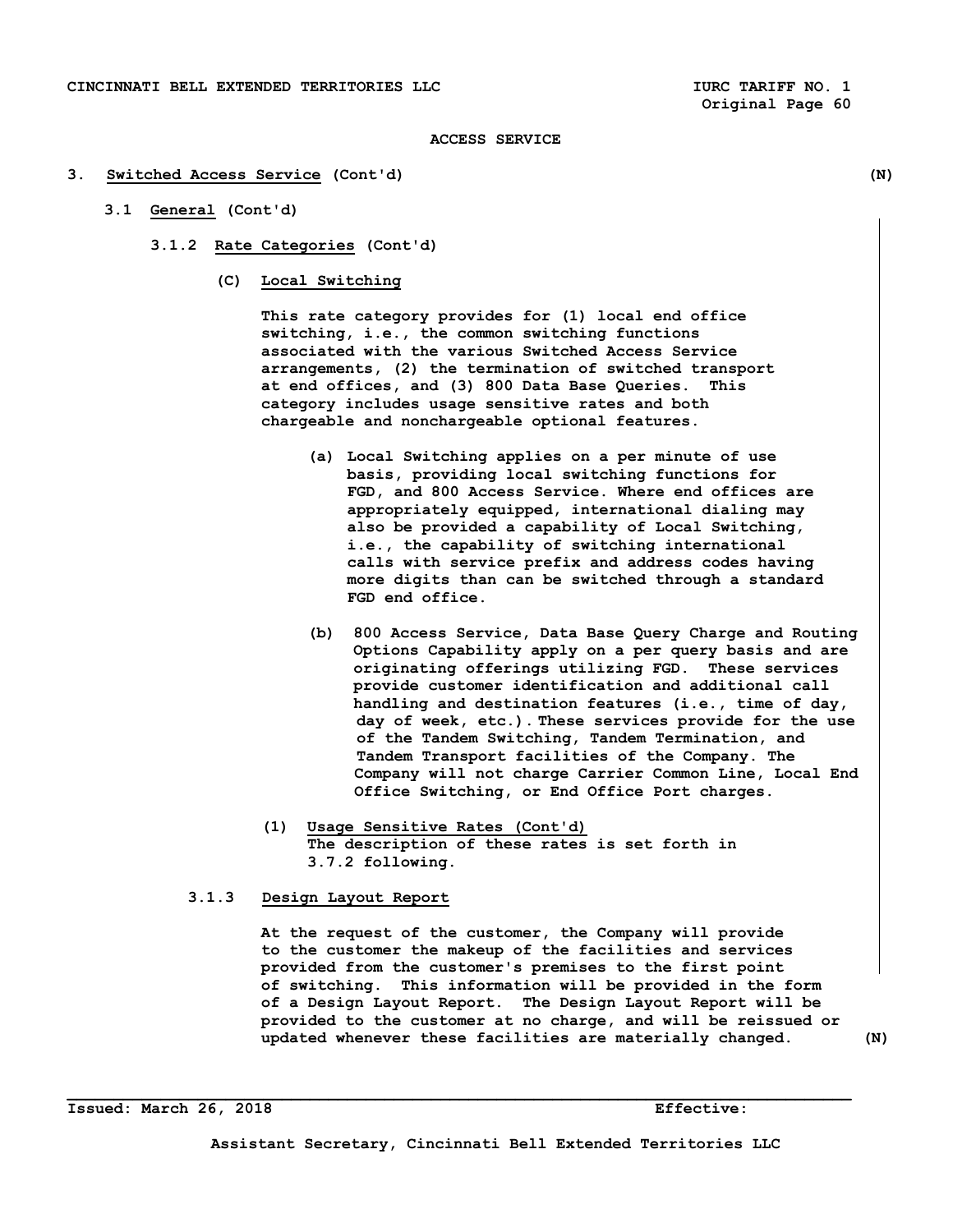#### **3. Switched Access Service (Cont'd) (N)**

# **3.1 General (Cont'd)**

# **3.1.4 Acceptance Testing**

 **At no additional charge, the Company will, at the customer's request, cooperatively test, at the time of installation, the following parameters: loss, C-notched noise, C-message noise, 3-tone slope, d.c. continuity and operational signaling.** 

 **At no additional charge, the Company will, at the time of installation of Feature Group D with the 64CCC Local Transport option trunks, perform the Digital Trunk Acceptance Tests described in TR-TSV-000905.** 

### **3.1.5 Ordering Options and Conditions**

 **To order Switched Access, customers should contact the Company as described in Section 3.6 following. Rate elements for Switched Access Services are defined in 3.7.** 

 **3.1.6 CCSAC Testing Requirements** 

 **When Feature Group D with CCSAC option is ordered, network compatibility and other operational tests will be performed cooperatively by the Company and the customer. These tests are as specified in Technical Reference TR-TSV-000905. (N)** 

**Assistant Secretary, Cincinnati Bell Extended Territories LLC**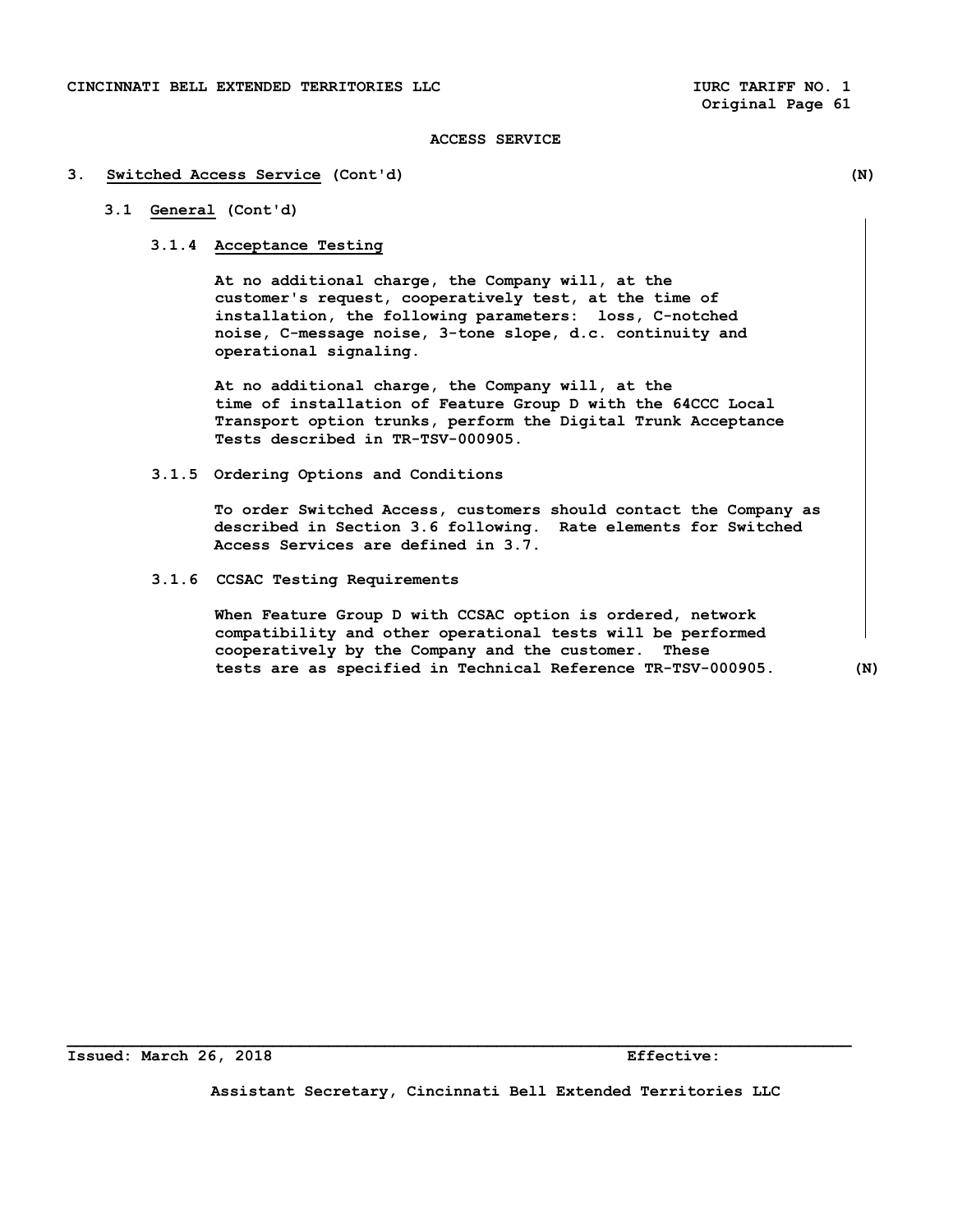### **3. Switched Access Service (Cont'd) (N)**

# **3.2 Local Switching**

- **3.2.1 Common Switching Optional features** 
	- **(A) Call Denial on Line or Hunt Group**

 **This option allows for the screening of terminating calls within the LATA, and for the completion only of calls to 611, 911, 800, 555-1212, and a Company specified set of NXXs within the Company local exchange calling area of the dial tone office in which the arrangement is provided. All other "toll" calls are routed to a reorder tone or Recorded announcement.** 

 **(B) Uniform Call Distribution Arrangement** 

 **This option provides a type of multiline hunting arrangement which provides for an even distribution of calls among the available lines in a hunt group. Where available, this feature is provided in Company electronic end offices only.** 

 **(C) Nonhunting Number for Use with Hunt Group or Uniform Call Distribution Arrangement** 

 **This option provides an arrangement for an individual line within a multiline hunt or uniform call distribution group that provides access to that line within the hunt or uniform call distribution group when it is idle or provides busy tone when it is busy, when the nonhunting number is dialed. Where available, this feature is provided in Company electronic end offices only** 

 **(D) Automatic Number Identification (ANI)** 

 **This option provides the automatic transmission of a seven or ten digit number and information digits to the customer's premises for calls originating in the LATA, to identify the calling station. The ANI feature is an end office software function which is associated on a call-by-call basis with (1) all individual trans mission paths in a trunk group routed directly between an end office and a customer's premises or, where technically feasible, with (2) all individual transmission paths in a trunk group between an end office and an access tandem, and a trunk group between an access tandem and a customer's premises. (N)**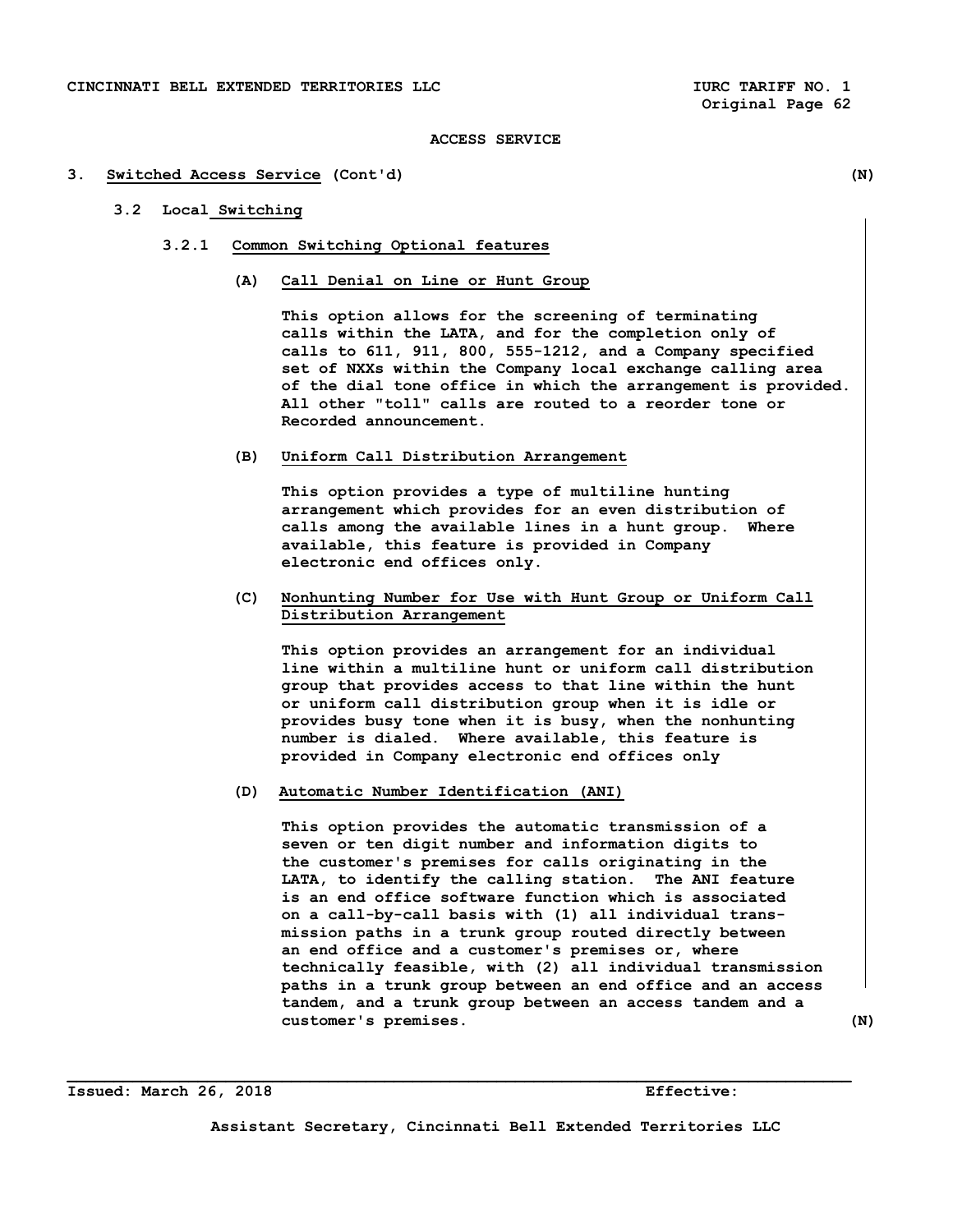### **3. Switched Access Service (Cont'd) (N)**

# **3.2 Local Switching (Cont'd)**

- **3.2.1 Common Switching Optional Features (Cont'd)** 
	- **(E) Automatic Number Identification (ANI) (Cont'd)**

 **The ten digit ANI telephone number is only available with Feature Group D with multifrequency address signaling When the CCSAC optional feature is specified, the customer may obtain an ANI equivalent by ordering the charge number (CN) optional feature as specified in 3.7.1 (G) following. The ten digit ANI telephone number consists of the Numbering Plan Area (NPA) plus the seven digit ANI telephone number. The ten digit ANI telephone number will be transmitted on all calls except those identified as ANI failure, in which case only the NPA will be transmitted (in addition to the information digits described below).** 

 **Also, ANI Information Indicator (ANI II) digits or Flexible ANI information digits will be provided to the customer along with the ten digit ANI telephone number.** 

 **(1) The ANI Information Indicator (ANI II) digits identify: (1) telephone number is the station billing number - no special treatment required, (2) ANI failure has occurred in the end office switch which prevents identification of calling telephone number - must be obtained by operator or in some other manner, (3) hotel/motel originated call which requires room number identification, (4) coinless station, hospital, inmate, etc., call which requires special screening or handling by the customer, and (5) Local Exchange Company Coin.** 

> **ANI information digits are either 00, 01, 02, 06, 07, 20, or 27.**

 **Customers who subscribe to ANI, may also elect to obtain expanded ANI digits, 52 for WATS, at no additional charge. Expanded ANI digits, 52 for WATS was previously provided in this tariff under the name Flexible ANI. (N)** 

**Issued: March 26, 2018 Effective:** 

**Assistant Secretary, Cincinnati Bell Extended Territories LLC**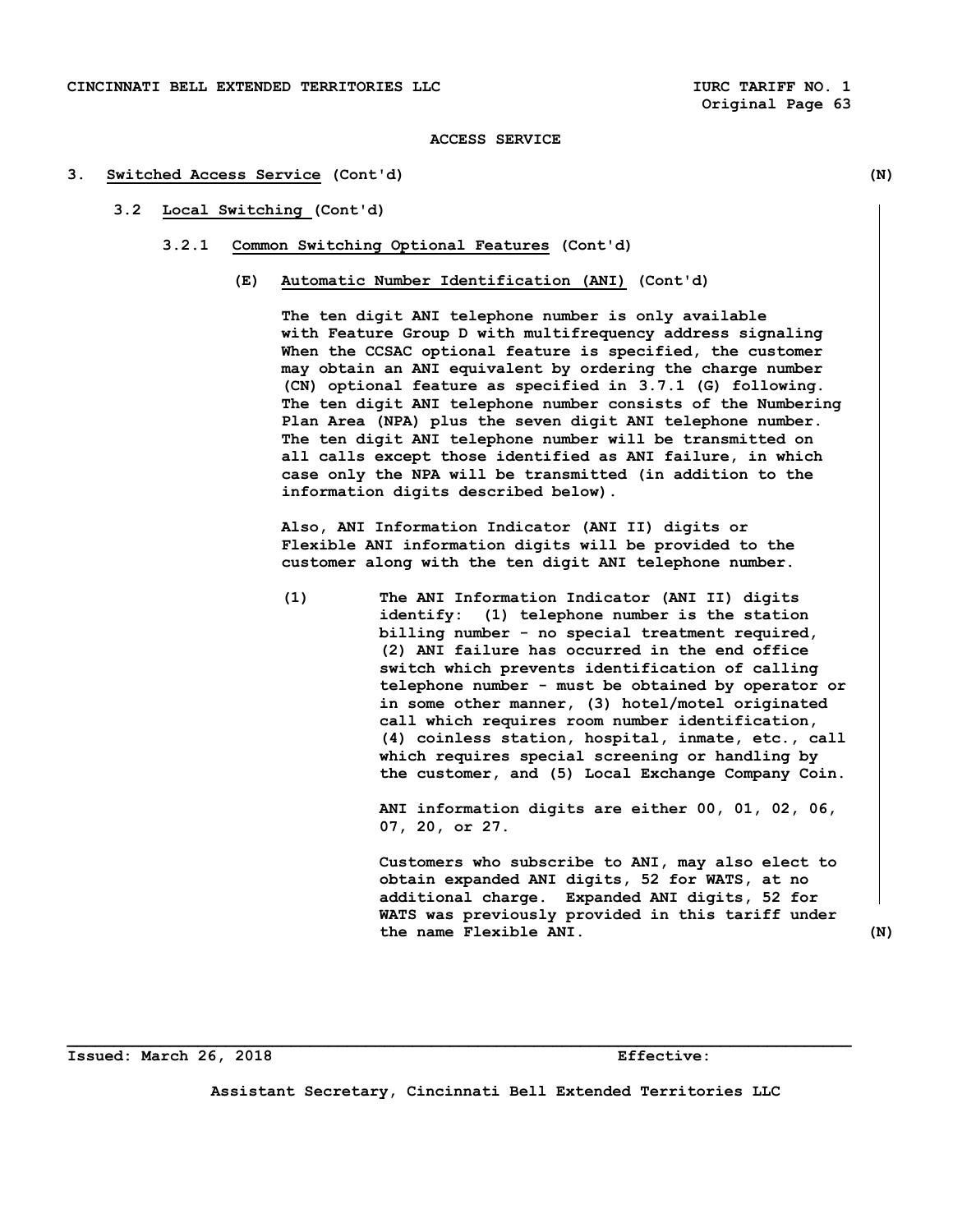- **3. Switched Access Service (Cont'd) (N)** 
	- **3.2 Local Switching Optional Features (Cont'd)** 
		- **3.2.1 Common Switching Optional Features (Cont'd)** 
			- **(E) Automatic Number Identification (ANI) (Cont'd)** 
				- **(2) Flexible Automatic Number Identification (Flex-ANI) The Flex-ANI feature is an Optional Switching Feature and enhancement to ANI. The feature is available on inband signaling or in the Originating Line Information Parameter in the Basic Initial Address Message (IAM) Delivery optional feature for SS7 signaling. Flex-ANI provides additional values for the Information Indicator (ii) digits that are associated with various classes of service not available with the standard ANI digits. The customer must have ANI in order to have Flex-ANI or may order the features simultaneously.**

 **The following Flex-ANI are currently available: 29 Confinement/Detention Facility 70 Private Pay stations** 

 **All ii codes will be delivered to the customer when Flex ANI is ordered.** 

 **Flexible ANI information digits must be ordered per Carrier Identification Code (CIC), per End Office and must be provisioned in conjunction with the ANI optional feature.** 

 **(F) Cut-Through** 

 **This option allows end users of the customer to reach the customer's premises by using the end of dialing digit (#). This option provides for connection of the call to the premises of the customer indicated by the 10XXX or 10XXXX code upon receipt of the end of dialing digit (#). The Company will not record any other dialed digits for these calls. This option is available with Feature Group D. (N)** 

**Issued: March 26, 2018 Effective:** 

**Assistant Secretary, Cincinnati Bell Extended Territories LLC**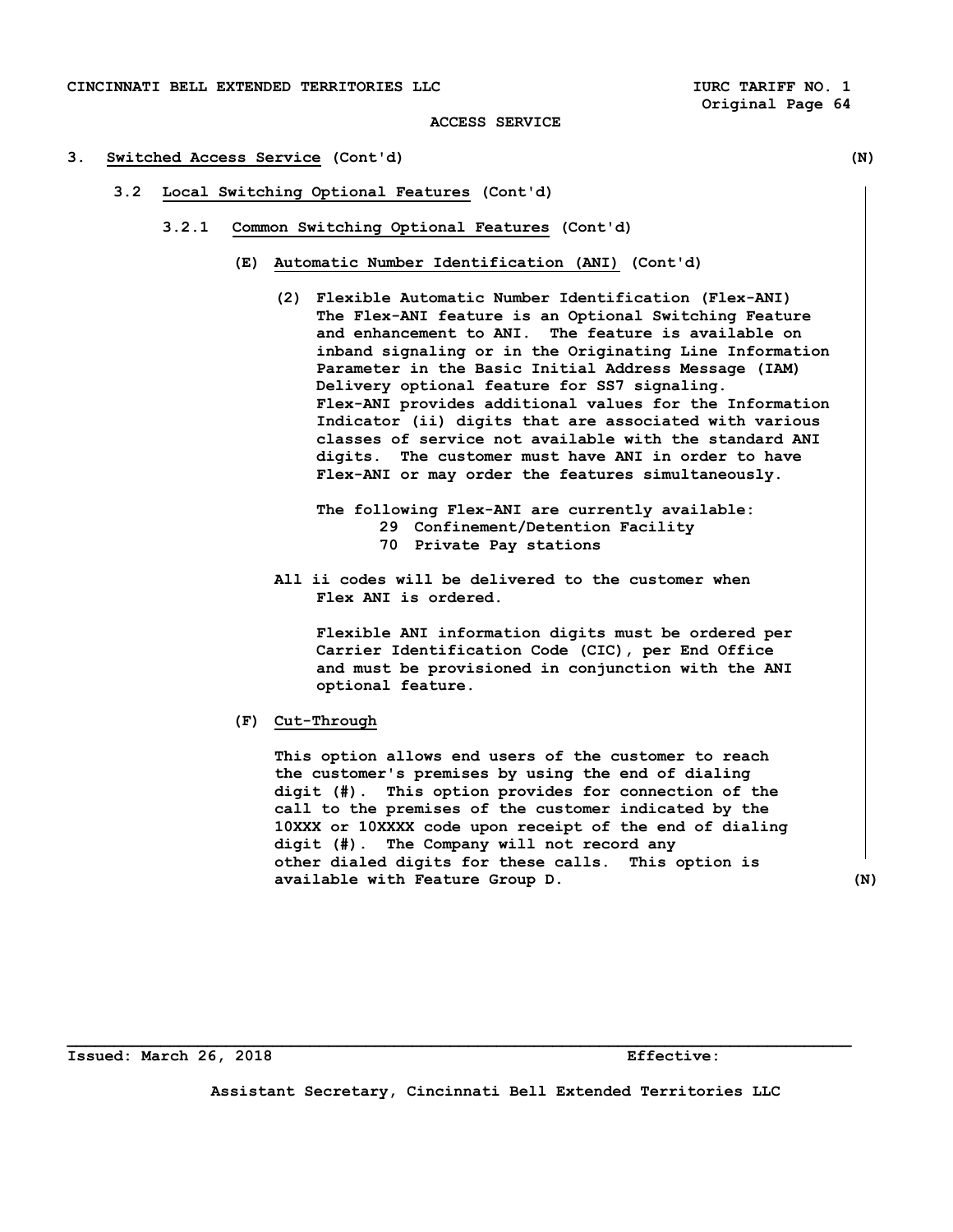### **3. Switched Access Service (Cont'd) (N)**

- **3.2 Local Switching Optional Features (Cont'd)** 
	- **3.2.1 Common Switching Optional Features (Cont'd)** 
		- **(G) 900/976 Call Blocking**

 **This option, where available, allows for the screening of terminating calls within the LATA for the purpose of blocking 900/976 or "dial-it" type calls only. 900/976 calls are routed to a reorder tone or to a recorded announcement. This option is available with Feature Group A. 900/976 Call Blocking, Call Denial and Service Code Denial are mutually exclusive.** 

 **(H) Calling Party Number (CPN)** 

 **This option provides for the automatic transmission of the calling party's ten digit telephone number to the customer's premises for calls originating in the LATA. The ten digit telephone number consists of the NPA plus the seven digit telephone number, which may or may not be the same number as the calling station's charge number. The ten digit telephone number will be coded as presented, or restricted via a "Privacy Indicator" for delivery to the called end user. The specific protocol for CPN is contained in Technical Reference TR-TSV-000905. This feature is available with Feature Group D when the CCSAC option is specified.** 

 **(I) Charge Number (CN)** 

 **This option provides for the automatic transmission of the ten digit billing number of the calling station number and originating line information. The specific protocol for CN is contained in Technical Reference TR-TSV-000905. This feature is available with**  Feature Group D when CCSAC is specified. (N)

**Issued: March 26, 2018 Effective:** 

**Assistant Secretary, Cincinnati Bell Extended Territories LLC**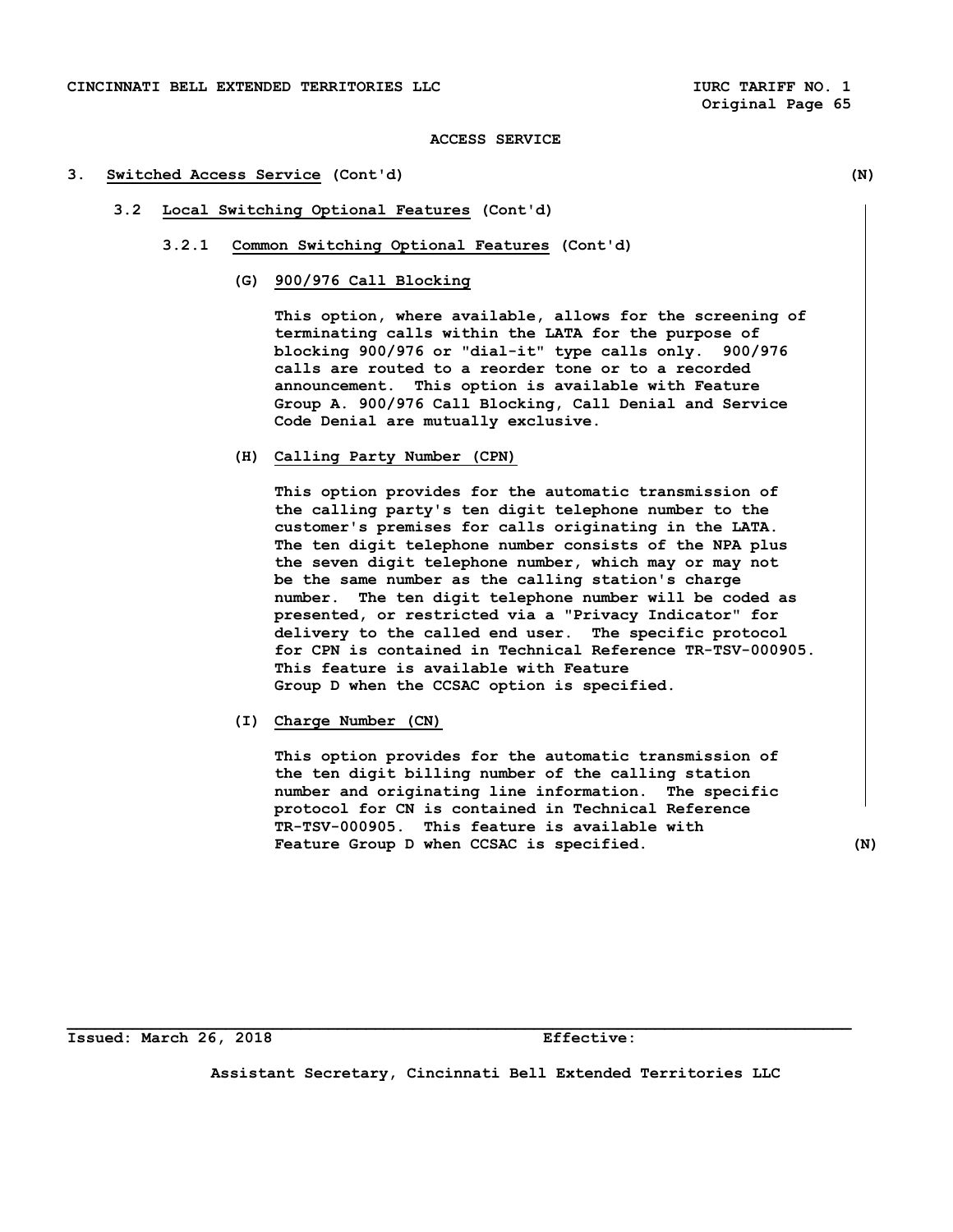### **3. Switched Access Service (Cont'd) (N)**

- **3.2 Local Switching Optional Features (Cont'd)** 
	- **3.2.1 Common Switching Optional Features (Cont'd)** 
		- **(J) Carrier Selection Parameter (CSP)**

 **This option provides for the automatic transmission of a signaling indicator which signifies to the customer whether the call being processed originated from a presubscribed end user of that customer. The specific protocol for CSP is contained in Technical Reference TR-TSV-000905. This feature is available with Feature Group D when CCSAC is specified.** 

 **(K) Service Class Routing** 

 **This option provides the capability of directing originating traffic from an end office to a trunk group to a customer designated premises, based on the line class of service (e.g., coin or hotel/motel), service prefix indicator (e.g., 0-, 0+, 01+ or 011+) or service access code (e.g., 800). It is provided in suitably equipped end office or access tandem switches and is available with Feature Group D. (N)** 

**Assistant Secretary, Cincinnati Bell Extended Territories LLC**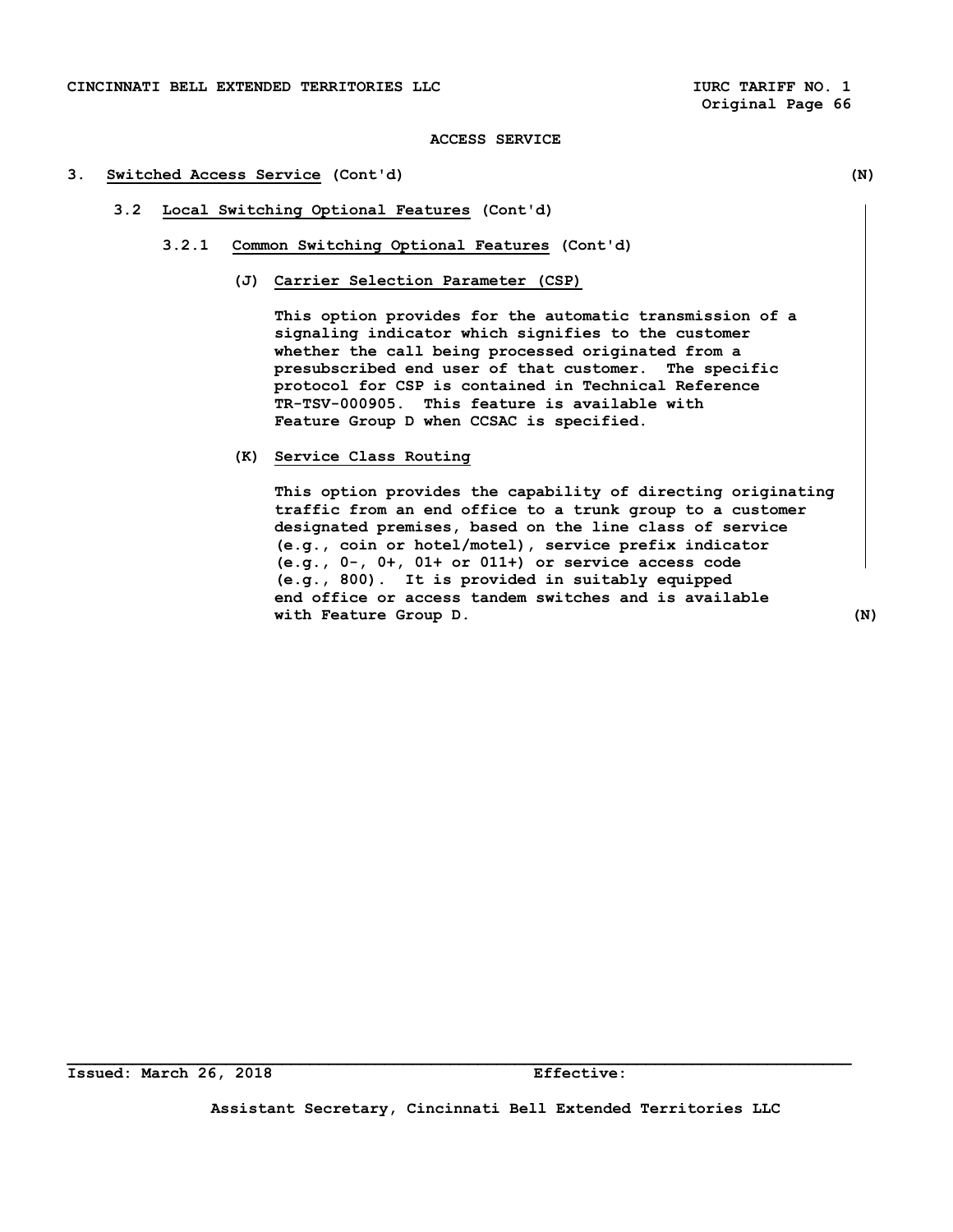### **3. Switched Access Service (Cont'd) (N)**

- **3.2 Local Switching (Cont'd)** 
	- **3.2.1 Common Switching Optional Features (Cont'd)** 
		- **(L) Alternate Traffic Routing** 
			- **(1) Multiple Customer Premises Alternate Routing**

 **This option provides the capability of directing originating traffic from an end office (or appropriately equipped access tandem) to a trunk group (the "high usage" group) to a customer designated premises until that group is fully loaded, and then delivering additional originating traffic (the "overflowing" traffic) from the same end office or access tandem to a different trunk group (the "final" group) to a second customer designated premises. It is provided in suitably equipped end office or access tandem switches and is available with Feature Group D.** 

# **(2) End Office Alternate Routing**

 **This option provides an alternate routing arrangement for customers who have access for a particular Feature Group to an end office via two routes: one route via an access tandem and one direct route. The feature allows the customers originating traffic from the end office to be offered first to the direct trunk group and then overflow to the access tandem group or to a TSP's access tandem group. It is provided in suitably equipped end offices and is available with Feature Group D. (N)** 

**Assistant Secretary, Cincinnati Bell Extended Territories LLC**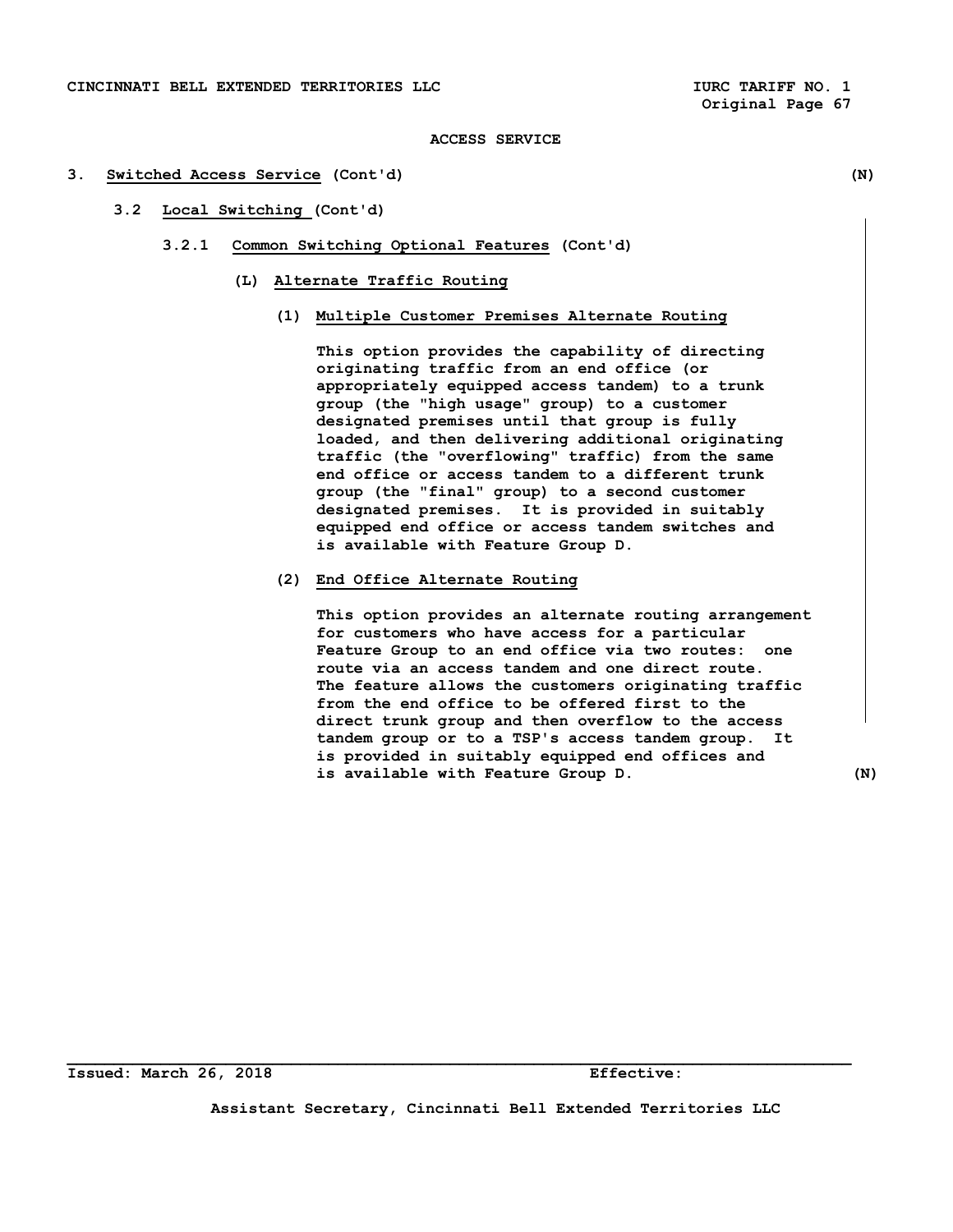## **3. Switched Access Service (Cont'd) (N)**

# **3.2 Local Switching (Cont'd)**

- **3.2.1 Common Switching Optional Features (Cont'd)** 
	- **(M) Originating Line Number Screening Service (OLNS)**

 **OLNS Service provides information concerning the nature of the subscriber's line from which a call originates. OLNS service sends a two digit code with the Automatic Number Identification (ANI) at the beginning of a call to the Interexchange Carrier (IXC) and Operator Service Provider (OSP). When an IXC or OSP receives a call, it can use the information about the nature of the originating location (i.e., whether prison inmate or private payphone) to determine whether to allow the call to be billed to the originating line or require another form of payment, such as a calling card.** 

 **The two digits sent are either Automatic Number Identification Information Indicators (ANI II) or Flexible Automatic Number Identification (Flex-ANI). The charge for OLNS is recovered from the IXC and OSP through the Flex-ANI charge.** 

# **(N) International Carrier Option**

 **This option allows for Feature Group D end offices or access tandem switches equipped for International Direct Distance Dialing to be arranged to forward the international calls of one or more international carriers to the customer (i.e., the Company is able to route originating international calls to a customer other than the one designated by the end user either through presubscription or 10XXX or 10XXXX dialing). This arrangement requires provision of written verification to the Company that the customer is authorized to forward such calls. The written verification must be in the form of a letter of agency authorizing the customer to order the option on behalf of the international carrier. This option is only provided at Company end offices or access tandems equipped for International Direct Distance Dialing. It is available with Feature Group D.** (N)

**Issued: March 26, 2018 Effective:** 

**Assistant Secretary, Cincinnati Bell Extended Territories LLC**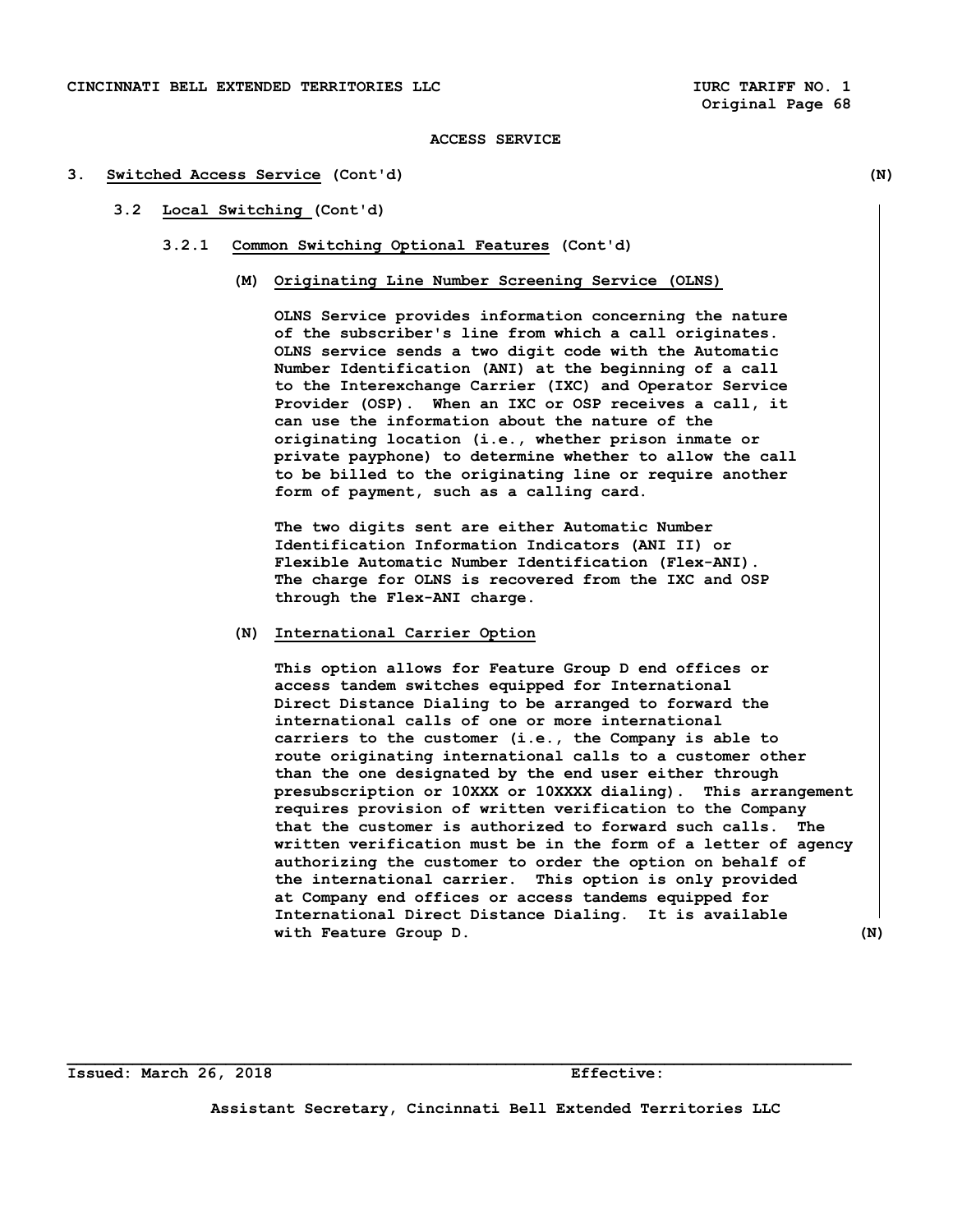#### **3. Switched Access Service (Cont'd) (N)**

## **3.3 Obligations of the Company**

 **In addition to the obligations of the Company set forth in 2. preceding, the Company has certain other obligations pertaining only to the provision of Switched Access Service. These obligations are as follows:** 

# **3.3.1 Network Management**

 **The Company will administer its network to insure the provision of acceptable service levels to all telecommunications users of the Company's network services. Generally, service levels are considered acceptable only when both end users and customers are able to establish connections with little or no delay encountered within the Company network. The Company maintains the right to apply protective controls, i.e., those actions, such as call gapping, which selectively cancel the completion of traffic, over any traffic carried over its network, including that associated with a customer's Switched Access Service. Generally, such protective measures would only be taken as a result of occurrences such as failure or overload of Company or customer facilities, natural disasters, mass calling or national security demands. In the event that the protective controls applied by the Company result in the complete loss of service by the customer, the customer will be granted a Credit Allowance for Service Interruption as set forth in 2.4.3 preceding. (N)** 

**Issued: March 26, 2018 Effective:** 

**Assistant Secretary, Cincinnati Bell Extended Territories LLC**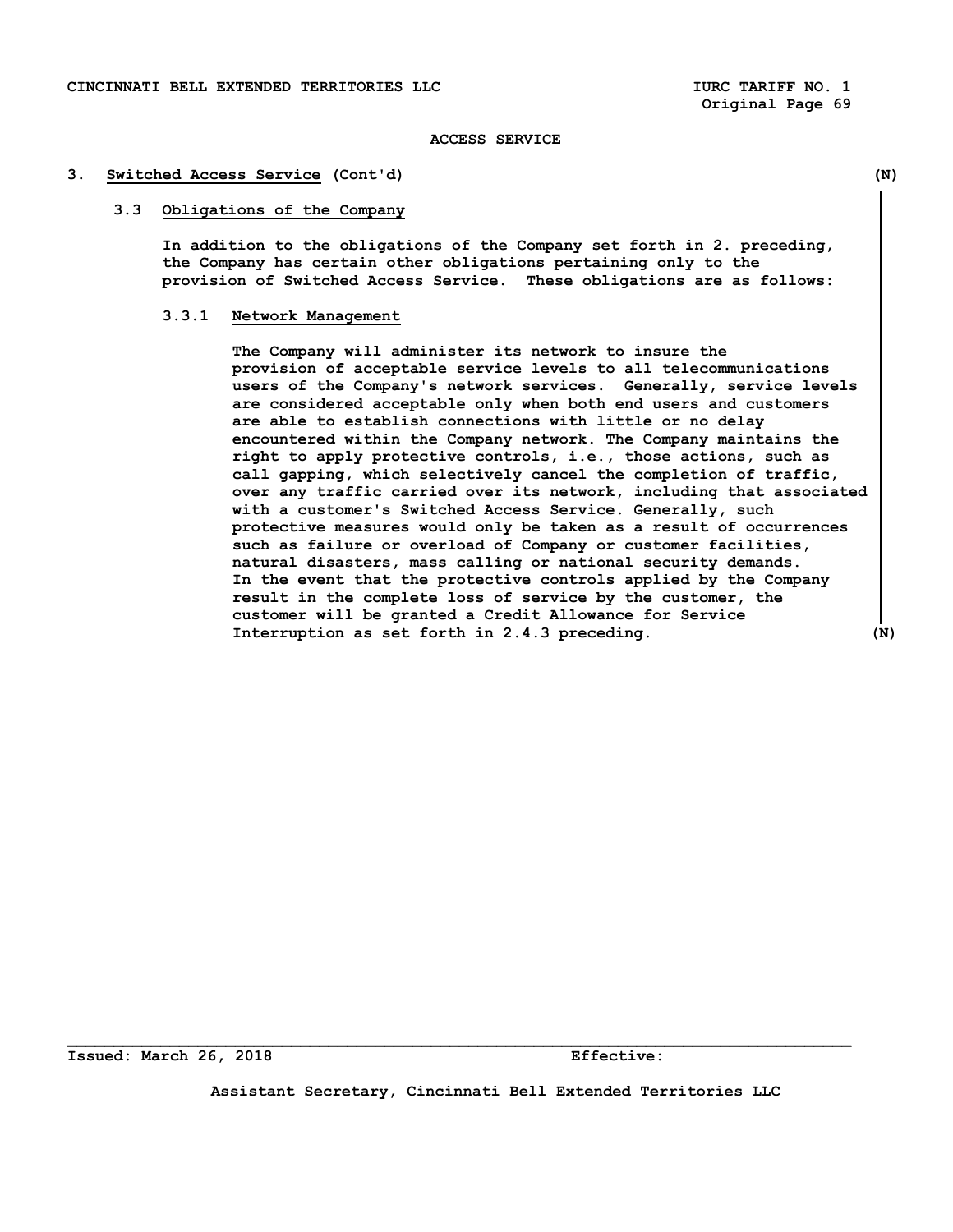### **3. Switched Access Service (Cont'd) (N)**

### **3.3 Obligations of the Company (Cont'd)**

### **3.3.2 Design and Traffic Routing of Switched Access Service**

 **For Switched Access Service, ordered on a per line or per trunk basis, the customer desired line or trunk directionality and/or traffic routing of the Switched Access Service between the customer's premises and the entry switch are specified on the customer's order for service. Also, the customer must specify the Switched Transport facilities to be used (i.e., Entrance Facility, or Electronic Cross-Connect, Direct-Trunked Transport facility, and Tandem-Switched Transport facility). When specifying the Switched Transport facilities to be used, the customer must indicate if the facilities are existing or new.** 

 **The Company will be responsible for selection of facilities from the interface to any switching point and to the end offices where capacity is ordered.** 

# **3.3.3 Determination of Number of Transmission Paths**

 **The following applies to switched access voice transmission paths, and does not apply to CCSAC signaling links and STP Port Terminations provided with the CCSAC option. For determination of the number of CCSAC signaling links and STP Port Terminations required to handle its signaling traffic, the customer shall work cooperatively with the Company.** 

 **For Switched Access Service which is ordered on a per line or per trunk basis, the customer specifies the number of trans mission paths in the order for service. A transmission path is a communication path within the frequency bandwidth of approximately 300 to 3000 Hz or a derived communication path of a frequency bandwidth of approximately 300 Hz to 3000 Hz provided over a high frequency analog facility or a high speed digital facility between a customer's premises and a Company location.** 

# **3.3.4 Determination of Number of End Office Transport Terminations**

 **For analog entry switches, a termination will be provided for each feature group line or trunk requested. For digital entry switches, an equivalent termination will be provided for each feature group line or trunk requested. (N)** 

### **Issued: March 26, 2018 Effective:**

**Assistant Secretary, Cincinnati Bell Extended Territories LLC**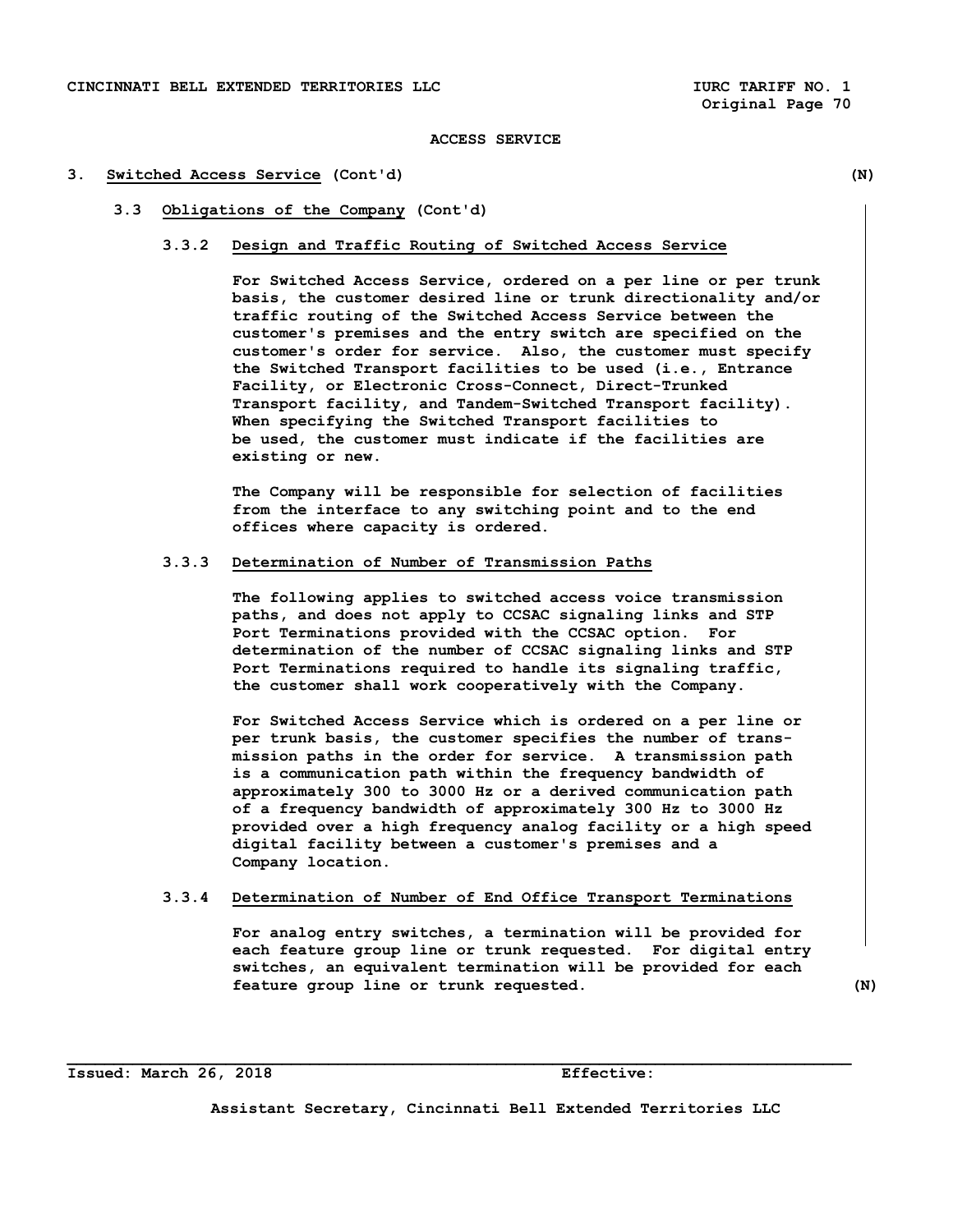#### **3. Switched Access Service (Cont'd) (N)**

## **3.4 Obligations of the Customer**

 **In addition to the obligations of the customer set forth in 2. preceding, the customer has certain specific obligations pertaining to the use of Switched Access Service. These obligations are as follows:** 

## **(A) Substantial Call Volume**

 **When a customer offers services for which a substantial call volume is expected during a short period of time (e.g., media stimulated events), the customer must notify the Company of the anticipated demand for each peak period. For events scheduled during weekends or holidays, the Company must be notified no later than 5:00 p.m. local time the second prior business day. Notification should include the nature, time, duration, and frequency of the event, an estimated call volume, and the NPA NXX line number(s) to be used.** 

 **On the basis of the information provided, the Company may invoke network management controls if required to reduce the probability of excessive network congestion. The Company will work cooperatively with the customer to determine the appropriate level of such control.** 

 **Failure to provide prescribed notification may result in customer caused network congestion, which could result in discontinuation of service under section 2.2 and/or damages under paragraph 2.3.1. (N)** 

**Issued: March 26, 2018 Effective:** 

**Assistant Secretary, Cincinnati Bell Extended Territories LLC**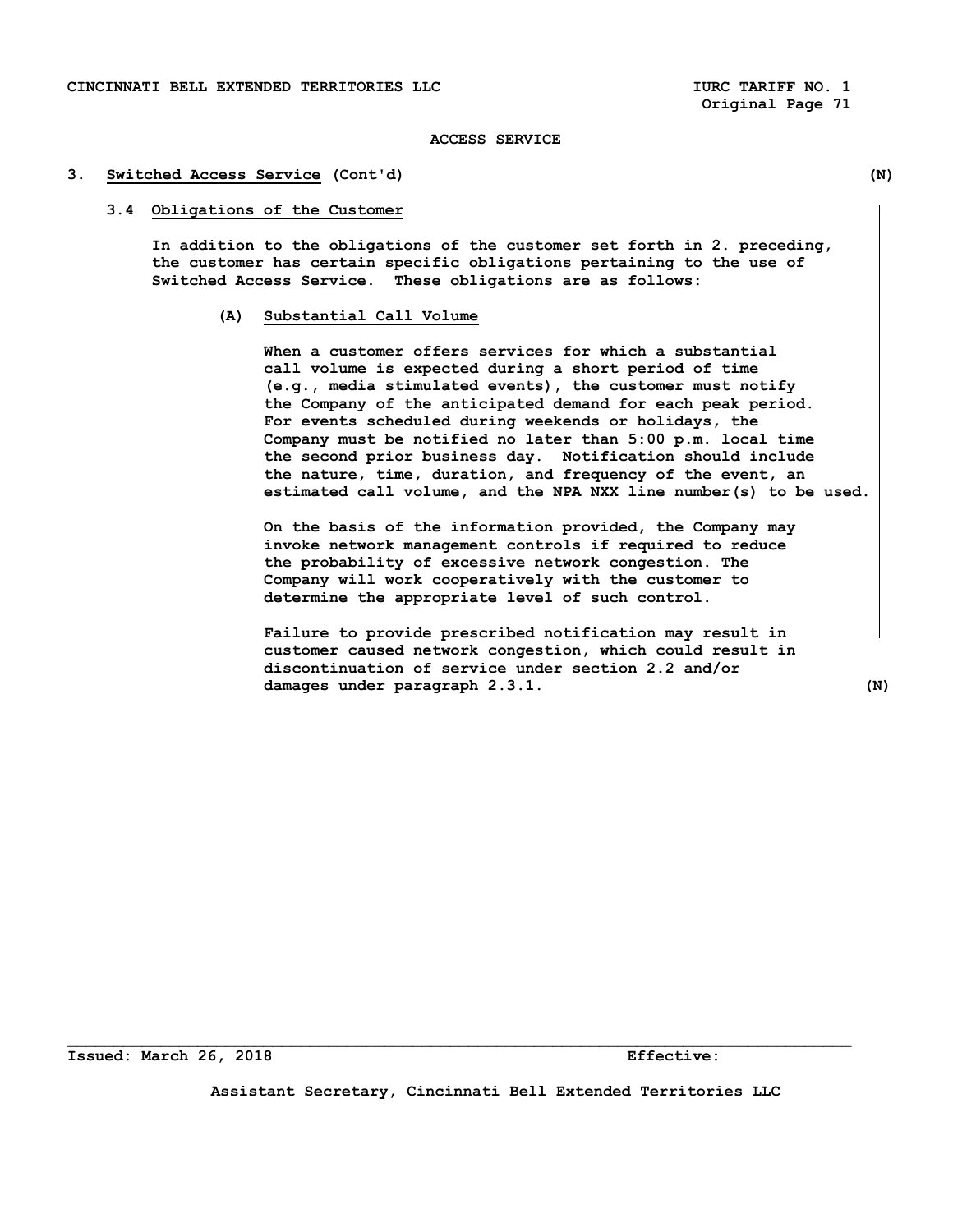## **3. Switched Access Service (Cont'd) (N)**

# **3.4 Obligations of the Customer (Cont'd)**

# **3.4.1 Supervisory Signaling**

 **The customer's facilities shall provide the necessary on-hook, off-hook, answer and disconnect supervision.** 

# **3.4.2 Trunk Group Measurement Reports**

 **With the agreement of the customer, trunk group data in the form of usage in hundred call seconds, peg count and overflow for its end of all access trunk groups, where technologically feasible, will be made available to the Company. These data will be used to monitor trunk group utilization and service performance and will be based on previously arranged intervals and format.** 

# **3.4.3 Design of Switched Access Services**

 **When a customer orders Switched Access Service on a per line or per trunk basis, it is the customer's responsibility to assure that sufficient access services have been ordered to handle its traffic.** (N)

**Assistant Secretary, Cincinnati Bell Extended Territories LLC**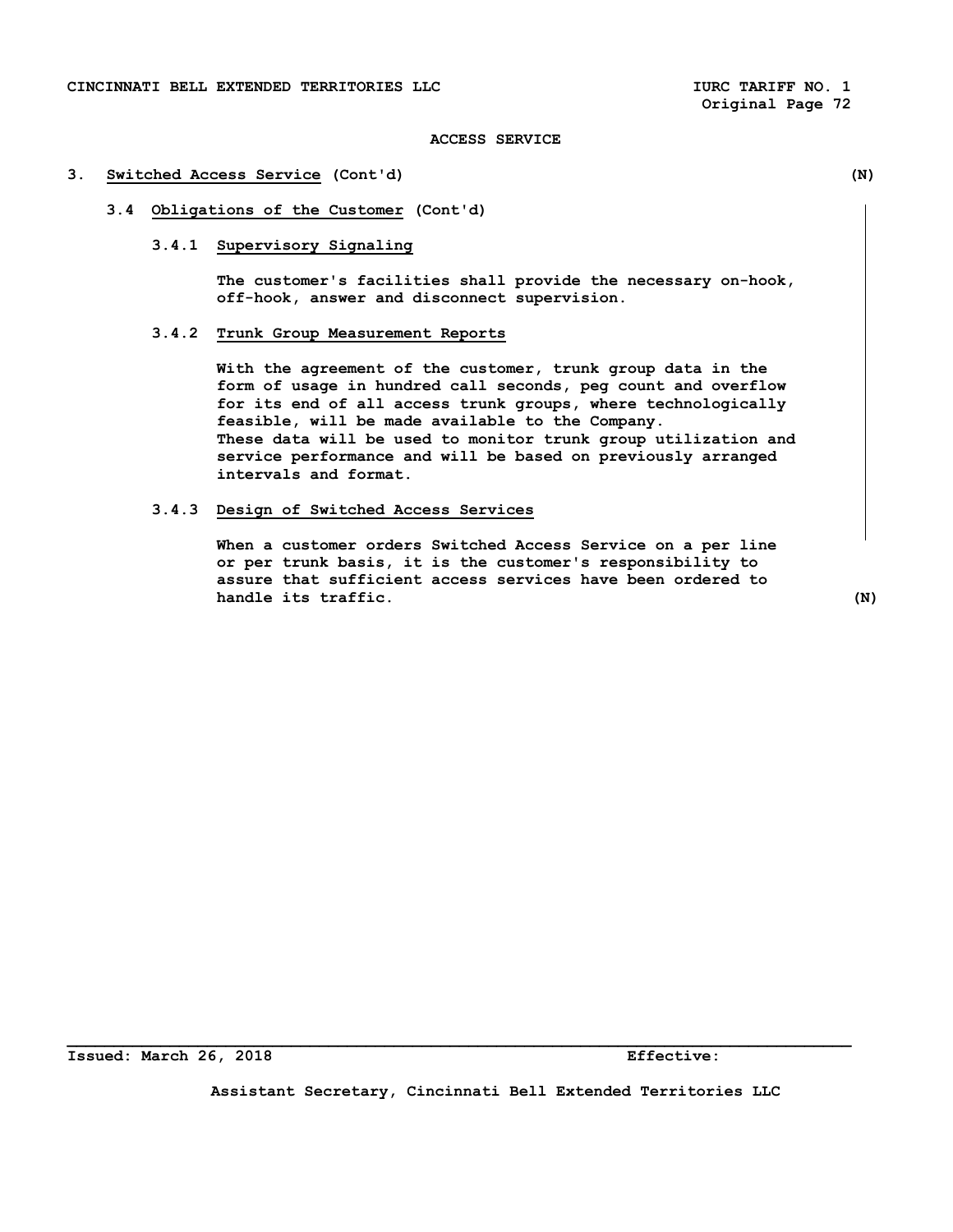#### **3. Switched Access Service (Cont'd) (N)**

## **3.5 Rate Regulation (cont'd)**

 **This section contains the specific regulations governing the rates and charges that apply for Switched Access Service.** 

#### **3.5.1 Description of Rates and Charges**

 **There are four types of rates and charges that apply to Switched Access Service. These are monthly recurring rates, Usage rates, nonrecurring charges, and payment plans for Mercury 1.544 (DS1) service. These rates and charges are applied differently to the various rate elements as set forth following.** 

 **(A) Monthly Rates** 

 **Monthly rates are flat recurring rates that apply each month or fraction thereof that a specific rate element is provided. For billing purposes, each month is considered to have 30 days.** 

## **(B) Usage Rates**

 **Usage rates are rates that apply only when a specific rate element is used. These are applied on a per occurrence (e.g., query, access minute, access minute fixed and per mile basis. Usage rate charges are accumulated over a monthly period.** 

#### **(C) Nonrecurring Charges**

 **Nonrecurring charges are one-time charges that apply for a specific work activity (i.e., installation or change to an existing service). The types of nonrecurring charges that apply for Switched Access Service are: installation of service, service rearrangements, and Signaling for Tandem Switching (N)**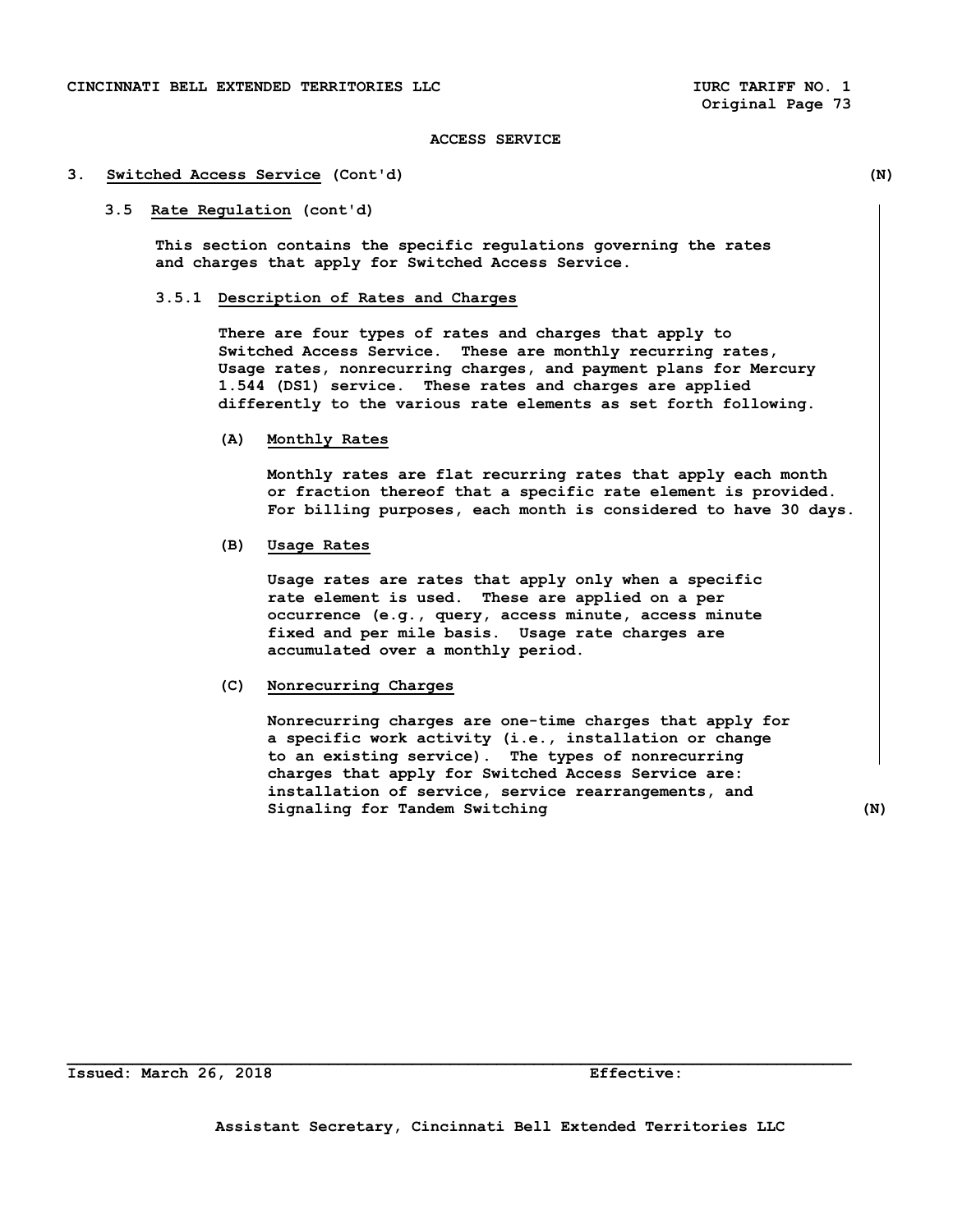#### **3. Switched Access Service (Cont'd) (N)**

## **3.5 Rate Regulation (cont'd)**

- **3.5.1 Description of Rates and Charges (Cont'd)**
- **(C) Nonrecurring Charges (Cont'd)** 
	- **(1) Installation of Service**

 **Nonrecurring charges apply to each Switched Access Service installed as follows:** 

- **Per Line or Per Trunk - Per Entrance Facility (DS1 or DS3)**
- **Per Multiplexer ordered**

## **(D) Payment Plans for Mercury 1.544 (DS1) Service**

 **The Optional Payment Plan (OPP) is a provision that allows a customer to pay a fixed rate for specific Mercury 1.544 (DS1) Service over a 36 or 60 month payment period. During the effective term, monthly rates for services installed under this arrangement will not be subject to Company initiated rate changes.** 

 **Mercury 1.544 (DS1) rates and charges for which the OPP is available are listed in 3.7.1 following.** 

 **During a customer's OPP term, the customer shall pay current rates provided they do not exceed the original rate contracted for by the customer, and conversion may be made to a new OPP term of the same or different length. If the expiration date for the new service or OPP term is beyond the end of the original OPP term, the remaining OPP charges for the original term will not apply.** 

 **At the expiration of the OPP term and if the customer wishes to continue Mercury 1.544 (DS1) Service the customer may elect:** 

 **- Prevailing month-to-month tariff rates** 

**\_\_\_\_\_\_\_\_\_\_\_\_\_\_\_\_\_\_\_\_\_\_\_\_\_\_\_\_\_\_\_\_\_\_\_\_\_\_\_\_\_\_\_\_\_\_\_\_\_\_\_\_\_\_\_\_\_\_\_\_\_\_\_\_\_\_\_\_\_\_\_\_\_\_\_\_\_\_\_\_\_\_\_\_** 

 **- A new OPP at the prevailing OPP rate, if available** 

 **The customer continues to receive the OPP rate on a month-to month basis for a period of up to six months following the completion of the term. After the six months, the rates will automatically revert to the month-to-month rates. (N)** 

#### **Issued: March 26, 2018 Effective:**

**Assistant Secretary, Cincinnati Bell Extended Territories LLC**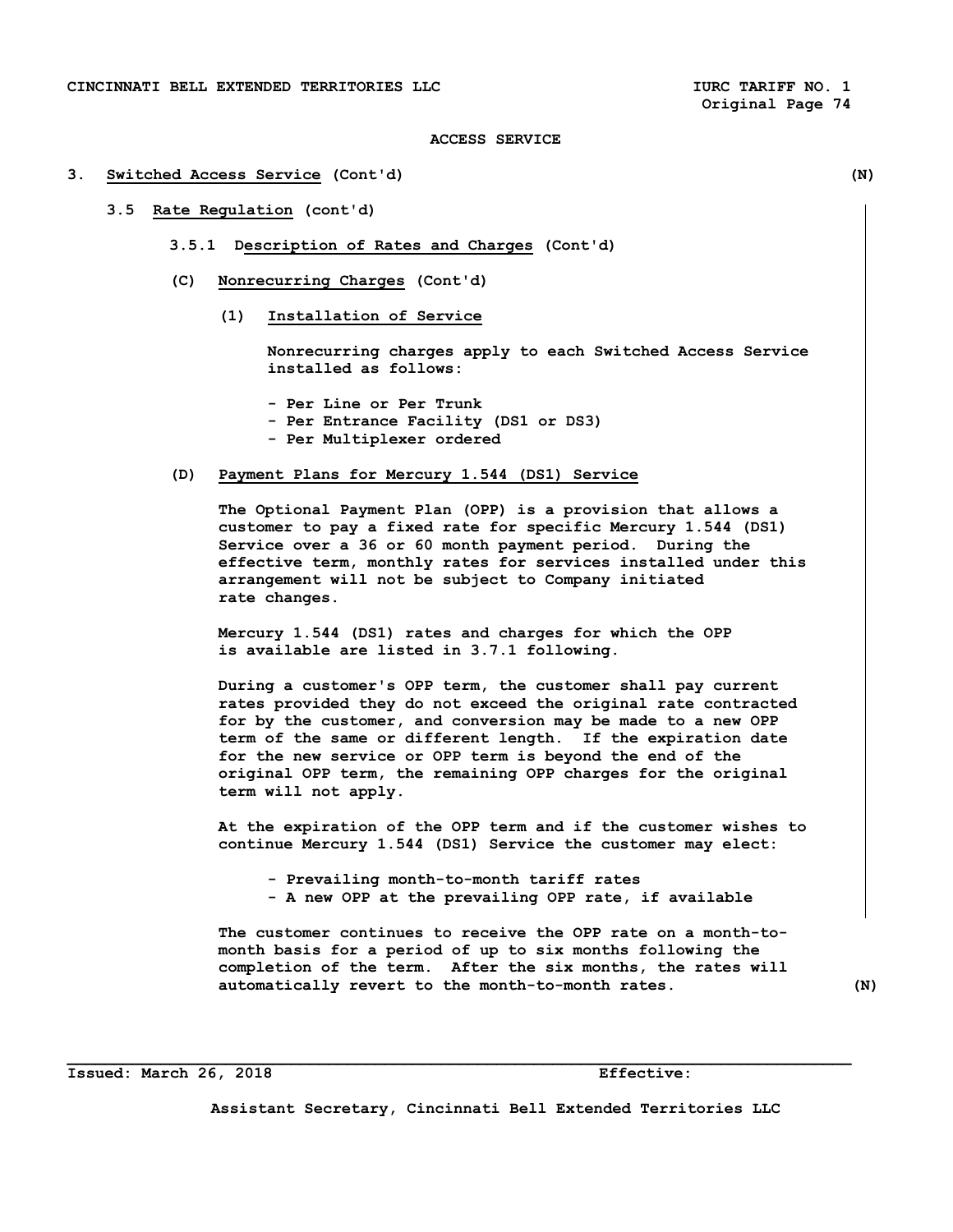#### **3. Switched Access Service (Cont'd) (N)**

## **3.5 Rate Regulation (cont'd)**

- **3.5.1 Description and Application of Rates and Charges (Cont'd)** 
	- **(D) Payment Plan for Mercury 1.544 (DSl) Service (Cont'd)**

 **During an OPP term, a customer may move one Entrance Facility service to another location while keeping the OPP in force, provided the customer and customer's end user remain the same and no lapse in service occurs.** 

 **The Minimum Period for service provided under an OPP is the same as the OPP term selected by the customer (i.e. 36 or 60 month payment period). The Minimum Period for service provided under the month-to-month payment arrangement is 1 month for Mercury 1.544 (DS1).** 

 **Customers requesting termination of service prior to the ex piration date of the Minimum Period will be liable for payment of a Minimum Period Charge. The Minimum Period Charge for all OPP terms will be calculated as follows:** 

- **The service that is in place less than 12 months the customer would pay the monthly rate for the service.**
- **The dollar difference between (a) the current OPP rate for the OPP term that could have been completed during the time the service was actually in service, and (b) the customer's current OPP rate for each month the service was provided.**

 **For example, a customer subscribed to a 60 month OPP term and disconnected service during the 39th month. This customer's minimum period charge would be:** 

 **[36 month OPP rate - 60 month OPP rate] X 39 = Minimum Period Charge.** 

 **The 36 month OPP term could have been completed during the months the service was actually in service.** 

 **All minimum period charges will be based on the OPP rates in effect at the time of termination. (N)** 

**Issued: March 26, 2018 Effective:** 

**Assistant Secretary, Cincinnati Bell Extended Territories LLC**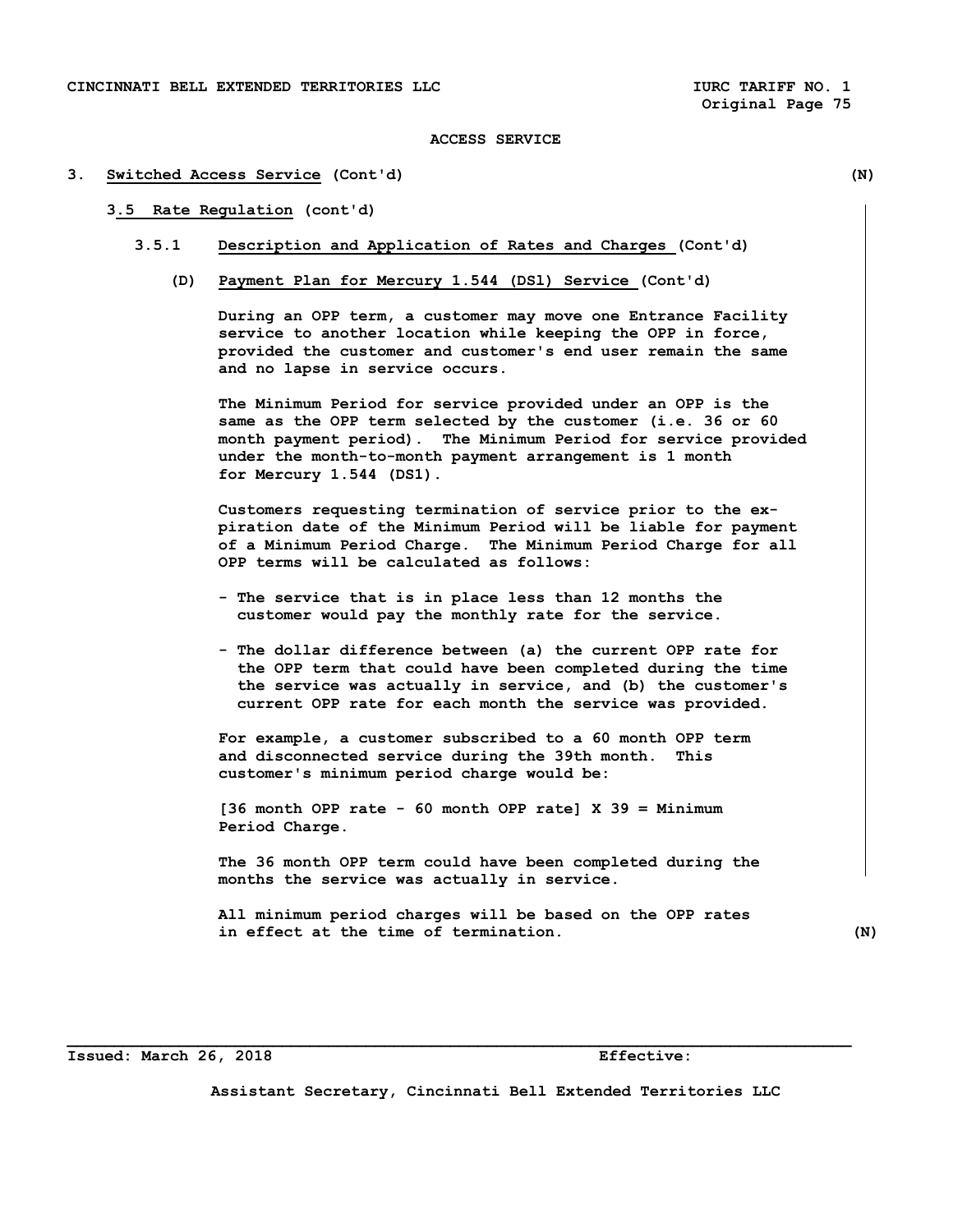#### **3. Switched Access Service (Cont'd) (N)**

# **3.5 Rate Regulations (Cont'd)**

- **3.5.1 Description of Rates and Charges (Cont'd)** 
	- **(E) Nonrecurring Charges (Cont'd)** 
		- **(1) Service Rearrangements**

 **Service rearrangements are changes to existing services installed which do not result in either a change in the minimum period requirements as set forth in 2.4.2 preceding or a change in the physical location of the point of termination at a customer's premises or a customer's end user's premises. Changes which result in the establishment of new minimum period obligations are treated as disconnects and starts. Changes in the physical location of the point of termination are treated as moves and are described and charged for as set forth in 3.5.4 following.** 

 **The charge to the customer for the service rearrangement is dependent on whether the change is administrative only in nature or involves an actual physical change to the service.** 

 **Administrative changes will be made without charge(s) to the customer. Such changes require the continued provision and billing of the Access Service to the same entity (i.e., customer remains responsible for all outstanding indebtedness for the Access Service). Administrative changes are as follows:** 

 **- Change of customer name (i.e., the customer of record does not change but rather the customer of record changes its name. (N)**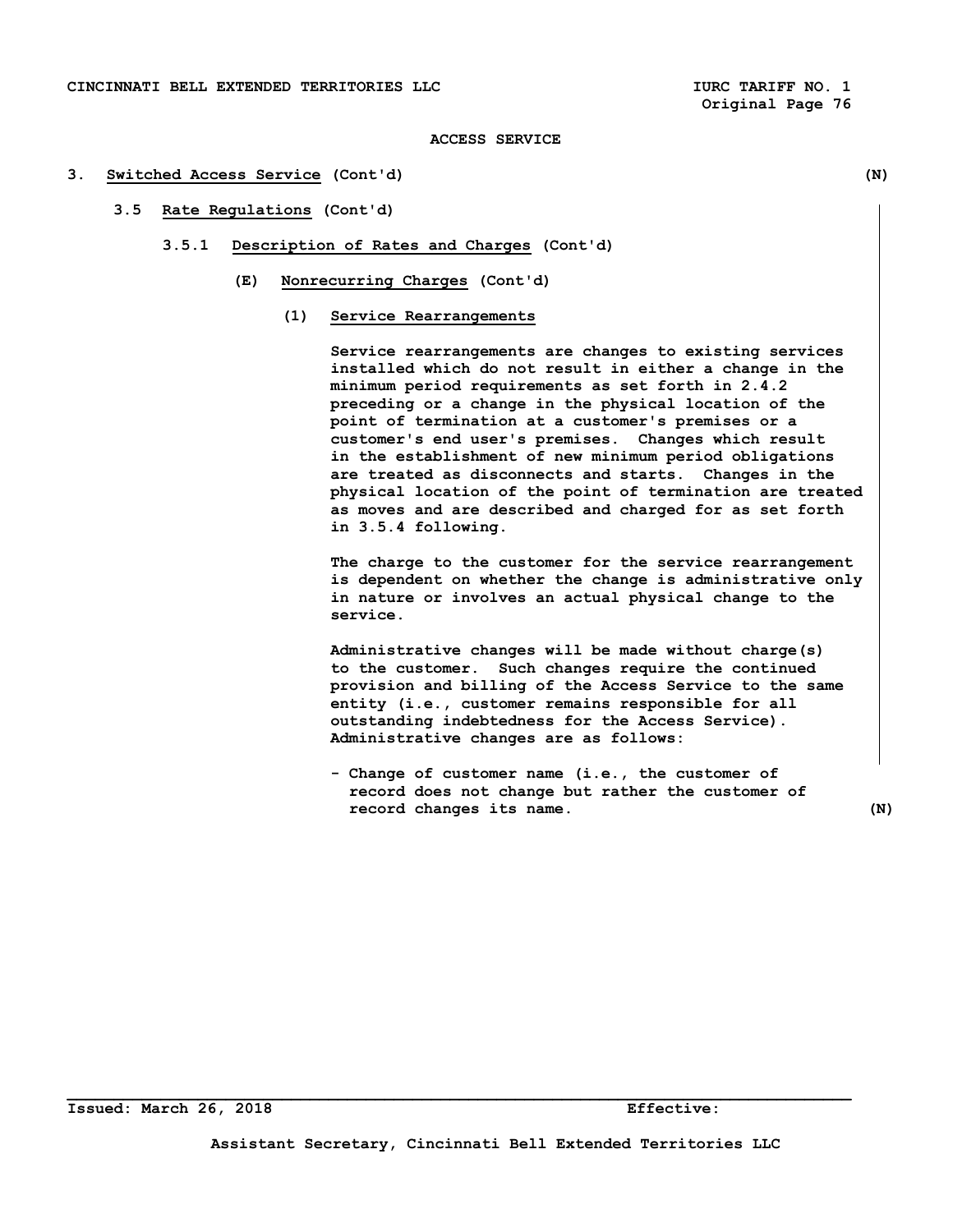#### **3. Switched Access Service (Cont'd) (N)**

- **3.5 Rate Regulations (Cont'd)** 
	- **3.5.1 Description of Rates and Charges (Cont'd)** 
		- **(E) Nonrecurring Charges (Cont'd)** 
			- **(2) Service Rearrangements (Cont'd)** 
				- Change of customer or customer's end user premises  **address when the change of address is not a result of a physical relocation of equipment,**
				- Change in billing data (name, address, or contact  **name or telephone number),**
				- Change of customer circuit identification,
				- Change of billing account number,
				- Change of customer test line number,
				- Change of customer or customer's end user contact  **name or telephone number, and**
				- Change of jurisdiction.

 **All other service rearrangements will be charged for as follows:** 

- If, due to technical limitations of the Company,  **a customer could not combine its 800 Access Service traffic with its other trunk side Switched Access Service, no charge will apply to combine these trunk groups when it becomes technically possible.**
- For all other changes, including the addition of,  **or modifications to, optional features a charge equal to the Switched Transport nonrecurring (i.e., installation) charge will apply. When an optional feature is not required on each transmission path, but rather for an entire transmission path group, (N)**

**Issued: March 26, 2018 Effective:** 

**Assistant Secretary, Cincinnati Bell Extended Territories LLC**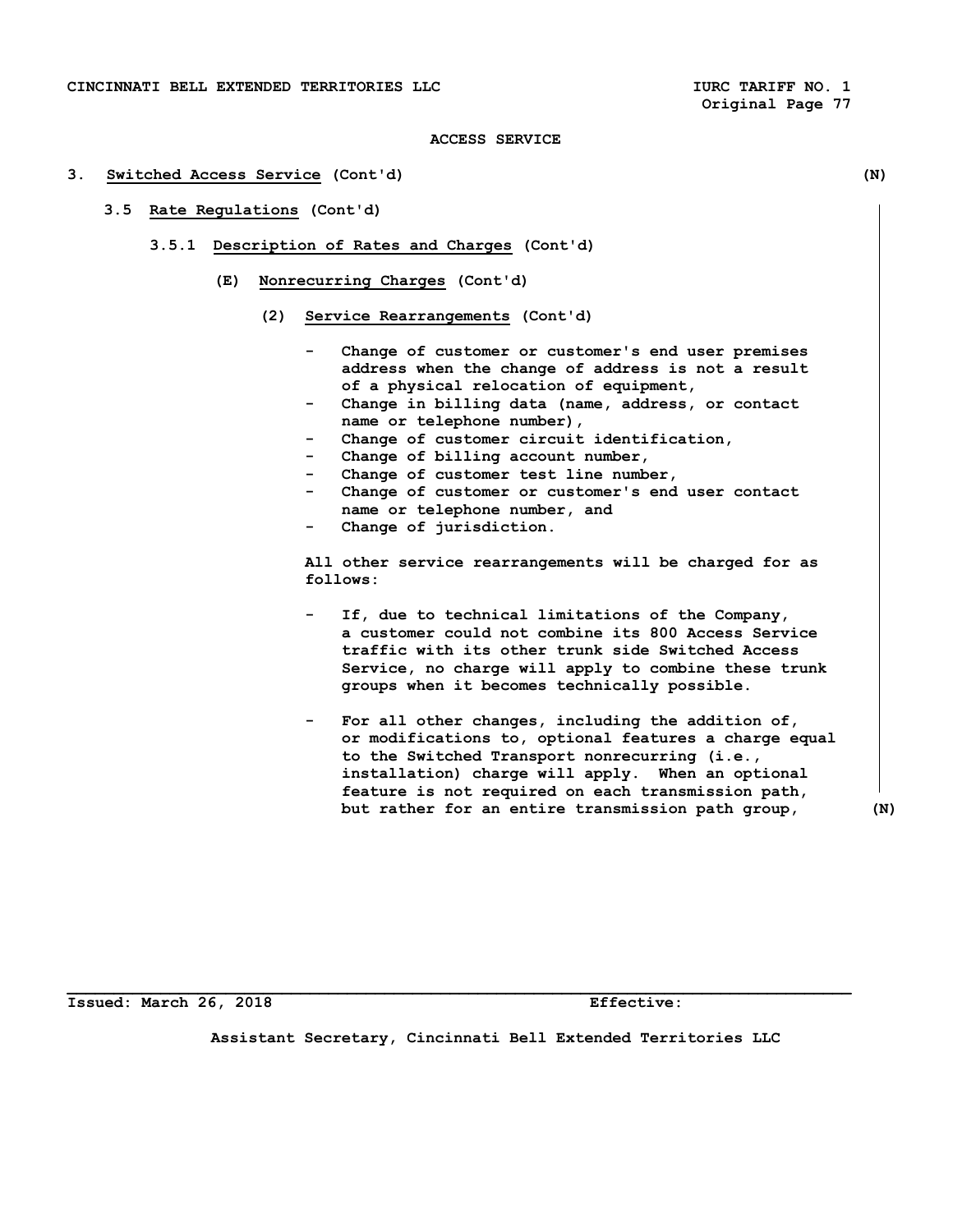#### **3. Switched Access Service (Cont'd) (N)**

- **3.5 Rate Regulations (Cont'd)** 
	- **3.5.1 Description of Rates and Charges (Cont'd)** 
		- **(E) Nonrecurring Charges (Cont'd)** 
			- **(1) Service Rearrangements (Cont'd)**

 **an end office or an access tandem switch, only one such charge will apply (i.e., it will not apply per transmission path). When the CCSAC option is elected, the customer may add Calling Party Number (CPN), Charge Number (CN), and Carrier Selection Parameter (CSP) at no additional charge if these features are specified at the time the CCSAC option is ordered for existing switched access trunks.** 

- **In compliance with FCC Docket No. 91-213 Report and Order, Adopted September 17, 1992, no Switched Transport nonrecurring charges will apply for service connection when an interexchange carrier converts trunks from tandem-switched transport to direct-trunked transport or from direct-trunked transport to tandem-switched transport, or for movement between Voice Grade, DS1 or DS3 facilities. The customer, however, must maintain the same Point of Termination (POT) location to receive the waiver. This waiving of Switched Transport nonrecurring charges remains in effect until six months from the effective date of the Local Transport Restructure tariff.**
- **(2) Signaling for Tandem Switching**

 **A nonrecurring charge as specified in 3.7.1 following applies when a TSP request signaling information for the provision of tandem switching. The nonrecurring signaling charge applies per CIC routed over a TSP's trunk group, by Company end office. (N)** 

**Issued: March 26, 2018 Effective:** 

**Assistant Secretary, Cincinnati Bell Extended Territories LLC**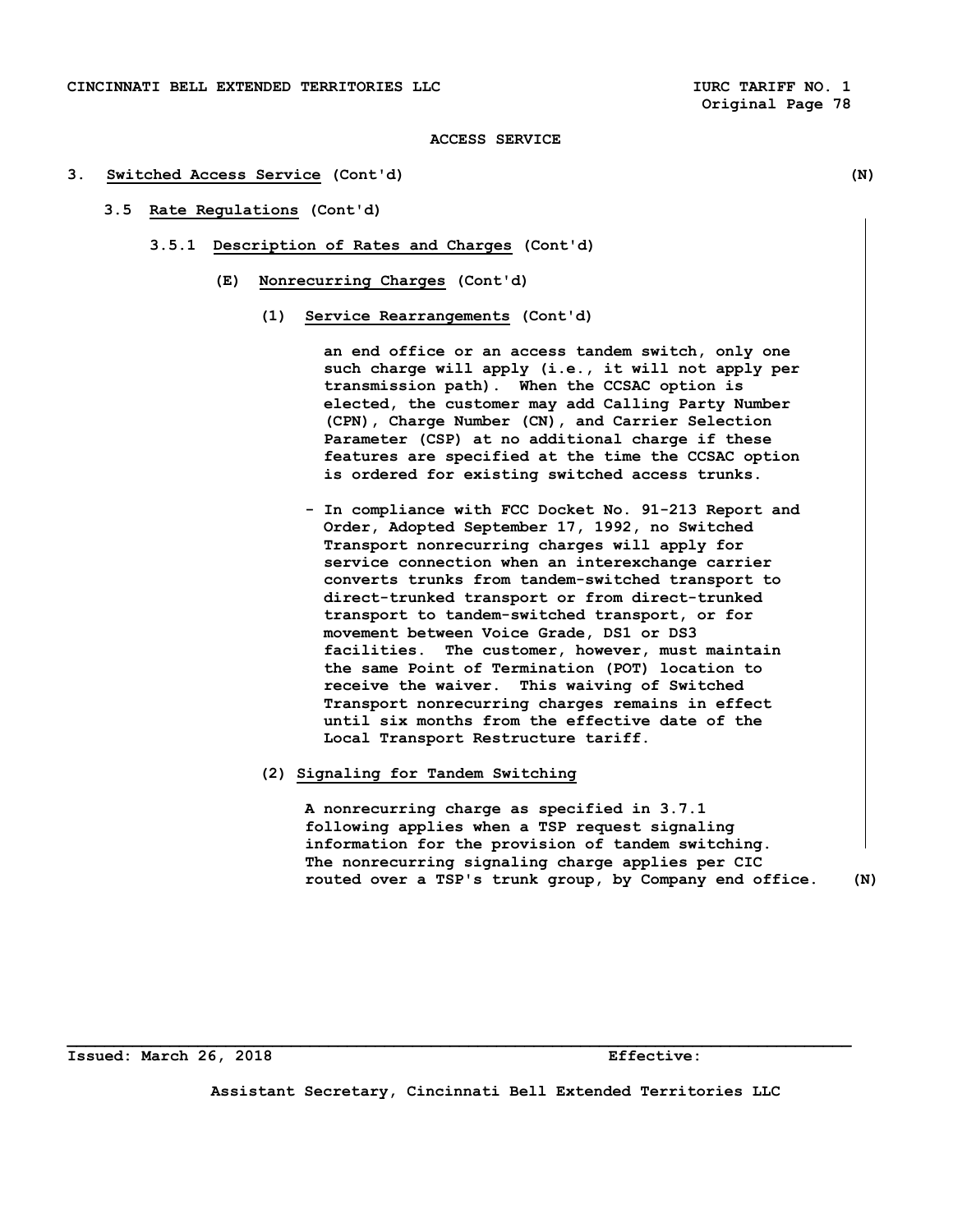## **3. Switched Access Service (Cont'd) (N)**

## **3.5 Rate Regulations (Cont'd)**

- **3.5.1 Description of Rates and Charges (Cont'd)** 
	- **(F) Local Switching Ports** 
		- **(1) Local Switching Common Port**

 **The Local Switching Common Trunk Port minutes of-use rate provides for the use of the shared end office trunk ports for termination of common transport trunks for tandem routed traffic.** 

 **(2) Local Switching Dedicated Trunk Port** 

 **The Local Switching Dedicated Trunk Port monthly rate provides for termination of a dedicated trunk in the end office port. The rate is assessed per trunk for all trunk side services, per analog or digital end office.** 

# **3.5.2 Minimum Periods**

 **Switched Access Service is provided for a minimum period of one month.** 

## **3.5.3 Minimum Monthly Charge**

 **Switched Access Service is subject to a minimum monthly charge. The minimum charge applies for the total capacity provided. The minimum monthly charge consists of the following elements:** 

 **The minimum monthly charge for the Tandem-Switched Transmission and Tandem-Switching rate elements is the sum of the charges set forth in 3.7.1 following for the measured usage for the month.** 

 **The minimum monthly charge for Entrance Facilities and Direct-Trunked Transport rate elements is the sum of the charges set forth in 3.7.1 following. (N)** 

**Issued: March 26, 2018 Effective:** 

**Assistant Secretary, Cincinnati Bell Extended Territories LLC**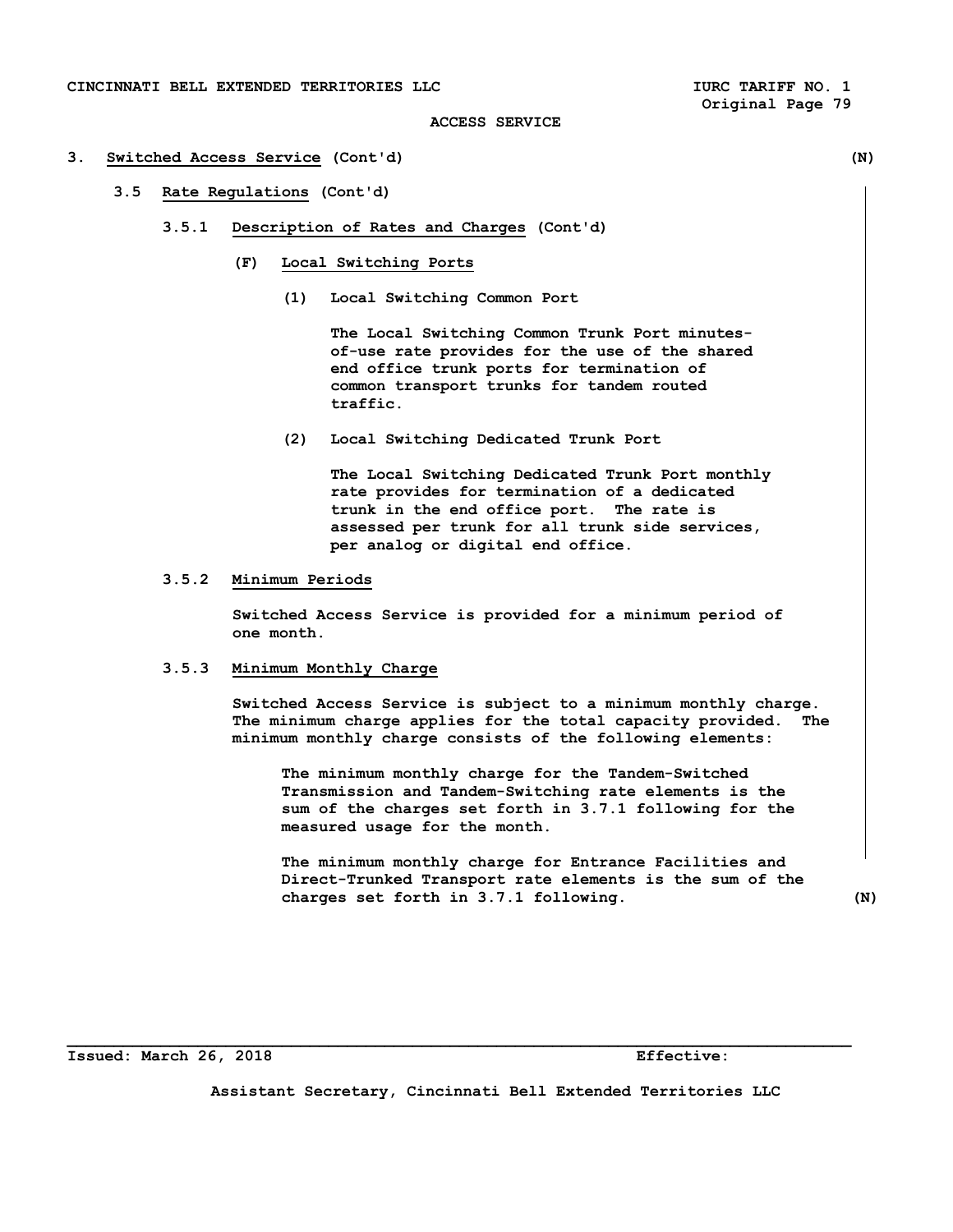#### **3. Switched Access Service (Cont'd) (N)**

## **3.5 Rate Regulations (Cont'd)**

 **3.5.4 Moves** 

 **A move involves a change in the physical location of one of the following:** 

 **- The point of termination at the customer's premises - The customer's premises** 

 **The charges for the move are identical whether the move is to a new location within the same building or to a different building.** 

 **All Moves will be treated as a discontinuance and start of service and all associated nonrecurring charges will apply. New minimum period requirements will be established for the new services. The customer will also remain responsible for satisfying all outstanding minimum period charges for the discontinued services.** 

# **3.5.5 Measuring Access Minutes**

 **Customer traffic to end offices will be measured by the Company at end office switches or access tandem switches. Originating and terminating calls will be measured by the Company to determine the basis for computing chargeable access minutes.** 

 **For terminating calls over FGD, where the off-hook supervisory signal is provided by the customer's equipment the measured minutes are the chargeable access minutes. (N)** 

**Assistant Secretary, Cincinnati Bell Extended Territories LLC**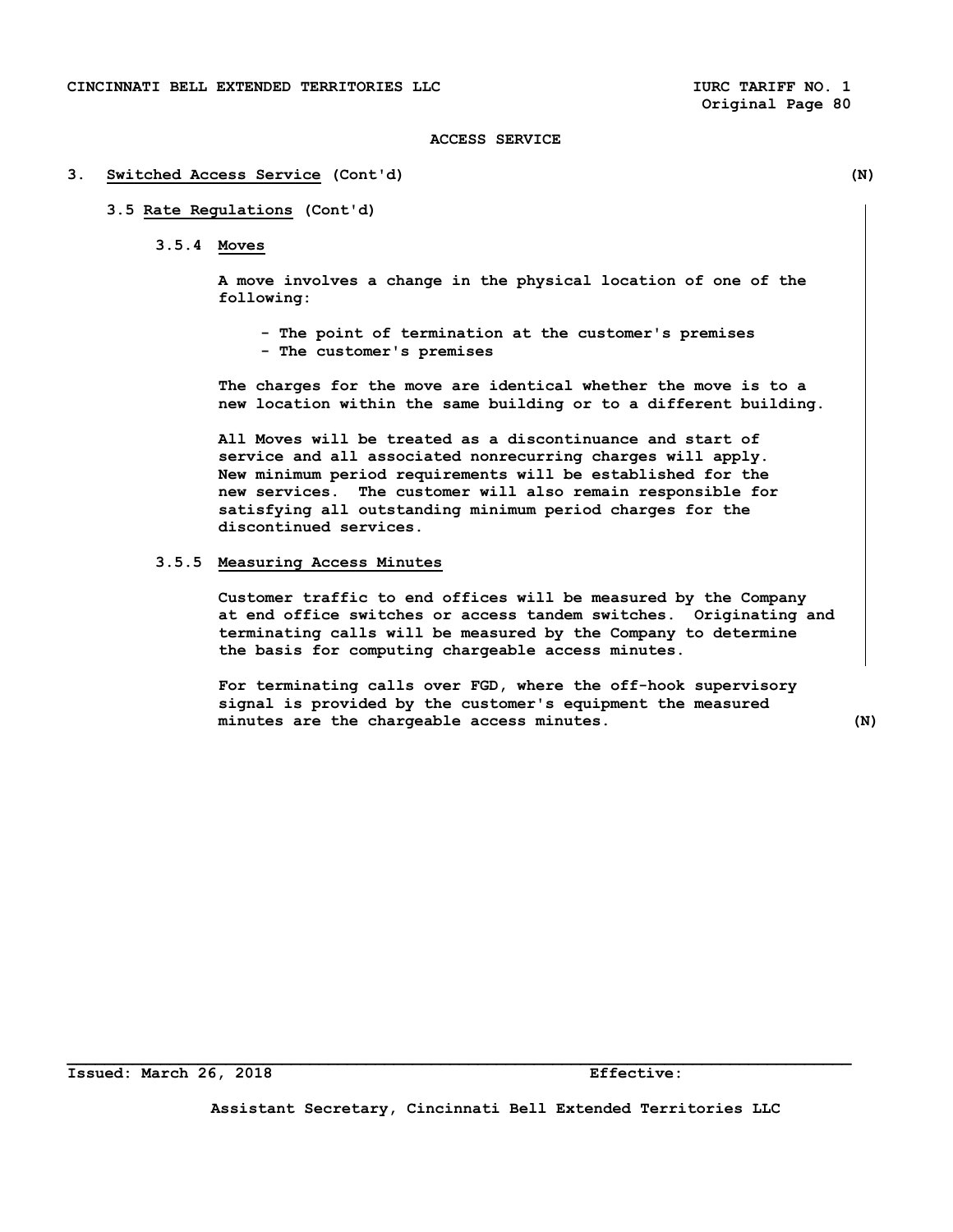#### **3. Switched Access Service (Cont'd) (N)**

- **3.5 Rate Regulations (Cont'd)** 
	- **3.5.5 Measuring Access Minutes (Cont'd)** 
		- **Step 1: Obtain recorded originating minutes and messages (measured as set forth in (A) following for FGA where the off-hook supervisory signal is forwarded by the customer's equipment when the called party answers) from the appropriate recording data.**
		- **Step 2: Obtain the total attempts by dividing the originating measured messages by the completion ratio. Completion ratios (CR) are obtained separately for the major call categories such as DDD, 800, directory assistance and international from a sample study which analyzes the ultimate completion status of the total attempts which receive acknowledgement from the customer. That is, Measured Messages divided by Completion Ratio equals Total Attempts.**
		- **Step 3: Obtain the total non-conversation time additive (NCTA) by multiplying the total attempts (obtained in Step 2) by the NCTA per attempt ratio. The NCTA per attempt ratio is obtained from the sample study identified in Step 2 by measuring the non-conversation time associated with both completed and uncompleted attempts. The total NCTA is the time on a completed attempt from customer acknowledgment of receipt of call to called party answer (set up and ringing) plus the time on an uncompleted attempt from customer acknowledgement of call until the access tandem or end office receives a disconnect signal (ring - no answer, busy or network blockage). That is, Total Attempts times Non- Conversation Time per Attempt Ratio equals Total NCTA.**
		- **Step 4: Obtain total chargeable originating access minutes by adding the total NCTA (obtained in Step 3) to the recorded originating measured minutes (obtained in Step 1). That is, Measured Minutes plus NCTA equals Chargeable Originating Access Minutes. (N)**

**Issued: March 26, 2018 Effective:** 

**Assistant Secretary, Cincinnati Bell Extended Territories LLC**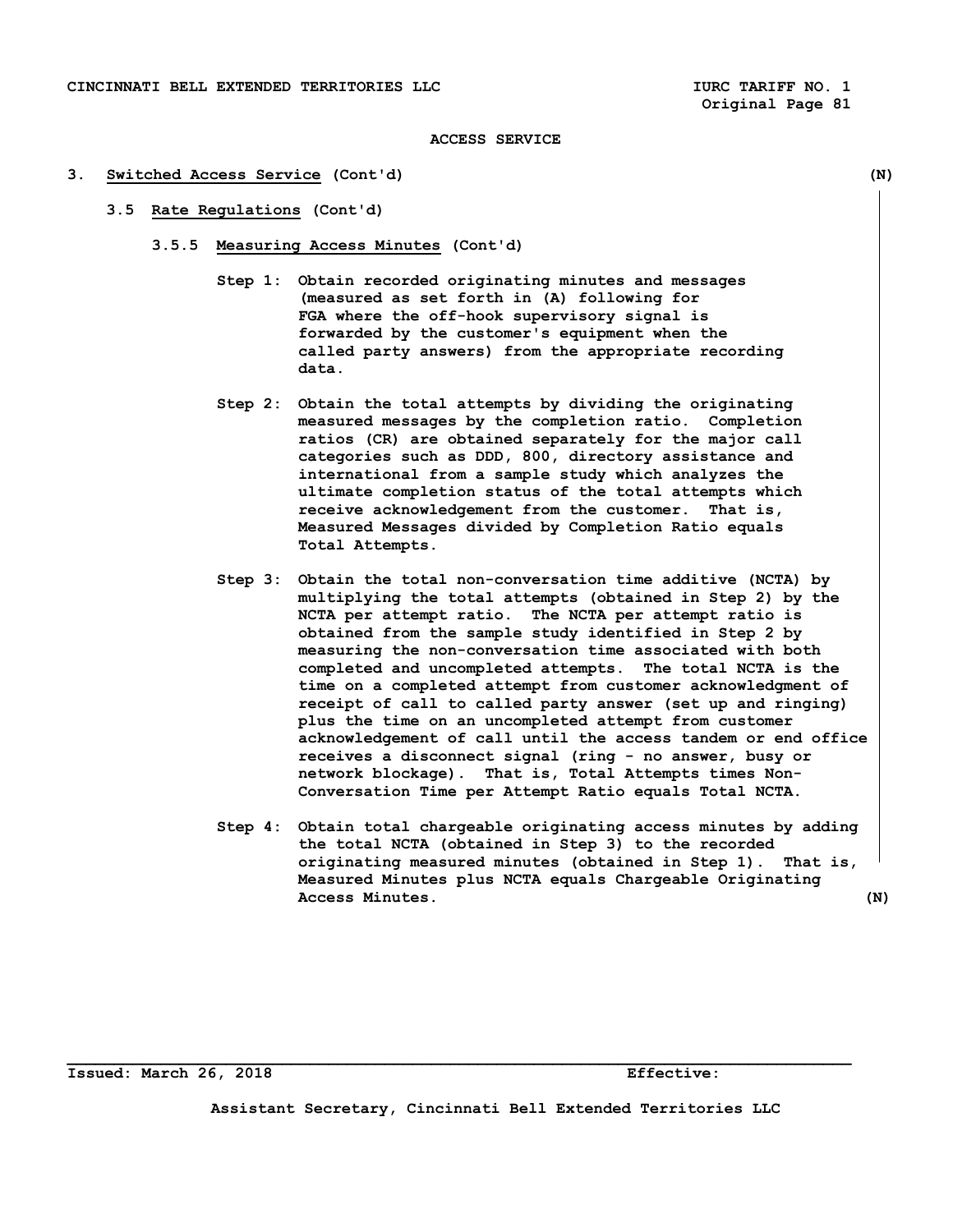#### **3. Switched Access Service (Cont'd) (N)**

# **3.5 Rate Regulations (Cont'd)**

 **3.5.5 Measuring Access Minutes (Cont'd)** 

 **Following is an example which illustrates how the chargeable originating access minutes are derived from the measured originating minutes using this formula.** 

- **Where: Measured Minutes (M. Min.) = 7,000 Measured Messages (M. Mes.) = 1,000 Completion Ratio (CR) = .75**  NCTA per Attempt = .4
	- **(1) Total Attempts = 1,000(M. Mes) = 1,333.33 .75 (CR)**
	- **(2) Total NCTA = .4 (NCTA per Attempt) x 1,333.33 = 533.33**
	- **(3) Total Chargeable Originating Access Minutes = 7,000(M. Min) + 533.33(NCTA) = 7,533.33**

 **FGD access minutes or fractions thereof are accumulated over the billing period. The exact value of the fraction is a function of the switch technology where the measurement is made. FGD access minutes are accumulated for each end office.** 

 **When determining chargeable access minutes the accumulated access minutes or fractions thereof are rounded up to the nearest access minute. (N)** 

**Assistant Secretary, Cincinnati Bell Extended Territories LLC**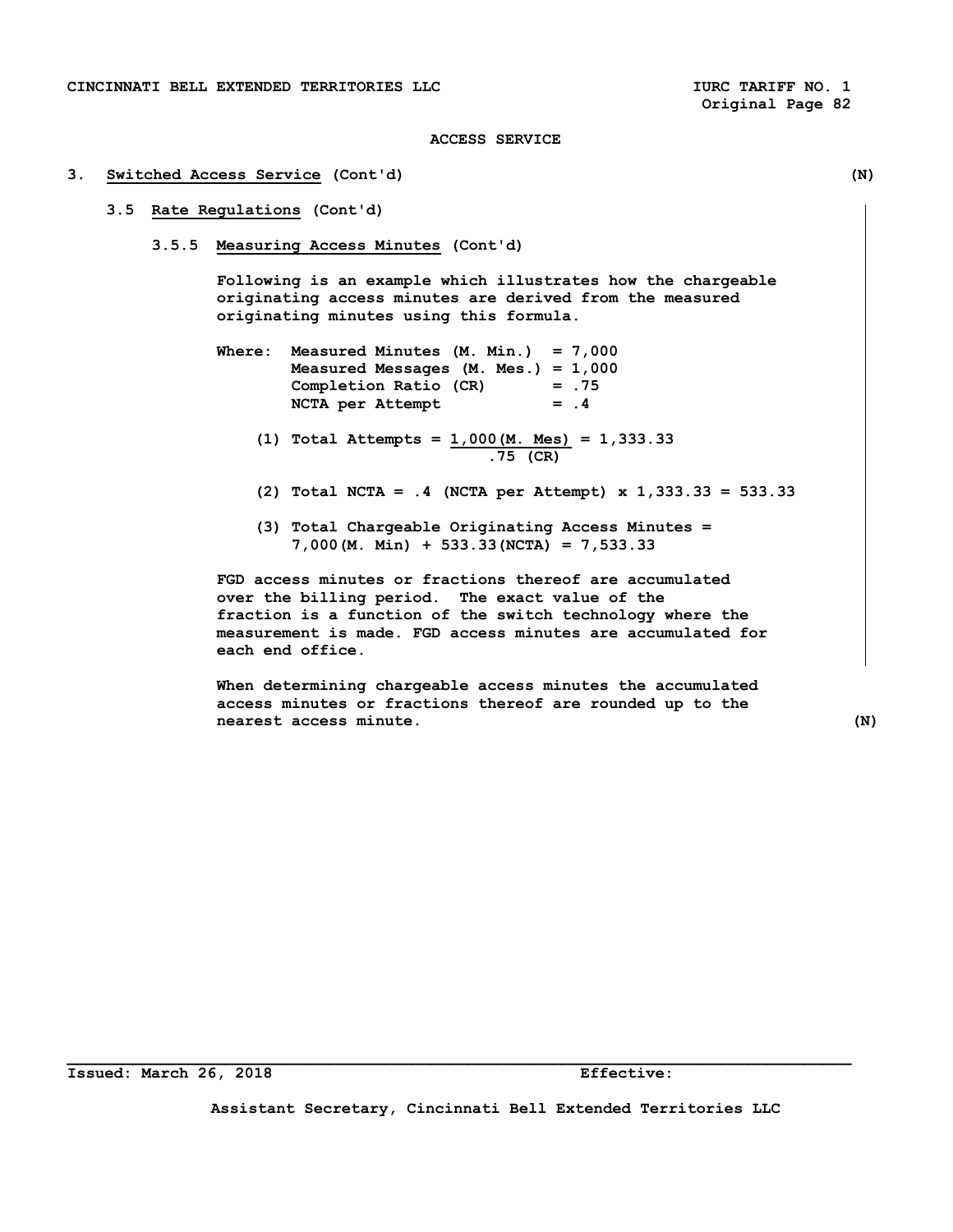#### **3. Switched Access Service (Cont'd) (N)**

## **3.7 Rate Regulations (Cont'd)**

- **3.5.5 Measuring Access Minutes (Cont'd)** 
	- **(A) Feature Group D Usage Measurement**

 **For originating calls over FGD with multifrequency address signaling, usage measurement begins when the originating FGD entry switch receives the first wink supervisory signal forwarded from the customer's point of termination. For originating calls over FGD with CCSAC, usage measurement begins when the last point of switching sends the initial address message to the customer.** 

 **The measurement of originating call usage over FGD ends when the originating FGD entry switch receives disconnect supervision from either the originating end user's end office, indicating the originating end user has disconnected, or the customer's point of termination, whichever is recognized first by the entry switch.** 

 **For terminating calls over FGD, the measurement of access minutes begins when the terminating FGD entry switch receives answer supervision from the terminating end user's end office, indicating the terminating end user has answered.** 

 **The measurement of terminating call usage over FGD ends when the terminating FGD entry switch receives disconnect supervision from either the terminating end user's end office, indicating the terminating end user has disconnected, or the customer's point of termination, whichever is recognized first by the entry switch. (N)** 

**Assistant Secretary, Cincinnati Bell Extended Territories LLC**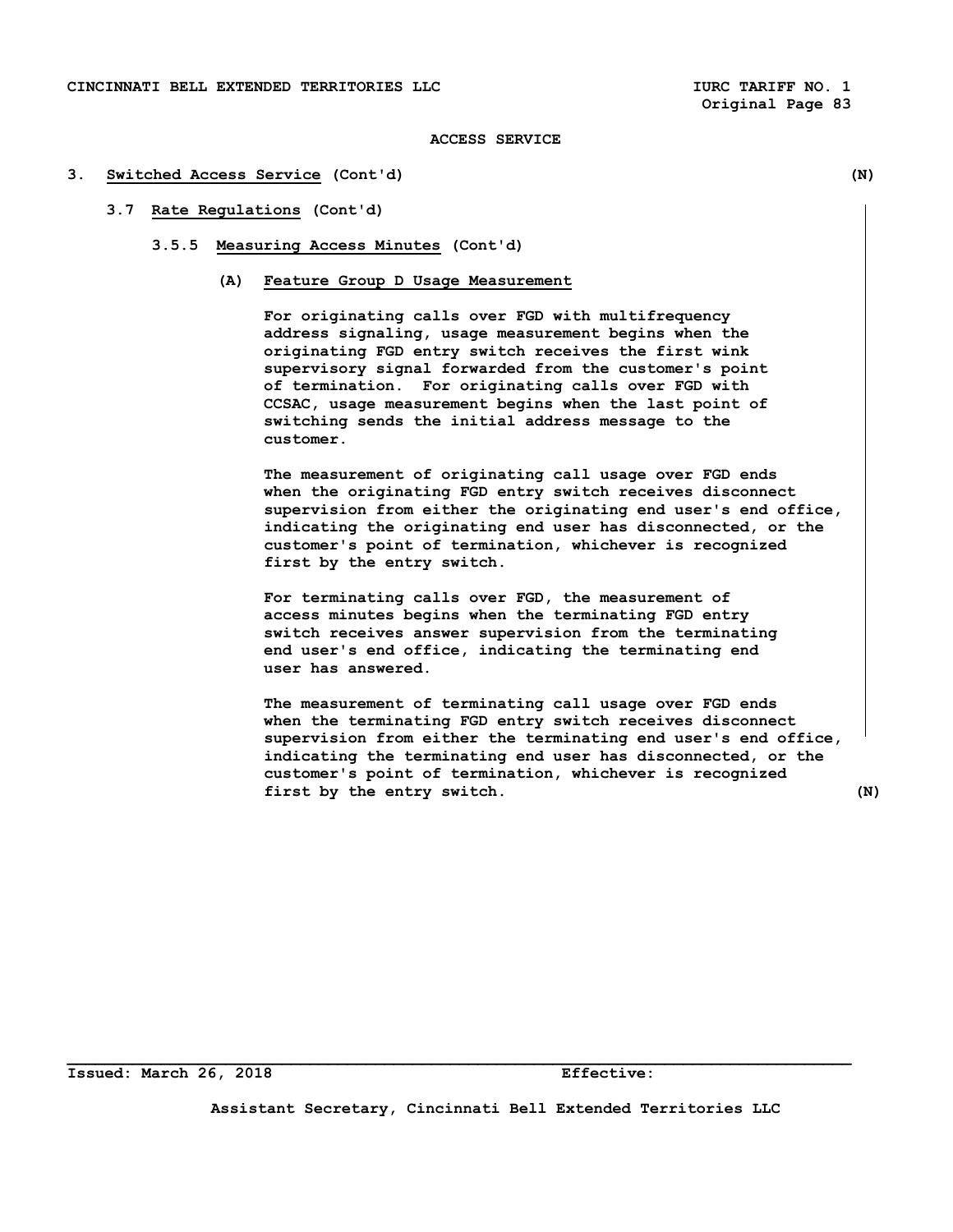#### **3. Switched Access Service (Cont'd) (N)**

## **3.5 Rate Regulations (Cont'd)**

#### **3.5.6 Network Blocking Charge for Feature Group D**

 **The customer will be notified by the Company to increase its capacity (quantities of trunks) when excessive trunk group blocking occurs on groups carrying Feature Group D traffic and the measured access minutes for that hour ex ceed the capacity purchased. Excessive trunk group block ing occurs when the blocking thresholds stated below are exceeded. They are predicated on time consistent, hourly measurements over a 30 day period excluding Saturdays, Sundays and national holidays. If the order for additional capacity has not bee received by the Company within 15 days of the notification, the Company will bill the customer, at the rate set forth in 3.7.1(F) following, for each overflow in excess of the blocking threshold when (1) the average "30 day period" overflow exceeds the threshold level for any particular hour and (2) the "30 day period" measured average originating or two-way usage for the same clock hour exceeds the capacity purchased.** 

### **Blocking Thresholds**

| Trunks in Service | $1\%$ | $1/2$ <sup>8</sup> |
|-------------------|-------|--------------------|
| $1 - 2$           | .070  | .045               |
| $3 - 4$           | .050  | .035               |
| $5 - 6$           | .040  | .025               |
| 7 or greater      | .030  | .020               |

 **The 1% blocking threshold is for transmission paths carrying traffic direct (without an alternate route) between an end office and a customer's premises. The 1/2% blocking threshold is for transmission paths carrying first routed traffic between an end office and a customer's premises via an access tandem. (N)** 

**Issued: March 26, 2018 Effective:** 

**Assistant Secretary, Cincinnati Bell Extended Territories LLC**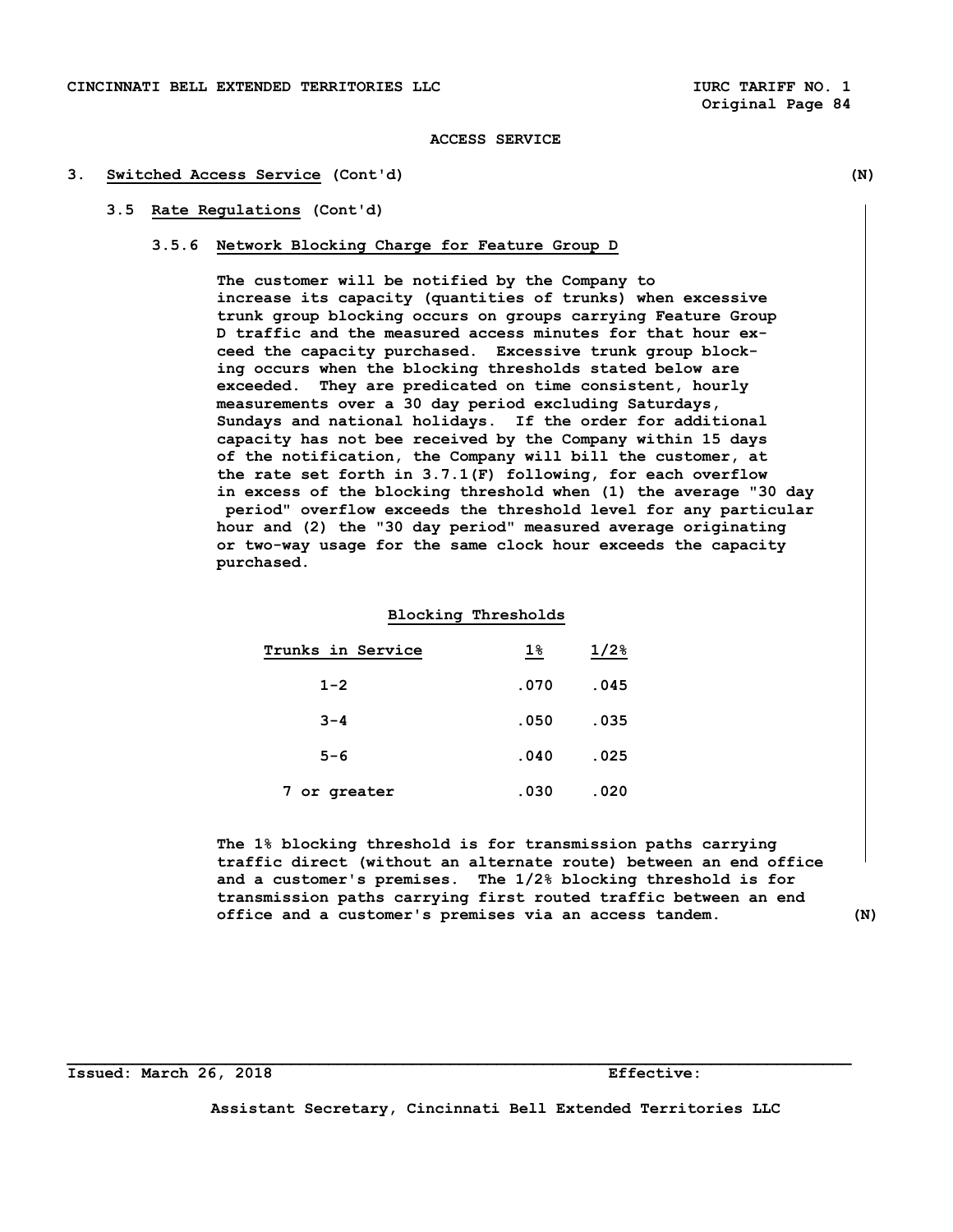#### **3. Switched Access Service (Cont'd) (N)**

# **3.5 Rate Regulations (Cont'd)**

# **3.5.7 Mileage Measurement**

 **The mileage to be used to determine monthly rates for Switched Transport rate elements is calculated on the airline distance between the end office switch where the call carried by Switched Transport originates or terminates and the customer's serving wire center, except as set forth in (A) through (H) following. The V&H coordinates method is used to determine mileage. This method is set forth in the NATIONAL EXCHANGE CARRIER ASSOCIATION TARIFF F.C.C. NO. 4 for Wire Center Information (V&H coordinates).** 

 **Exceptions to the mileage measurement rules are as follows:** 

- **(A) When Switched Transport facilities of different capacities or bandwidths are interconnected by a multiplexer at a location other than the serving wire center, mileage is determined using the V&H coordinates method following:** 
	- **(1) When only one multiplexer is involved, mileage for Direct-Trunked Transport is measured separately from the serving wire center to the hub where multiplexing occurs and then measured from the hub to the end office where the call is switched to originate or terminate.**
	- **(2) When more than one multiplexer is used, mileage for Direct-Trunked Transport is measured successively from the serving wire center to the first hub, from the first hub to the second hub and then from the second hub to the end office where the call is switched to originate or terminate. (N)**

**Issued: March 26, 2018 Effective:** 

**Assistant Secretary, Cincinnati Bell Extended Territories LLC**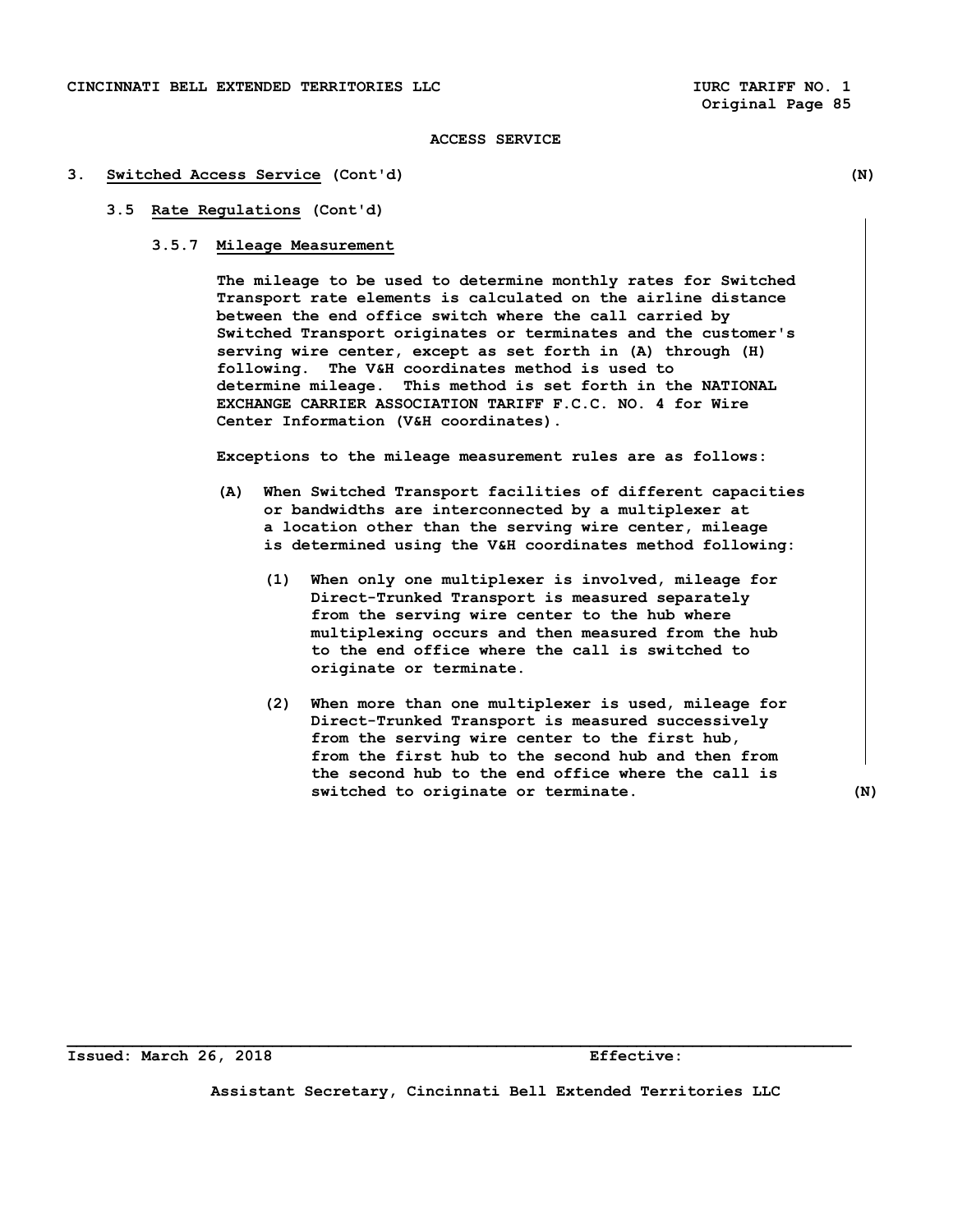#### **3. Switched Access Service (Cont'd) (N)**

- **3.5 Rate Regulations (Cont'd)** 
	- **3.5.7 Mileage Measurement (Cont'd)** 
		- **(B) When Direct-Trunked Transport is provided to a Host/Remote arrangement, Direct-Trunked Transport rates apply and mileage is calculated using the V & H coordinate method between the customer's serving wire center and the Host office serving the Remote Office. When Tandem-Switched Transport is provided to a Host/Remote arrangement, Tandem-Switching Transmission rates and Tandem-Switched rates apply. Tandem-Switched Transport mileage is calculated using the V & H coordinate method between the customer's serving wire center and the Host office for both Direct-Trunked Transport and Tandem-Switched Transport to a Host/Remote arrangement, the Tandem- Switching Transmission rate will apply separately from the Host office to the Remote office. The Interconnection charge will apply to both Direct and Tandem access minutes of use. Remote end offices are set forth in the National Exchange Carrier Association Tariff F.C.C. No. 4.**
		- **(C) When Direct-Trunked Transport is provided for line side Switched Access Service both Direct-Trunked Transport and Tandem-Switched Transmission rates apply. Direct-Trunked Transport applies to both originating and terminating usage and mileage is calculated using the V&H Coordinates method between the customer's serving wire center and the end office switch where the dial tone for the line side Switched Access Service is provided. Tandem-Switched Transmission applies only to terminating usage and mileage is calculated using the V&H coordinate method between the dial tone office and the end office where the call is switched to terminate. (N)**

**Issued: March 26, 2018 Effective:** 

**Assistant Secretary, Cincinnati Bell Extended Territories LLC**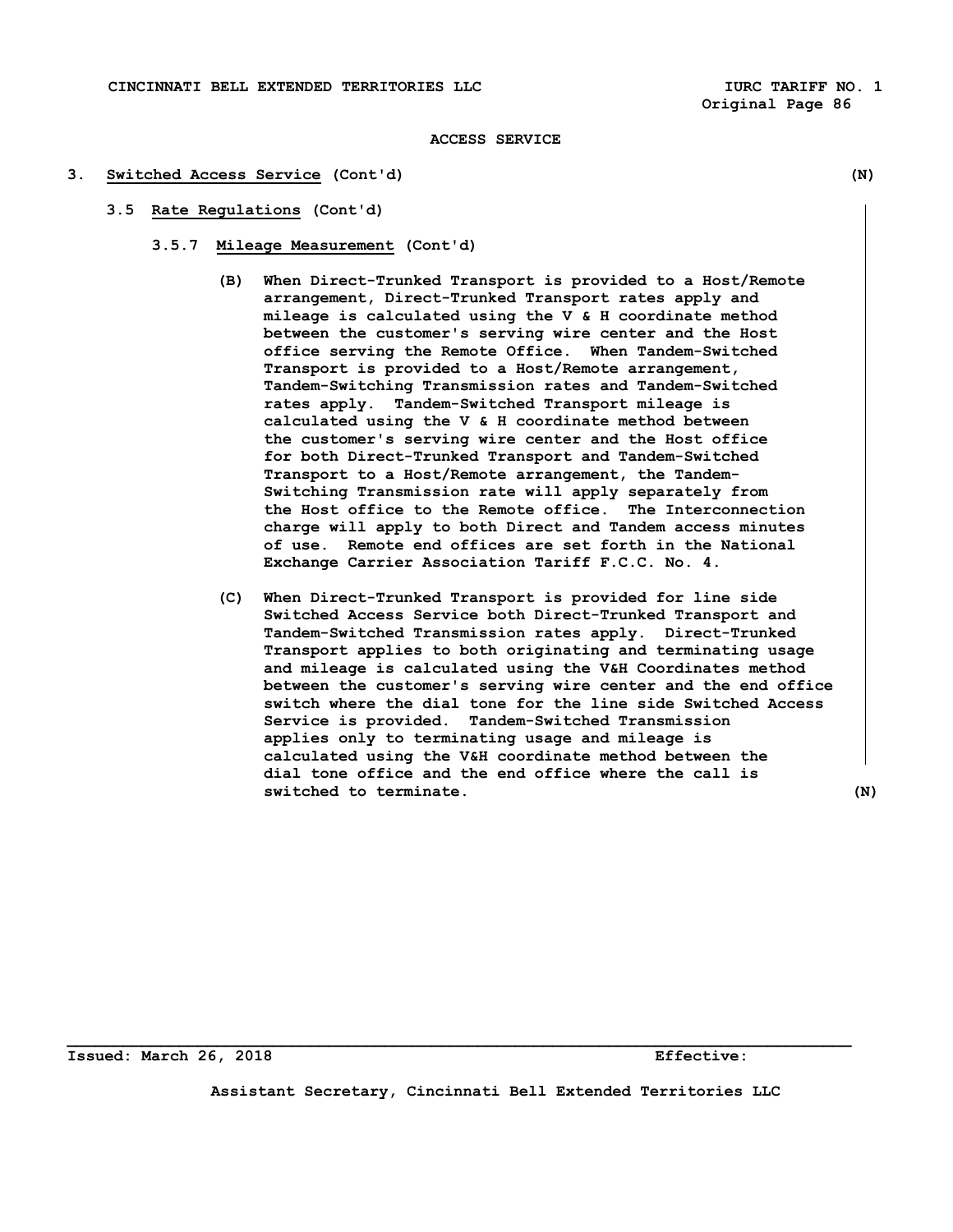#### **3. Switched Access Service (Cont'd) (N)**

- **3.5 Rate Regulations (Cont'd)** 
	- **3.5.7 Mileage Measurement (Cont'd)** 
		- **(D) The Alternate Traffic Routing optional feature is provided with Feature Group D to provide service from an end office to different customer premises locations. For Feature Group D traffic routed via an access tandem, such apportionment be made using standard Company traffic engineering methodology and will be based on the last trunk hundred call seconds desired for the high usage group, as described in 3.5.6 preceding, and the relative capacity ordered to the end office, when the feature is provided at an end office switch, or to the subtending end offices when the feature is provided at an access tandem switch. This apportionment will serve as the basis for the Switched Transport Tandem-Switching Transmission mileage calculation. The customer will be billed accordingly.** (N)

**Assistant Secretary, Cincinnati Bell Extended Territories LLC**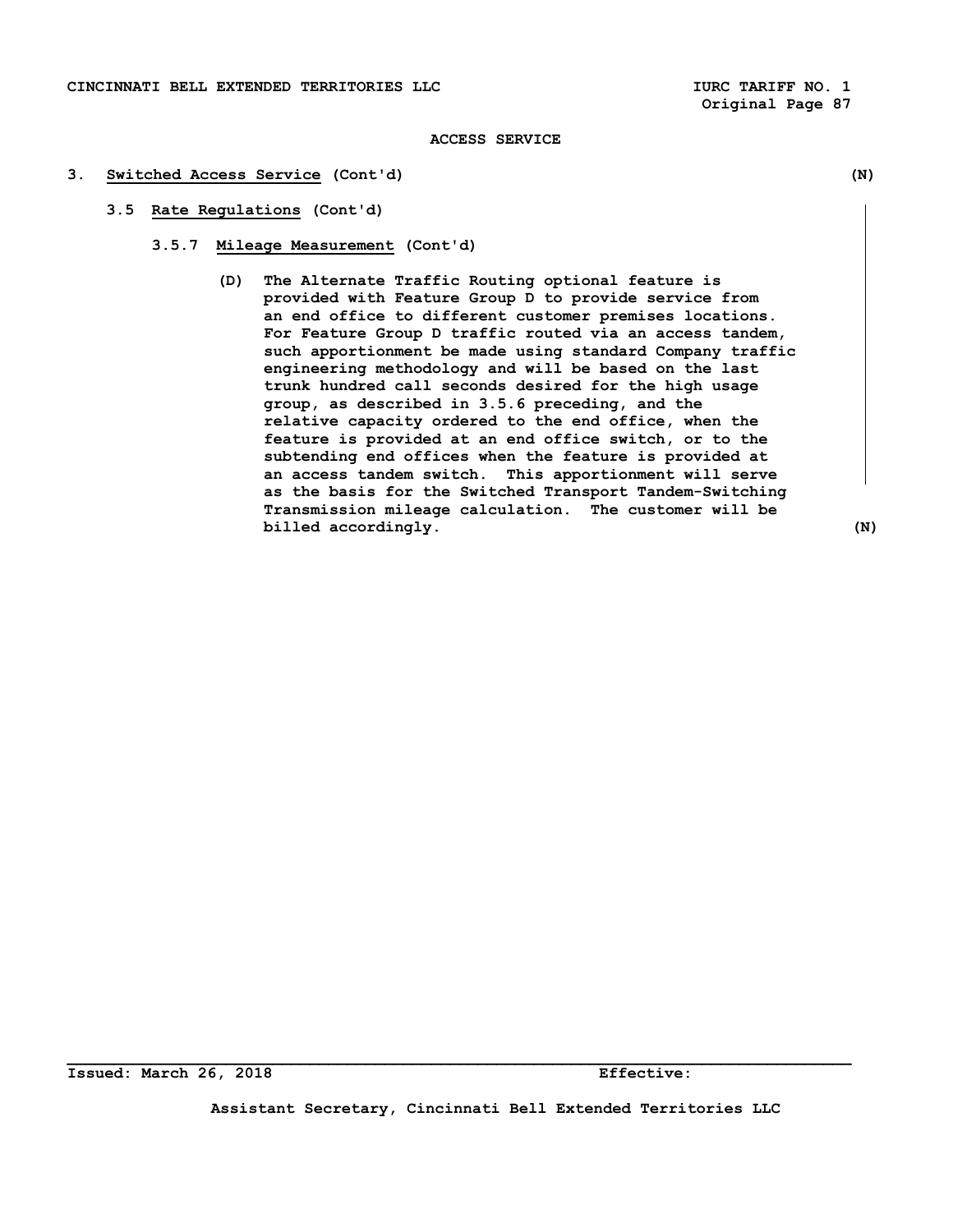#### **3. Switched Access Service (Cont'd) (N)**

# **3.5 Rate Regulations (Cont'd)**

## **3.5.8 Shared Use**

 **Shared use occurs when Switched Access Service and Special Access Service, including CCSAC signaling connections, are provided over the same analog or digital high capacity facility through a common interface.** 

 **Shared Use facilities are ordered, provided and rated either as Switched Access or Special Access. Ordering, provisioning and rating of Special Access Shared Use facilities is set forth in Section 4 following. Ordering, provisioning and rating of Switched Access Shared Use facilities is as follows.** 

- **(A) Switched Access facilities are ordered, provided and rated as Switched Access only in cases where the facility is used for Switched Access only. In the event that a Special Access circuit is added to a switched facility, the facility will then be provisioned as a special access facility.**
- **(B) Then ordered as Switched Access, the nonrecurring charges that apply when the Switched Access Shared Use facility is installed will be the nonrecurring charges associated with the Switched Access Transport being ordered.**
- **(C) The customer must place an order for each individual Switched or Special Access service using the Shared Use facility and must also specify the channel assignment for each service.**
- **(D) Then shared Use occurs and the facility becomes a Special Access facility, the monthly recurring rates for Special and Switched Access will be based upon the percentage of channels associated with each. (N)**

**Assistant Secretary, Cincinnati Bell Extended Territories LLC**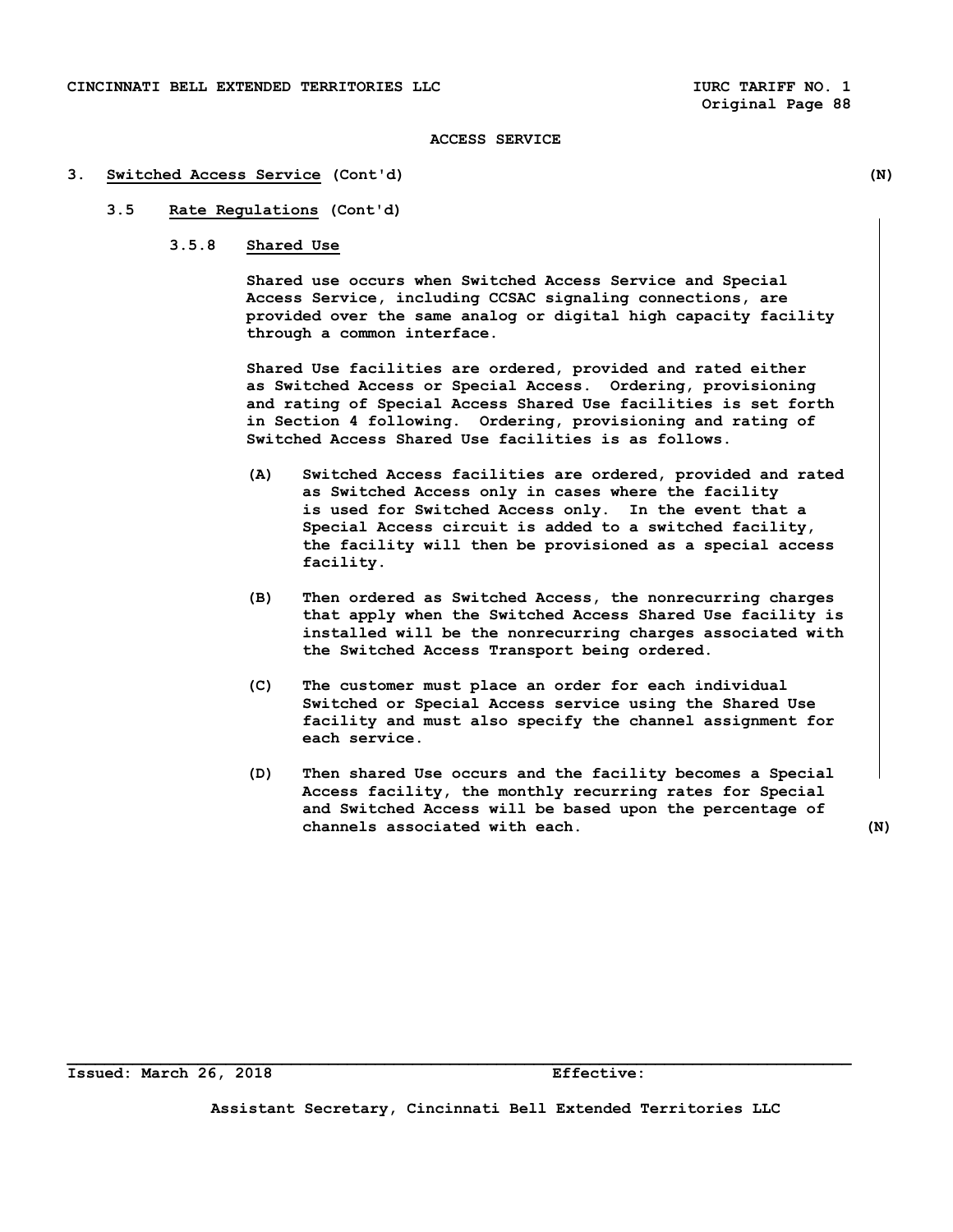#### **3. Switched Access Service (Cont'd) (N)**

- **3.5 Rate Regulations (Cont'd)** 
	- **3.5.8 Shared Use (Cont'd)** 
		- **(E) When shared use of a facility occurs in a Host/Remote situation, the facility must route to the Host end office. The Company will continue to provide shared use to any end office so long as capabilities exit.**
		- **(F) Channels being used in conjunction with CCSAC may be included as Shared Use. However, CCSAC signaling connections nonrecurring charges will not apply to the individual channels of the shared use facility.**

# **3.5.9 Data Base Query**

 **A Data Base Query charge as set forth in 3.7.2(A)applies for each data base query that returns a valid carrier identi fication code that provides the appropriate routing information even if the call is not completed. The charge is assessed on a per query basis and may include an are of service which may range from a single NPA/NNX to an area consisting of all LATAs and NPAs in the state of Ohio. When additional routing options (i.e., alternate carrier(s) and/or alternate destination(s) identified based on criteria such as; time of day, day-of-week, specific dates, originating NPA-NXX, percent allocation, routing to a single carrier and destination from an area of service smaller than an area defined by an NPA-NXX) are performed, a Routing Options Capability charge as set forth in 3.7.2(A) will also apply per query. The Database Query and Routing Capability Charge provides for the use of the Tandem Switching, Tandem Termination, and Tandem Transport facilities of the Company. The Company will not charge Carrier Common Line, Local End Office Switching, or End Office Port charges.** 

# **3.6 Ordering Service**

 **3.6.1 Contact Information** 

 **To order DS1 Or DS3 service contact the following:** 

**\_\_\_\_\_\_\_\_\_\_\_\_\_\_\_\_\_\_\_\_\_\_\_\_\_\_\_\_\_\_\_\_\_\_\_\_\_\_\_\_\_\_\_\_\_\_\_\_\_\_\_\_\_\_\_\_\_\_\_\_\_\_\_\_\_\_\_\_\_\_\_\_\_\_\_\_\_\_\_\_\_\_\_\_** 

 **- Sales Vice-President - Carrier 513-397-7362 (N)** 

**Issued: March 26, 2018 Effective:** 

**Assistant Secretary, Cincinnati Bell Extended Territories LLC**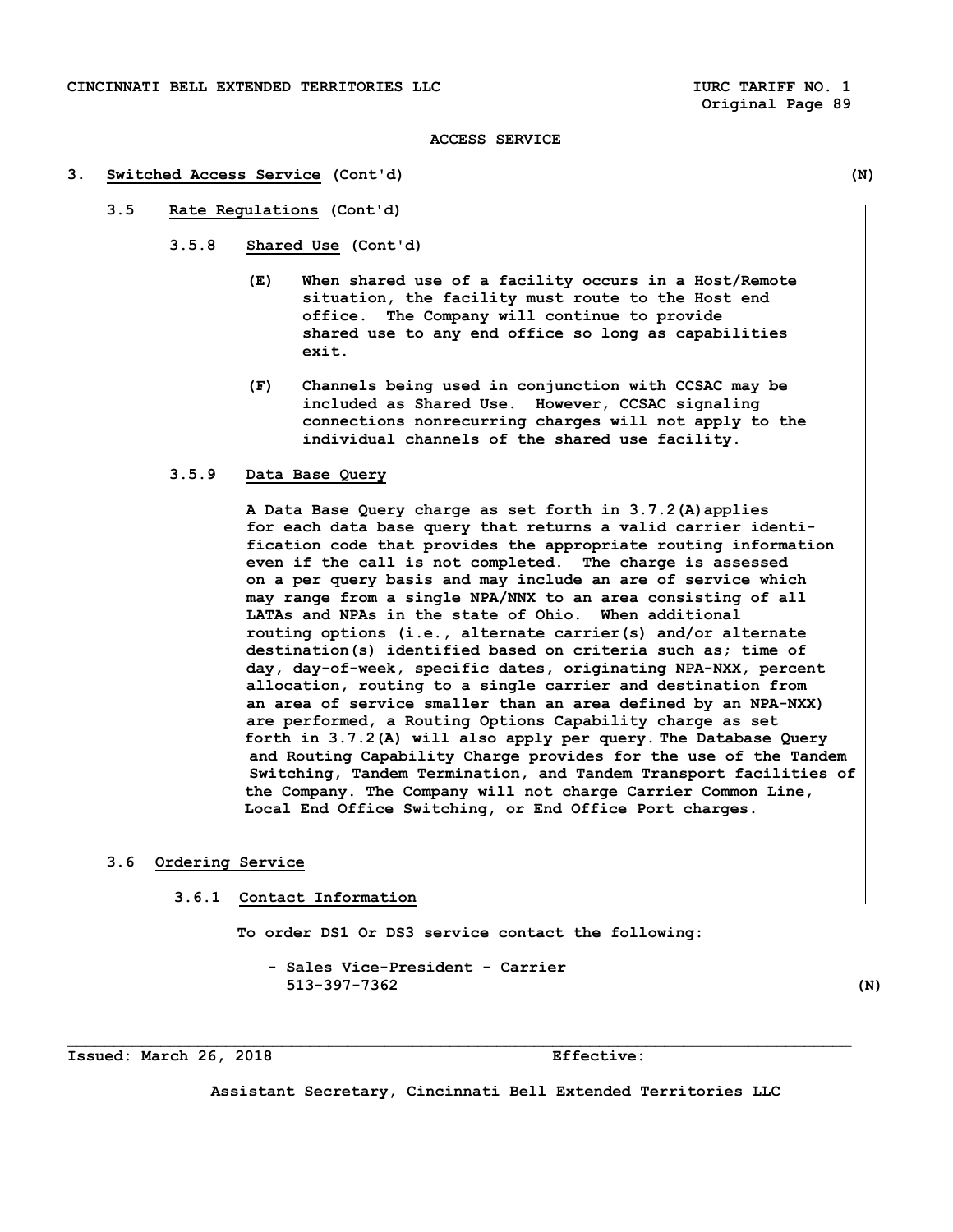# **3. Switched Access Service (Cont'd) (N)**

# **3.7 Rates and Charges**

# **3.7.1 Switched Transport**

 **(A) Entrance Facilities** 

|     |     | Recurring Charges-Optional Payment Plan |               |                         |               |
|-----|-----|-----------------------------------------|---------------|-------------------------|---------------|
|     | (1) | Mercury 1.5 (DS1)                       | <b>USOC</b>   | Monthly                 | 135.79<br>\$  |
|     |     |                                         | EFYB1         | 36 Month                | 129.00        |
|     |     |                                         |               | 60 Month                | 122.21        |
|     | (2) | Mercury 45 (DS3)                        | USOC<br>EFYC1 | Monthly<br>Rates        | \$1,500.00    |
|     |     |                                         |               | Nonrecurring<br>Charges | <b>NONE</b>   |
| (B) |     | Switched Transport                      |               |                         |               |
|     | (1) | Mercury 1.5 (DS1)                       |               |                         |               |
|     |     | Monthly, Optional<br>Payment Plan       |               |                         | Monthly Rates |

|     | Mileage Bands    | <b>USOC</b>  | Fixed       | Per Mile    |     |
|-----|------------------|--------------|-------------|-------------|-----|
|     | Mileage Bands    |              |             |             |     |
|     | 0                | 1YTX1        |             |             |     |
|     | Over 0 to 4      | 1YTX1        | \$100.00    | \$<br>9.42  |     |
|     | Over 4 to 8      | 1YTX1        | 100.00      | 9.42        |     |
|     | Over 8 to 25     | 1YTX1        | 100.00      | 9.42        |     |
|     | Over 25          | 1YTX1        |             |             |     |
| (2) | Mercury 45 (DS3) |              |             |             |     |
|     |                  | 1YTX1        | \$703.48    | \$80.00     |     |
| (3) | Voice Grade      |              |             |             |     |
|     | - Two wire       | <b>1YTXS</b> | \$<br>61.00 | \$.<br>0.54 |     |
|     | - Four Wire      | <b>1YTXS</b> |             |             | (N) |

**Issued: March 26, 2018 Effective:** 

**Assistant Secretary, Cincinnati Bell Extended Territories LLC**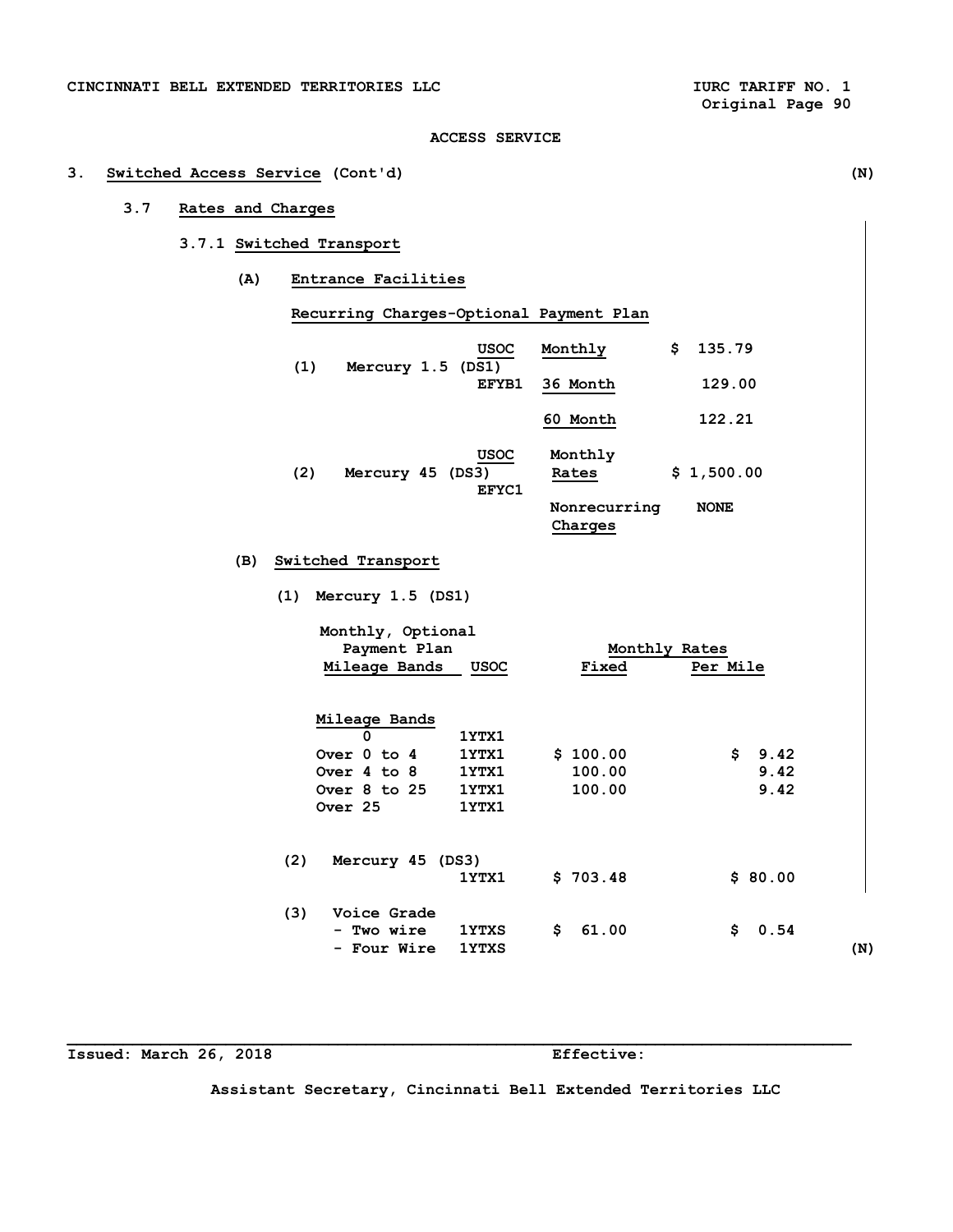**1st Revised Page 91** 

 **Monthly Rates** 

 **Replaces Original Page 91** 

#### **ACCESS SERVICE**

# **3. Switched Access Service (Cont'd)**

## **3.7 Rates and Charges**

- **3.7.1 Switched Transport (Cont'd)**
- **(C) Tandem-Switched Transport**

|     |                                                                                     | Originating |                                | Terminating                 |
|-----|-------------------------------------------------------------------------------------|-------------|--------------------------------|-----------------------------|
| (1) | Tandem-Switched<br>Transmission                                                     | $8y$ y      | $Non-8yy$ (T)                  |                             |
|     | Per MOU                                                                             | \$0.0000(R) | \$0.0000(R)                    | \$0.0000(R)                 |
|     | Per MOU, Per Mile                                                                   | \$0.0000(R) | \$0.0000(R)                    | \$0.0000(R)                 |
|     | (2)<br>Tandem-Switching                                                             | \$0.0000(R) | \$0.0000(R)                    | \$0.0000(R)                 |
|     | 8YY Tandem Transmission<br>and Switching, per minute                                |             | \$0.000                        | Originating (N)<br>L<br>(N) |
| (D) | Multiplexing (Including Tandem<br>Multiplexers-End Office Side of<br>Access Tandem) |             | Monthly Rates                  |                             |
|     | (1)<br>MercNET 1.544 (DS1) to<br>Voice Grade                                        |             |                                |                             |
|     | - Per Arrangement                                                                   |             | MKW11\$ 285.45                 |                             |
|     | (2)<br>Mercury 45 (DS3) to Mercury 1.5 (DS1)                                        |             |                                |                             |
|     | - Per Arrangement                                                                   |             | <b>MKW31</b><br>\$678.02       |                             |
|     | Rate Per Access Minute<br>(3)<br>Tandem Multiplexing                                |             |                                |                             |
|     | (EO Side of Access Tandem)                                                          |             | Note $1$ (T)                   |                             |
| (E) | Installation<br>- Per Line or Trunk                                                 |             | Nonrecurring<br>Charge<br>None |                             |
|     |                                                                                     |             |                                | Rate Per Call Blocked       |
| (F) | Network Blocking Charge                                                             |             | Note $1$ (T)                   |                             |

**Note 1: Cincinnati Bell Extended Territories intrastate switched access rates mirror the current interstate switched access rates of the underlying Incumbent Local Exchange Company ("ILEC") which serves the territory in which traffic originates or terminates as set forth in Ameritech Operating Companies Access Tariff FCC No. 2, Cincinnati Bell Telephone Access Tariff FCC No. 35 and CenturyLink Access Tariff FCC No. 9.current switched access rates of the underlying Incumbent Local Exchange Company ("ILEC")** 

**Issued: July 1, 2021 Effective: Assistant Secretary, Cincinnati Bell Extended Territories LLC**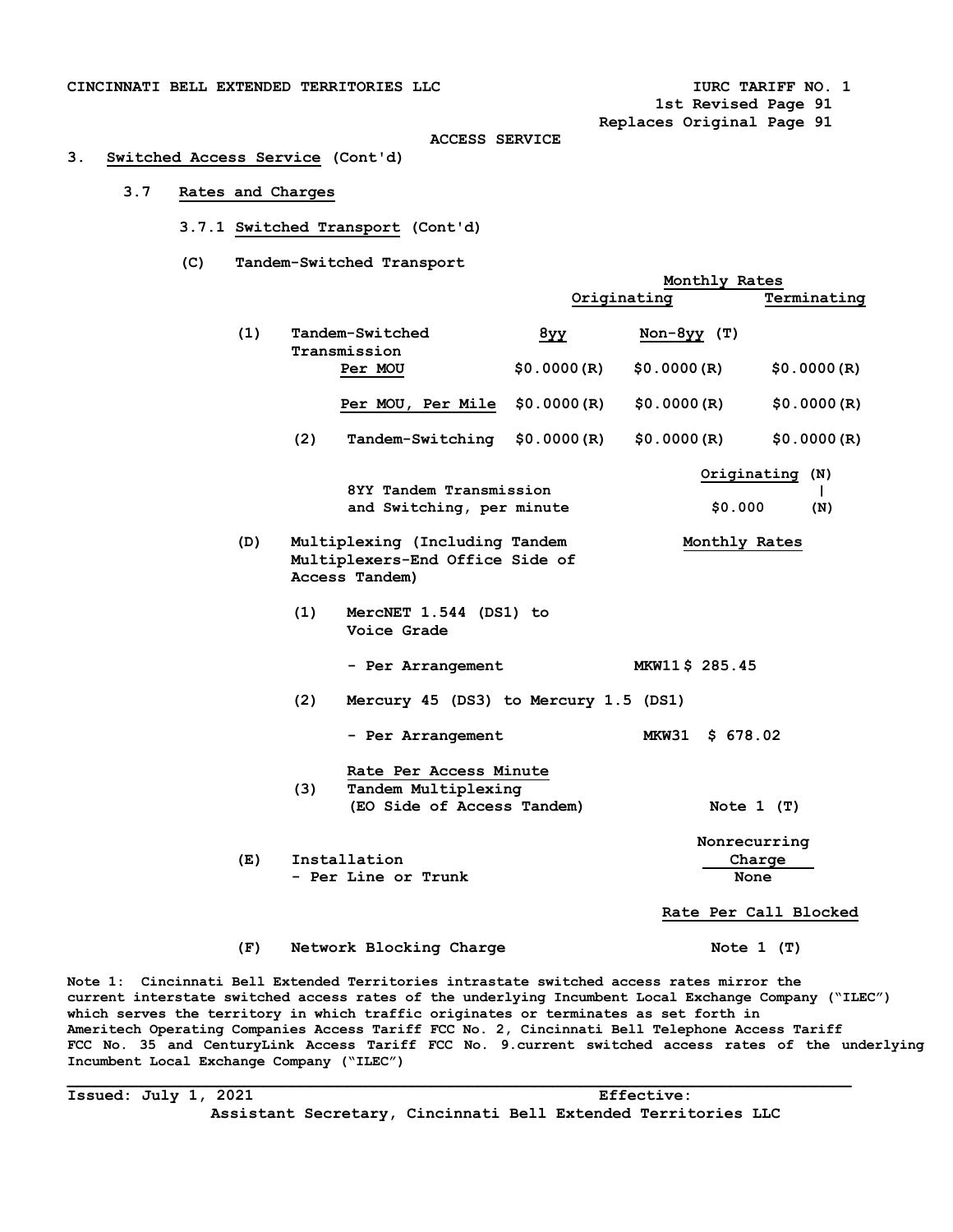# **3. Switched Access Service (Cont'd) (N)**

# **3.7 Rates and Charges**

# **3.7.1 Switched Transport (Continued))**

 **(G) CCSAC Signaling Link and STP Port Termination Charges** 

|                                                    |              | Monthly     | Nonrecurring |
|----------------------------------------------------|--------------|-------------|--------------|
|                                                    | <b>USOC</b>  | Rates       | Charge       |
| 1) CCSAC Signaling Link<br>a) Channel Termination* |              |             |              |
| - per DS1 link                                     |              | \$135.79    | <b>NONE</b>  |
| - per 56 Kbps link                                 |              |             |              |
| link                                               | <b>TNTFX</b> | 70.00       | <b>NONE</b>  |
|                                                    |              |             | Nonrecurring |
|                                                    |              |             | Charge       |
| b) Channel Mileage**                               |              |             |              |
| - per DS1 link                                     |              |             |              |
| Mileage Band                                       |              |             |              |
| 0                                                  | Fixed        | <b>NONE</b> | <b>NONE</b>  |
|                                                    | Per Mile     | <b>NONE</b> | <b>NONE</b>  |
|                                                    |              |             |              |
| Over 0                                             | Fixed        | \$100.00    | <b>NONE</b>  |
|                                                    | Per Mile     | 9.42        | <b>NONE</b>  |
| - per 56 Kbps link                                 |              |             |              |
| Mileage Band                                       |              |             |              |
|                                                    | 1J5FS        |             |              |
| 0                                                  | Fixed        | <b>NONE</b> | <b>NONE</b>  |
|                                                    | Per Mile     |             |              |
|                                                    | 1J5FS        |             |              |
| Over <sub>0</sub>                                  | Fixed        | \$60.72     | <b>NONE</b>  |
|                                                    | Per Mile     | 1.04        | <b>NONE</b>  |

 **\* One Channel Termination applies per CGSAC Signaling Link.** 

**\*\* Channel Mileage applies between Serving Wire Center and STP, but does not apply when mileage is zero. (N)** 

**Issued: March 26, 2018 Effective:**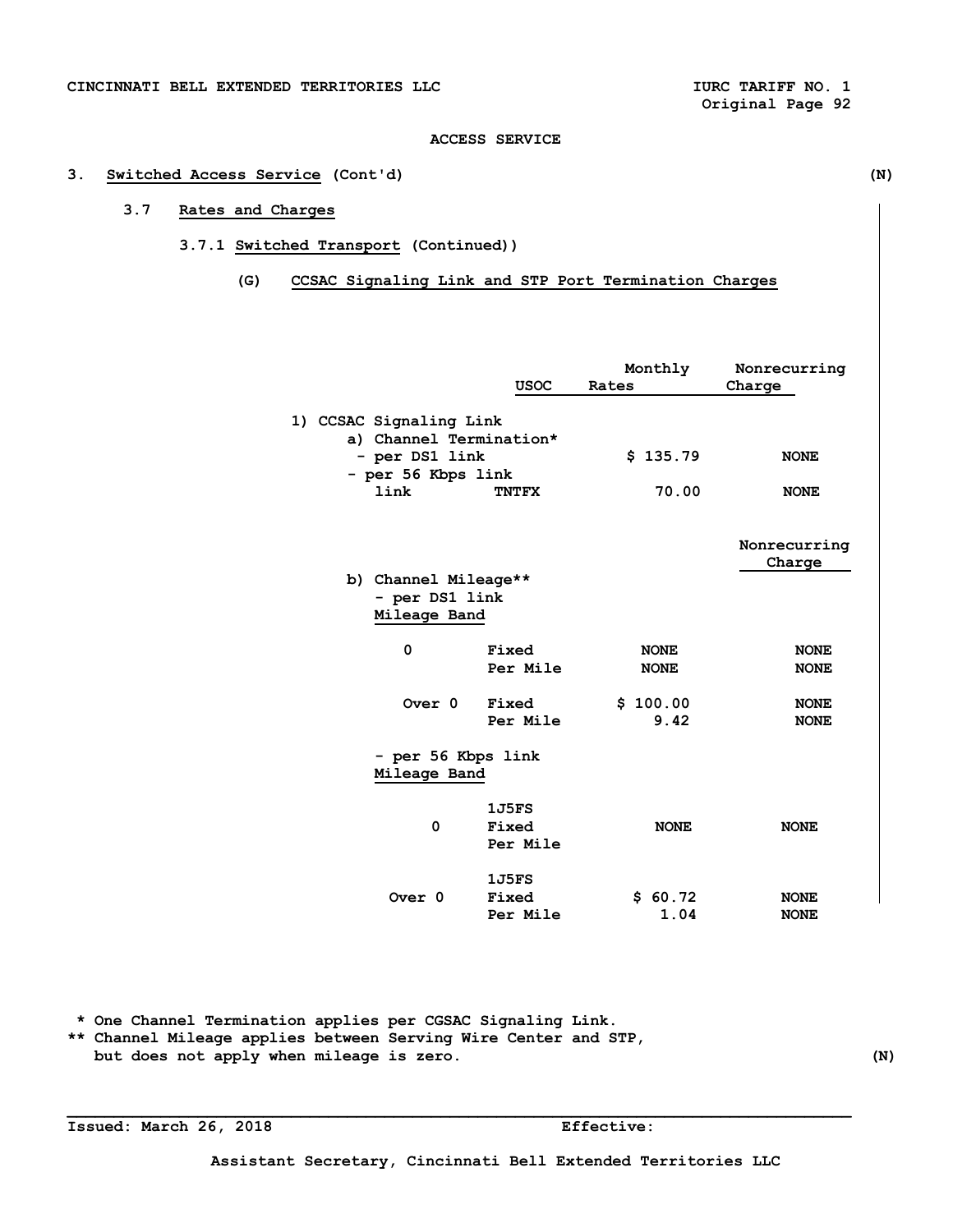CINCINNATI BELL EXTENDED TERRITORIES LLC **ACCESS OF AUTHOR OF A SET AND A LOST OF A SET A** LOST OF A LOST OF A LOST OF A LOST OF A LOST OF A LOST OF A LOST OF A LOST OF A LOST OF A LOST OF A LOST OF A LOST OF A LOST OF A L

 **1st Revised Page 93** 

 **Replaces Original Page 93** 

## **ACCESS SERVICE**

# **3. Switched Access Service (Cont'd)**

# **3.7 Rates and Charges (Cont'd)**

 **3.7.1 Switched Transport (Cont'd)** 

| (H)                   | Signaling for Tandem Switching                                   |                             |
|-----------------------|------------------------------------------------------------------|-----------------------------|
|                       | USOC                                                             | Nonrecurring<br>Charge      |
|                       | per end office, per<br>trunk group, per CIC<br>CF3TZ             | \$300.00                    |
| (I)                   | Carrier Identification Parameter (CIP)                           |                             |
|                       | <b>USOC</b>                                                      | Monthly Rate                |
|                       | U7CPG<br>per trunk group                                         | \$105.00                    |
| 3.7.2 Local Switching |                                                                  |                             |
| (A)                   | Usage Sensitive Rates                                            | Rate                        |
|                       |                                                                  | Per Access Minute           |
|                       | $Non-8YY(T)$<br>8YY (T)                                          |                             |
|                       | (1)<br>Local Switching                                           | Note $1(N)$<br>Note 1       |
|                       | (A) Common Trunk Port, per trunk Note 1 (N)                      | Note 1                      |
|                       |                                                                  | <b>USOC</b><br>Monthly Rate |
|                       | Dedicated Trunk Port,<br>(B)<br>per trunk                        | PT8GX \$<br>Note 1          |
|                       | <b>USOC</b>                                                      | Monthly Rates               |
|                       | (C) STP Port Termination<br><b>PT85X</b><br>Non-recurring Charge | \$886.68<br><b>NONE</b>     |

**Note 1: Cincinnati Bell Extended Territories intrastate switched access rates mirror the current interstate switched access rates of the underlying Incumbent Local Exchange Company ("ILEC") which serves the territory in which traffic originates or terminates as set forth in Ameritech Operating Companies Access Tariff FCC No. 2, Cincinnati Bell Telephone Access Tariff FCC No. 35 and CenturyLink Access Tariff FCC No. 9.** 

**\_\_\_\_\_\_\_\_\_\_\_\_\_\_\_\_\_\_\_\_\_\_\_\_\_\_\_\_\_\_\_\_\_\_\_\_\_\_\_\_\_\_\_\_\_\_\_\_\_\_\_\_\_\_\_\_\_\_\_\_\_\_\_\_\_\_\_\_\_\_\_\_\_\_\_\_\_\_\_\_\_\_\_\_** 

**Issued: July 1, 2021 Effective:** 

**Assistant Secretary, Cincinnati Bell Extended Territories LLC**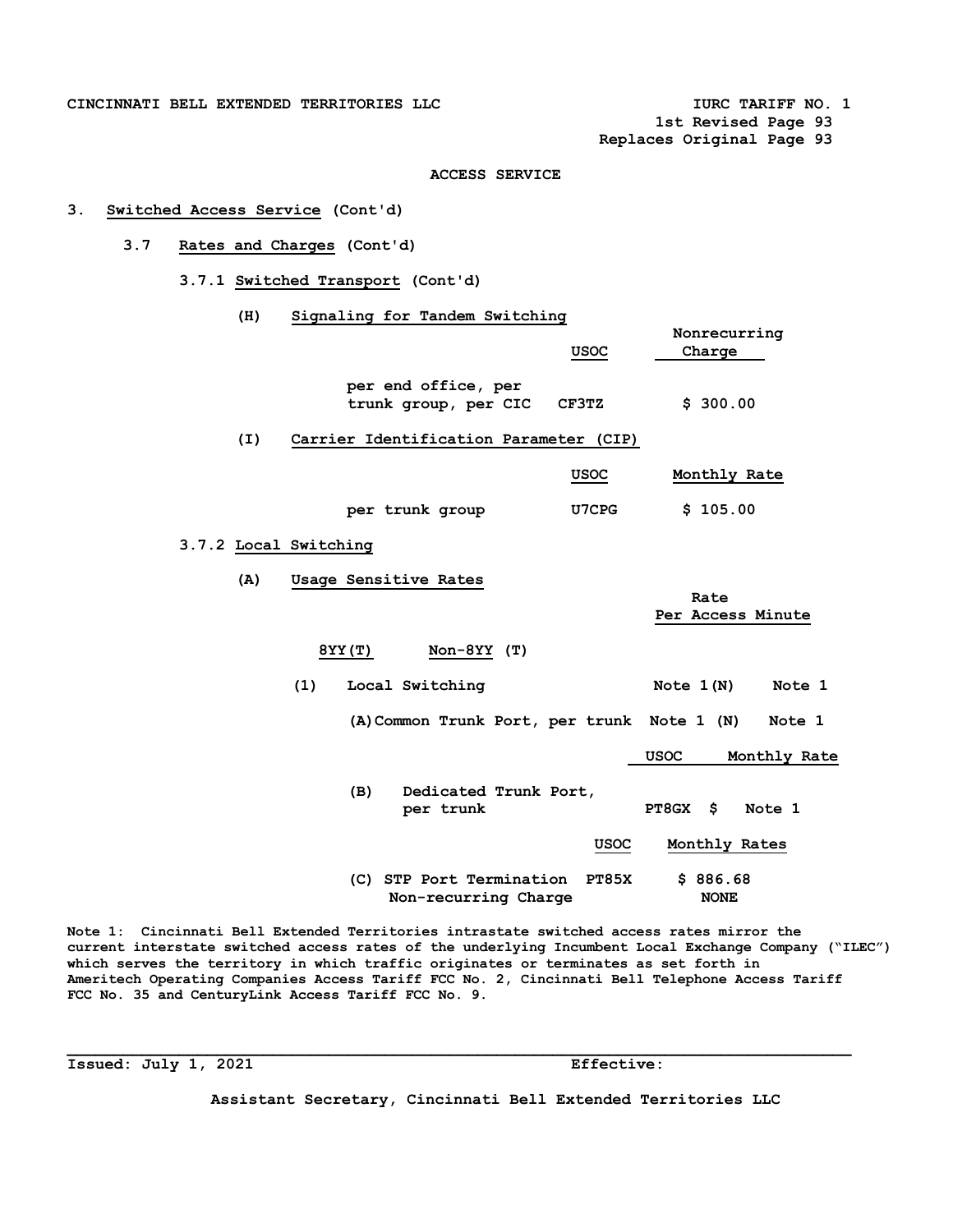# **3. Switched Access Service (Cont'd) (N)**

# **3.7 Rates and Charges (Cont'd)**

- **3.7.2 Local Switching (Cont'd)** 
	- **(A) Usage Sensitive Rates**

|                                         |             | Rate         |     |
|-----------------------------------------|-------------|--------------|-----|
|                                         | <b>USOC</b> | Per Query    |     |
| 800 Access Service                      |             |              |     |
| Data Base Query Charge<br>per query     | 8QRY        | Note $1$ (T) |     |
| Routing Options Capability<br>per query |             | Note $1$ (T) | (N) |

**Note 1: Cincinnati Bell Extended Territories intrastate switched access rates mirror the current switched access rates of the underlying Incumbent Local Exchange Company ("ILEC") which serves the territory in which traffic originates or terminates as set forth in AT&T Access Tariff FCC No. 2, Cincinnati Bell Telephone Access Tariff FCC No. 35 and CenturyLink Access Tariff FCC No. 9.**

**\_\_\_\_\_\_\_\_\_\_\_\_\_\_\_\_\_\_\_\_\_\_\_\_\_\_\_\_\_\_\_\_\_\_\_\_\_\_\_\_\_\_\_\_\_\_\_\_\_\_\_\_\_\_\_\_\_\_\_\_\_\_\_\_\_\_\_\_\_\_\_\_\_\_\_\_\_\_\_\_\_\_\_\_** 

**Issued: March 26, 2018 Effective:** 

**Assistant Secretary, Cincinnati Bell Extended Territories LLC**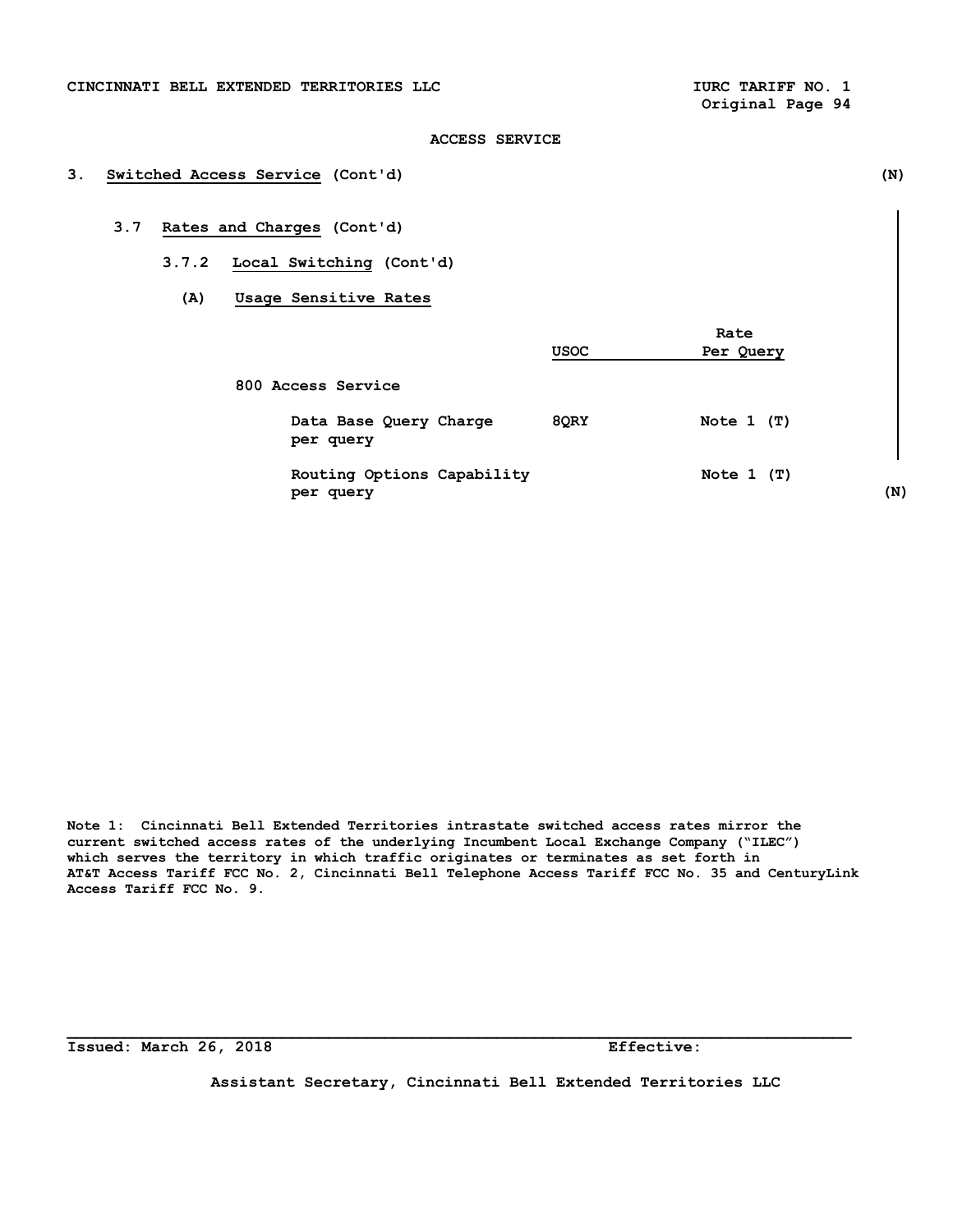**Original Page 95**

# **ACCESS SERVICE**

# **4. Special Access Service (N) 4.1 General Special Access provides a transmission path to connect customer designated premises. 4.2 Ordering Service 4.2.1 Contact Information To order Special Access services contact the following: - Sales Vice-President - Carrier 513-397-7362 (N)**

**Issued: March 26, 2018 Effective:** 

**Assistant Secretary, Cincinnati Bell Extended Territories LLC**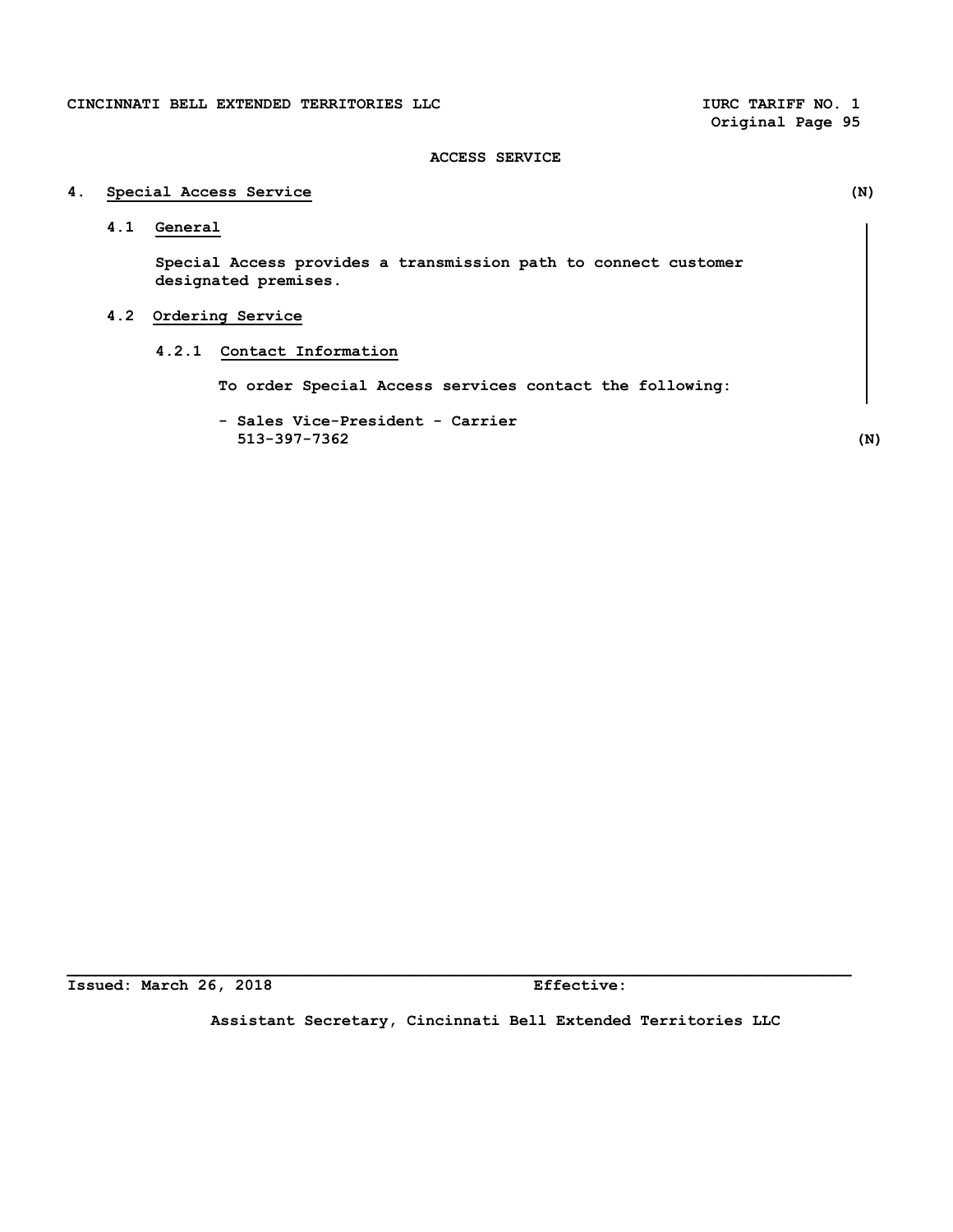#### **4. Special Access Service (Cont'd) (N)**

# **4.3 Rate Regulations**

 **4.3.1 Types of Rates and Charges** 

 **There are three types of rates and charges. These are monthly rates, daily rates and nonrecurring charges. The rates and charges are described as follows:** 

 **(A) Monthly Rates** 

 **Monthly rates are flat recurring rates that apply each month or fraction thereof that a Special Access Service is provided. For billing purposes, each month is considered to have 30 days.** 

#### **(B) Nonrecurring Charges**

 **Nonrecurring charges are one-time charges that apply for specific work activity (i.e., installation or change to an existing service). The types of nonrecurring charges that apply for Special Access Service are: installation of service, installation of optional features and functions, and service rearrangements.** 

 **(1) Installation of Service** 

 **Nonrecurring charges apply to some services installed. The nonrecurring charges for the installation of ser vice are set forth as a nonrecurring charge for the Channel Termination or Port rate elements. (N)** 

**Issued: March 26, 2018 Effective:** 

**Assistant Secretary, Cincinnati Bell Extended Territories LLC**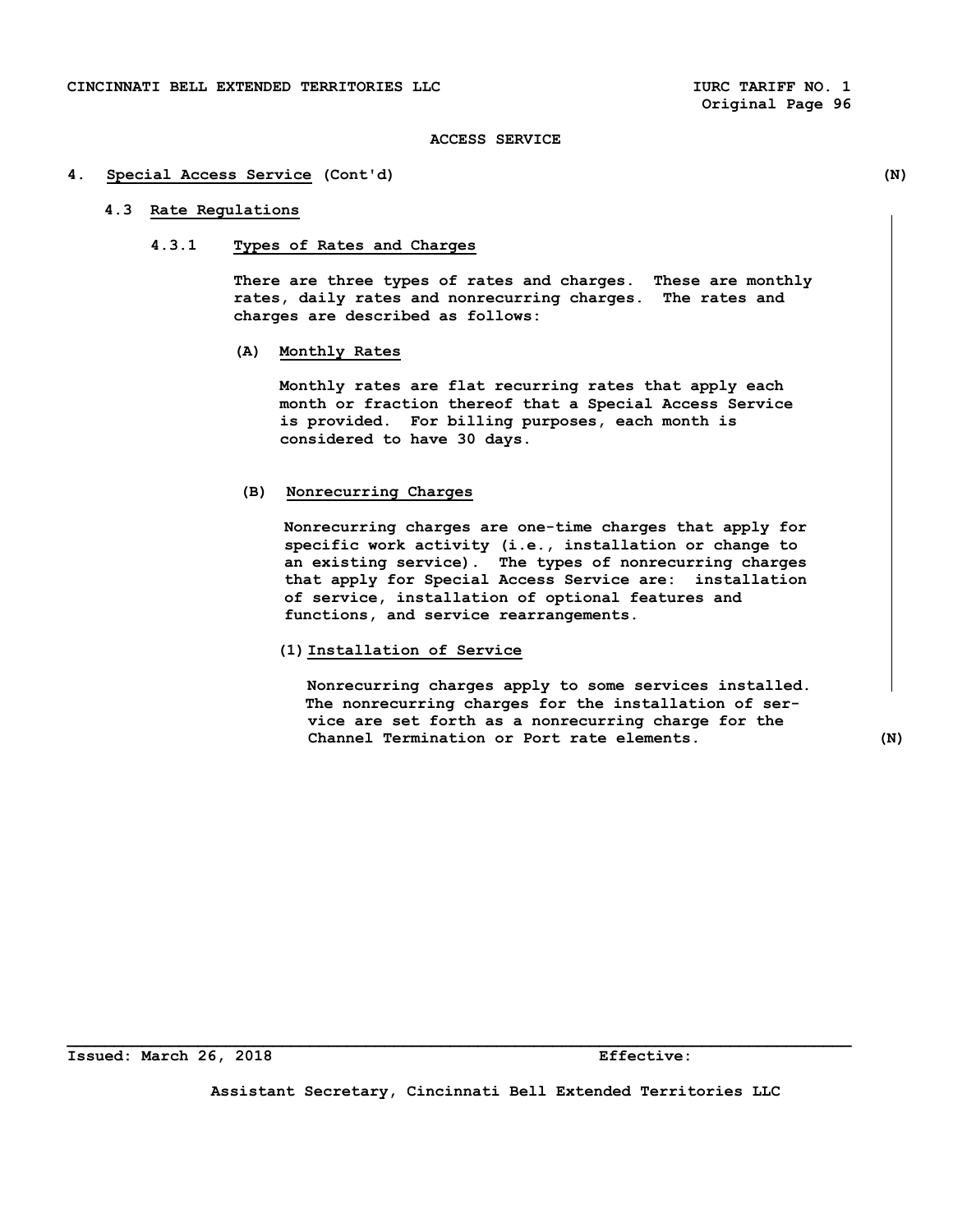**Original Page 97** 

#### **ACCESS SERVICE**

#### **4. Special Access Service (Cont'd) (N)**

- **4.3 Rate Regulations (Cont'd)** 
	- **4.3.1 Types of Rates and Charges (Cont'd)** 
		- **(B) Nonrecurring Charges (Cont'd)** 
			- **(2) Installation of Optional Features and Functions**

 **Nonrecurring charges apply for the installation of some of the optional features and functions available with Special Access Service. The charge applies whether the feature or function is installed coin cident with the initial installation of service or at any time subsequent to the installation of the service.** 

#### **(3) Service Rearrangements**

 **Service rearrangements are changes to existing (installed) services which do not result in either a change in the minimum period or a change in the physical location of the point of the termination at a customer designated premises. Changes which result in the establishment of new minimum period obligations are treated as disconnects and starts.** 

 **Changes in the physical location of the point of the termination are treated as moves and are described and charged for as set forth in 4.3.3 following.** 

 **The charge to the customer for the service rearrangement is dependent on whether the change is administrative only in nature or involves actual physical change to the service Administrative changes will be made without charge(s) to the customer. Such changes require the continued provision and billing of the Access Service to the same entity (i.e., customer remains responsible (N)** 

**Issued: March 26, 2018 Effective:** 

**Assistant Secretary, Cincinnati Bell Extended Territories LLC**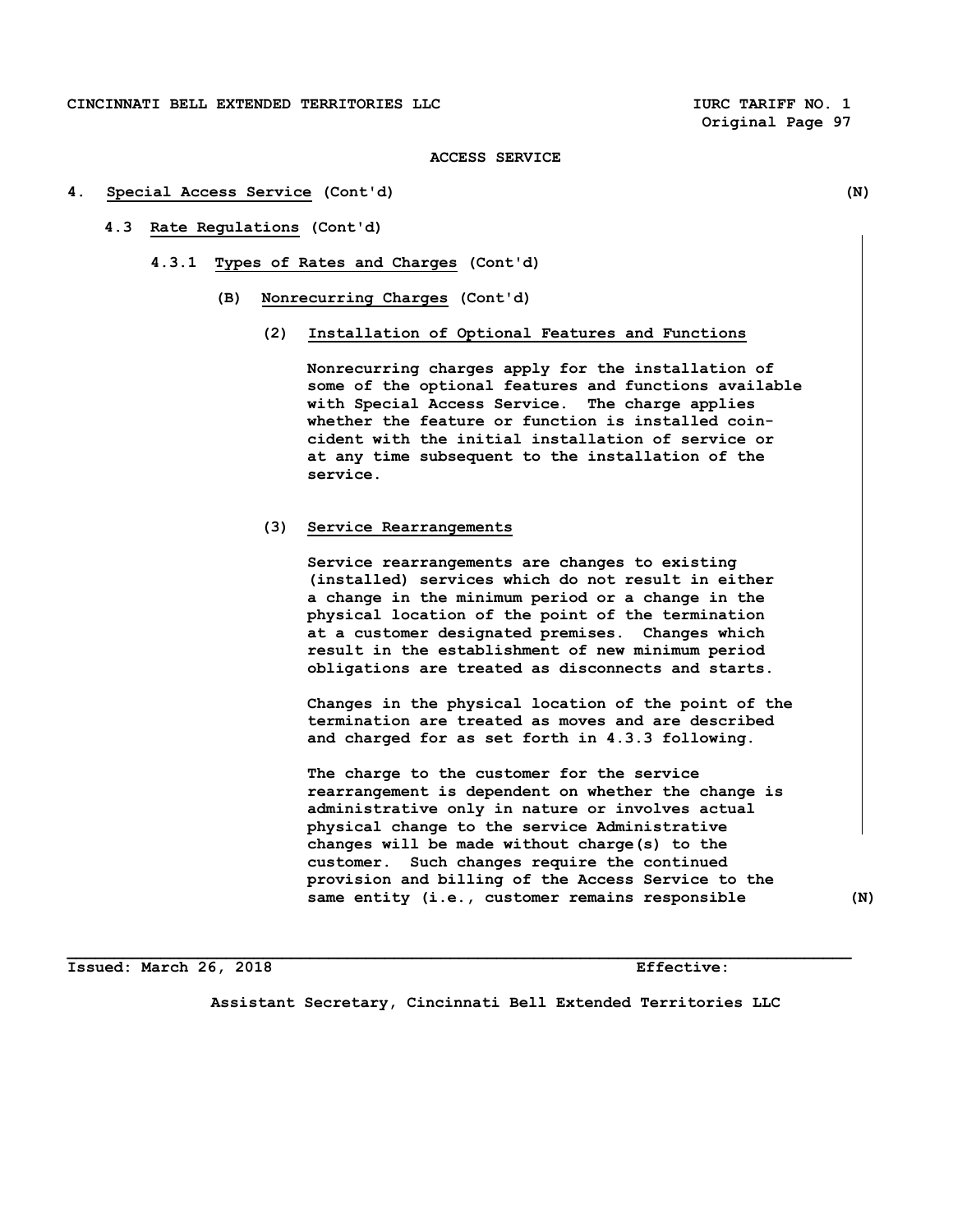#### **4. Special Access Service (Cont'd) (N)**

- **4.3 Rate Regulations (Cont'd)** 
	- **4.3.1 Types of Rates and Charges (Cont'd)** 
		- **(B) Nonrecurring Charges (Cont'd)**

 **for all outstanding indebtedness for the Access Service). Administrative changes are as follows:** 

- **Change of customer name, (i.e., the customer of record does not change but rather the customer of record changes its name.**
- **Change of customer or customer's end user premises address when the change of address is not a result of a physical relocation of equipment,**
- **Change in billing data (name, address, or contact name or telephone number),**
- **Change of customer circuit identification,**
- **Change of billing account number,**
- **Change of customer test line number,**
- **Change of customer or customer's end user contact name or telephone number, and**
- **Change of jurisdiction**

 **All other service rearrangements will be charged for as follows:** 

- **If the change involves the addition of an optional feature or function which has a separate nonrecurring charge, that nonrecurring charge will apply.**
- **For all other changes, including the addition of an optional feature or function without a separate nonrecurring charge, a charge equal to a channel termination or port rate element nonrecurring charge will apply. Only one such charge will apply per channel termination or Port, for all changes of this type made at one time. (N)**

**Issued: March 26, 2018 Effective:** 

**Assistant Secretary, Cincinnati Bell Extended Territories LLC**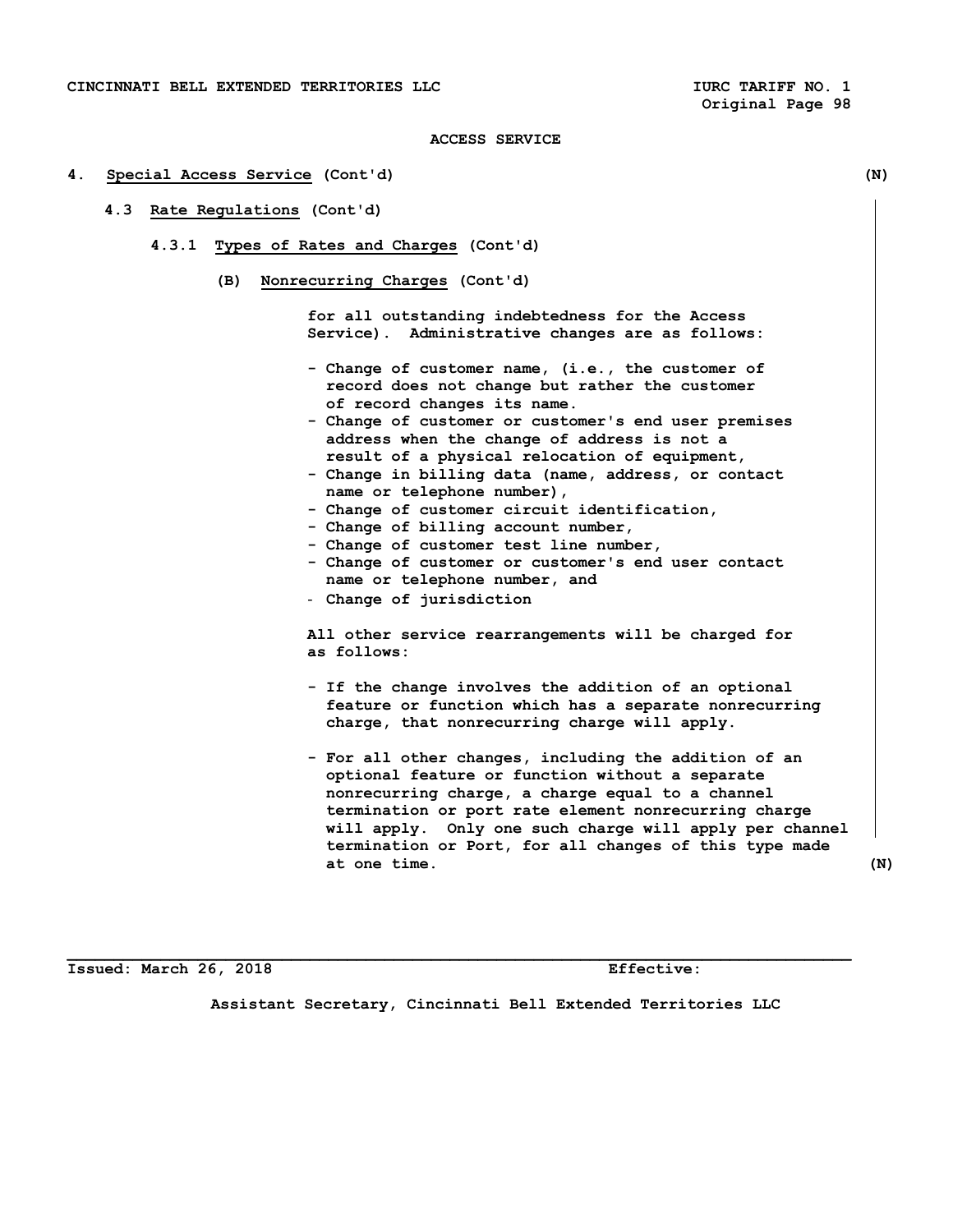#### **4. Special Access Service (Cont'd)**

- **4.3 Rate Regulations (Cont'd)** 
	- **4.3.2 Minimum Periods (N)**

 **The minimum service period for all services is one month except as follows:** 

- **(A) The minimum period for individual case basis (ICB) high capacity services is one month unless otherwise specified in the ICB filing.**
- **(B) The minimum service period for Cincinnati Bell Ethernet Service- Silver and Dedicated optical Ethernet is 12 months. After the minimum period is satisfied, see specified regulations in paragraph 4.3.4 following**

## **4.3.3 Moves**

 **A move involves a change in the physical location of one of the following.** 

 **- The Point of Termination at the customer's premises - The customer's premises** 

 **The charges for the move are identical whether the move is to a new location within the same building or to a different building.** 

 **All moves will be treated as a discontinuance and start of service and all associated nonrecurring charges will apply. New minimum period requirements will be established for the new services. The customer will also remain responsible for satisfying all outstanding minimum period charges for the discontinued services. (N)** 

**Issued: March 26, 2018 Effective:** 

**Assistant Secretary, Cincinnati Bell Extended Territories LLC**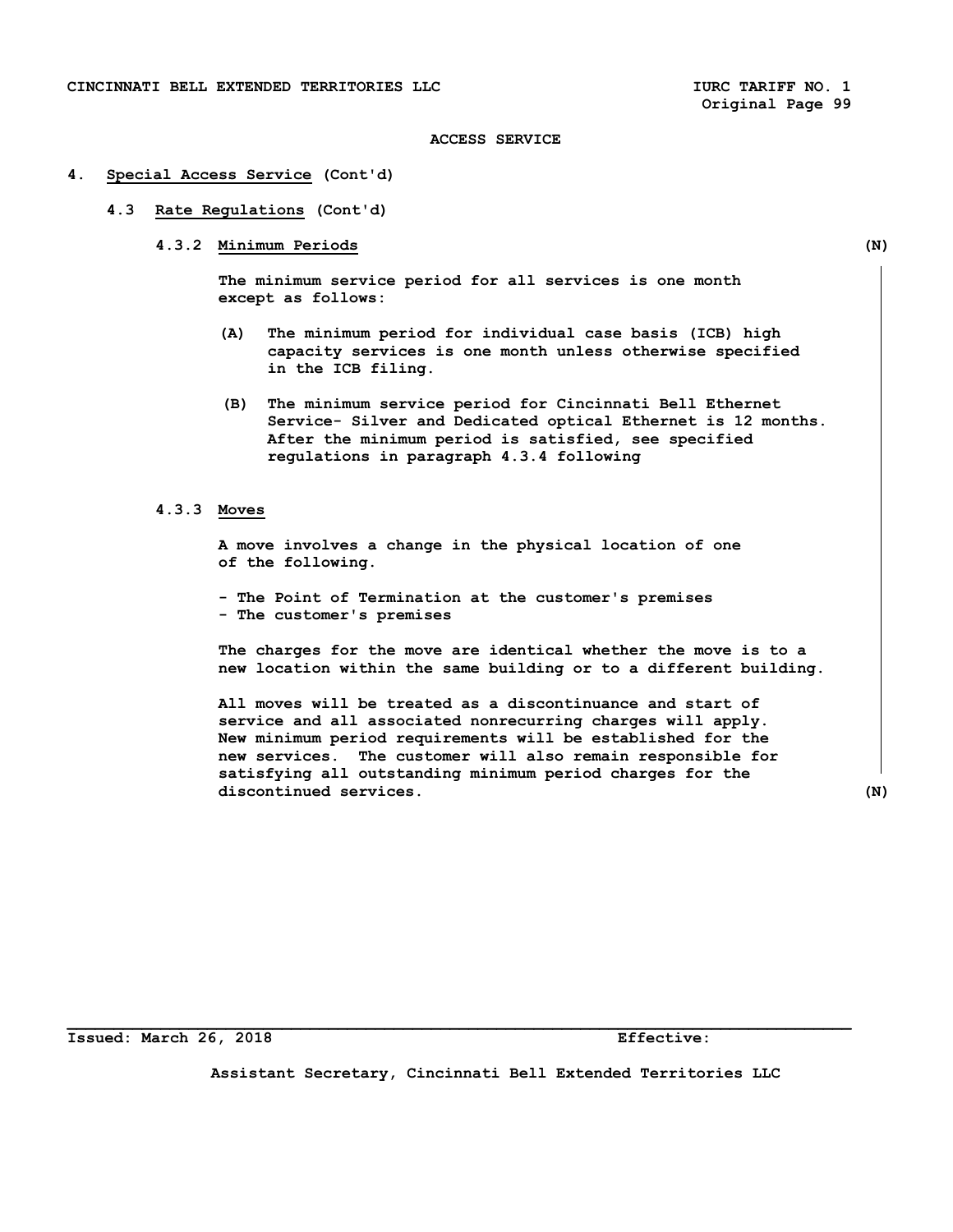## **4. Special Access Service (Cont'd) (N)**

# **4.3 Rate Regulations (Cont'd)**

# **4.3.4 Payment Plans for Cincinnati Bell Ethernet Service-Silver and Dedicated Optical Ethernet Service.**

 **The Optional Payment Plan (OPP) is a provision that allows a customer to pay a fixed rate for specific Cincinnati Bell Ethernet – Silver and Dedicated Optical Ethernet Service over a specified month payment period. OPP options are 12, 24, 36, 48 and 60 months for Cincinnati Bell Ethernet-Silver, and 12, 24, 36, 48, 60, and 84 months for Dedicated Optical Ethernet Service. During the effective term, monthly rates for services installed under this arrangement will not be subject to Company initiated rate changes.** 

 **Customers subscribing to the OPP will be subject to nonrecurring charges for installation and rearrangements of services covered by the plan. The nonrecurring charges will not be spread over the OPP term.** 

 **During a customer's OPP/DCP term, the customer shall pay current rates provided they do not exceed the original rate contracted for by the customer. Conversion of service may be made to a new OPP/DCP term of the same or different length or to a higher speed service. If the expiration date for the new service or OPP/DCP term is beyond the end of the original OPP/DCP term, the remaining OPP/DCP charges for the original term will not apply. (N)** 

**Issued: March 26, 2018 Effective:** 

**Assistant Secretary, Cincinnati Bell Extended Territories LLC**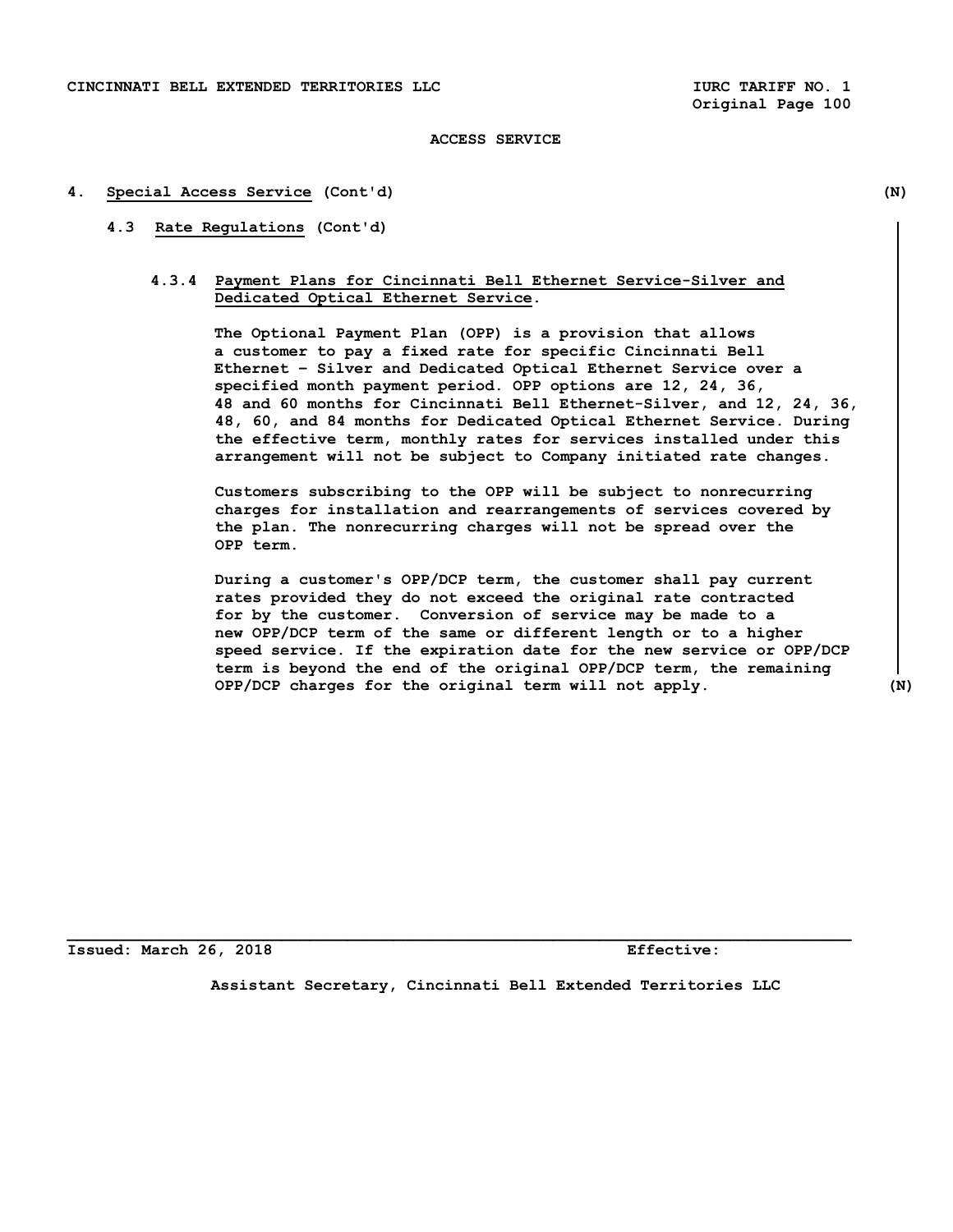#### **4. Special Access Service (Cont'd) (N)**

## **4.3 Rate Regulations (Cont'd)**

 **4.3.4 Payment Plans for Cincinnati Bell Ethernet Service-Silver and Dedicated Optical Ethernet Service.** 

 **At the expiration of the OPP term and if the customer wishes to continue Cincinnati Bell Ethernet – Silver and Dedicated Optical Ethernet Service the customer may elect:** 

- **Prevailing month-to-month tariff rates**
- **A new OPP at the prevailing OPP rate, if available**

 **The customer continues to receive the OPP rate on a month-to month basis for a period of up to six months following the completion of the term. After the six months, the rates will automatically revert to the month-to-month rates.** 

 **During an OPP term, a customer may move one Port service to another location while keeping the OPP in force, provided the customer and customer's end user remain the same and no lapse in service occurs.** 

 **The Minimum Period for service provided under an OPP is the same as the OPP term selected by the customer (i.e. 36 or 60 month payment period). The Minimum Period for service provided under the month-to-month payment arrangement is 12 months for Cincinnati Bell Ethernet Service-Silver and Dedicated Optical Ethernet Service. (N)** 

**Issued: March 26, 2018 Effective:** 

**Assistant Secretary, Cincinnati Bell Extended Territories LLC**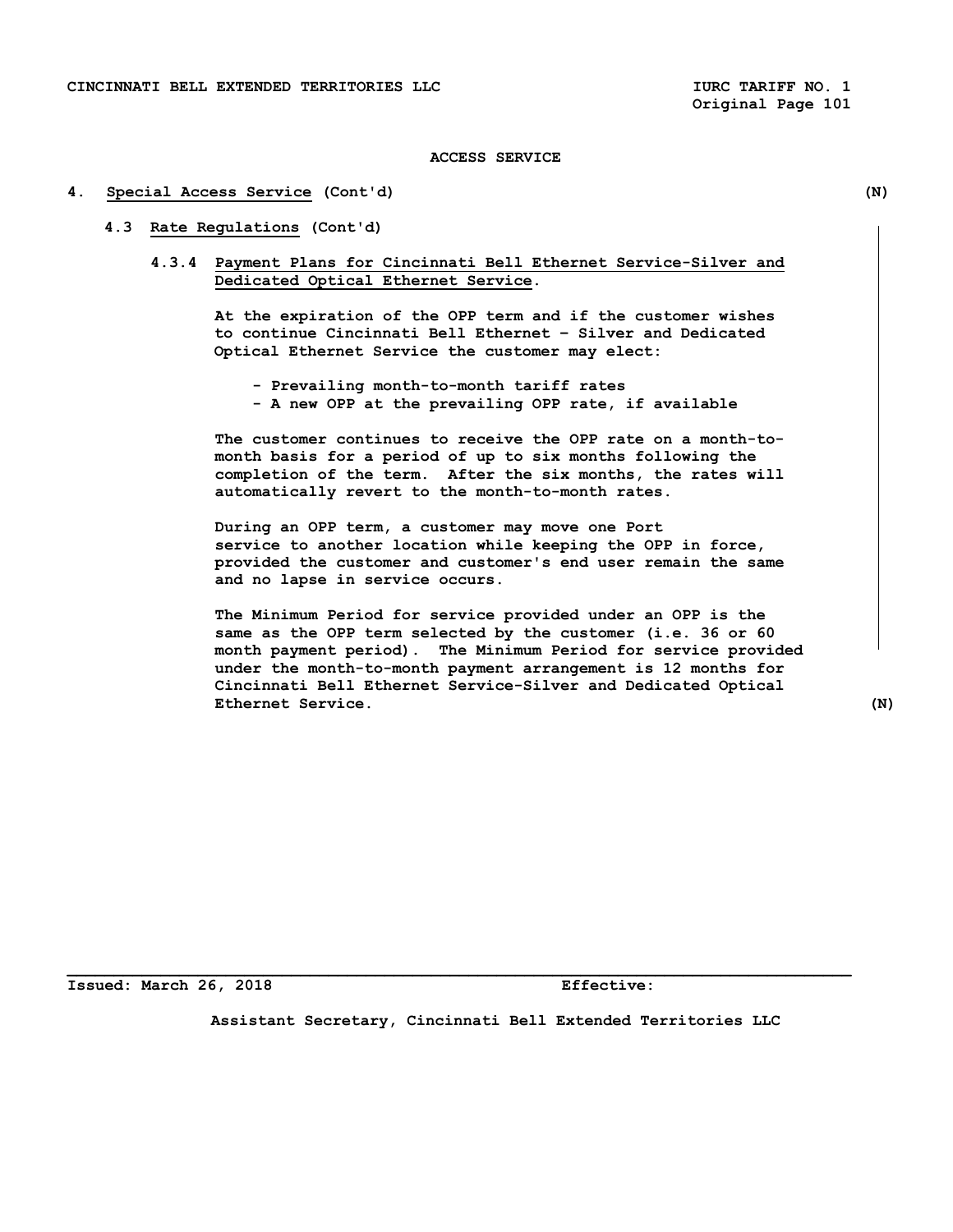#### **4. Special Access Service (Cont'd) (N)**

- **4.3 Rate Regulations (Cont'd)** 
	- **4.3.4 Payment Plans for Cincinnati Bell Ethernet Service-Silver and Dedicated Optical Ethernet Service.**

 **Customers requesting termination of service prior to the expiration date of the Minimum Period will be liable for payment of a Minimum Period Charge. The Minimum Period Charge applies to all features associated with a service. The Minimum Period Charge for all OPP terms will be calculated as follows:** 

 **- Customers with a 12 month OPP would pay a charge equal to the total of the remaining months of the OPP contract. The Termination rate calculation is:** 

 **[12 months - months in service] X 12 month OPP monthly rate.** 

 **- Customers with a 36 month OPP would pay a charge equal to the total of the remaining months of the OPP contract. The Termination rate calculation is:** 

 **[36 months - months in service] X 36 month OPP monthly rate.** 

 **- Customers with a 60 month OPP would pay a charge equal to the total of the remaining months of the OPP contract. The Termination rate calculation is:** 

 **[60 months - months in service] X 60 month OPP monthly rate. (N)** 

**Issued: March 26, 2018 Effective:** 

**Assistant Secretary, Cincinnati Bell Extended Territories LLC**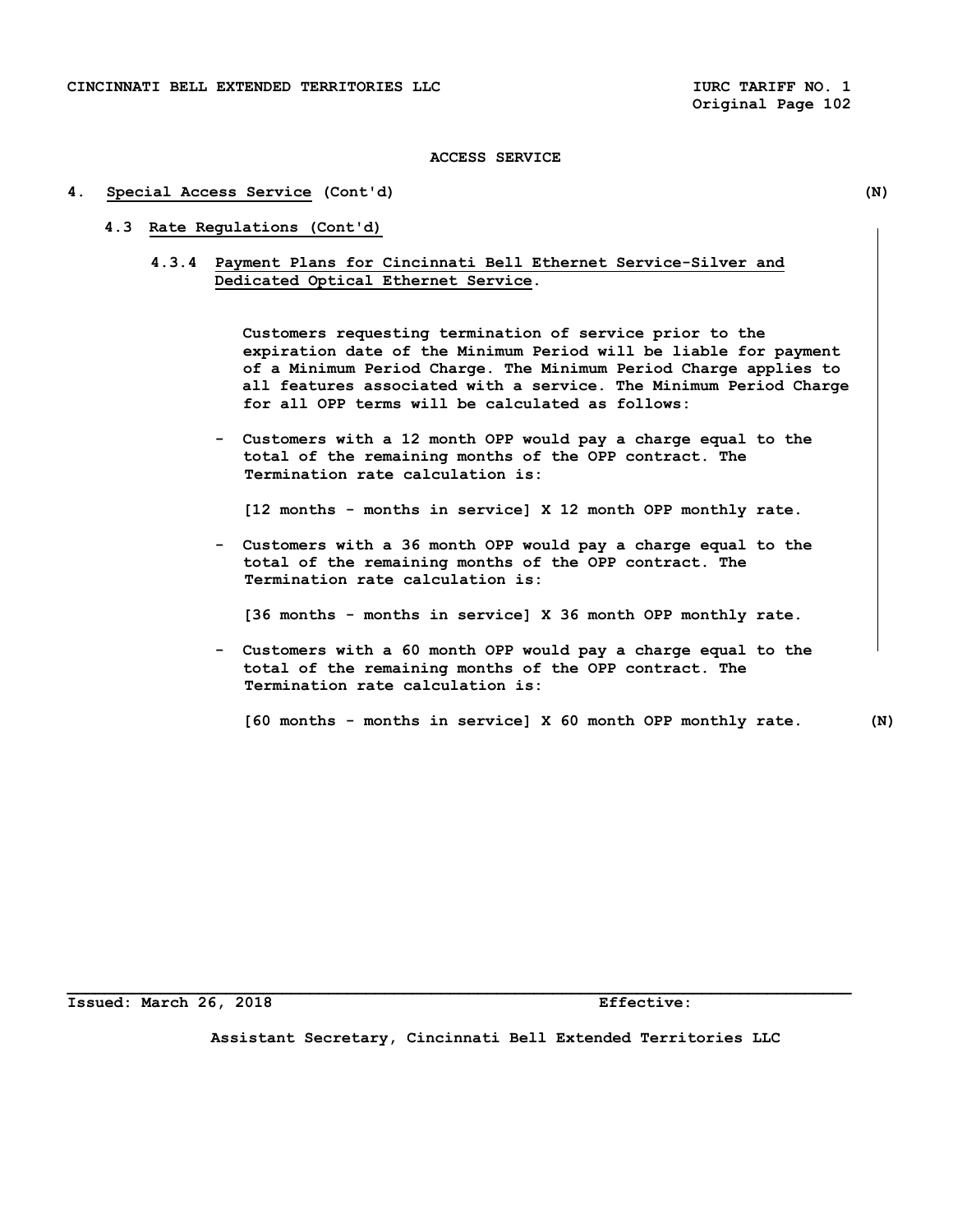## **4. Special Access Service (Cont'd) (N)**

 **4.3 Rate Regulations (Cont'd)** 

#### **4.3.5 Discount Commitment Program (DCP)**

 **(A) General Description** 

 **The Discount Commitment Program (DCP) provides the customer with rate stabilization and discounted rates. The customer agrees to a minimum service commitment per service when establishing a DCP. The rate elements by service are:** 

> **Cincinnati Bell Ethernet Service -Silver Dedicated Optical Ethernet Service**

 **Customers may disconnect or move Nodes or Ports and not be subject to Maximum Termination Liability charges as long as commitment Levels are maintained.** 

 **DCPs may be established by service and be for 12, 24, 48 and 60 months for Cincinnati Bell Ethernet-Silver Service and 12, 24 36, 48, 60, and 84 months for Dedicated Optical Ethernet Service. A customer may have only one DCP per service in effect at one time. For example, a customer that has a 36-month DCP for Dedicated Optical Ethernet Service may not establish a second Dedicated Optical Ethernet Service until the current DCP expires.** 

 **Monthly rates for services installed under a DCP will change as Telephone Company-initiated rate changes become effective but during the DCP term will not exceed the original monthly rate in effect at the beginning of customer's DCP term. (N)** 

**Issued: March 26, 2018 Effective:** 

**Assistant Secretary, Cincinnati Bell Extended Territories LLC**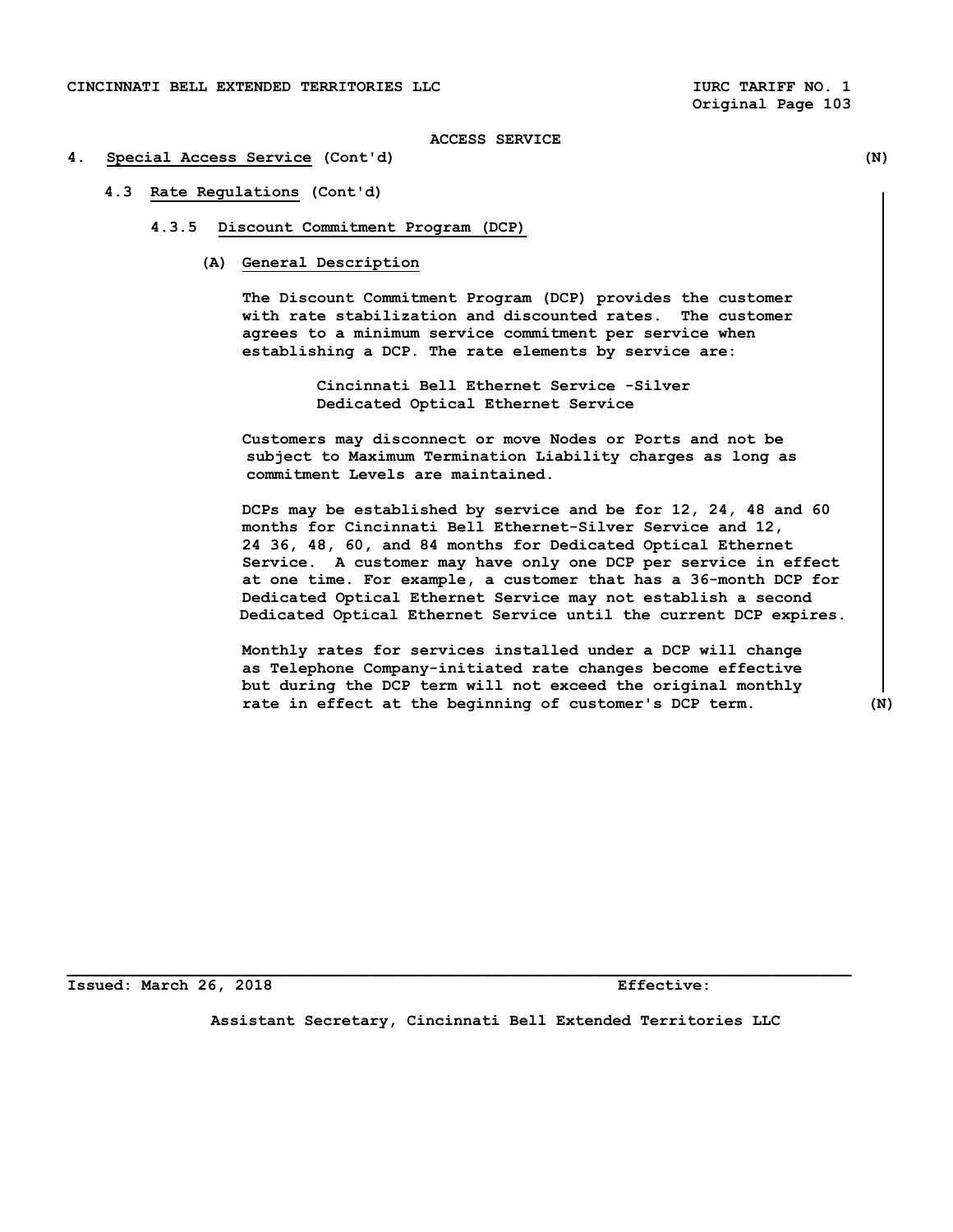## **4. Special Access Service (Cont'd) (N)**

- **4.3 Rate Regulations (Cont'd)** 
	- **4.3.5 Discount Commitment Program (DCP) (Cont'd)** 
		- **(A) General Description (Cont'd)**

 **During the term of the selected DCP, Telephone Company initiated rate changes (increases or decreases) will automati cally be applied to the monthly rates for the remaining months of the current DCP term. But in no case will any rate change cause the monthly rate during the DCP term to exceed that in effect at the beginning of the customer's DCP term.** 

 **(B) Commitment Level** 

 **A customer establishes a DCP term by committing 90 percent of their in-service Circuits (CKTS) by service during the term.** 

 **The customer will not receive the DCP rates for in-service levels above the 90 percent commitment level established. For example, a customer with 100 CKTSs in-service and commits to 90 CKTS (i.e. 90 percent) will receive the DCP rates for up to 90 CKTS.** 

 **If a customer's actual in-service level falls below the commitment level, the customer will be billed for the commitment level of CKTS at DCP rates. For example, a customer that commits 90 CKTS but has only 70 CKTS in service will be billed the DCP rates for 90 CKTS.** 

 **(C) 60-Day Review Period** 

 **No adjustments, for being below commitment level (as described in (B) above), in monthly billing for a DCP will be made until 60 days after Company notification to the customer that the commitment level has been exceeded or not been met. This will insure that customers will not be penalized for aberrations in Connection counts caused by timing differentials in disconnection and installation. (N)** 

**Issued: March 26, 2018 Effective:** 

**Assistant Secretary, Cincinnati Bell Extended Territories LLC**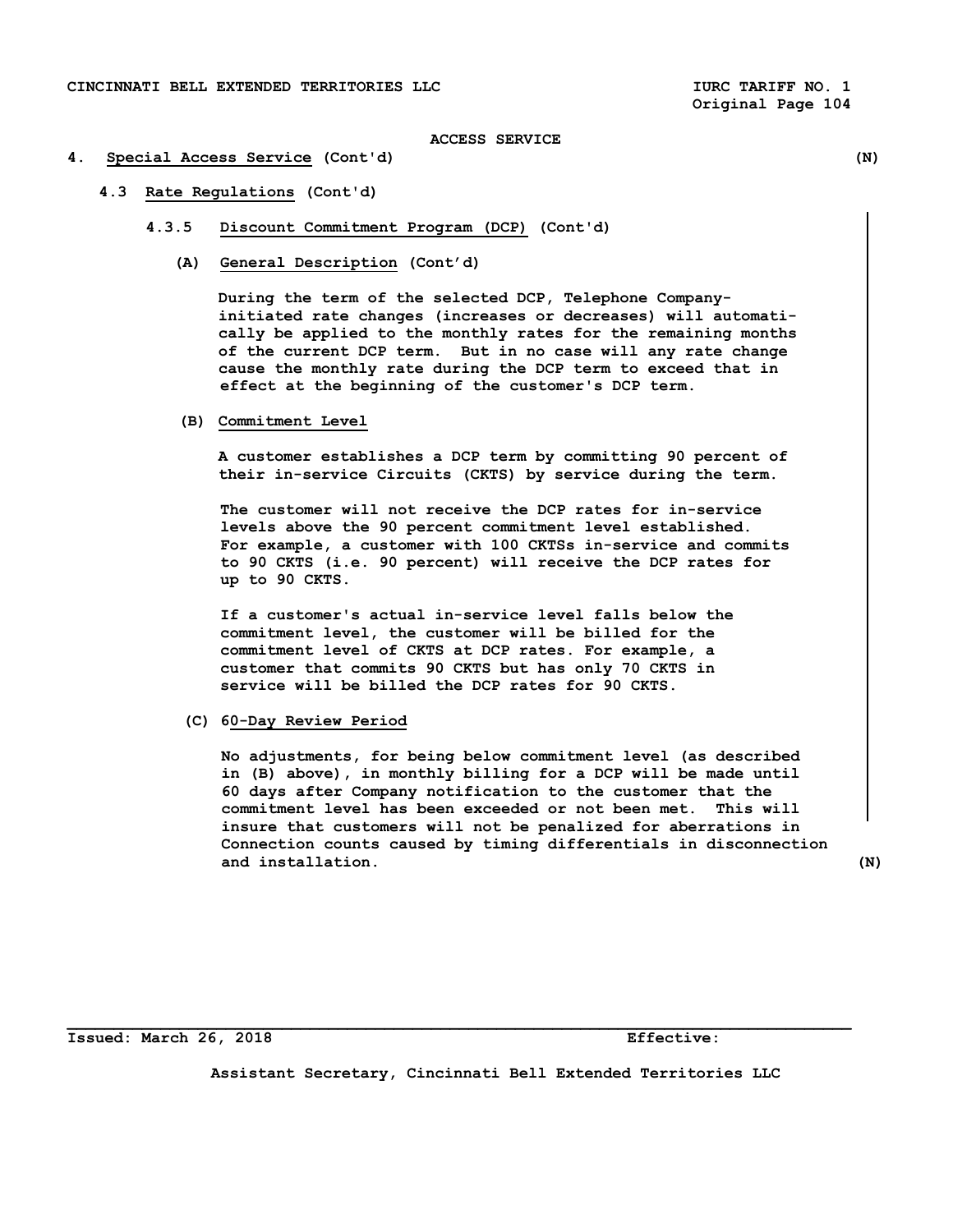## **4. Special Access Service (Cont'd) (N)**

- **4.3 Rate Regulations (Cont'd)** 
	- **4.3.5 Discount Commitment Program (DCP) (Cont'd)** 
		- **(C) 60-Day Review Period (Cont'd)**

 **Customers' bills will not be adjusted for being outside the parameters described in 4.3.5(B), preceding during the 90 day review period. Additionally, customers will continue to be billed the adjustments (following the 60 day review period) for being outside the described parameters until the commitment level is met or increased. A new 60-day review period will be initiated if the customer's actual in-service level subsequently falls outside the described parameters.** 

 **(D) Increasing the DCP Commitment Level** 

 **Customers may increase their commitment level at any time by notifying the Company in writing. An increase in the commitment level will not change the expiration date of the DCP.** 

 **When a commitment level is increased, the actual in-service CKT level at the time of the increase will be used to calculate billing adjustments as described in Section 4.3.5(B), preceding.** 

# **(E) Decreasing the DCP Commitment Level and Termination Liabilities**

**Customers may decrease their commitment level only by paying termination liability charges on the number of Ports, by which the commitment level is decreased. For example, a customer has a commitment level of 90 CKTS. The customer then decreases this commitment level to 70 CKTS. The customer must pay termination liabilities on 20 CKTS.** 

 **The Termination Liability for DCP is calculated to be the equal to all remaining amounts due or to become due, including but not limited to all monthly charges for which Customer would have been responsible if the Customer had not terminated prior to the end of the applicable commitment period.** 

 **A decrease in the commitment level will not change the expiration date of the DCP.** (N)

**Issued: March 26, 2018 Effective:** 

**Assistant Secretary, Cincinnati Bell Extended Territories LLC**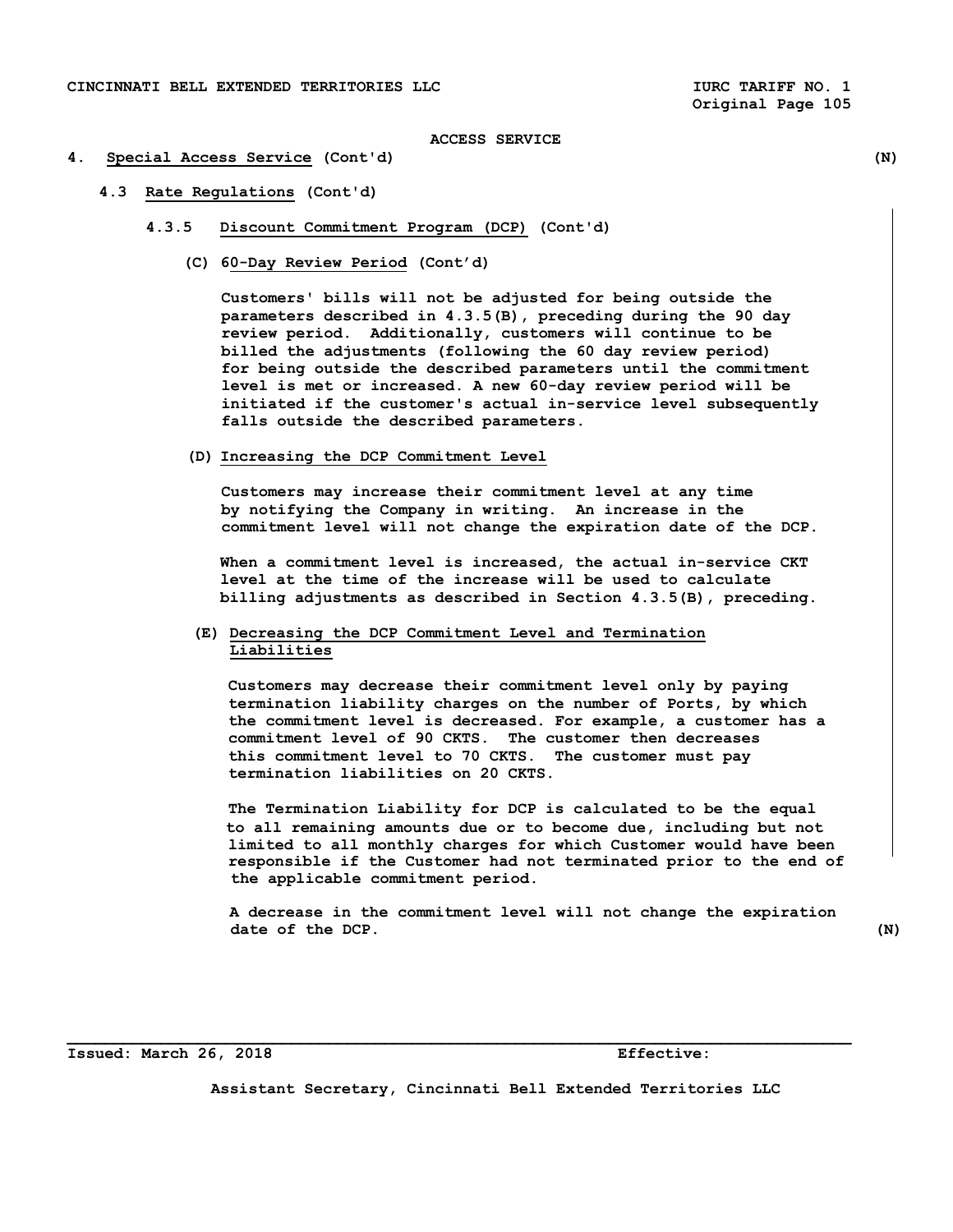#### **4. Special Access Service (Cont'd) (N)**

# **4.3 Rate Regulations (Cont'd)**

 **4.3.5 Discount Commitment Program (DCP) (Cont'd)** 

# **(F) Upgrading a DCP Service**

 **If the customer has a DCP, the DCP commitment level will be increased if the customer requests that it be increased.** 

 **When a customer upgrades a service being billed DCP rates to a higher speed service, the lower speed service DCP commitment level will be reduced at the customer's request and no termination liabilities will apply. For example, When a customer upgrades a CBES-Silver 100Mbps service being billed DCP rates to a CBES-Silver 1Gbps service the customer's 100Mbps DCP commitment level will be reduced at the customer's request per circuit upgraded and no termination liabilities will apply.** 

 **(G) Conversion to an Optional Payment Plan (OPP)** 

 **Customers may convert services from a DCP term to an OPP as described in 4.3.4, preceding. No termination liabilities will apply to services converted to an OPP term of the same or longer length than the DCP term. Additionally, the customer's DCP commitment level will be reduced by the number of CKTS associated with the service, converted to an OPP term. (N)** 

**Issued: March 26, 2018 Effective:** 

**Assistant Secretary, Cincinnati Bell Extended Territories LLC**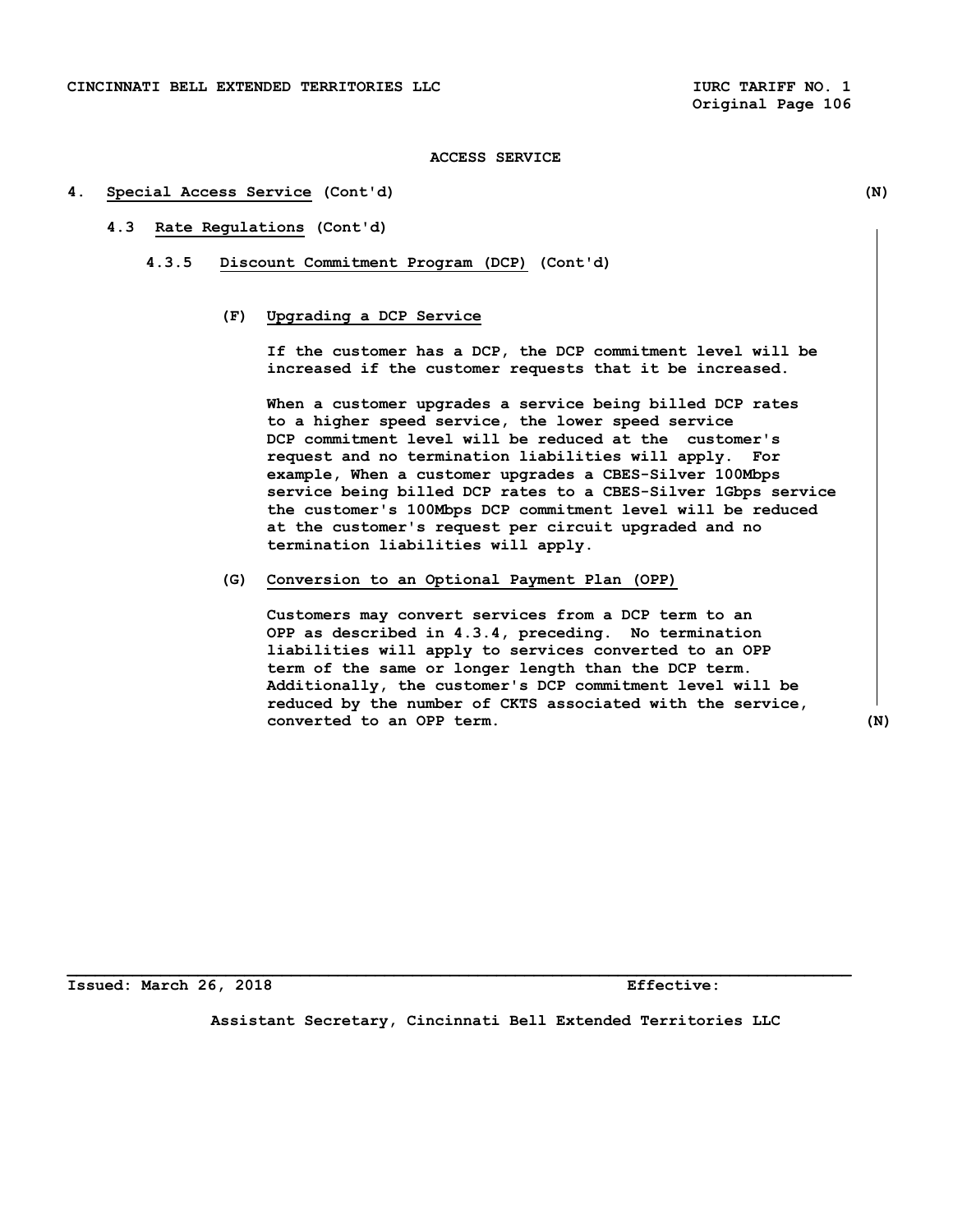## **5. Additional Engineering, Additional Labor and Miscellaneous Services (N)**

 **In this section normally scheduled working hours are an employee's scheduled work period in any given calendar day (e.g., 7:00 a.m. to 4:00 p.m.) for the application of rates based on working hours.** 

# **5.1 Additional Engineering**

 **Additional Engineering will be provided by the Company at the request of the customer only when:** 

 **(A) A customer requests additional technical information after the Company has already provided the technical information normally included on the Design Layout Report (DLR)** 

 **The Company will notify the customer that additional engineering Charges will apply before any additional engineering is undertaken.** 

## **5.1.1 Charges For Additional Engineering**

 **The charges for additional Engineering are as follows:** 

|     | Additional Engineering                              |      | First Half<br>Hour or<br>Fraction | Each Additional<br>Half Hour or<br>Fraction |
|-----|-----------------------------------------------------|------|-----------------------------------|---------------------------------------------|
|     | Periods                                             | USOC | Thereof                           | Thereof                                     |
| (A) | Basic Time,<br>normally scheduled<br>working hours# | AEH  | \$100.00                          | \$75.00                                     |

**# If more than one engineer is involved with the same additional engineering project, the total amount of time for all engineers involved will be aggregated prior to the distribution of time between the "First Half Hour or Fraction Thereof" and "Each Additional Half Hour or Fraction Thereof" rate categories. (N)** 

**Issued: March 26, 2018 Effective:** 

**Assistant Secretary, Cincinnati Bell Extended Territories LLC**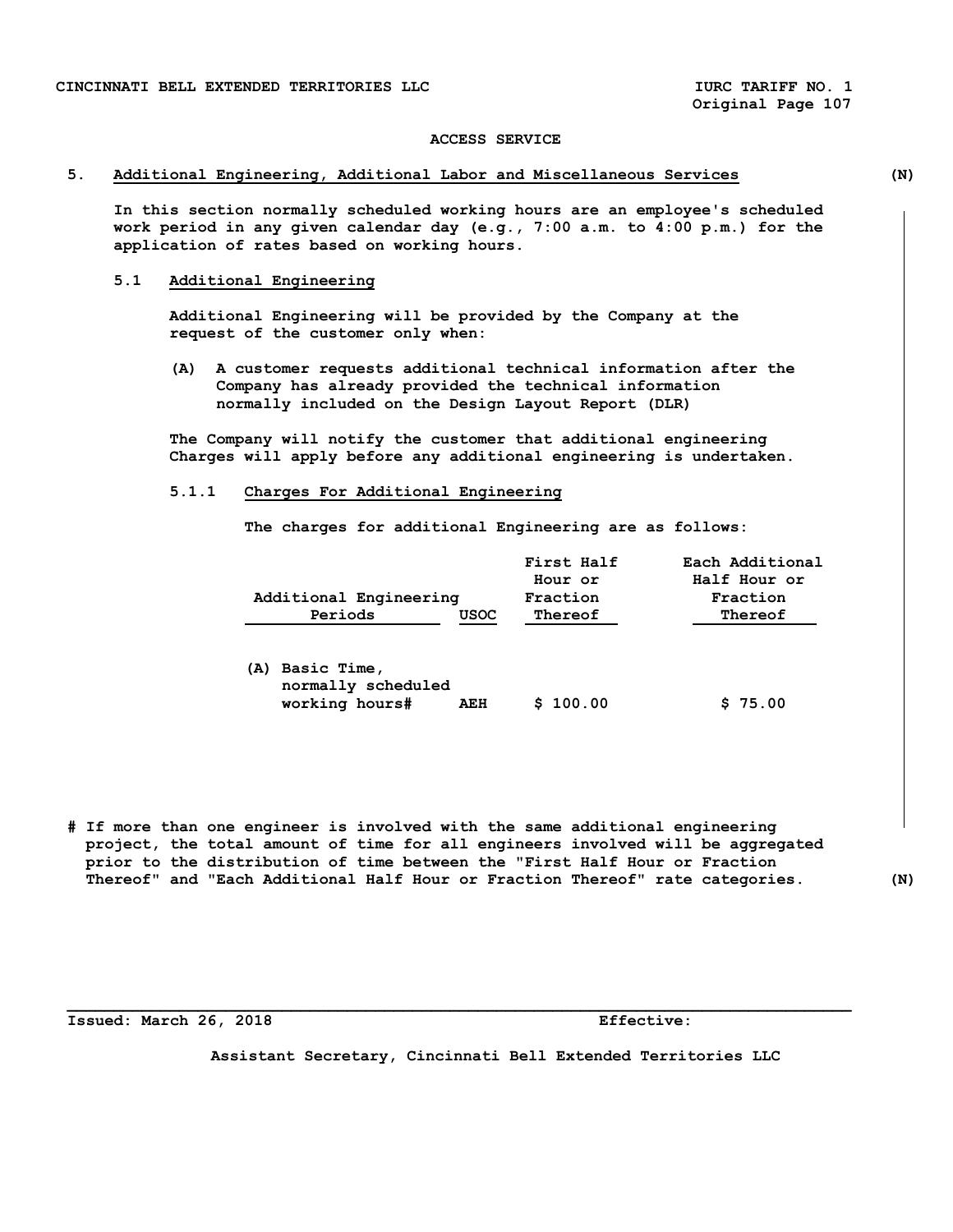### **5. Additional Engineering, Additional Labor and Miscellaneous Services (Cont'd) (N)**

### **5.1 Additional Engineering (Cont'd)**

 **5.1.1 Charges for Additional Engineering (Cont'd)** 

| <b>First Half</b> | Each Additional |
|-------------------|-----------------|
| Hour or           | Half Hour or    |
| Fraction          | Fraction        |
| Thereof           | Thereof         |
|                   |                 |

 **B) Overtime, outside of normally scheduled working hours# AEH \$ 100.00 \$ 75.00** 

# **5.2 Additional Labor**

 **Additional labor is that labor requested by the customer on a given service and agreed to by the Company as set forth in 5.2.1 through 5.2.5 following. The Company will notify the customer that additional labor charges as set forth in 5.2.6 following will apply before any additional labor is undertaken.** 

 **5.2.1 Overtime Installation** 

 **Overtime installation is that Company installation effort outside of normally scheduled working hours.** 

## **5.2.2 Overtime Repair**

 **Overtime repair is that Company maintenance effort performed outside of normally scheduled working hours.** 

 **5.2.3 Stand by** 

 **Stand by includes all time in excess of one-half (1/2) hour during which Company personnel stand by to make cooperative tests with a customer to verify facility repair on a given service.** 

**# If more than one engineer is involved with the same additional engineering project, the total amount of time for all engineers involved will be aggregated prior to the distribution of time between the "First Half Hour or Fraction Thereof" and "Each Additional Half Hour or Fraction Thereof" rate categories. (N)** 

**\_\_\_\_\_\_\_\_\_\_\_\_\_\_\_\_\_\_\_\_\_\_\_\_\_\_\_\_\_\_\_\_\_\_\_\_\_\_\_\_\_\_\_\_\_\_\_\_\_\_\_\_\_\_\_\_\_\_\_\_\_\_\_\_\_\_\_\_\_\_\_\_\_\_\_\_\_\_\_\_\_\_\_\_** 

**Issued: March 26, 2018 Effective:**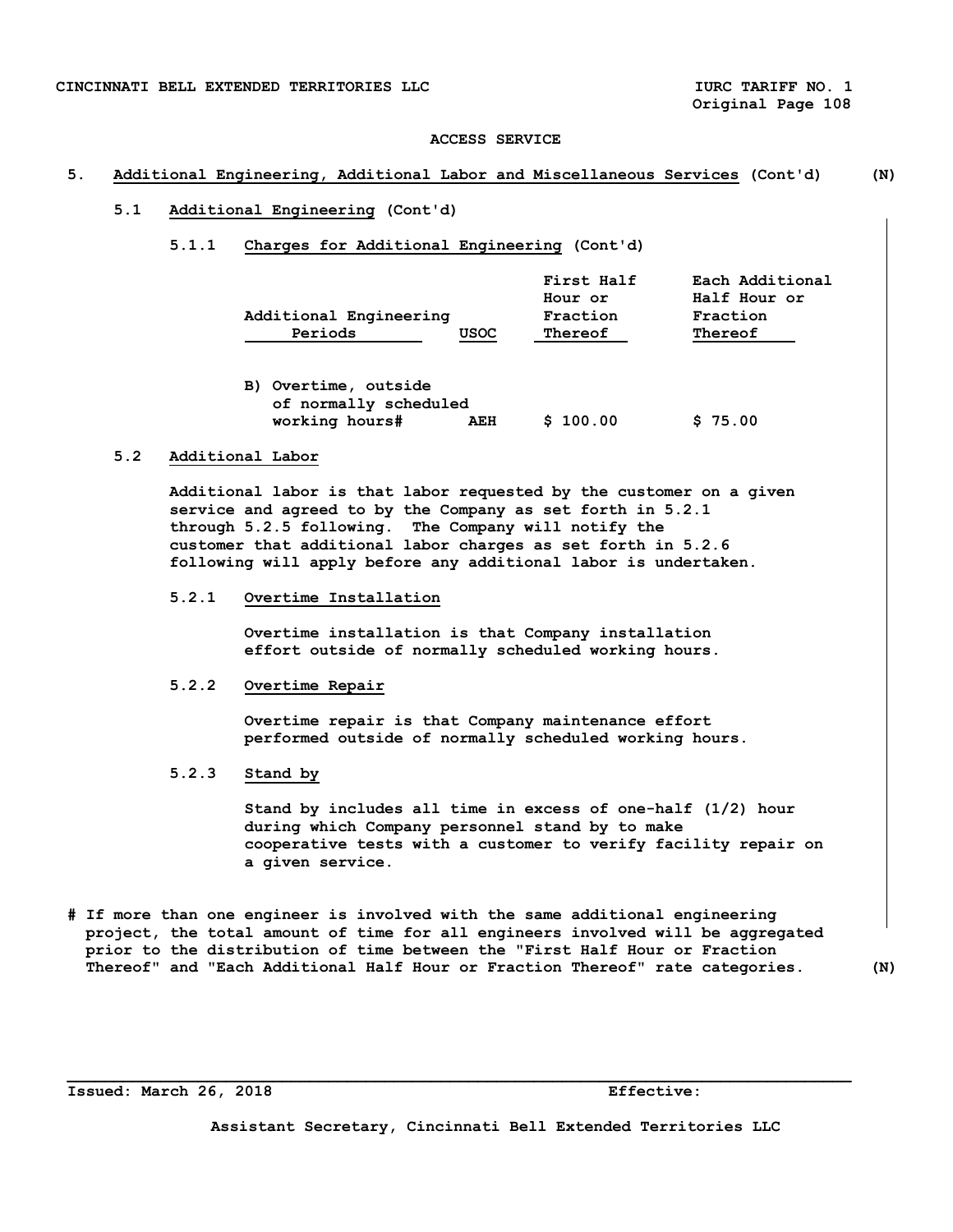## **5. Additional Engineering, Additional Labor and Miscellaneous Services (Cont'd) (N)**

# **5.2 Additional Labor (Cont'd)**

### **5.2.4 Testing and Maintenance with Other Telephone Companies**

 **Testing and Maintenance with Other Telephone Companies is that additional testing, maintenance or repair of facilities which connect to facilities of other telephone companies, which is in addition to normal effort required to test, maintain or repair facilities provided solely by the Company.** 

# **5.2.5 Other Labor**

 **Other labor is that additional labor not included in 5.2.1 through 5.2.4 preceding and labor incurred to accommodate a specific customer request that involves only labor which is not covered by any other section of this tariff.** 

## **5.2.6 Charges For Additional Labor**

 **The charges for additional labor are as follows:** 

|                  |      | <b>First Half</b> | Each Additional |
|------------------|------|-------------------|-----------------|
|                  |      | Hour or           | Half Hour or    |
| Additional Labor |      | Fraction          | Fraction        |
| Periods          | USOC | Thereof           | Thereof         |

 **(A) Installation or Repair** 

| - Overtime,<br>outside of normally<br>scheduled working hours<br>on a scheduled<br>work day# | ALH | $$60.00*$ | $$60.00*$ |
|----------------------------------------------------------------------------------------------|-----|-----------|-----------|
| - Premium Time,<br>outside of scheduled                                                      |     |           |           |

 **work day# ALH 74.00\* 74.00\*** 

- **# If more than one technician is involved with the same additional labor project, the total amount of time for all technicians involved will be aggregated prior to the distribution of time between the "First Half Hour or Fraction Thereof" and "Each Additional Half Hour or Fraction Thereof" rate categories.**
- **\* A call-out of a Company employee at a time not consecutive with the employee's scheduled work period is subject to a minimum charge of four hours. (N)**

**\_\_\_\_\_\_\_\_\_\_\_\_\_\_\_\_\_\_\_\_\_\_\_\_\_\_\_\_\_\_\_\_\_\_\_\_\_\_\_\_\_\_\_\_\_\_\_\_\_\_\_\_\_\_\_\_\_\_\_\_\_\_\_\_\_\_\_\_\_\_\_\_\_\_\_\_\_\_\_\_\_\_\_\_** 

**Issued: March 26, 2018 Effective:**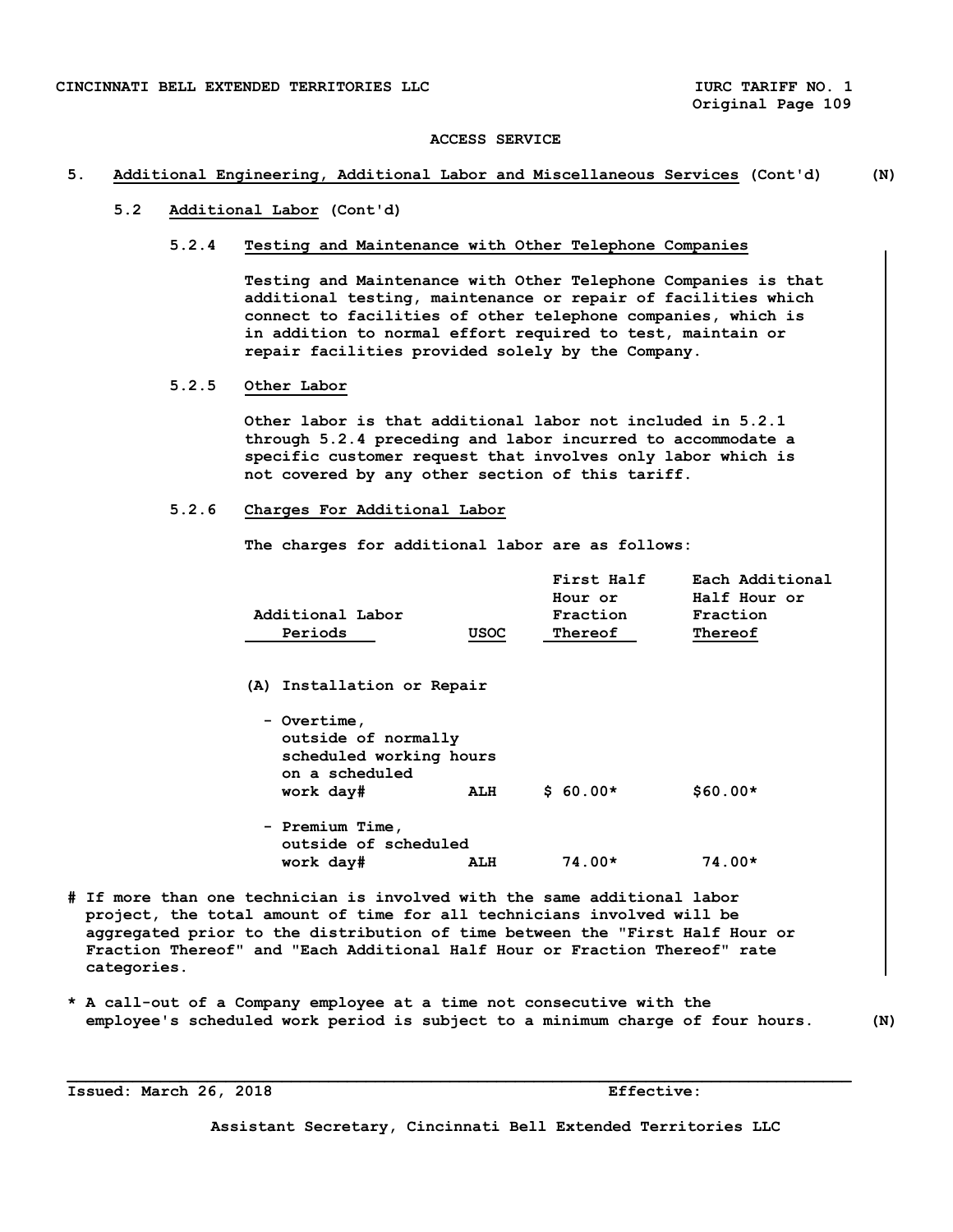# **5. Additional Engineering, Additional Labor and Miscellaneous Services (Cont'd) (N)**

# **5.2 Additional Labor (Cont'd)**

## **5.2.6 Charges For Additional Labor (Cont'd)**

| Additional Labor<br>Periods                                                     | USOC       | First Half<br>Hour or<br>Fraction<br>Thereof | First<br>Billable<br>Half Hour<br>or Fraction<br>Thereof | Each<br>Additional<br>Half Hour<br>or Fraction<br>Thereof |
|---------------------------------------------------------------------------------|------------|----------------------------------------------|----------------------------------------------------------|-----------------------------------------------------------|
| (B) Stand by                                                                    |            |                                              |                                                          |                                                           |
| - Basic time,<br>normally scheduled<br>working hours# ALT                       |            | None                                         | $$50.00*$                                                | $$50.00*$                                                 |
| - Overtime,<br>outside of normally<br>scheduled working<br>hours on a scheduled |            |                                              |                                                          |                                                           |
| work day#                                                                       | <b>ALT</b> | None                                         | $60.00*$                                                 | $60.00*$                                                  |
| - Premium Time,<br>outside of scheduled                                         |            |                                              |                                                          |                                                           |
| work day#                                                                       | <b>ALT</b> | None                                         | $74.00*$                                                 | $74.00*$                                                  |

**# If more than one technician is involved with the same additional labor project, the total amount of time for all technicians involved will be aggregated prior to the distribution of time between the "First Billable Half Hour or Fraction Thereof" and "Each Additional Half Hour or Fraction Thereof" rate categories.** 

**\* A call-out of a Company employee at a time not consecutive with the employee's scheduled work period is subject to a minimum charge of four hours. (N)** 

**Issued: March 26, 2018 Effective:** 

**Assistant Secretary, Cincinnati Bell Extended Territories LLC**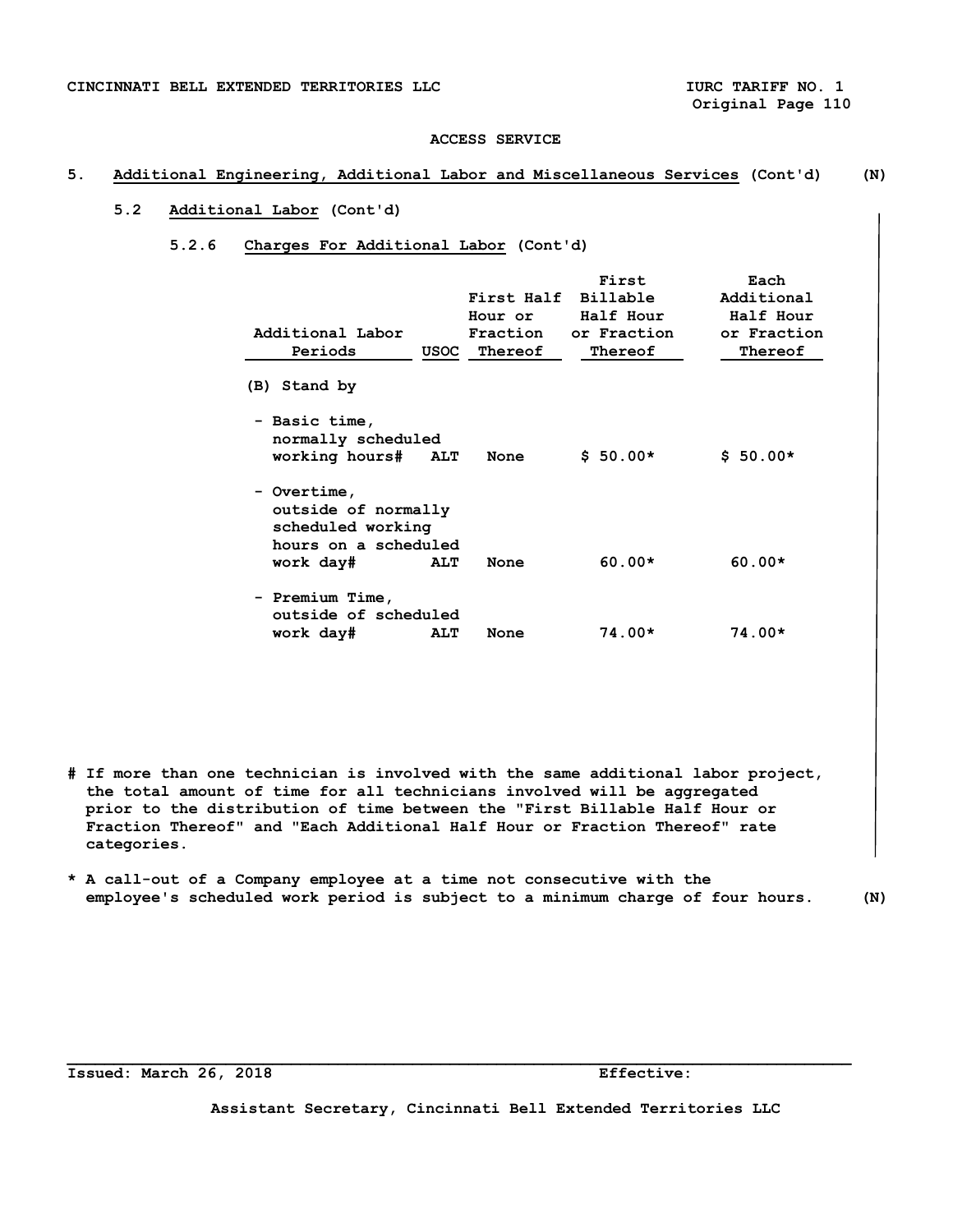**Original Page 111** 

### **ACCESS SERVICE**

# **5. Additional Engineering, Additional Labor and Miscellaneous Services (Cont'd) (N)**

# **5.2 Additional Labor (Cont'd)**

# **5.2.6 Charges For Additional Labor (Cont'd)**

 **The charges for additional labor are as follows:** 

| Additional Labor<br>Periods                                                                  | <b>USOC</b> | First Half<br>Hour or<br>Fraction<br>Thereof | Each Additional<br>Half Hour or<br>Fraction<br>Thereof |
|----------------------------------------------------------------------------------------------|-------------|----------------------------------------------|--------------------------------------------------------|
| (C) Testing and<br>Maintenance with other<br>telephone companies,<br>or Other Labor          |             |                                              |                                                        |
| - Basic time,<br>normally scheduled<br>working hours#                                        | ALK         | $$50.00*$                                    | $$50.00*$                                              |
| - Overtime,<br>outside of normally<br>scheduled working hours<br>on a scheduled<br>work day# | ALK         | $60.00*$                                     | $60.00*$                                               |
| - Premium Time,<br>outside of scheduled                                                      |             |                                              |                                                        |
| work day#                                                                                    | <b>ALK</b>  | 74.00*                                       | $74.00*$                                               |

- **# If more than one technician is involved with the same additional labor project, the total amount of time for all technicians involved will be aggregated prior to the distribution of time between the "First Half Hour or Fraction Thereof" and "Each Additional Half Hour or Fraction Thereof" rate categories.**
- **\* A call-out of a Company employee at a time not consecutive with the employee's scheduled work period is subject to a minimum charge of four hours. (N)**

**\_\_\_\_\_\_\_\_\_\_\_\_\_\_\_\_\_\_\_\_\_\_\_\_\_\_\_\_\_\_\_\_\_\_\_\_\_\_\_\_\_\_\_\_\_\_\_\_\_\_\_\_\_\_\_\_\_\_\_\_\_\_\_\_\_\_\_\_\_\_\_\_\_\_\_\_\_\_\_\_\_\_\_\_** 

**Issued: March 26, 2018 Effective:**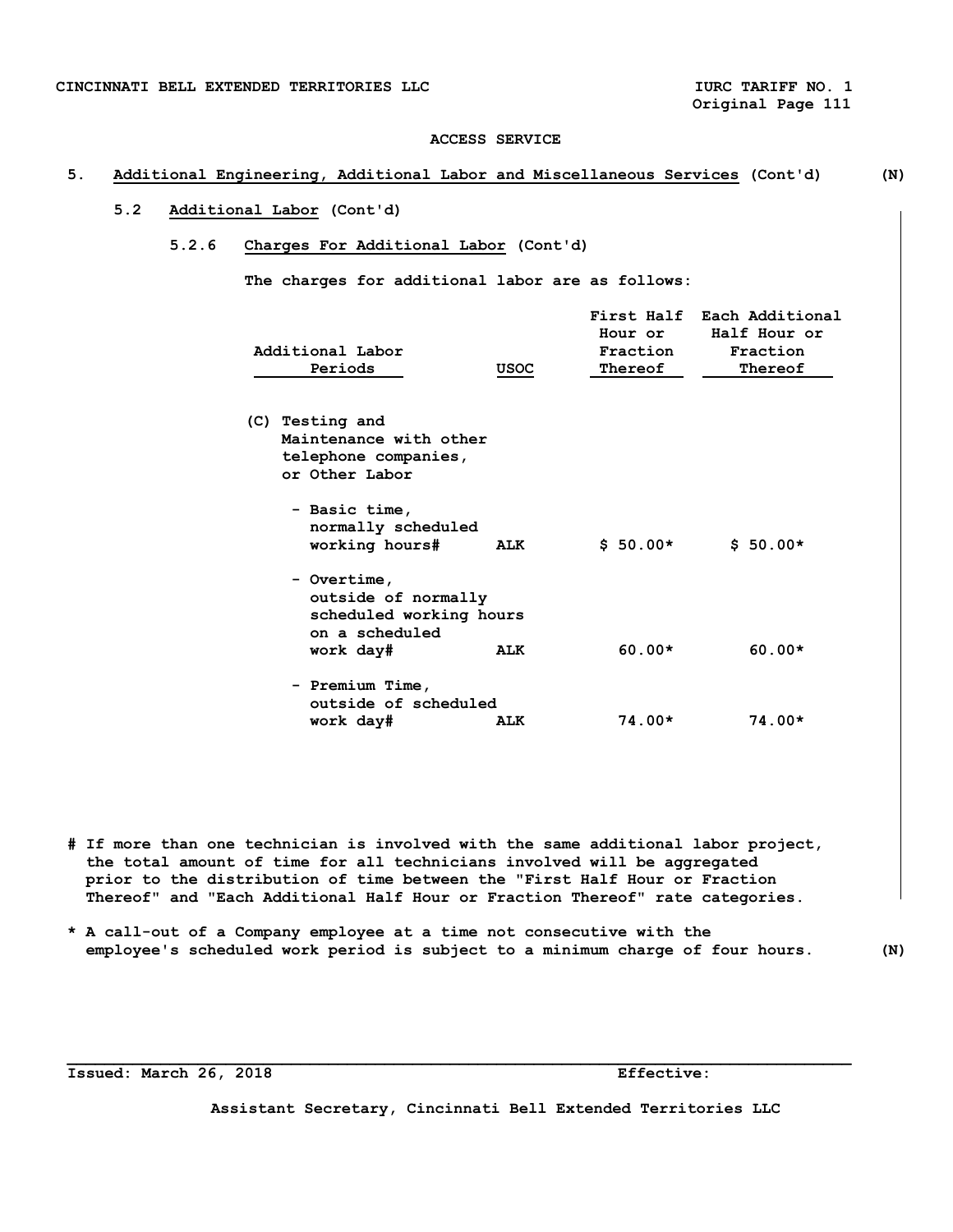## **5. Additional Engineering, Additional Labor and Miscellaneous Services (Cont'd) (N)**

## **5.3 Miscellaneous Services**

- **5.3.1 Maintenance of Service** 
	- **(A) When a customer reports a trouble to the Company for clearance and no trouble is found in the Company's facilities, the customer shall be responsible for payment of a Maintenance of Service charge for the period of time from when Company personnel are dispatched to when the work is completed. Failure of Company personnel to find trouble in Company facilities will result in no charge if the trouble is actually in those facilities, but not discovered at the time.**
	- **(B) The customer shall be responsible for payment of a Maintenance of Service charge when the Company dispatches personnel and the trouble is in equipment or communications systems provided by other than the Company.**

 **In either (A) or (B) preceding, no credit allowance will be applicable for the interruption involved if the Maintenance of Service charge applies.** 

| The charges for Maintenance of Service are as follows: |      |          |                            |
|--------------------------------------------------------|------|----------|----------------------------|
|                                                        |      |          | First Half Each Additional |
|                                                        |      | Hour or  | Half Hour or               |
| Maintenance of Service                                 |      | Fraction | Fraction                   |
| Periods                                                | USOC | Thereof  | Thereof                    |
|                                                        |      |          |                            |

| - Basic time,      |            |         |         |
|--------------------|------------|---------|---------|
| normally scheduled |            |         |         |
| working hours#     | <b>MVV</b> | \$50.00 | \$50.00 |

**# If more than one technician is involved with the same trouble report, the total amount of time for all technicians dispatched involved will be aggregated prior to the distribution of time between the "First Half Hour or Fraction Thereof" and "Each Additional Half Hour or Fraction Thereof" rate categories. (N)** 

**\_\_\_\_\_\_\_\_\_\_\_\_\_\_\_\_\_\_\_\_\_\_\_\_\_\_\_\_\_\_\_\_\_\_\_\_\_\_\_\_\_\_\_\_\_\_\_\_\_\_\_\_\_\_\_\_\_\_\_\_\_\_\_\_\_\_\_\_\_\_\_\_\_\_\_\_\_\_\_\_\_\_\_\_** 

**Issued: March 26, 2018 Effective:**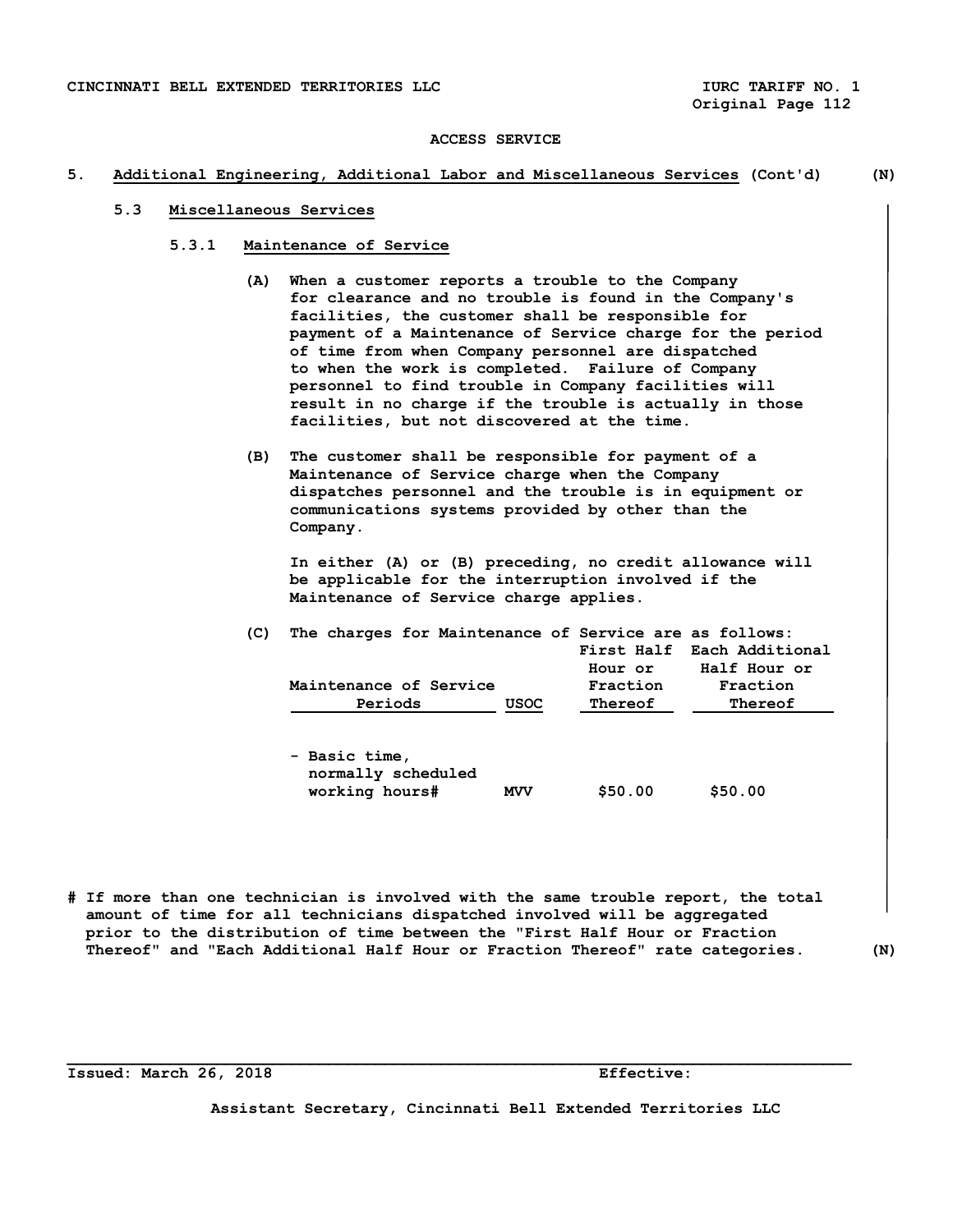**Original Page 112** 

### **ACCESS SERVICE**

## **5. Additional Engineering, Additional Labor and Miscellaneous Services (Cont'd) (N)**

# **5.3 Miscellaneous Services (Cont'd)**

 **5.3.1 Maintenance of Service (Cont'd)** 

 **(C) (Cont'd)** 

| Maintenance of Service<br>Periods                                                            | <b>USOC</b> | Hour or<br>Fraction<br>Thereof | First Half Each Additional<br>Half Hour or<br>Fraction<br>Thereof |
|----------------------------------------------------------------------------------------------|-------------|--------------------------------|-------------------------------------------------------------------|
| - Overtime,<br>outside of normally<br>scheduled working hours<br>on a scheduled<br>work day# | <b>MVV</b>  | $$60.00*$                      | $$60.00*$                                                         |
| - Premium Time<br>outside of scheduled<br>work day#                                          | <b>MVV</b>  | $74.00*$                       | $74.00*$                                                          |

- **# If more than one technician is involved with the same trouble report, the total amount of time for all technicians dispatched involved will be aggregated prior to the distribution of time between the "First Half Hour or Fraction Thereof" and "Each Additional Half Hour or Fraction Thereof" rate categories.**
- **\* A call-out of a Company employee at a time not consecutive with the employee's scheduled work period is subject to a minimum charge of four hours. (N)**

**Issued: March 26, 2018 Effective:** 

**Assistant Secretary, Cincinnati Bell Extended Territories LLC**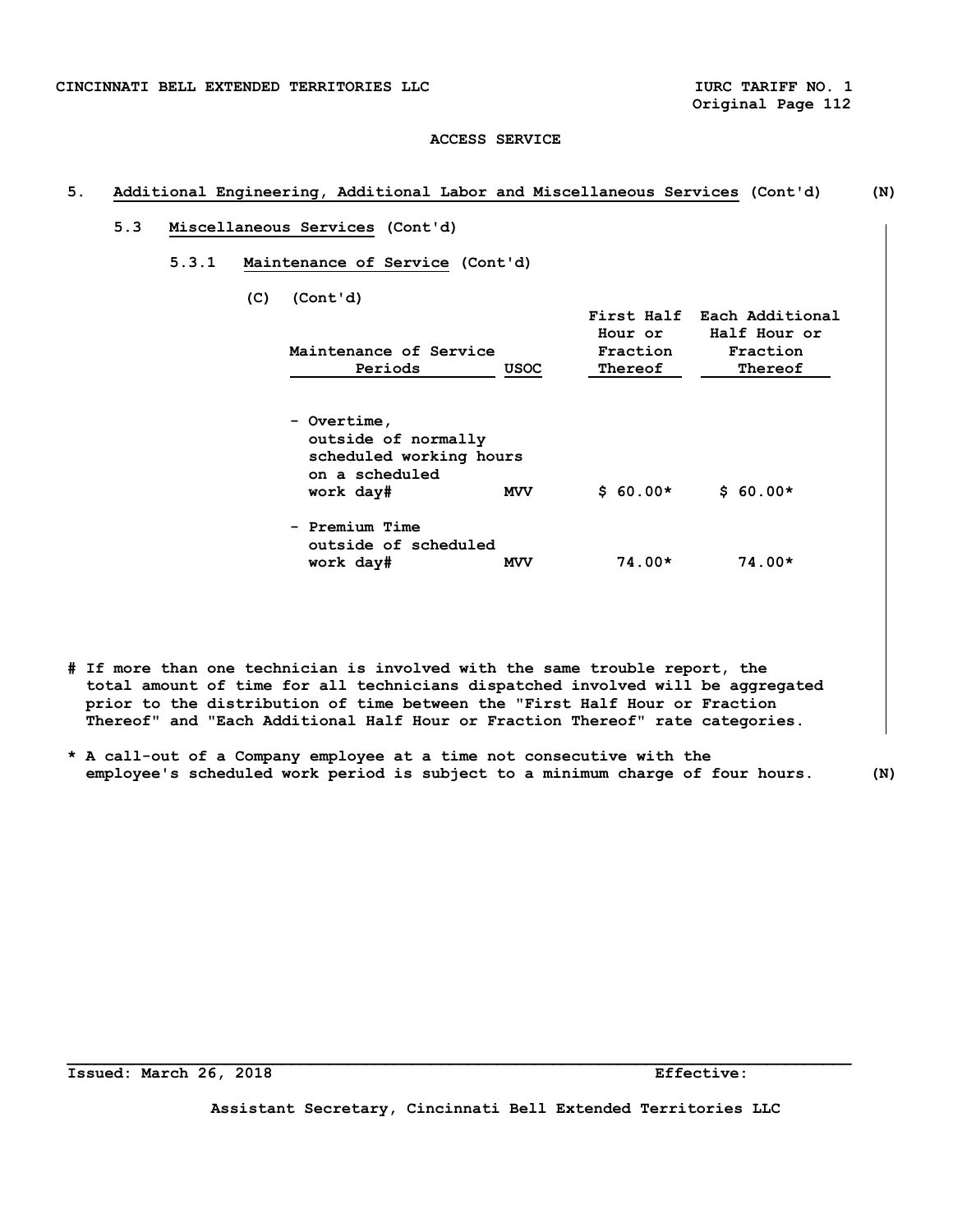### **5. Additional Engineering, Additional Labor and Miscellaneous Services (Cont'd) (N)**

## **5.3 Miscellaneous Services (Cont'd)**

# **5.3.2 Testing Services**

 **Testing Services offered under this section of the tariff are optional and subject to rates and charges as set forth in 5.3.2(C) following. Other testing services provided by the Company in association with Access Services are furnished at no additional charge. These other testing services are described in 3.1.4 preceding.** 

 **Testing services are normally provided by Company personnel at Company locations. However, provisions are made in (A)(5) and (B)(1) and (2) following for a customer to request Company personnel to perform testing services at the customer's premises.** 

 **The offering of Testing Services under this section of the tariff is made subject to the availability of the necessary qualified personnel and test equipment at the various test locations mentioned in (A), (B) and (C) following:** 

## **(A) Switched Access Service**

 **Testing Services for Switched Access are comprised of (a) tests which are performed during the installation of a Switched Access Service, and (b) tests which are performed after acceptance of such access services by a customer, i.e., in-service tests. These in-service tests may be further divided into two broad categories of tests: scheduled and nonscheduled.** 

 **Scheduled tests are those tests performed by the Company on a regular basis, e.g., monthly which result in the measurement of Switched Access Service. Scheduled tests may be done on an automatic basis (no Company or customer technicians (N)** 

**Assistant Secretary, Cincinnati Bell Extended Territories LLC**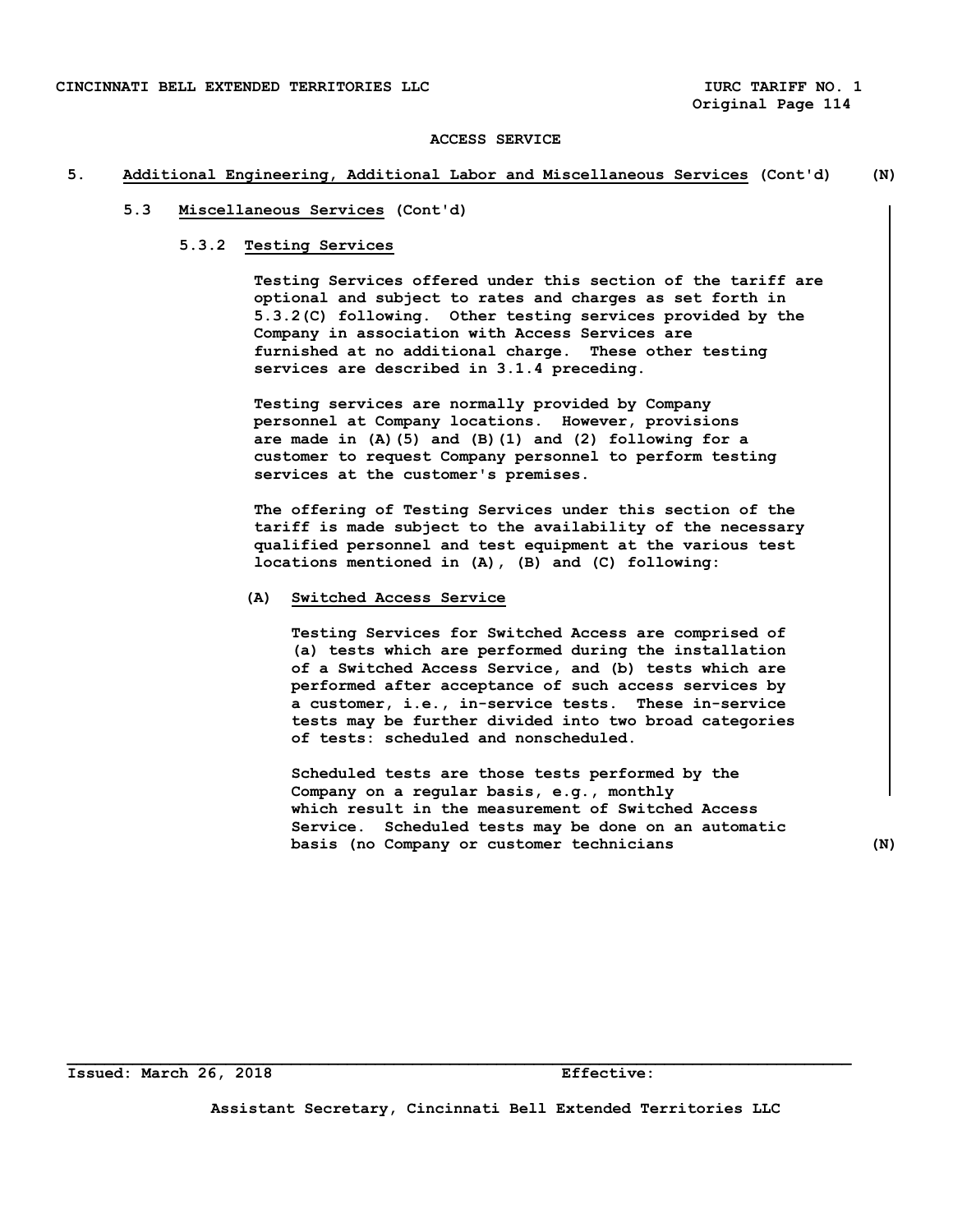### **5. Additional Engineering, Additional Labor and Miscellaneous Services (Cont'd) (N)**

- **5.3 Miscellaneous Services (Cont'd)** 
	- **5.3.2 Testing Services (Cont'd)** 
		- **(A) Switched Access Service (Cont'd)**

 **involved), on a cooperative basis (Company technician(s) involved at Company office(s) and customer technician(s) involved at customer's premises), or a manual basis (Company technician(s) involved at Company office(s) and at customer's premises).** 

 **Nonscheduled tests are performed by the Company "on demand", which result in the measurement of Switched Access Services. Nonscheduled tests may involve Company technicians at Company offices and at the customer's premises.** 

 **(1) Additional Cooperative Acceptance Testing** 

 **Additional Cooperative Acceptance Testing (ACAT) or Switched Access Service involves the Company provision of a technician at its office(s) and the customer provides a technician at its premises, with suitable test equipment to perform the required tests.** 

 **Additional Cooperative Acceptance Tests may, for example, consists of the following tests:** 

- **Impulse Noise**
- **Phase Jitter**
- **Signal to C-Notched Noise Ratio**
- **Intermodulation (Nonlinear) Distortion**
- **Frequency Shift (Offset)**
- **Envelope Delay Distortion**
- **Dial Pulse Percent Break (N)**

**Assistant Secretary, Cincinnati Bell Extended Territories LLC**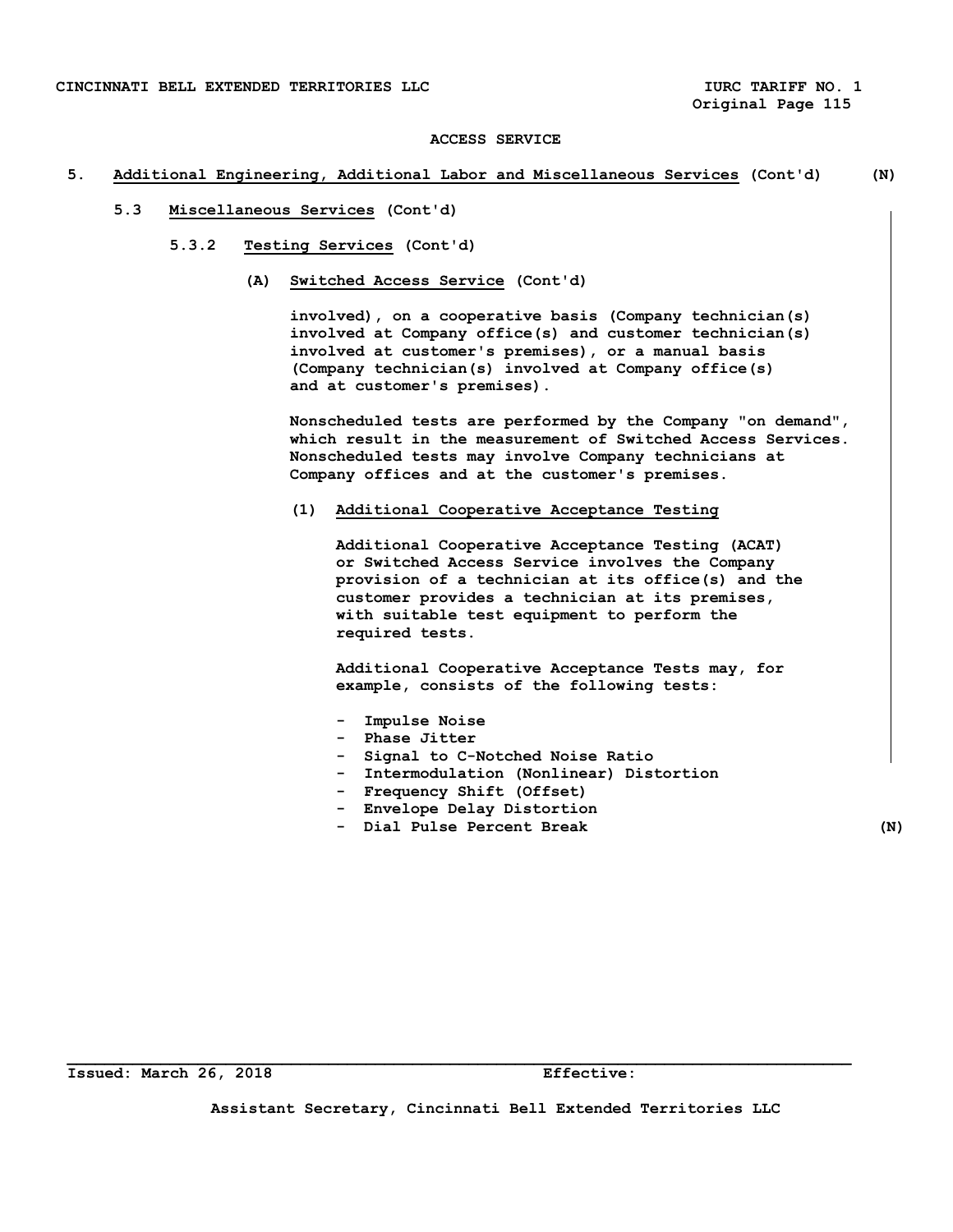## **5. Additional Engineering, Additional Labor and Miscellaneous Services (Cont'd) (N)**

- **5.3 Miscellaneous Services (Cont'd)**
- **5.3.2 Testing Services (Cont'd)** 
	- **(A) Switched Access Service (Cont'd)** 
		- **(2) Automatic Scheduled Testing**

 **Automatic Schedules Testing (AST) of Switched Access Services where the customer provides remote office test lines and 105 test lines with associated responders or their functional equivalent, will consist of monthly loss and C message noise tests and annual balance test. However, the customer may specify a more frequent schedule of tests. In addition to the loss/noise/ balance tests, the IC may also order, at additional charges, gain-slope and C-notched noise testing.** 

 **The Company will provide a monthly AST report that lists the test results for each trunk tested. Trunk test failures requiring customer participation for trouble resolution will be provided to the customer on an as-occurs basis. (N)** 

**Issued: March 26, 2018 Effective:** 

**Assistant Secretary, Cincinnati Bell Extended Territories LLC**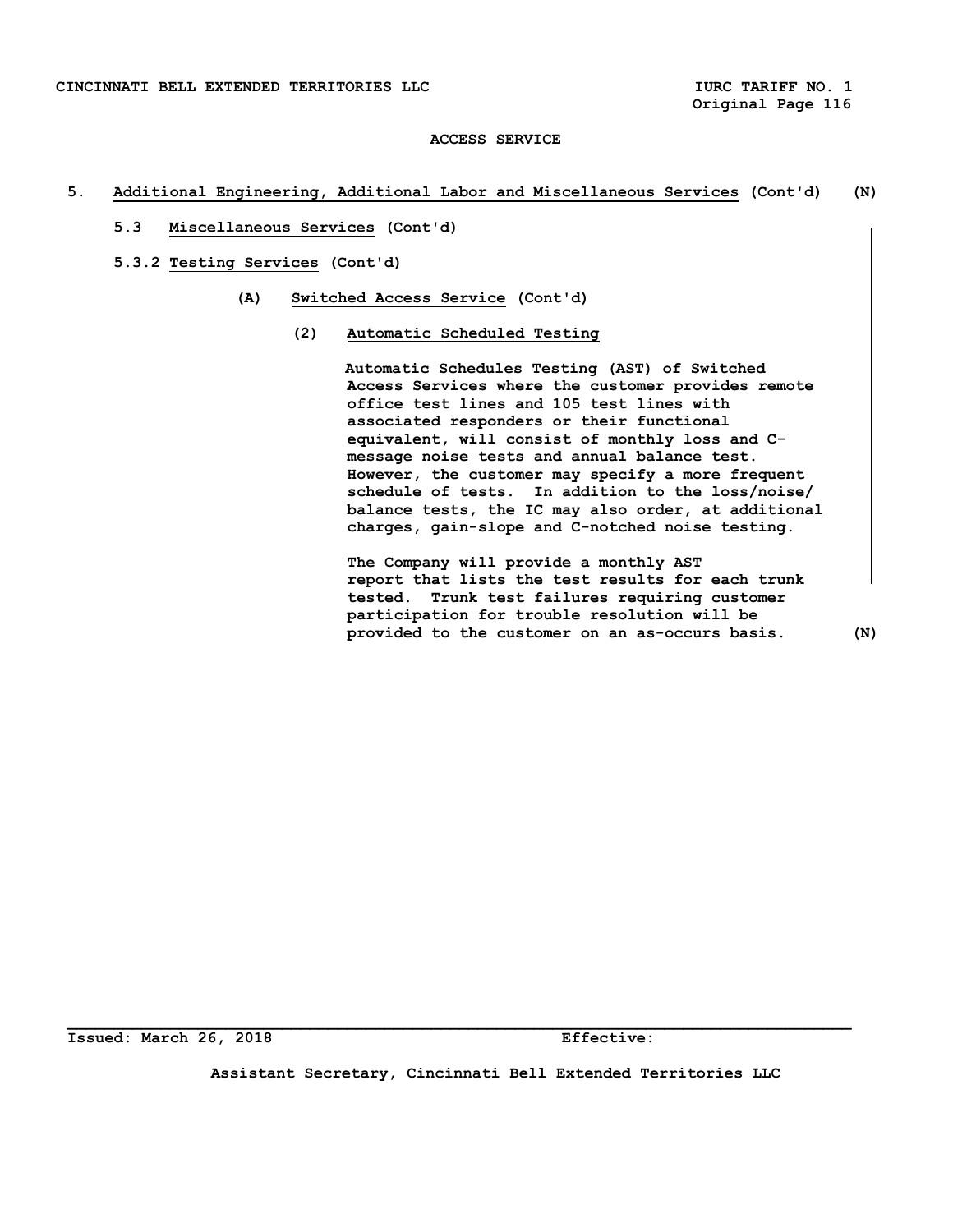## **5. Additional Engineering, Additional Labor and Miscellaneous Services (Cont'd) (N)**

- **5.3 Miscellaneous Services (Cont'd)** 
	- **5.3.2 Testing Services (Cont'd)** 
		- **(A) Switched Access Service (Cont'd)** 
			- **(3) Cooperative Scheduled Testing**

 **Cooperative Scheduled Testing (CST) of Switched Access Services (Features Groups B, and D and Directory Access Service not routed through an access tandem), where the Company provides a technician at its office(s) and the customer provides a technician at its premises, with suitable test equipment to perform the required tests, will consist of quarterly loss and C-message noise tests, and annual balance tests. However, the customer may specify a more frequent schedule of tests. In addition to the loss/noise/balance measurements, the customer may also order, at additional charges, gain-slope and C-notched noise testing.** 

 **The Company will provide, on a quarterly basis, a CST report that lists the test results for each trunk tested. Trunk test failures requiring customer participation for trouble resolution will be provided to the customer on an as-occurs basis. (N)** 

**Assistant Secretary, Cincinnati Bell Extended Territories LLC**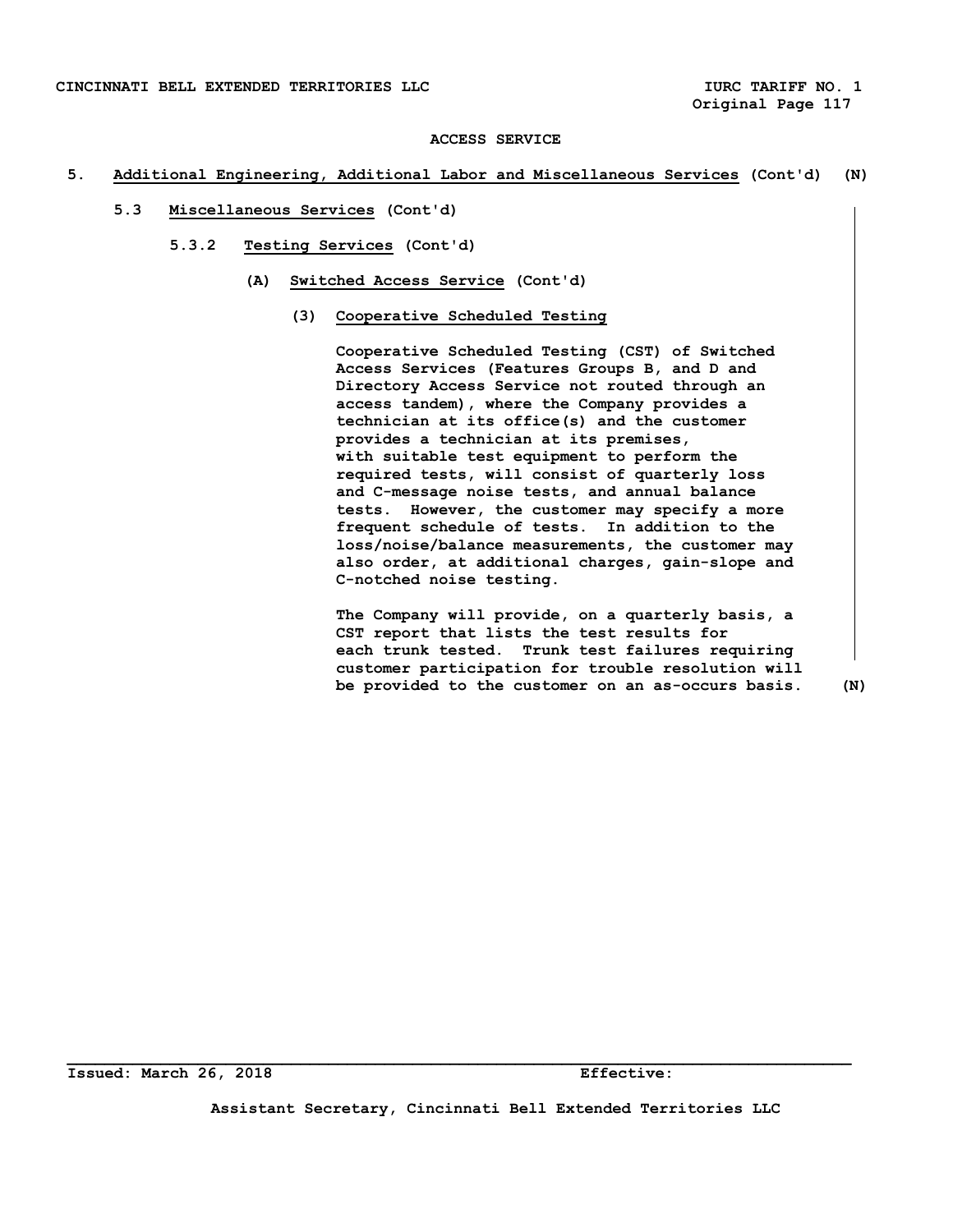## **5. Additional Engineering, Additional Labor and Miscellaneous Services (Cont'd) (N)**

- **5.3 Miscellaneous Services (Cont'd)**
- **5.3.2 Testing Services (Cont'd)** 
	- **(A) Switched Access Service (Cont'd)**

## **(4) Manual Scheduled Testing**

 **Manual Scheduled Testing (MST) of Switched Access Services (Feature Groups D and Directory Access Service not routed through an access tandem), where the Company provides a technician at its office(s) and at the customer's premises, will consist of quarterly loss and C-message noise tests, and annual balance tests. However, the customer may specify a more frequent schedule of tests. In addition to the loss/noise/balance tests, the customer may also order, at additional charges, gain-slope and C-notched noise testing.** 

 **The Company will provide, on a quarterly basis, an MST report that lists the test results for each trunk tested. Trunk test failures requiring customer participation for trouble resolution will be provided to the customer on an as-occurs basis. (N)** 

**Assistant Secretary, Cincinnati Bell Extended Territories LLC**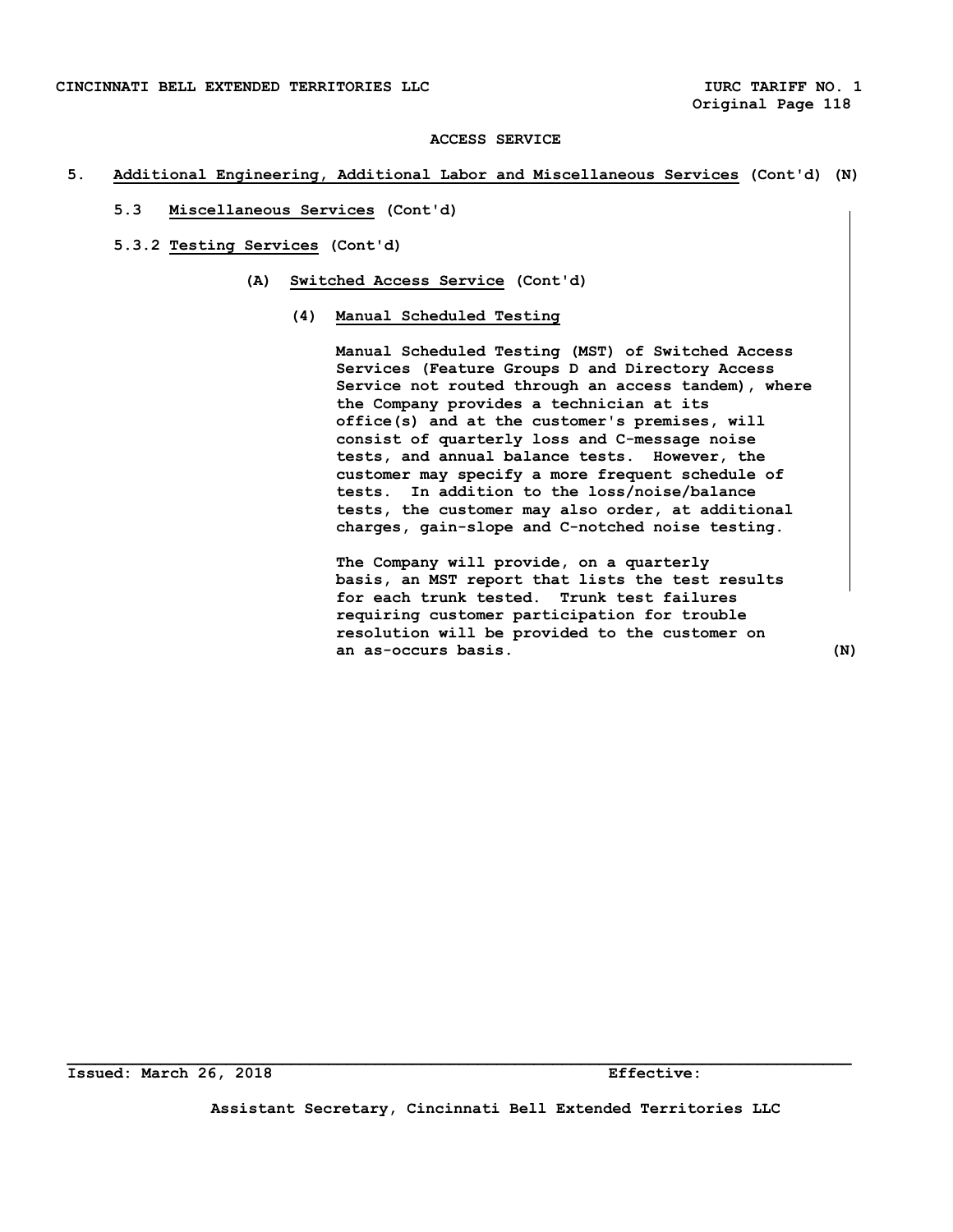## **5. Additional Engineering, Additional Labor and Miscellaneous Services (Cont'd) (N)**

- **5.3 Miscellaneous Services (Cont'd)**
- **5.3.2 Testing Services (Cont'd)** 
	- **(A) Switched Access Service (Cont'd)** 
		- **(5) Nonscheduled Testing**

 **Nonscheduled Testing (NST) of Switched Access Services is where:** 

- **the customer provides remote office test lines and 105 test lines with associated responders or their functional equivalent ("automatic testing"), or**
- **the Company provides a technician at its office(s) and the customer provides a technician at its premises, with suitable test equipment to perform the required test ("cooperative testing"), or**
- **the Company provides a technician at its office(s), and/or at the customer's premises with suitable test equipment to perform the required tests ("manual testing")**

 **Nonscheduled Tests may consist of any tests, e.g., loss, noise, slope, envelope delay, which the customer require.** 

- **(6) Obligations of the Customer** 
	- **(A) The customer shall provide the Remote Office Test Line priming data to the Company, as appropriate, to support AST as set forth in 5.2.5(a)(2) preceding or NST as set forth in 5.2.5(A)(5) preceding.**
	- **(B) The customer shall make the facilities to be tested available to the Company at times**  mutually agreed upon. (N)

**Issued: March 26, 2018 Effective:** 

**Assistant Secretary, Cincinnati Bell Extended Territories LLC**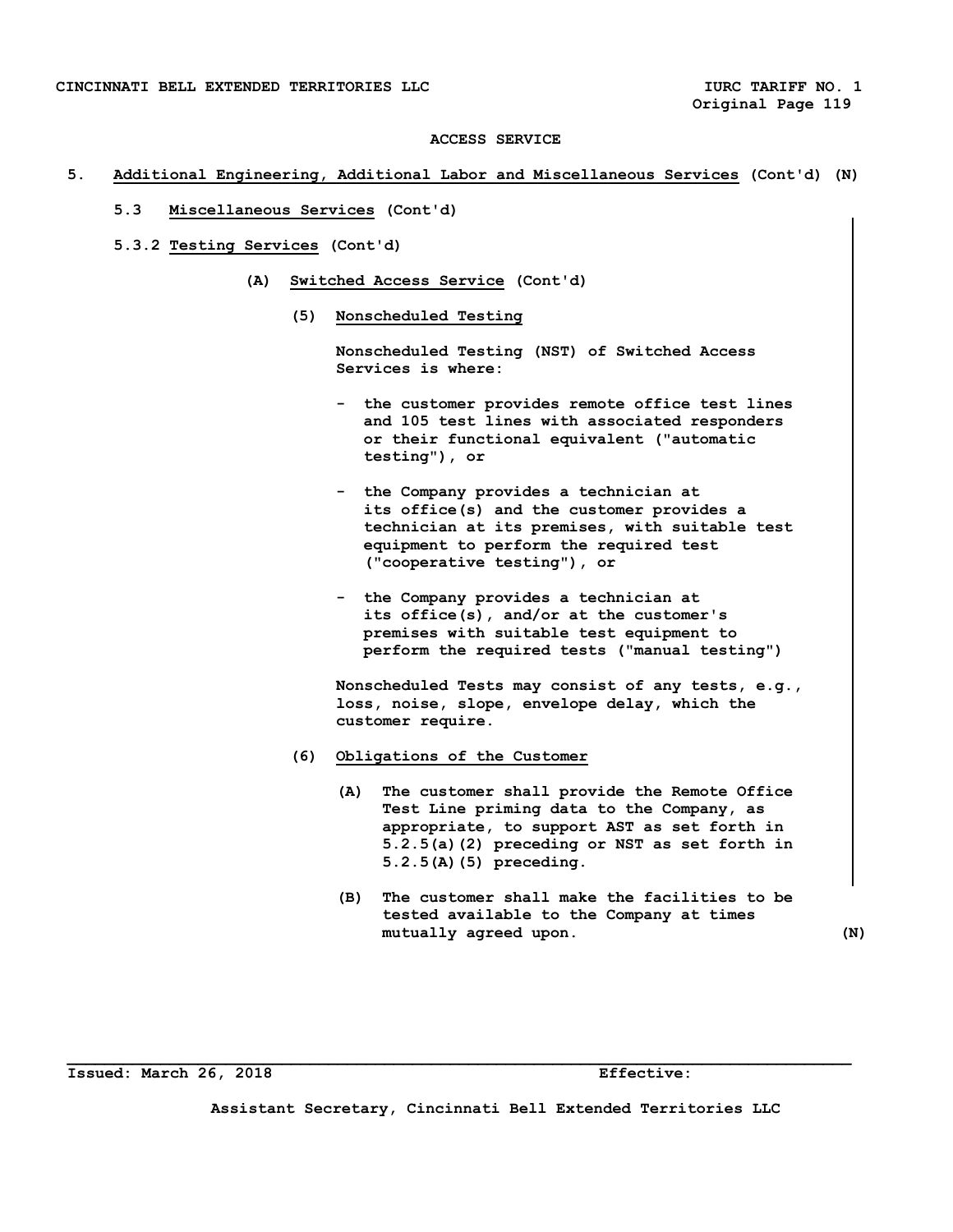## **5. Additional Engineering, Additional Labor and Miscellaneous Services (Cont'd) (N)**

- **5.3 Miscellaneous Services (Cont'd)** 
	- **5.3.2 Testing Services (Cont'd)** 
		- **(B) Special Access Service**

 **The Company will, at the request of a customer, provide assistance in performing specific tests requested by the customer.** 

 **(1) Nonscheduled Testing (NST)** 

 **When a customer provides a technician at its premises, with suitable test equipment to perform the required tests, the Company will provide a technician at its office for the purpose of conducting Nonscheduled Testing. At the customer's request, the Company will provide a technician at the customer's premises. Nonscheduled tests may consist of any tests, e.g., loss, noise, slope, envelope delay, which the customer may require.** 

 **(2) Obligations of the Customer** 

 **When the customer subscribes to Testing Services as set forth in this section, the customer shall make the facilities to be tested available to the Company at times mutually agreed upon. (N)** 

**Assistant Secretary, Cincinnati Bell Extended Territories LLC**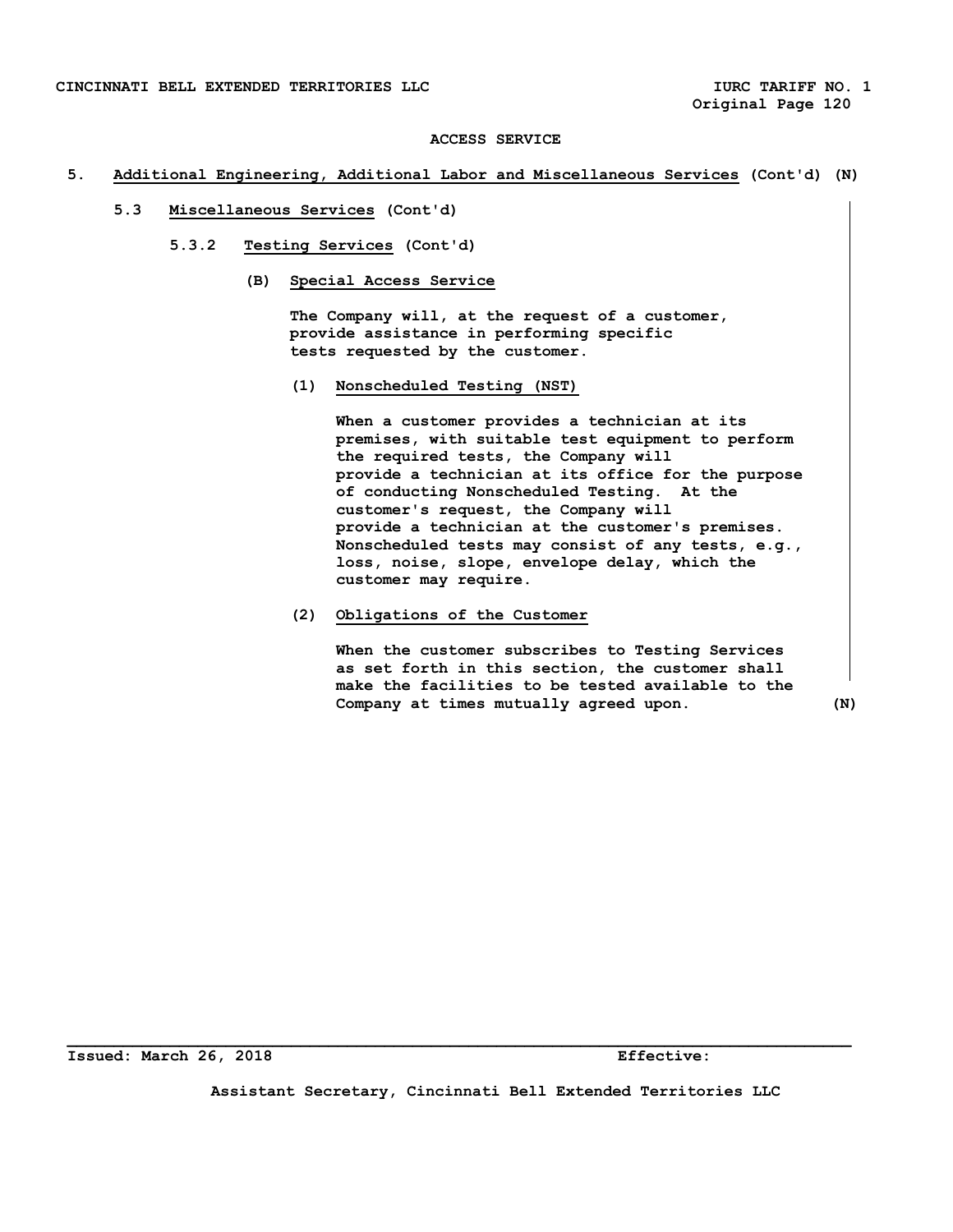## **5. Additional Engineering, Additional Labor and Miscellaneous Services (Cont'd) (N)**

# **5.3 Miscellaneous Services (Cont'd)**

- **5.3.2 Testing Services (Cont'd)** 
	- **(C) Rates and Charges** 
		- **(1) Switched Access** 
			- **(a) Additional Cooperative Acceptance Testing**

| <b>Testing Periods</b>                                                                     | USOC  | First Half<br>Hour or<br>Fraction<br>Thereof | Each Additional<br>Half Hour or<br>Fraction<br>Thereof |
|--------------------------------------------------------------------------------------------|-------|----------------------------------------------|--------------------------------------------------------|
| Basic Time,<br>normally scheduled<br>working hours#                                        | UBCX+ | $$50.00*$                                    | $$50.00*$                                              |
| Overtime,<br>outside of normally<br>scheduled working hours<br>on a scheduled<br>work day# | UBCX+ | $60.00*$                                     | $60.00*$                                               |
| Premium Time,<br>outside of scheduled<br>work day#                                         | UBCX+ | $74.00*$                                     | 74.00*                                                 |

- **# If more than one technician is involved with the same testing project, the total amount of time for all technicians involved will be aggregated prior to the distribution of time between the "First Half Hour or Fraction Thereof" and "Each Additional Half Hour or Fraction Thereof" rate categories.**
- **\* A call-out of a Company employee at a time not consecutive with the employee's scheduled work period is subject to a minimum charge of four hours. (N)**

**Issued: March 26, 2018 Effective:** 

**Assistant Secretary, Cincinnati Bell Extended Territories LLC**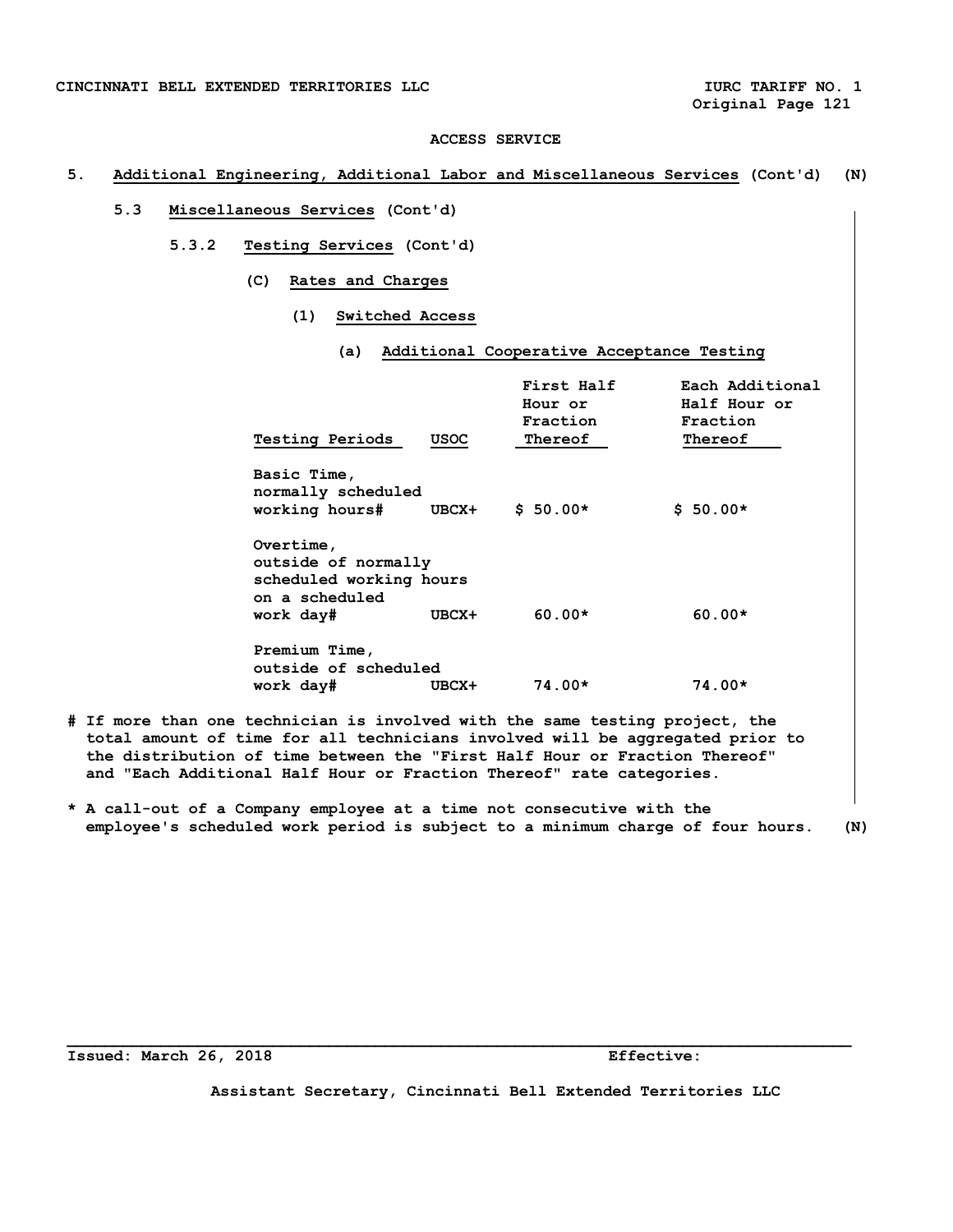## **5. Additional Engineering, Additional Labor and Miscellaneous Services (Cont'd) (N)**

- **5.3 Miscellaneous Services (Cont'd)** 
	- **5.3.2 Testing Services (Cont'd)** 
		- **(C) Rates and Charges (Cont'd)** 
			- **(1) Switched Access (Cont'd)** 
				- **(b) Automatic Scheduled Testing (AST)**

 **The three tests as set forth in (I) following represent the minimum offering, i.e., an order for testing must, at a minimum, consist of twelve 1004 Hz Tests per transmission path, twelve C- Message Noise Tests per transmission path and one Return Loss (Balance) Test per transmission path, per year. The Additional Tests as set forth in (II ) following may be ordered by the customer, at additional charges, 60 days prior to the start of the customer prescribed schedule. The customer also may specify a more frequent schedule of tests 60 days prior to the start of the customer prescribed schedule.** 

|     | To First Point<br>of Switching                                                                                | <b>USOC</b> | Monthly<br>Rates |     |
|-----|---------------------------------------------------------------------------------------------------------------|-------------|------------------|-----|
| (I) | Basic Tests #                                                                                                 |             |                  |     |
|     | 1004 Hz Loss Tests<br>performed within a<br>one year period,<br>per test ordered,<br>per transmission<br>path | UBGX+       | \$0.10           | (N) |

**# Subject to a one year minimum contract period, and annually thereafter.** 

**Issued: March 26, 2018 Effective:** 

**Assistant Secretary, Cincinnati Bell Extended Territories LLC**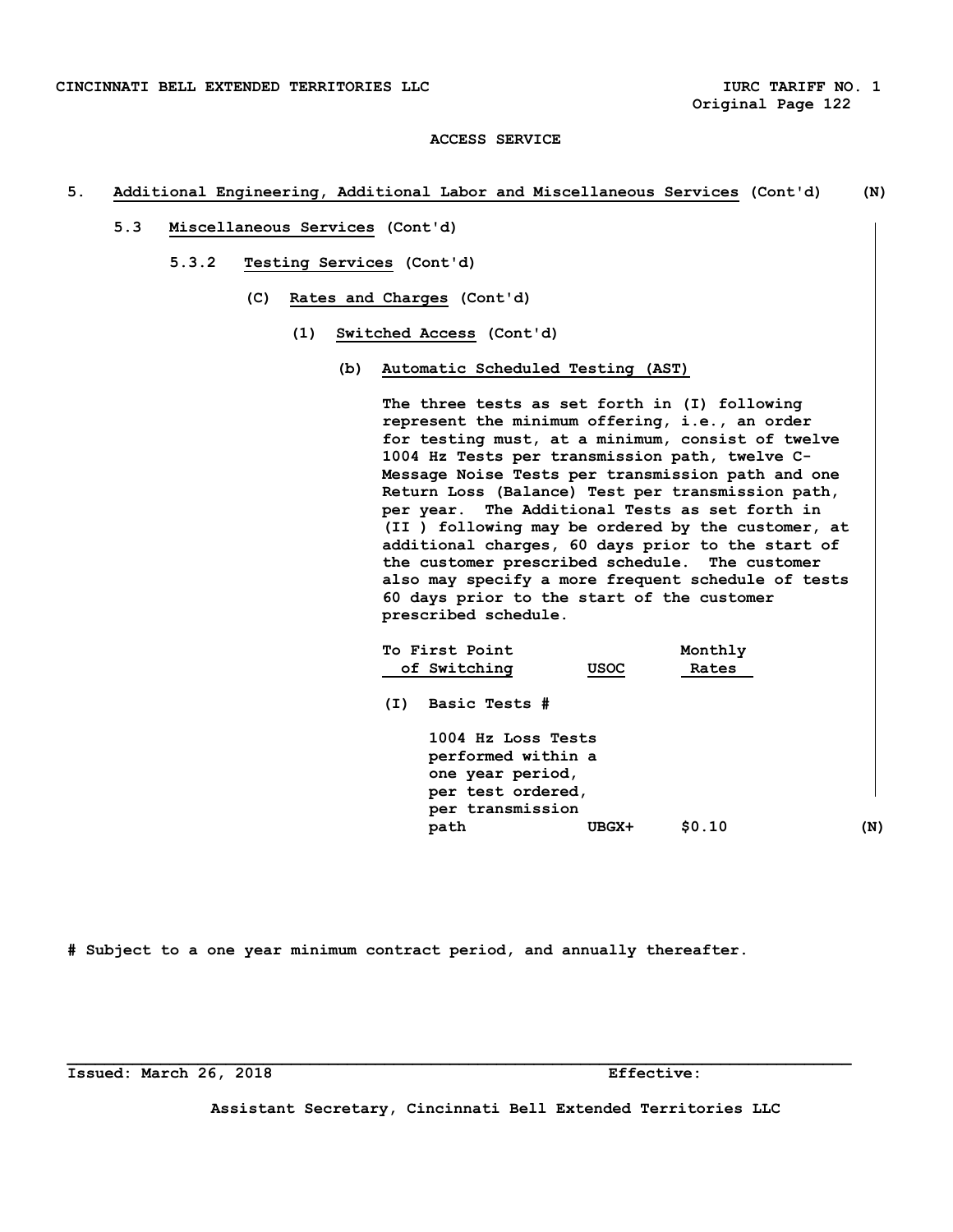# **5. Additional Engineering, Additional Labor and Miscellaneous Services (Cont'd) (N)**

- **5.3 Miscellaneous Services (Cont'd)** 
	- **5.3.2 Testing Services (Cont'd)** 
		- **(C) Rates and Charges (Cont'd)** 
			- **(1) Switched Access (Cont'd)** 
				- **(b) Automatic Scheduled Testing (AST) (Cont'd)**

|     | To First Point         |             | Monthly |     |
|-----|------------------------|-------------|---------|-----|
|     | of Switching           | <b>USOC</b> | Rates   |     |
| (I) | Basic Tests # (Cont'd) |             |         |     |
|     | C-Message Noise Tests  |             |         |     |
|     | performed within a     |             |         |     |
|     | one year period,       |             |         |     |
|     | per test ordered,      |             |         |     |
|     | per transmission       | UBGX+       | \$0.10  |     |
|     | path                   |             |         |     |
|     | Return Loss            |             |         |     |
|     | (Balance) Tests        |             |         |     |
|     | performed within a     |             |         |     |
|     | one year period,       |             |         |     |
|     | per test ordered,      |             |         |     |
|     | per transmission       |             |         |     |
|     | path                   | UBGX+       | 0.10    |     |
|     | Additional Tests       |             |         |     |
|     | Gain-Slope Tests       |             |         |     |
|     | performed within a     |             |         |     |
|     | one year period,       |             |         |     |
|     | per test ordered,      |             |         |     |
|     | per transmission       |             |         |     |
|     | path                   | UBGX+       | 0.10    | (N) |

**# Subject to a one year minimum contract period, and annually thereafter.** 

**Assistant Secretary, Cincinnati Bell Extended Territories LLC**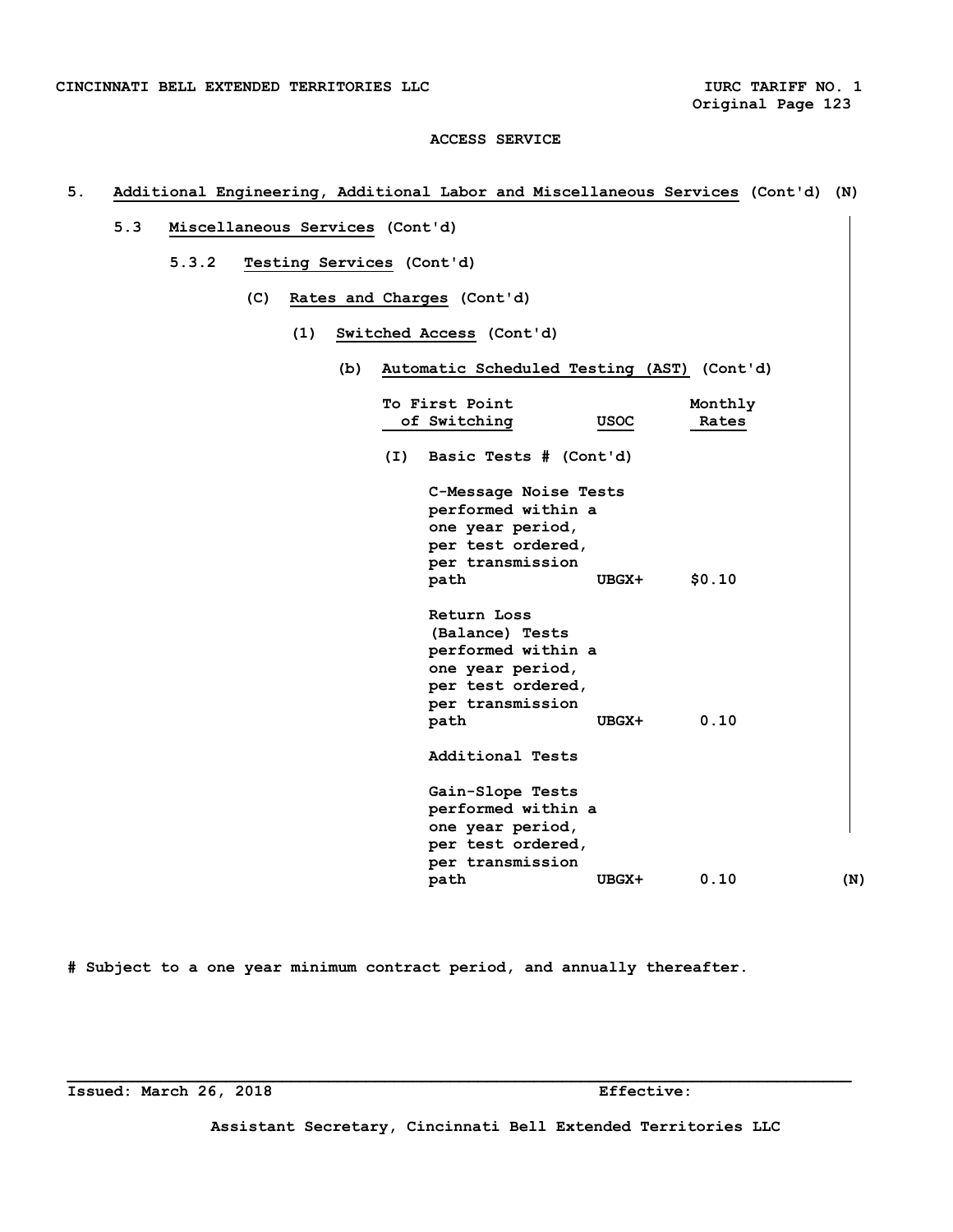# **5. Additional Engineering, Additional Labor and Miscellaneous Services (Cont'd) (N)**

- **5.3 Miscellaneous Services (Cont'd)** 
	- **5.3.2 Testing Services (Cont'd)** 
		- **(C) Rates and Charges (Cont'd)** 
			- **(1) Switched Access (Cont'd)** 
				- **(b) Automatic Scheduled Testing (AST) (Cont'd)**

| To First Point                                                                                                                                                             |                             | Monthly |     |
|----------------------------------------------------------------------------------------------------------------------------------------------------------------------------|-----------------------------|---------|-----|
| of Switching                                                                                                                                                               | <b>USOC</b>                 | Rates   |     |
| (II) Additional Tests (Cont'd)                                                                                                                                             |                             |         |     |
| C-Notched Noise Tests<br>performed within a<br>one year period,<br>per test ordered,<br>per transmission                                                                   |                             |         |     |
| path                                                                                                                                                                       | UBGX+                       | \$0.10  |     |
| (III) Example                                                                                                                                                              |                             |         |     |
| A customer schedules 13 1004 Hz Loss<br>Tests, 13 C-Message Noise Tests and<br>2 Return Loss Tests on one trunk for<br>a year. The charges will be computed<br>as follows: |                             |         |     |
| $13 \times .10 = $1.30$<br>$+13 \times .10 = 1.30$<br>$+ 2 \times .10 = .20$                                                                                               |                             |         |     |
|                                                                                                                                                                            | \$2.80 per month, per trunk |         | (N) |

**Issued: March 26, 2018 Effective:** 

**Assistant Secretary, Cincinnati Bell Extended Territories LLC**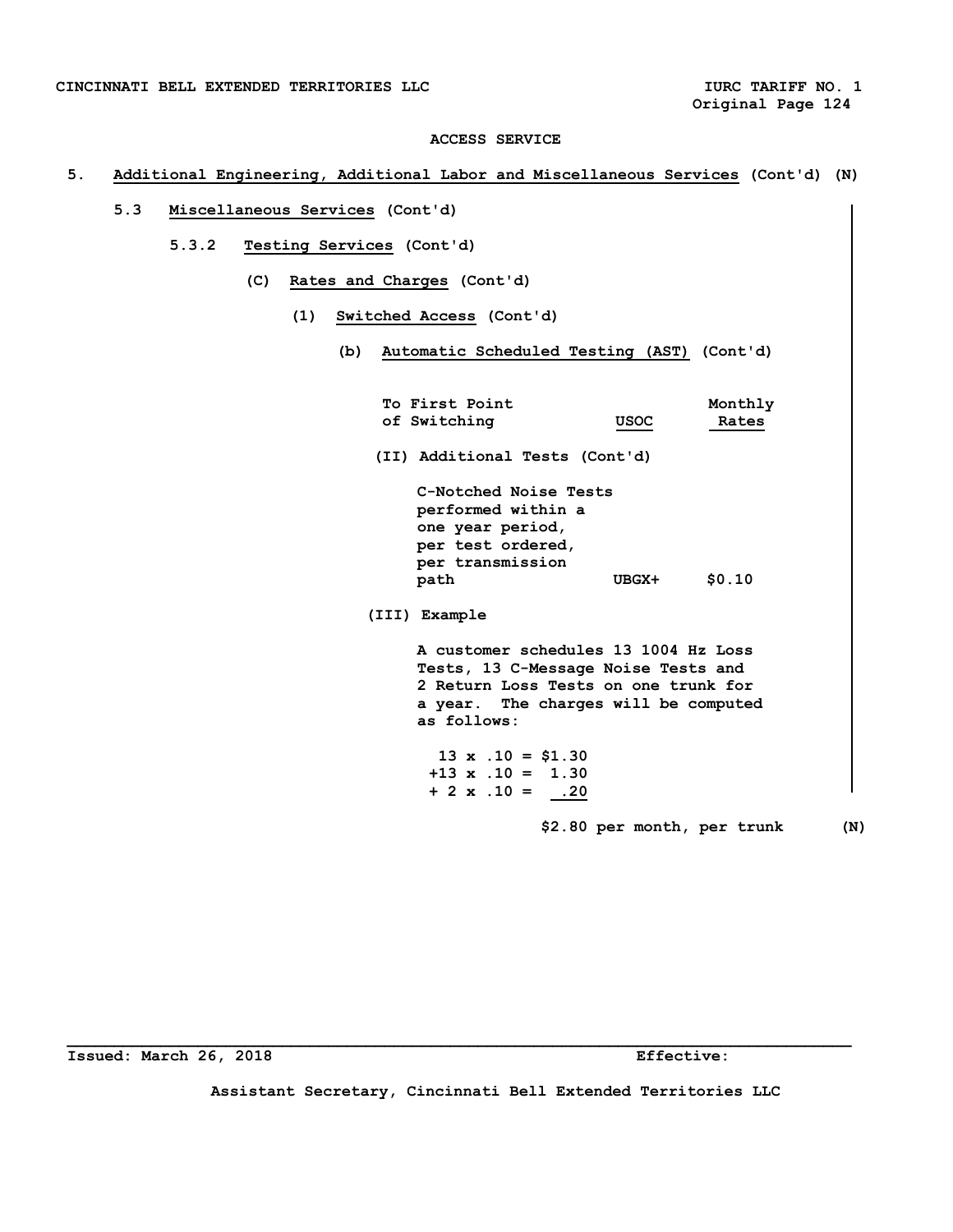### **5. Additional Engineering, Additional Labor and Miscellaneous Services (Cont'd) (N)**

- **5.3 Miscellaneous Services (Cont'd)** 
	- **5.3.2 Testing Services (Cont'd)** 
		- **(C) Rates and Charges (Cont'd)** 
			- **(1) Switched Access (Cont'd)** 
				- **(c) Cooperative Scheduled Testing (CST)**

 **The three tests as set forth in (I) following represent the minimum offering, i.e., an order for testing must, at a minimum, consist of four 1004 Hz Loss Tests per transmission path, four C-Message Noise Tests per transmission path and one Return Loss (Balance) Test per transmission path, per year. The Additional Tests as set forth in (II) following may be ordered by the customer, at additional charges, 60 days prior to the start of the customer prescribed scheduled. The customer also may specify a more frequent schedule of tests 60 days prior to the start of the customer prescribed schedule.** 

|     | To First Point<br>of Switching                                                                        | <b>USOC</b> | Monthly<br>Rates |     |
|-----|-------------------------------------------------------------------------------------------------------|-------------|------------------|-----|
| (I) | Basic Tests #                                                                                         |             |                  |     |
|     | 1004 Hz Loss Tests<br>performed within a<br>one year period,<br>per test ordered,<br>per transmission |             |                  |     |
|     | path                                                                                                  | UBSX+       | \$1.00           | (N) |

**# Subject to a one year minimum contract period, and annually thereafter.** 

**Issued: March 26, 2018 Effective:** 

**Assistant Secretary, Cincinnati Bell Extended Territories LLC**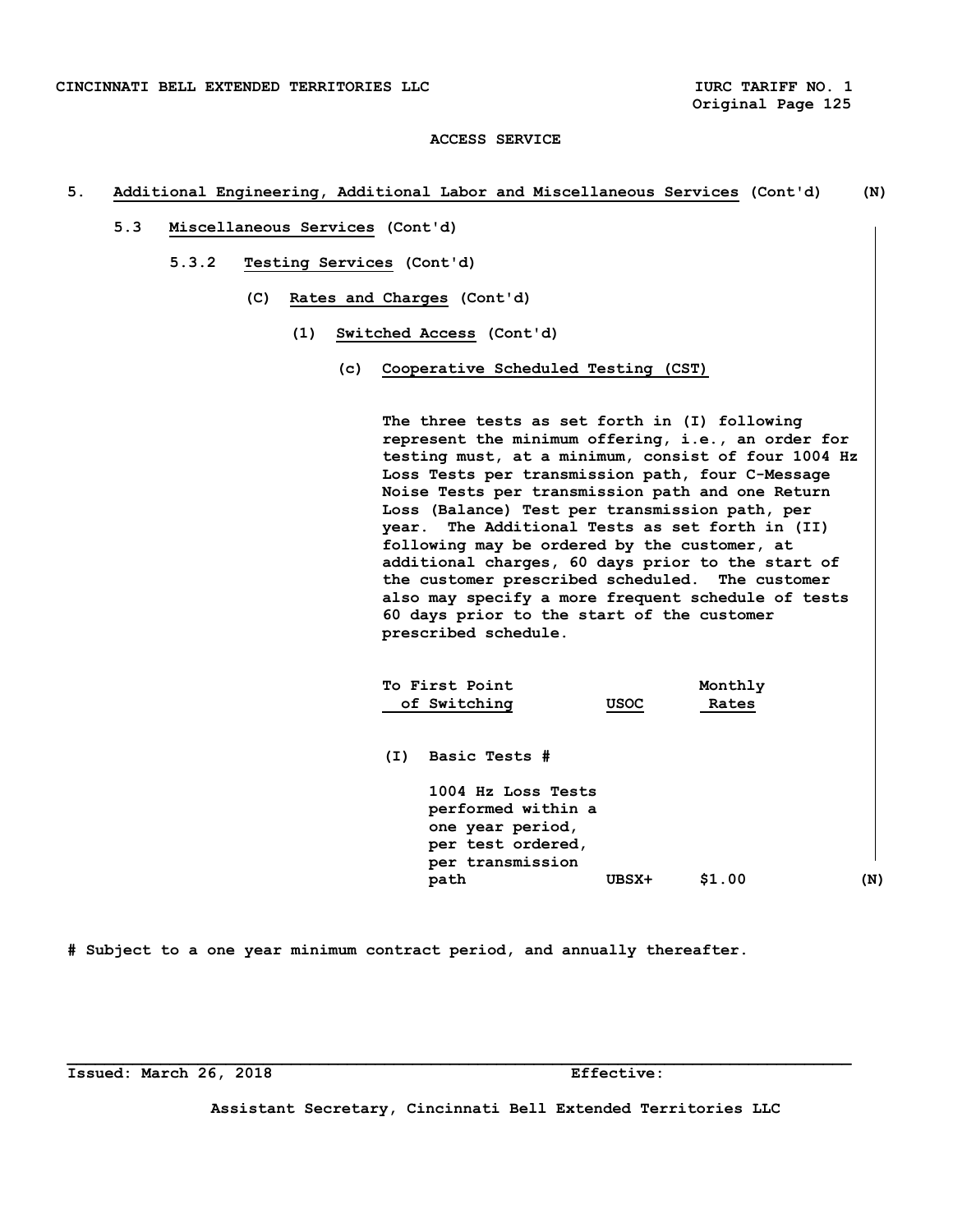# **5. Additional Engineering, Additional Labor and Miscellaneous Services (Cont'd) (N)**

- **5.3 Miscellaneous Services (Cont'd)** 
	- **5.3.2 Testing Services (Cont'd)** 
		- **(C) Rates and Charges (Cont'd)** 
			- **(1) Switched Access (Cont'd)** 
				- **(c) Cooperative Scheduled Testing (CST) (Cont'd)**

|      | To First Point<br>of Switching                                                                                            | USOC  | Monthly<br>Rates |     |
|------|---------------------------------------------------------------------------------------------------------------------------|-------|------------------|-----|
| (I)  | Basic Tests # (Cont'd)                                                                                                    |       |                  |     |
|      | C-Message Noise Tests<br>performed within a<br>one year period,<br>per test ordered,<br>per transmission                  |       |                  |     |
|      | path                                                                                                                      | UBSX+ | \$0.85           |     |
|      | Return Loss<br>(Balance) Tests<br>performed within a<br>one year period,<br>per test ordered,<br>per transmission<br>path | UBSX+ | 1.70             |     |
| (II) | Additional Tests                                                                                                          |       |                  |     |
|      | Gain-Slope Tests<br>performed within a<br>one year period,<br>per test ordered,<br>per transmission path                  |       |                  |     |
|      |                                                                                                                           | UBSX+ | 1.30             | (N) |

**# Subject to a one year minimum contract period, and annually thereafter.** 

**Issued: March 26, 2018 Effective:** 

**Assistant Secretary, Cincinnati Bell Extended Territories LLC**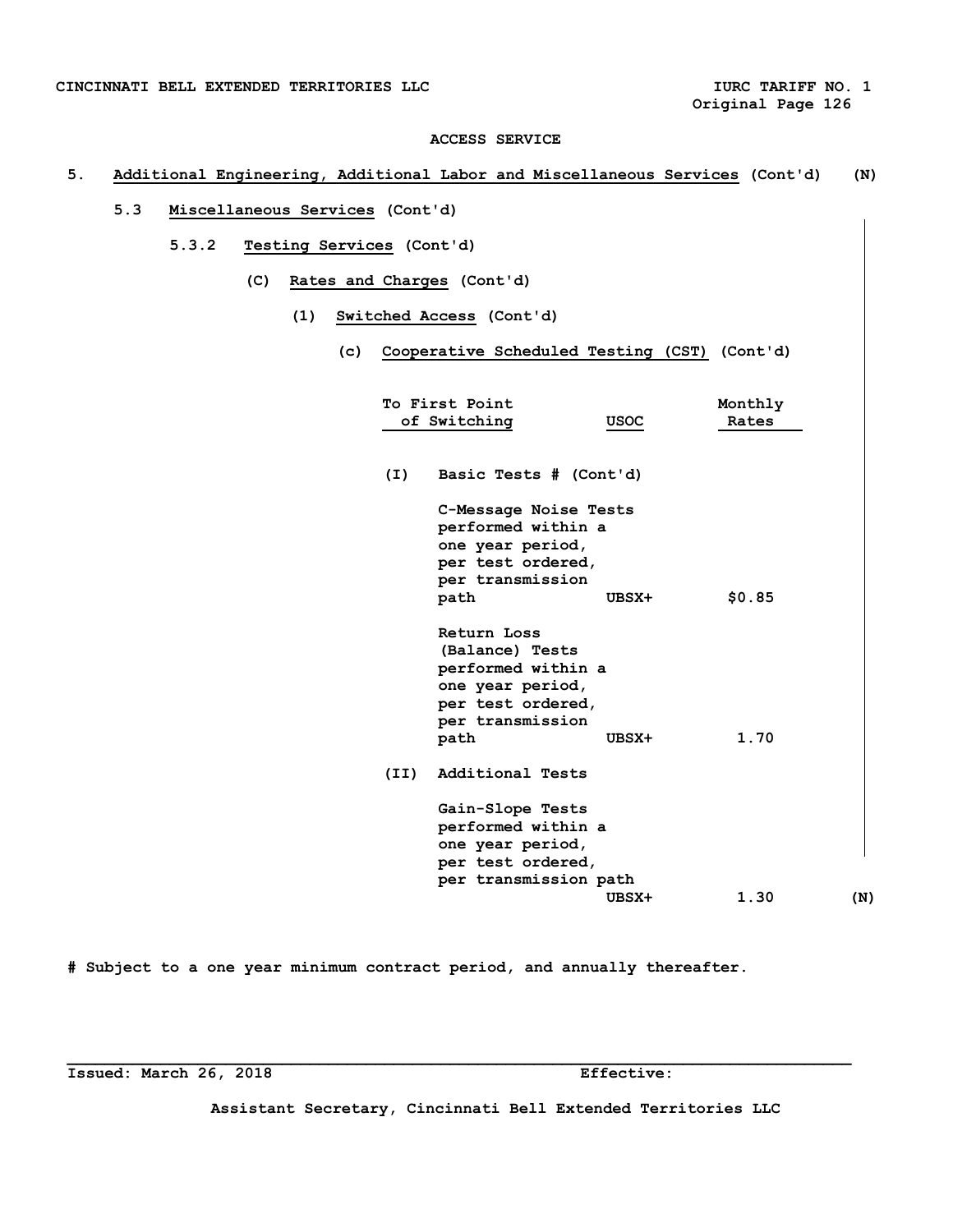**Original Page 127** 

## **ACCESS SERVICE**

# **5. Additional Engineering, Additional Labor and Miscellaneous Services (Cont'd) (N)**

- **5.3 Miscellaneous Services (Cont'd)** 
	- **5.3.2 Testing Services (Cont'd)** 
		- **(C) Rates and Charges (Cont'd)** 
			- **(1) Switched Access (Cont'd)** 
				- **(c) Cooperative Scheduled Testing (CST) (Cont'd)**

| To First Point<br>Monthly<br>of Switching<br>$USOC$<br>Rates<br>Additional Tests (Cont'd)<br>(II)<br>C-Notched Noise<br>Tests performed<br>within a one year<br>period, per test<br>ordered, per<br>transmission<br>\$0.85<br>UBSX+<br>path<br>Example<br>(III)<br>A customer schedules 6 1004 Hz Loss<br>Tests, 6 C-Message Noise Tests and 4<br>Return Loss Tests on one trunk for a<br>year. The charges will be computed<br>as follows:<br>$6 \times 1.00 = 56.00$<br>$+6$ x $.85 = 5.10$<br>$+4 \times 1.70 = 6.80$<br>\$17.90 per month, |  |  |
|------------------------------------------------------------------------------------------------------------------------------------------------------------------------------------------------------------------------------------------------------------------------------------------------------------------------------------------------------------------------------------------------------------------------------------------------------------------------------------------------------------------------------------------------|--|--|
|                                                                                                                                                                                                                                                                                                                                                                                                                                                                                                                                                |  |  |
|                                                                                                                                                                                                                                                                                                                                                                                                                                                                                                                                                |  |  |
|                                                                                                                                                                                                                                                                                                                                                                                                                                                                                                                                                |  |  |
|                                                                                                                                                                                                                                                                                                                                                                                                                                                                                                                                                |  |  |
|                                                                                                                                                                                                                                                                                                                                                                                                                                                                                                                                                |  |  |
|                                                                                                                                                                                                                                                                                                                                                                                                                                                                                                                                                |  |  |
|                                                                                                                                                                                                                                                                                                                                                                                                                                                                                                                                                |  |  |
|                                                                                                                                                                                                                                                                                                                                                                                                                                                                                                                                                |  |  |
|                                                                                                                                                                                                                                                                                                                                                                                                                                                                                                                                                |  |  |
|                                                                                                                                                                                                                                                                                                                                                                                                                                                                                                                                                |  |  |
|                                                                                                                                                                                                                                                                                                                                                                                                                                                                                                                                                |  |  |
|                                                                                                                                                                                                                                                                                                                                                                                                                                                                                                                                                |  |  |
|                                                                                                                                                                                                                                                                                                                                                                                                                                                                                                                                                |  |  |
|                                                                                                                                                                                                                                                                                                                                                                                                                                                                                                                                                |  |  |
|                                                                                                                                                                                                                                                                                                                                                                                                                                                                                                                                                |  |  |
|                                                                                                                                                                                                                                                                                                                                                                                                                                                                                                                                                |  |  |
|                                                                                                                                                                                                                                                                                                                                                                                                                                                                                                                                                |  |  |
|                                                                                                                                                                                                                                                                                                                                                                                                                                                                                                                                                |  |  |
|                                                                                                                                                                                                                                                                                                                                                                                                                                                                                                                                                |  |  |
|                                                                                                                                                                                                                                                                                                                                                                                                                                                                                                                                                |  |  |
| per trunk                                                                                                                                                                                                                                                                                                                                                                                                                                                                                                                                      |  |  |

**Issued: March 26, 2018 Effective:** 

**Assistant Secretary, Cincinnati Bell Extended Territories LLC**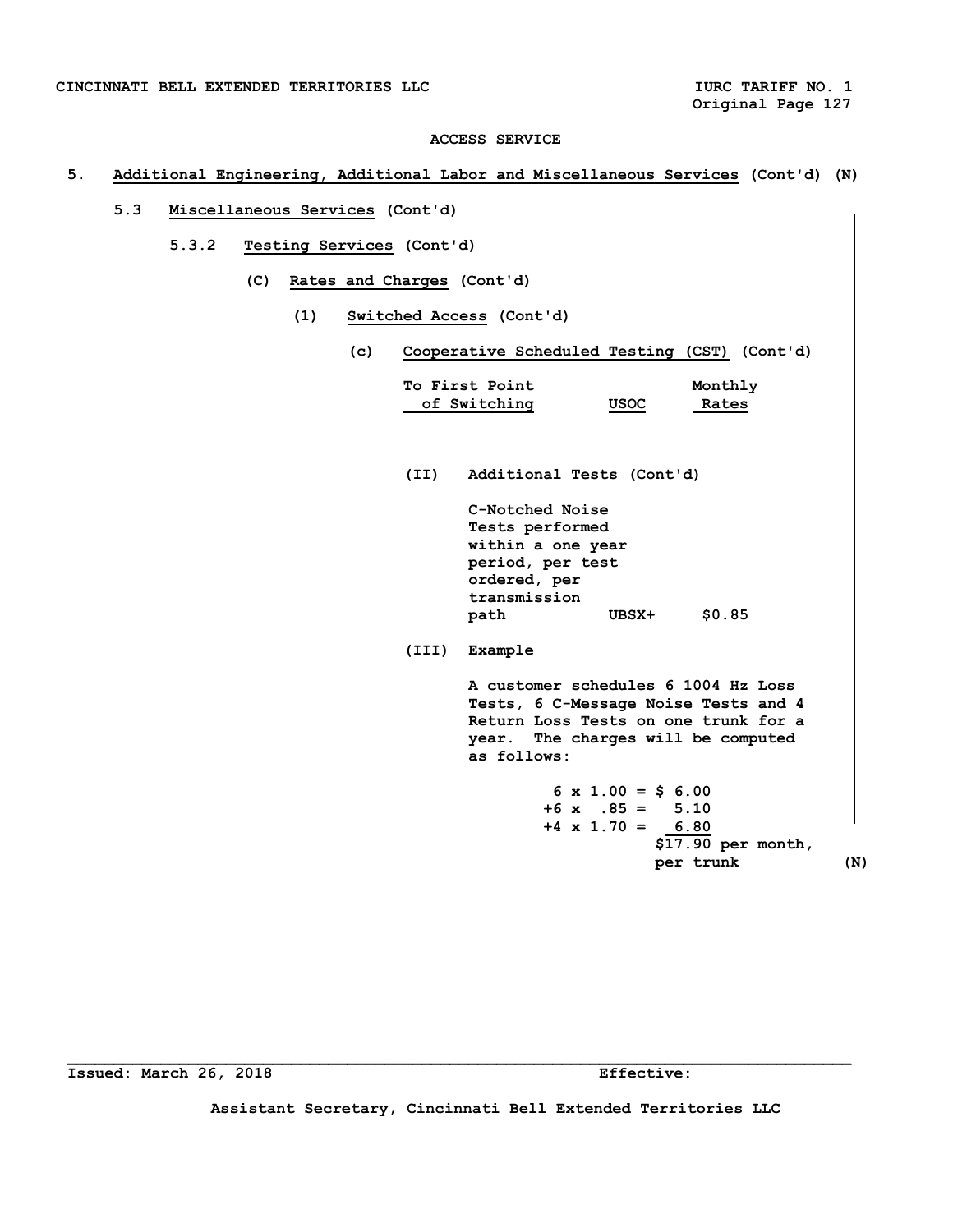## **5. Additional Engineering, Additional Labor and Miscellaneous Services (Cont'd) (N)**

- **5.3 Miscellaneous Services (Cont'd)** 
	- **5.3.2 Testing Services (Cont'd)** 
		- **(C) Rates and Charges (Cont'd)** 
			- **(1) Switched Access (Cont'd)** 
				- **(d) Manual Scheduled Testing (MST)**

 **The three tests as set forth in (I) following represent the minimum offering, i.e., an order for testing must, at a minimum, consist of four 1004 Hz Loss Tests per transmission path, four C-Message Noise Tests per transmission path and one Return Loss (Balance) Test per transmission path, per year. The Additional Tests as set forth in (II) following may be ordered by the customer, at additional charges, 60 days prior to the start of the customer prescribed schedule. The customer also may specify a more frequent schedule of tests 60 days prior to the start of the customer prescribed schedule.** 

|     | To First Point                                                                                        |       | Monthly |     |
|-----|-------------------------------------------------------------------------------------------------------|-------|---------|-----|
|     | of Switching                                                                                          | USOC  | Rates   |     |
| (I) | Basic Tests #                                                                                         |       |         |     |
|     | 1004 Hz Loss Tests<br>performed within a<br>one year period,<br>per test ordered,<br>per transmission |       |         |     |
|     | path                                                                                                  | UBMX+ | \$1.43  | (N) |
|     |                                                                                                       |       |         |     |

**# Subject to a one year minimum contract period, and annually thereafter.** 

**Issued: March 26, 2018 Effective:** 

**Assistant Secretary, Cincinnati Bell Extended Territories LLC**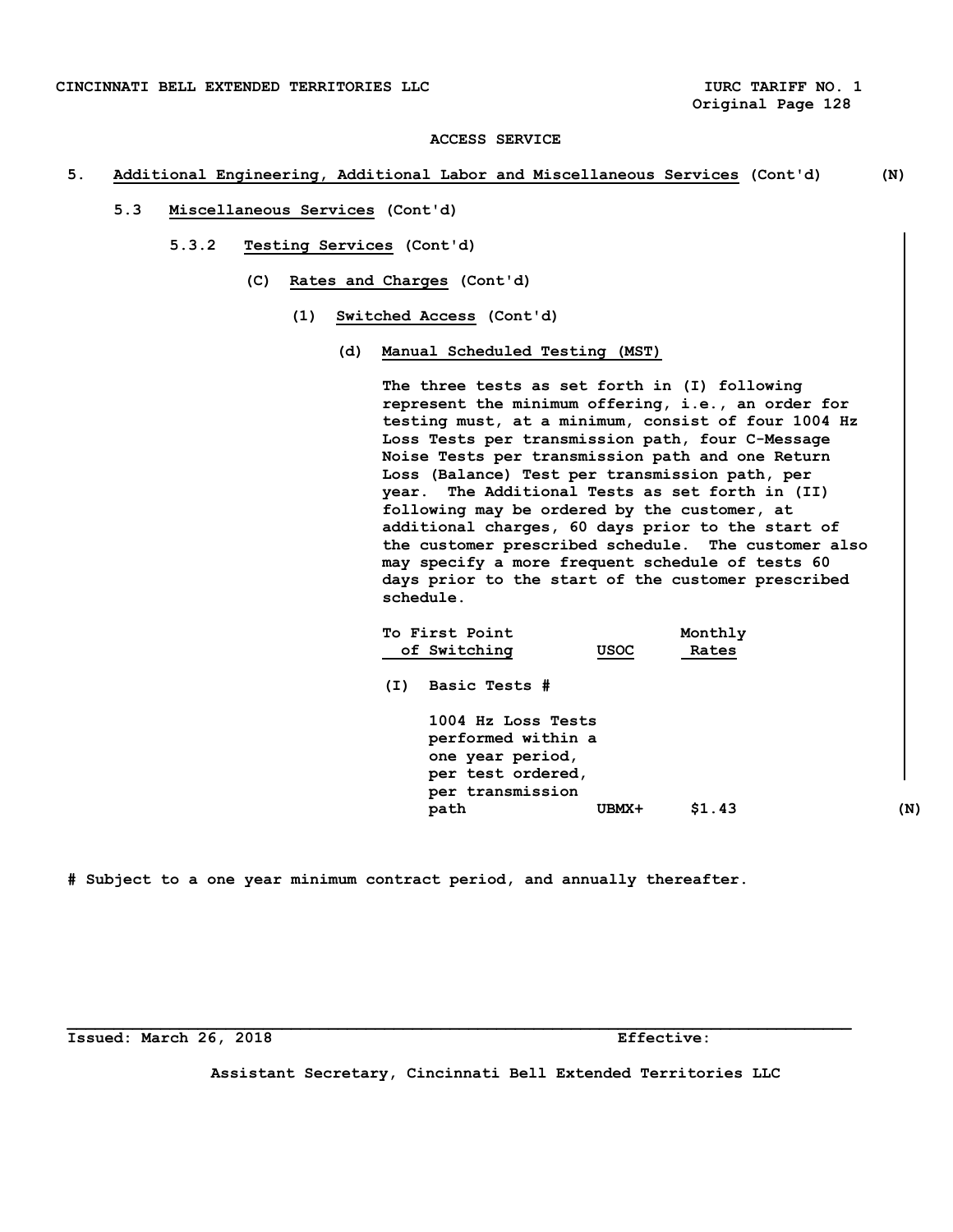# **5. Additional Engineering, Additional Labor and Miscellaneous Services (Cont'd) (N)**

- **5.3 Miscellaneous Services (Cont'd)** 
	- **5.3.2 Testing Services (Cont'd)** 
		- **(C) Rates and Charges (Cont'd)** 
			- **(1) Switched Access (Cont'd)** 
				- **(d) Manual Scheduled Testing (MST)(Cont'd)**

|      | To First Point<br>of Switching                                                                                            | <b>USOC</b> | Monthly<br>Rates |     |
|------|---------------------------------------------------------------------------------------------------------------------------|-------------|------------------|-----|
| (I)  | Basic Tests # (Cont'd)                                                                                                    |             |                  |     |
|      | C-Message Noise Tests<br>performed within a<br>one year period,<br>per test ordered,<br>per transmission<br>path          | UBMX+       | \$1.27           |     |
|      | Return Loss<br>(Balance) Tests<br>performed within a<br>one year period,<br>per test ordered,<br>per transmission<br>path | UBMX+       | 2.76             |     |
| (II) | Additional Tests                                                                                                          |             |                  |     |
|      | Gain-Slope Tests<br>performed within a<br>one year period,<br>per test ordered,<br>per transmission                       |             |                  |     |
|      | path                                                                                                                      | UBMX+       | 2.09             | (N) |

**# Subject to a one year minimum contract, and annually thereafter.** 

**Issued: March 26, 2018 Effective:** 

**Assistant Secretary, Cincinnati Bell Extended Territories LLC**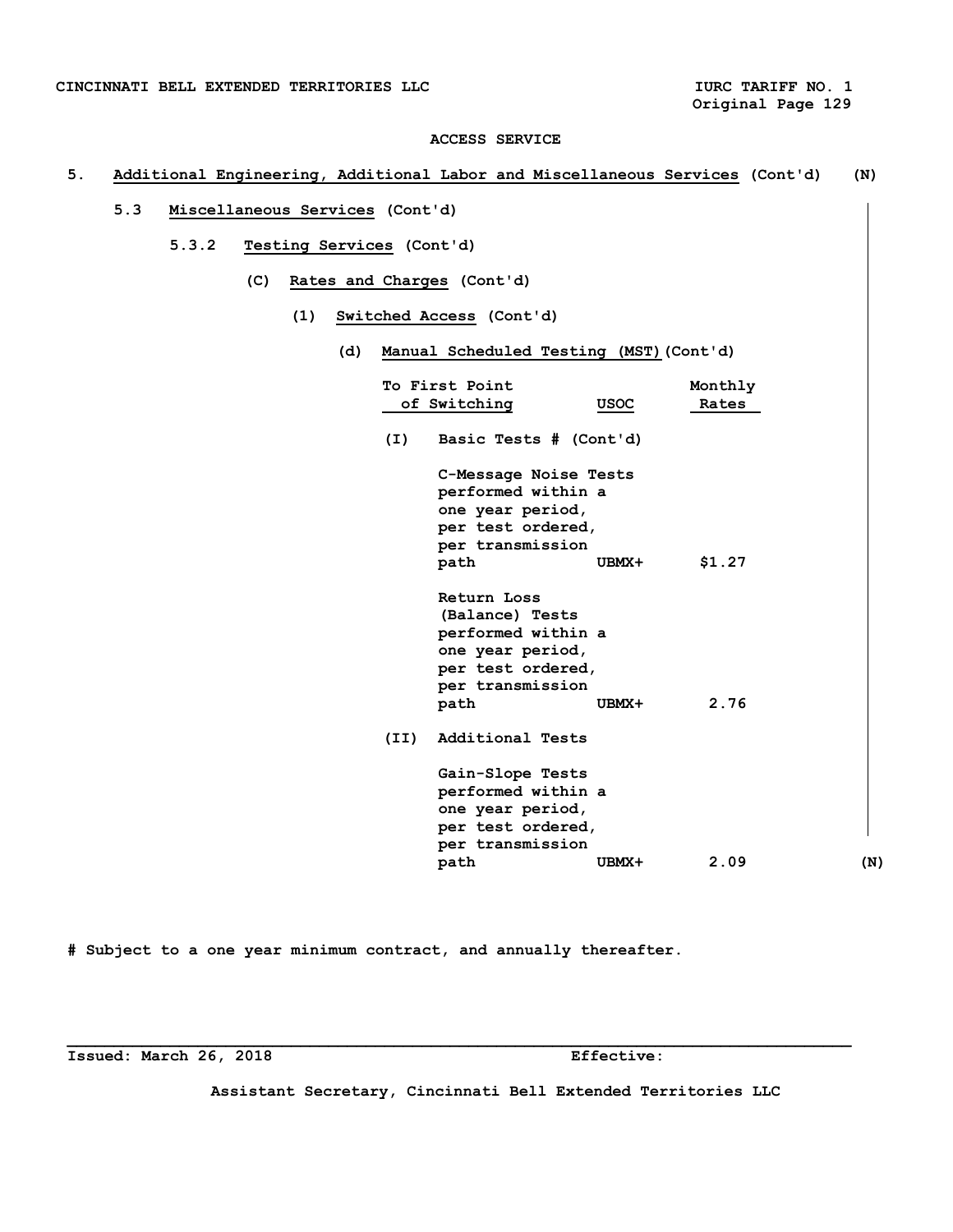# **5. Additional Engineering, Additional Labor and Miscellaneous Services (Cont'd) (N)**

- **5.3 Miscellaneous Services (Cont'd)** 
	- **5.3.2 Testing Services (Cont'd)** 
		- **(C) Rates and Charges (Cont'd)** 
			- **(1) Switched Access (Cont'd)** 
				- **(d) Manual Scheduled Testing (MST)(Cont'd)**

|       | To First Point<br>of Switching                                                                                   | <b>USOC</b> | Monthly<br>Rates |     |
|-------|------------------------------------------------------------------------------------------------------------------|-------------|------------------|-----|
| (II)  | Additional Tests (Cont'd)                                                                                        |             |                  |     |
|       | C-Notched Noise Tests<br>performed within a<br>one year period,<br>per test ordered,<br>per transmission<br>path | UBMX+       | \$1.27           |     |
| (III) | Example                                                                                                          |             |                  |     |
|       | See (c) (III) preceding.                                                                                         |             |                  | (N) |

**Issued: March 26, 2018 Effective:** 

**Assistant Secretary, Cincinnati Bell Extended Territories LLC**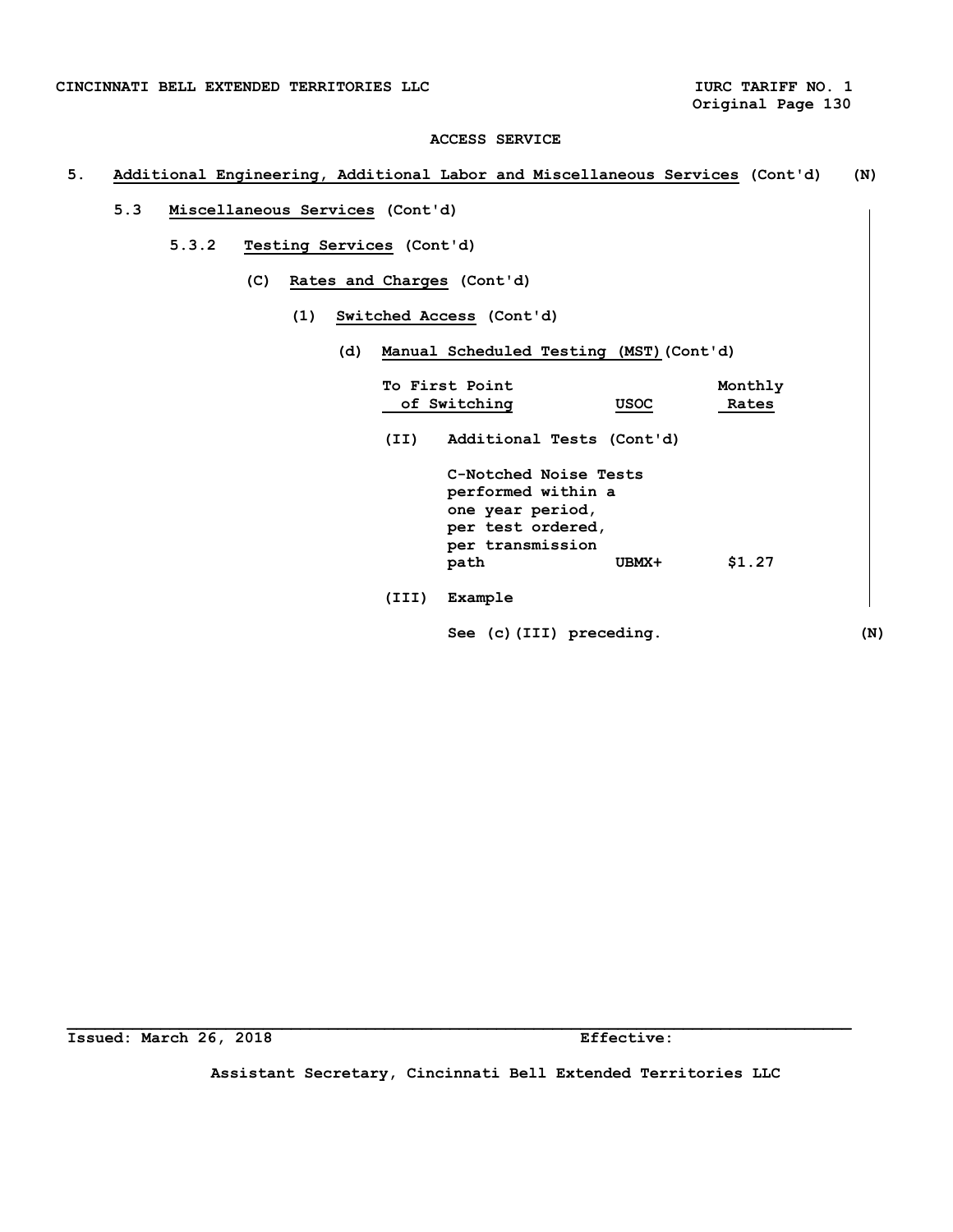**Original Page 131** 

## **ACCESS SERVICE**

# **5. Additional Engineering, Additional Labor and Miscellaneous Services (Cont'd) (N)**

# **5.3 Miscellaneous Services (Cont'd)**

- **5.3.2 Testing Services (Cont'd)** 
	- **(C) Rates and Charges (Cont'd)** 
		- **(1) Switched Access (Cont'd)** 
			- **(e) Nonscheduled Testing (NST)**

 **Automatic Testing:** 

| To First Point<br>of Switching                       | <b>USOC</b> | Nonrecurring<br>Charges |     |
|------------------------------------------------------|-------------|-------------------------|-----|
| $1004$ Hz Loss,<br>per test performed USCX+          |             | \$27.52                 |     |
| C-Message Noise,<br>per test performed USCX+         |             | 27.52                   |     |
| Return Loss<br>(Balance)<br>per test performed USCX+ |             | 27.52                   |     |
| Gain-Slope<br>per test performed USCX+               |             | 27.52                   |     |
| C-Notched Noise,<br>per test performed               | USCX+       | 27.52                   | (N) |

**Issued: March 26, 2018 Effective:** 

**Assistant Secretary, Cincinnati Bell Extended Territories LLC**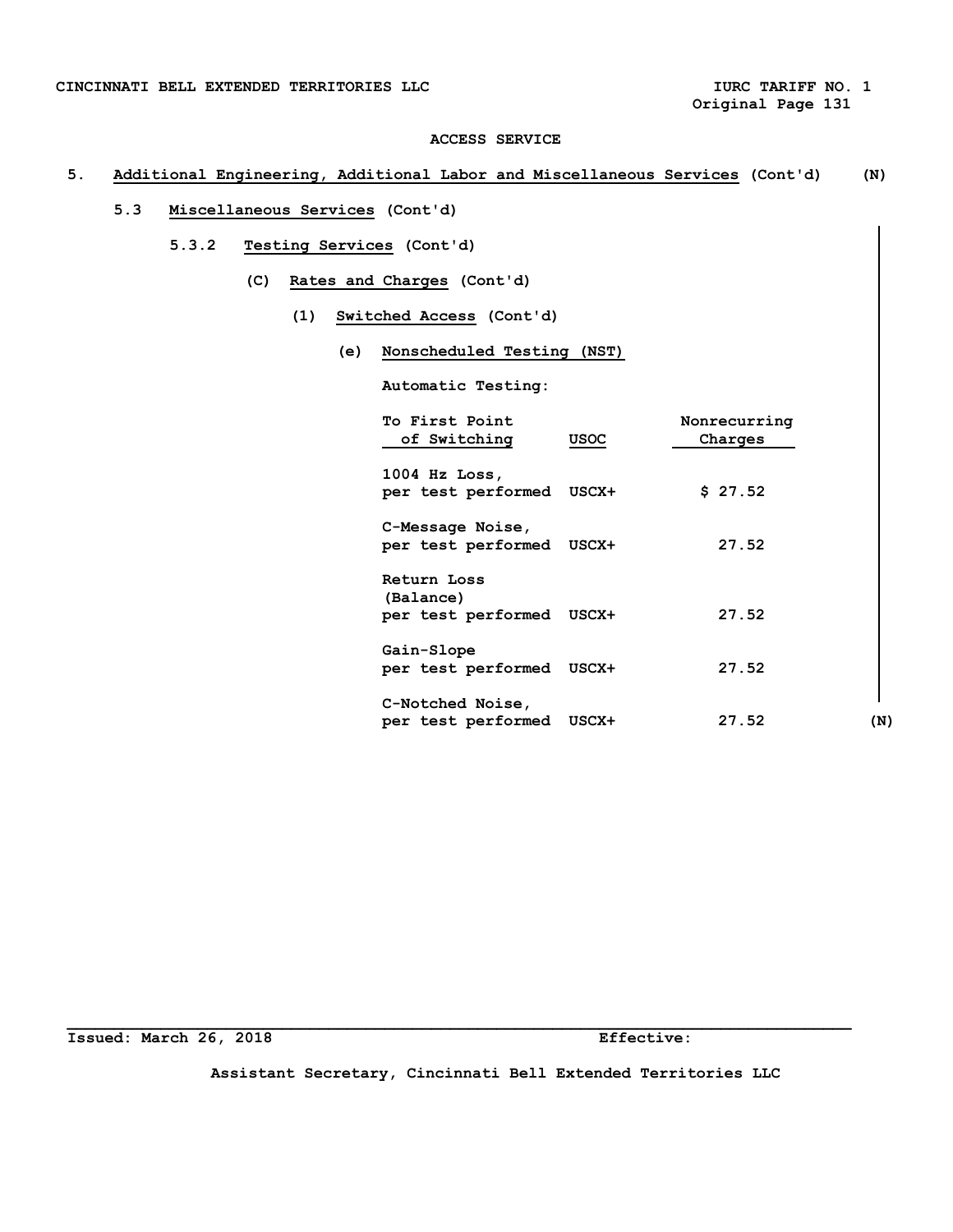# **5. Additional Engineering, Additional Labor and Miscellaneous Services (Cont'd) (N)**

- **5.3 Miscellaneous Services (Cont'd)** 
	- **5.3.2 Testing Services (Cont'd)** 
		- **(C) Rates and Charges (Cont'd)** 
			- **(1) Switched Access (Cont'd)** 
				- **(e) Nonscheduled Testing (NST) (Cont'd)**

 **Cooperative Testing:** 

| <b>Testing Periods</b>                                                                     | <b>USOC</b> | First Half<br>Hour or<br>Fraction<br>Thereof | Each<br>Additional<br>Half Hour<br>or Fraction<br>Thereof |
|--------------------------------------------------------------------------------------------|-------------|----------------------------------------------|-----------------------------------------------------------|
| Basic Time,<br>normally scheduled<br>working hours# USSX+                                  |             | $$50.00*$                                    | $$50.00*$                                                 |
| Overtime,<br>outside of normally<br>scheduled working<br>hours on a scheduled<br>work day# | USSX+       | $60.00*$                                     | $60.00*$                                                  |
| Premium Time,<br>outside of scheduled<br>work day#                                         | USSX+       | $74.00*$                                     | $74.00*$                                                  |

- **# If more than one technician is involved with the same testing project, the total amount of time for all technicians involved will be aggregated prior to the distribution of time between the "First Half Hour or Fraction Thereof" and "Each Additional Half Hour or Fraction Thereof" rate categories.**
- **\* A call-out of a Company employee at a time not consecutive with the employee's scheduled work period is subject to a minimum charge of four hours. (N)**

**\_\_\_\_\_\_\_\_\_\_\_\_\_\_\_\_\_\_\_\_\_\_\_\_\_\_\_\_\_\_\_\_\_\_\_\_\_\_\_\_\_\_\_\_\_\_\_\_\_\_\_\_\_\_\_\_\_\_\_\_\_\_\_\_\_\_\_\_\_\_\_\_\_\_\_\_\_\_\_\_\_\_\_\_** 

**Issued: March 26, 2018 Effective:**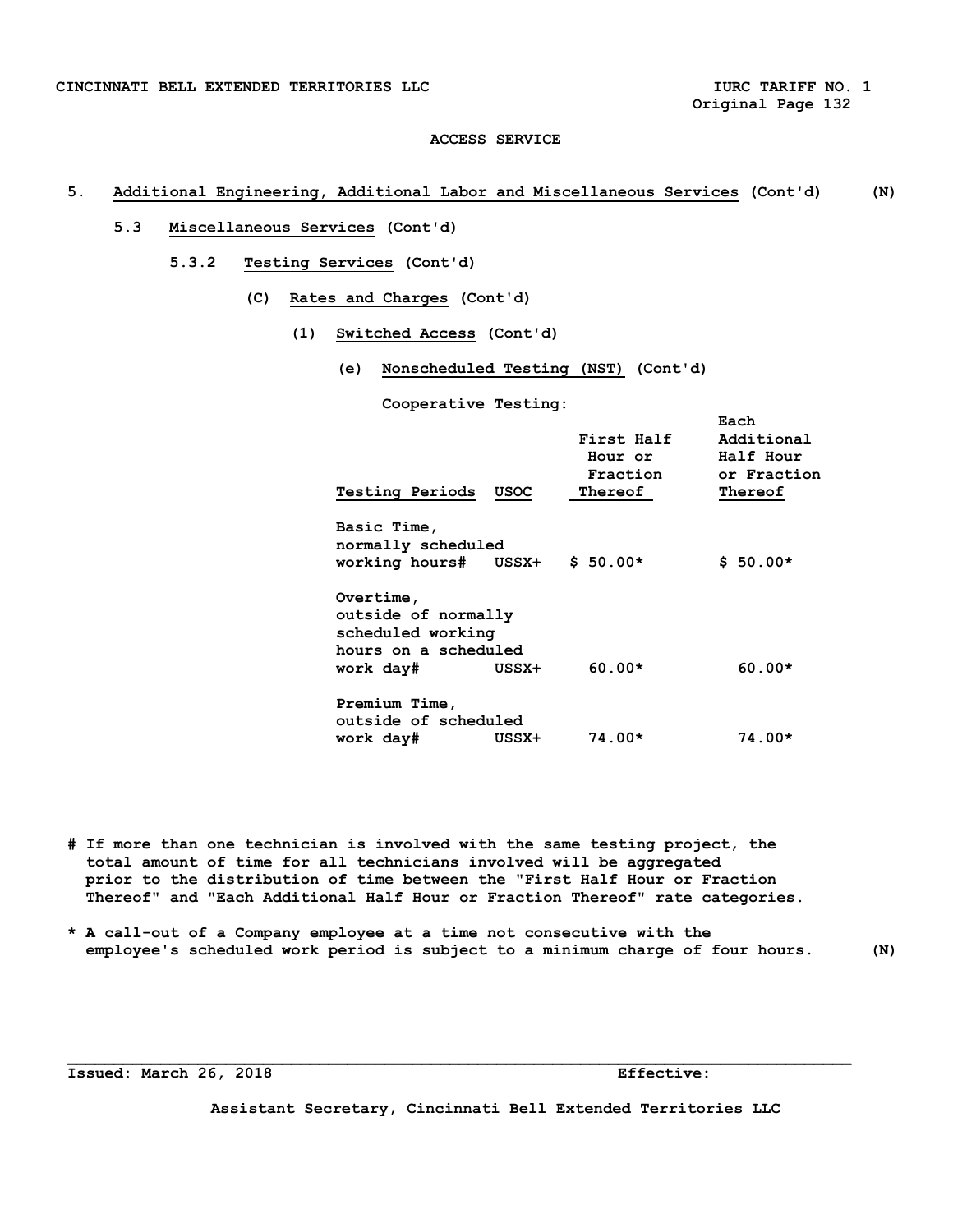## **5. Additional Engineering, Additional Labor and Miscellaneous Services (Cont'd) (N)**

- **5.3 Miscellaneous Services (Cont'd)** 
	- **5.3.2 Testing Services (Cont'd)** 
		- **(C) Rates and Charges (Cont'd)** 
			- **(1) Switched Access (Cont'd)**
			- **(e) Nonscheduled Testing (NST) (Cont'd)**

 **Manual Testing:** 

| Testing Periods USOC                                  |       | First Half<br>Hour or<br>Fraction<br>Thereof | Each Additional<br>Half Hour or<br>Fraction Thereof |
|-------------------------------------------------------|-------|----------------------------------------------|-----------------------------------------------------|
| Basic Time,<br>normally scheduled                     |       |                                              |                                                     |
| working hours# USMX+                                  |       | $$50.00*$                                    | $$50.00*$                                           |
| Overtime,<br>outside of normally<br>scheduled working |       |                                              |                                                     |
| hours on a scheduled                                  |       |                                              |                                                     |
| work day#                                             | USMX+ | $60.00*$                                     | $60.00*$                                            |
| Premium Time,<br>outside of scheduled                 |       |                                              |                                                     |
| work day#                                             | USMX+ | $74.00*$                                     | $74.00*$                                            |

**# If more than one technician is involved with the same additional testing project the total amount of time for all technicians involved will be aggregated prior to the distribution of time between the "First Half Hour or Fraction Thereof" and "Each Additional Half Hour or Fraction Thereof" rate categories.** 

**\* A call-out of a Company employee at a time not consecutive with the employee's scheduled work period is subject to a minimum charge of four hours. (N)** 

**\_\_\_\_\_\_\_\_\_\_\_\_\_\_\_\_\_\_\_\_\_\_\_\_\_\_\_\_\_\_\_\_\_\_\_\_\_\_\_\_\_\_\_\_\_\_\_\_\_\_\_\_\_\_\_\_\_\_\_\_\_\_\_\_\_\_\_\_\_\_\_\_\_\_\_\_\_\_\_\_\_\_\_\_** 

**Issued: March 26, 2018** Effective: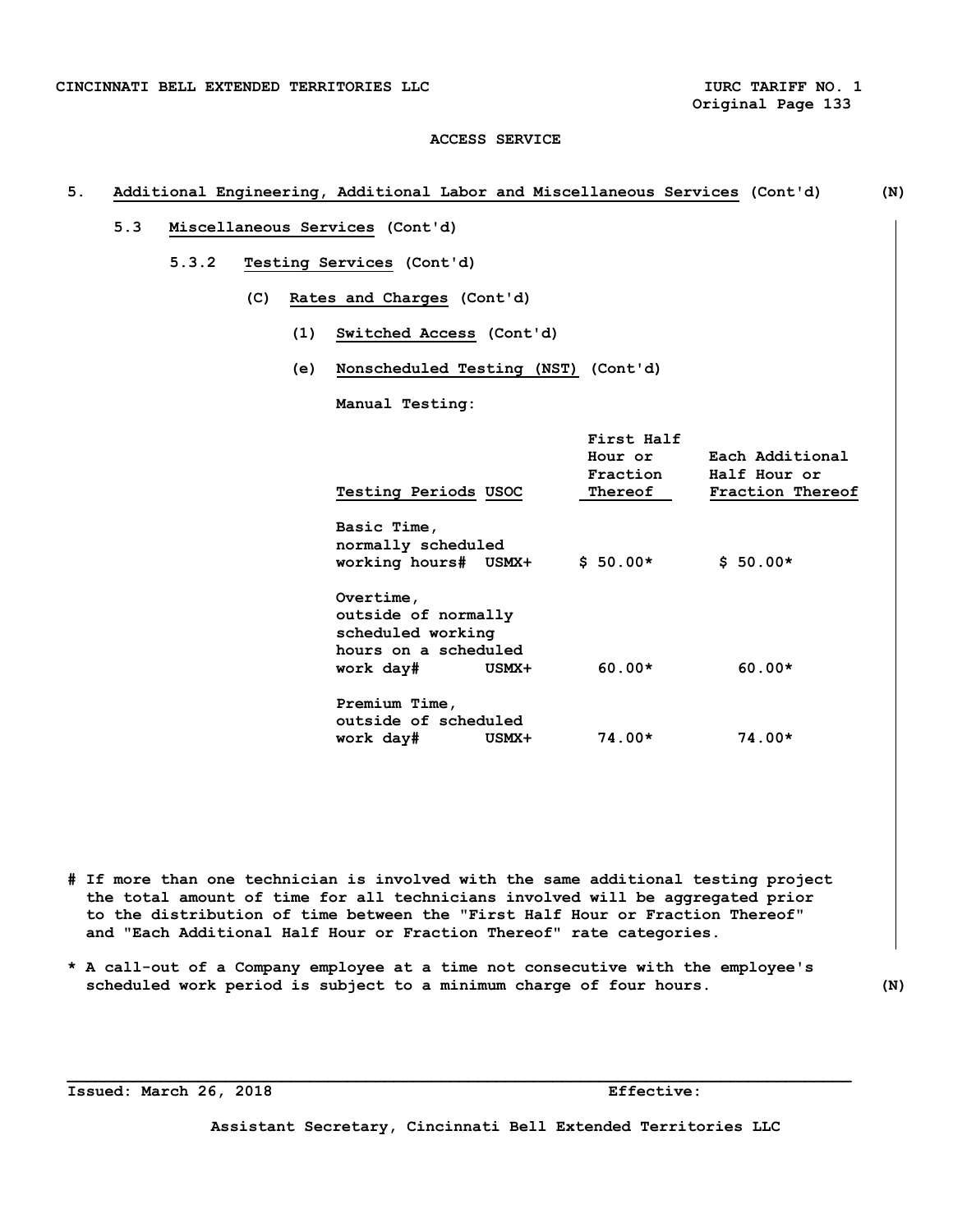## **5. Additional Engineering, Additional Labor and Miscellaneous Services (Cont'd) (N)**

# **5.3 Miscellaneous Services (Cont'd)**

- **5.3.2 Testing Services (Cont'd)** 
	- **(C) Rates and Charges (Cont'd)** 
		- **(2) Special Access** 
			- **(a) Additional Cooperative Acceptance Testing (ACAT)**

| Testing Periods USOC                                                                                  | First Half<br>Hour or<br>Fraction<br>Thereof | Each Additional<br>Half Hour or<br>Fraction Thereof |
|-------------------------------------------------------------------------------------------------------|----------------------------------------------|-----------------------------------------------------|
| Basic Time,<br>normally scheduled<br>working hours# SNTX+                                             | $$50.00*$                                    | $$50.00*$                                           |
| Overtime,<br>outside of normally<br>scheduled working<br>hours on a scheduled<br>work day#<br>$SNTX+$ | $60.00*$                                     | $60.00*$                                            |
| Premium Time,<br>outside of scheduled<br>work day#<br>$SNTX+$                                         | $74.00*$                                     | $74.00*$                                            |

- **# If more than one technician is involved with the same testing project, the total amount of time for all technicians involved will be aggregated prior to the distribution of time between the "First Half Hour or Fraction Thereof" and "Each Additional Half Hour or Fraction Thereof" rate categories.**
- **\* A call-out of a Company employee at a time not consecutive with the employee's scheduled work period is subject to a minimum charge of four hours. (N)**

**\_\_\_\_\_\_\_\_\_\_\_\_\_\_\_\_\_\_\_\_\_\_\_\_\_\_\_\_\_\_\_\_\_\_\_\_\_\_\_\_\_\_\_\_\_\_\_\_\_\_\_\_\_\_\_\_\_\_\_\_\_\_\_\_\_\_\_\_\_\_\_\_\_\_\_\_\_\_\_\_\_\_\_\_** 

**Issued: March 26, 2018 Effective:**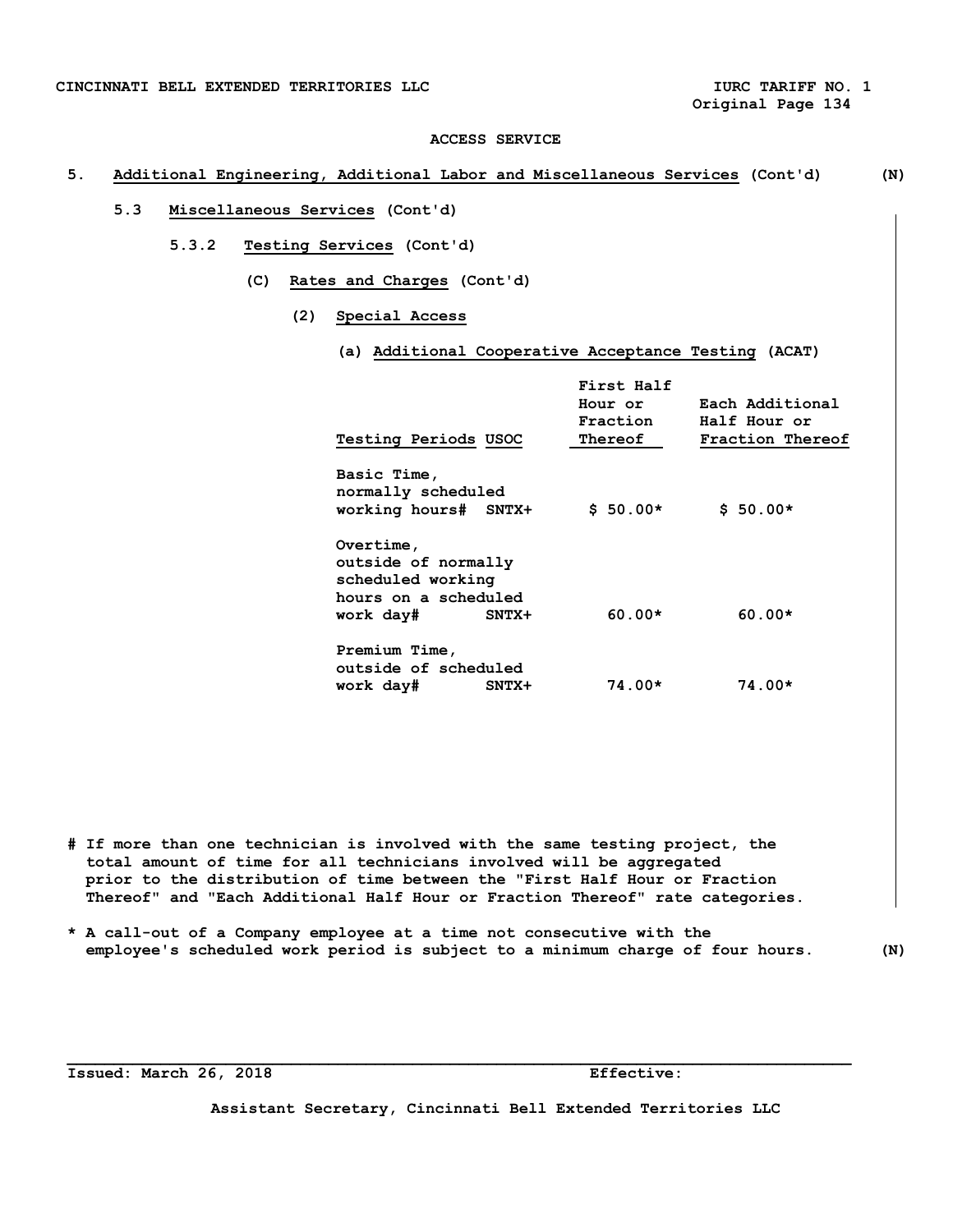## **5. Additional Engineering, Additional Labor and Miscellaneous Services (Cont'd) (N)**

# **5.3 Miscellaneous Services (Cont'd)**

- **5.3.2 Testing Services (Cont'd)** 
	- **(C) Rates and Charges (Cont'd)** 
		- **(2) Special Access (Cont'd)** 
			- **(b) Nonscheduled Testing (NST)**

| <b>Testing Periods USOC</b>                                                         | First Half<br>Fraction<br>Thereof | Hour or Each Additional<br>Half Hour or<br>Fraction Thereof |
|-------------------------------------------------------------------------------------|-----------------------------------|-------------------------------------------------------------|
| Basic Time,<br>normally scheduled<br>working hours# SNOX+                           | $$50.00*$                         | $$50.00*$                                                   |
| Overtime,<br>outside of normally<br>scheduled working<br>hours on a scheduled       |                                   |                                                             |
| work day#<br>$SNOX+$<br>Premium Time,<br>outside of scheduled<br>work day#<br>SNOX+ | $60.00*$<br>$74.00*$              | $60.00*$<br>$74.00*$                                        |

- **# If more than one technician is involved with the same testing project, the total amount of time for all technicians involved will be aggregated prior to the distribution of time between the "First Half Hour or Fraction Thereof" and "Each Additional Half Hour or Fraction Thereof" rate categories.**
- **\* A call-out of a Company employee at a time not consecutive with the employee's scheduled work period is subject to a minimum charge of four hours. (N)**

**\_\_\_\_\_\_\_\_\_\_\_\_\_\_\_\_\_\_\_\_\_\_\_\_\_\_\_\_\_\_\_\_\_\_\_\_\_\_\_\_\_\_\_\_\_\_\_\_\_\_\_\_\_\_\_\_\_\_\_\_\_\_\_\_\_\_\_\_\_\_\_\_\_\_\_\_\_\_\_\_\_\_\_\_** 

**Issued: March 26, 2018 Effective:**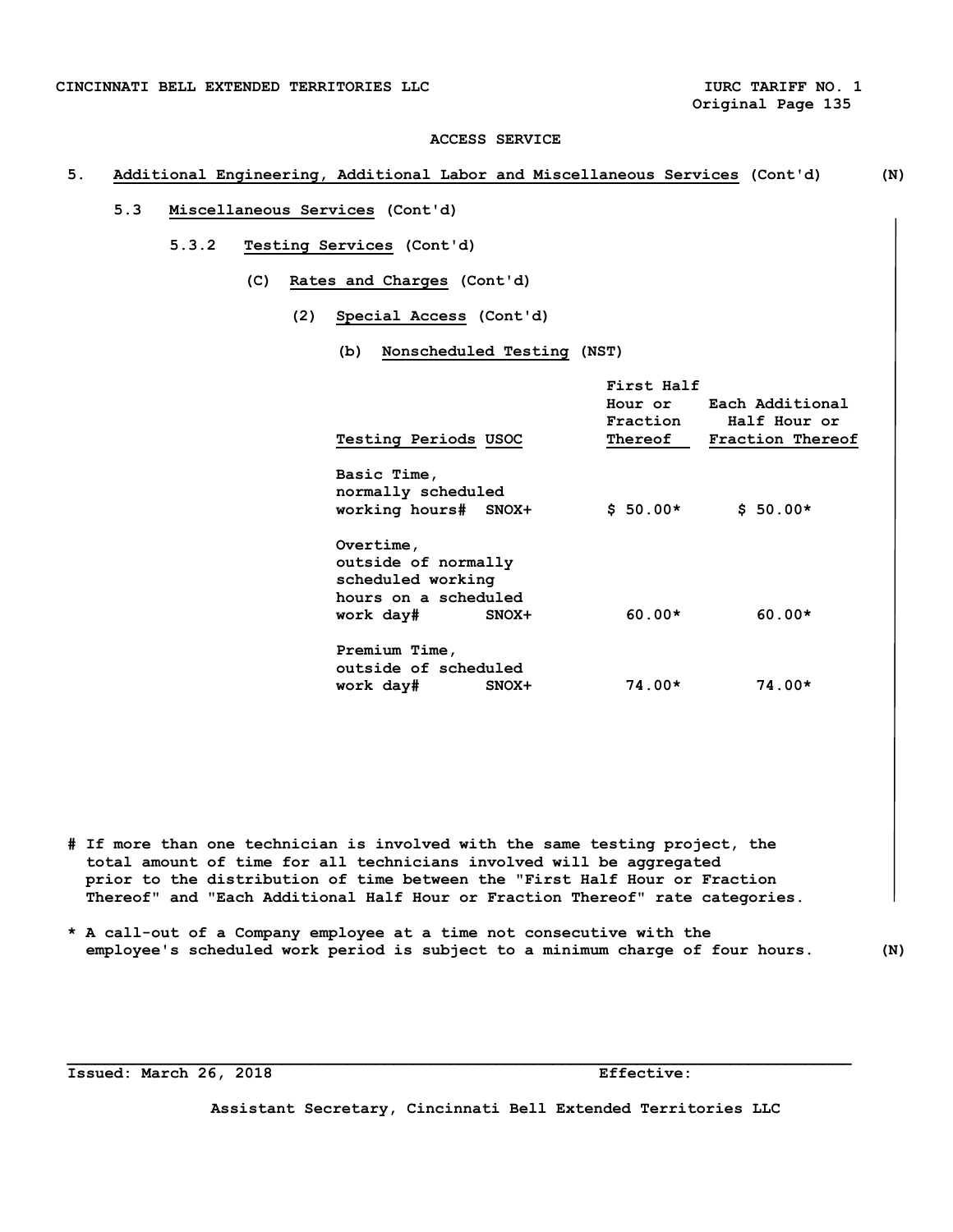## **6. Cincinnati Bell Ethernet Service Silver (N)**

# **6.1 Service Description**

 **Cincinnati Bell Ethernet Service Silver (CBES Silver)is a port based, point-to-point Ethernet service that allows customers to either aggregate multiple Operator Virtual Connections (OVCs) or Ethernet Virtual Connections (EVCs) onto a single ENNI, or to transparently connect two sites with a single OVC/EVC. These services are more completely described in MEF Technical Specifications 33 (Access EPL) and 6.2 (EPL).**

# **6.2 Service Provisioning**

 **CBT will provide CBES Silver with the following Committed Information Rates (CIRs): 1.5 Mbps, 3 Mbps, 4.5 Mbps, 5 Mbps, 6 Mbps, 10 Mbps, 20 Mbps, 50 Mbps, 100 Mbps, 200 Mbps, 300 Mbps, 400 Mbps, 500 Mbps, 600 Mbps, 700 Mbps, 800 Mbps, 900 Mbps, and 1 Gbps.**

 **UNI interfaces are available IEEE Ethernet Specifications of 10 Mbps, 100 Mbps and 1 Gbps. Any available increment of CIR can be ordered to any capacity UNI, as long as the CIR is less than or equal to the capacity of the UNI.**

 **ENNI interfaces as described in MEF 33 are available at 1Gbps and 10Gbps IEEE specifications.** 

 **CBES Silver will be available 24 hours per day, 7 days per week except as required to update, enhance, maintain and/or repair CBES Silver service. CBT reserves the right to perform these tasks, as needed, during off-peak hours, normally on Sundays from 12:00 a.m. to 6:00 a.m.**

 **At the request of Customer CBAD will provision a CBES Silver with the specified CIR between a single UNI and a specified ENNI. The aggregated volume of CIR originating from individual UNIs may not exceed the VC specification of the ENNI. The ENNI may not be oversubscribed. (N)** 

**Issued: March 26, 2018 Effective:**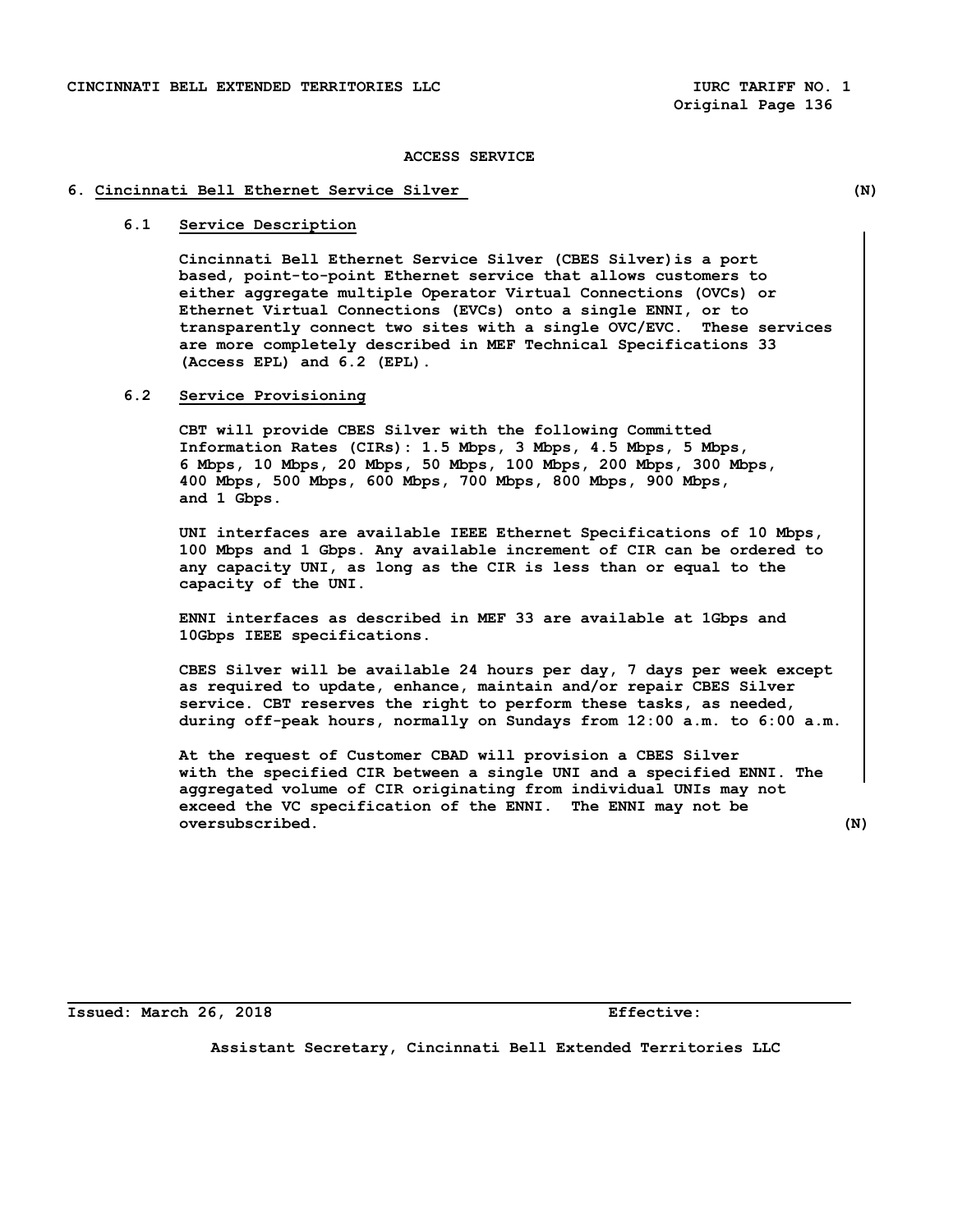## **6. Cincinnati Bell Ethernet Service Silver Cont'd (N)**

## **6.2 Service Provisioning (Cont'd)**

 **The Company will use its best efforts to repair any inoperable CBES Silver VC within 4 hours after Customer has notified CBT that such VC is inoperable. If such VC remains inoperable for more than 8 hours after Customer has notified the Company that such VC is inoperable, the Company will credit Customer's account for an amount equal to one-thirtieth (1/30) of the applicable monthly charge for such VC. The same credit will apply for each additional 8-hour period that the VC remains inoperable. The total amount of all credits for any one inoperable VC will not exceed the monthly VC charge for such inoperable VC. The credit referred to herein shall be the Company's entire liability and Customer's exclusive remedy for any damages resulting from such inoperable VC.** 

 **Without the prior written consent of the Company, Customer will not access, or attempt to access, any equipment or facilities furnished by the Company in connection with this Tariff. Customer will indemnify and hold harmless the Company, its officers, directors, employees and agents, from and against any loss or expense, of whatever nature, arising out of any unauthorized access to any equipment or facilities furnished by the Company in connection with this Tariff.**

 **All equipment and facilities used by the Company in providing CBES Silver hereunder will remain the sole property of the Company, whether or not attached to or embedded in reality, unless otherwise agreed to in writing by the parties with respect to specific equipment.**

 **Customer agrees that any technical, financial or business information of the Company furnished to Customer in connection with this Agreement is confidential and proprietary to CBT, shall remain the property of the Company at all times and shall be returned to the Company upon request.** 

## **6.3 Service Measurements**

| The following service measurements apply to CBES Silver: |  |                     |  |     |
|----------------------------------------------------------|--|---------------------|--|-----|
| Latency Round Trip                                       |  | Less than 20 ms RTT |  |     |
| Jitter                                                   |  | Less than 10 ms RTT |  |     |
| Data Delivery Ratio                                      |  | Greater than 99.99% |  |     |
| Availability                                             |  | Greater than 99.99% |  | (N) |

**Issued: March 26, 2018 Effective:**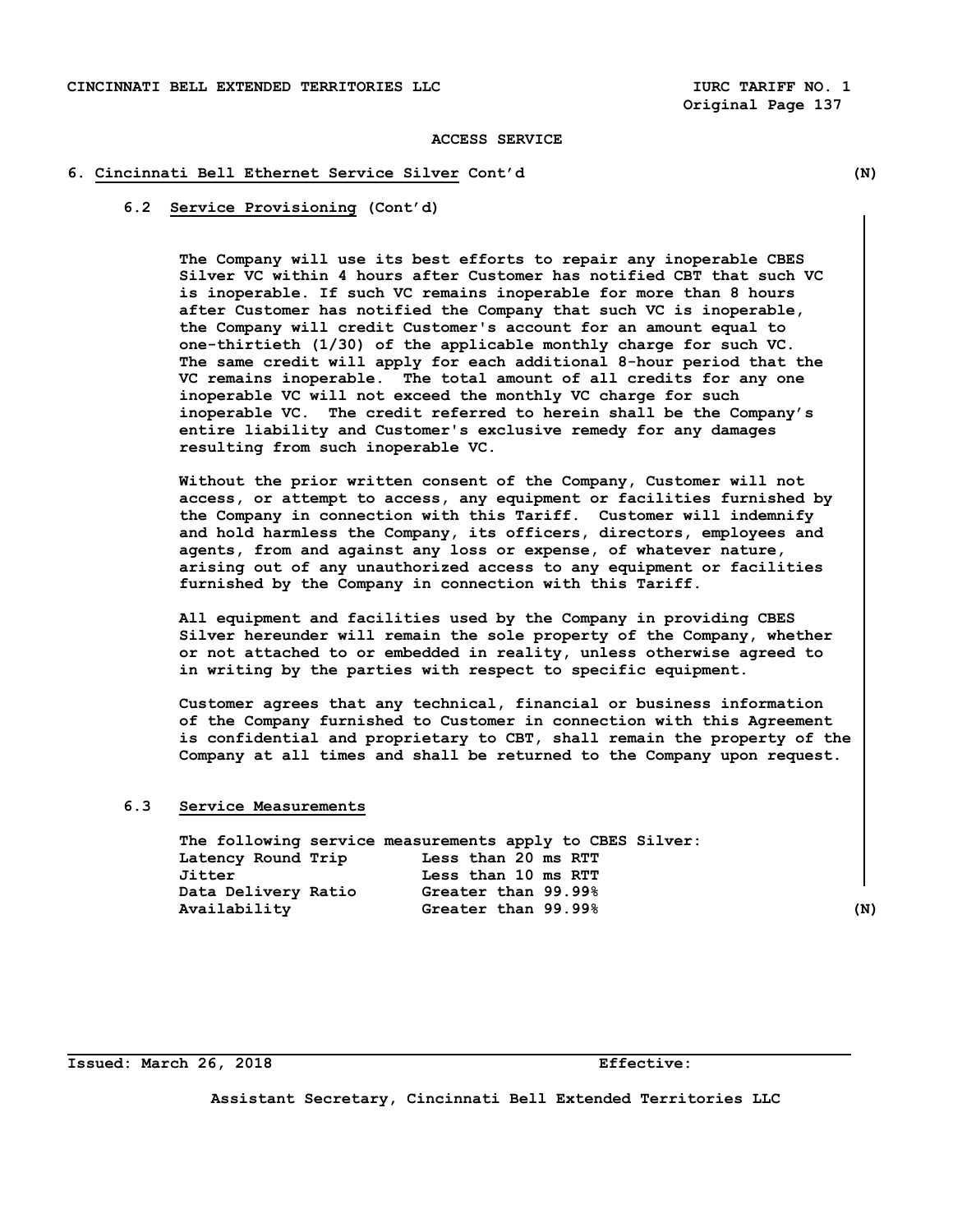## **6. Cincinnati Bell Ethernet Service Silver (Cont'd) (N)**

## **6.4 Obligations of the Customer**

**The Company will not be responsible for damages, malfunctions or failures caused by (a) Customer's failure to follow any operation or maintenance instructions provided by the Company to Customer; (b) Customer's repair, modification to or relocation of equipment used to provide service hereunder, or attachment of equipment not approved by the Company; and (c) abuse, misuse or negligent acts of Customer. Customer may request the Company to perform repair service for Customer in such instances on a time-and-materials basis.**

 **Customer will furnish, at its expense, such space, electrical power and environmental conditioning at Customer's premises as the Company may reasonably require in connection with performing its obligations hereunder. Customer will permit the Company reasonable access to Customer's premises, in accordance with Customer's normal security procedures, in connection with providing service hereunder.**

 **Customer shall be responsible for insuring that the operating characteristics of such equipment and facilities are compatible with CBES Silver and conform to the Technical Reference Specifications furnished by the Company to Customer in connection with this Tariff.**

 **Customer will cause its electrical signals at the Demarcation Point to conform to the applicable. Any additional equipment or facilities necessary to comply with such standards shall be furnished by Customer at its expense.**

 **Prior to requesting repair service from the Company, Customer will use Its best efforts, including but not limited to performing reasonable diagnostic tests, to verify whether any trouble with CBES Silver is a result of the Customer's equipment or facilities. Customer shall be responsible for any such trouble resulting from the Customer's equipment or facilities. Customer will cooperate with any joint testing of CBES Silver reasonably requested by the Company. (N)** 

**Issued: March 26, 2018 Effective:**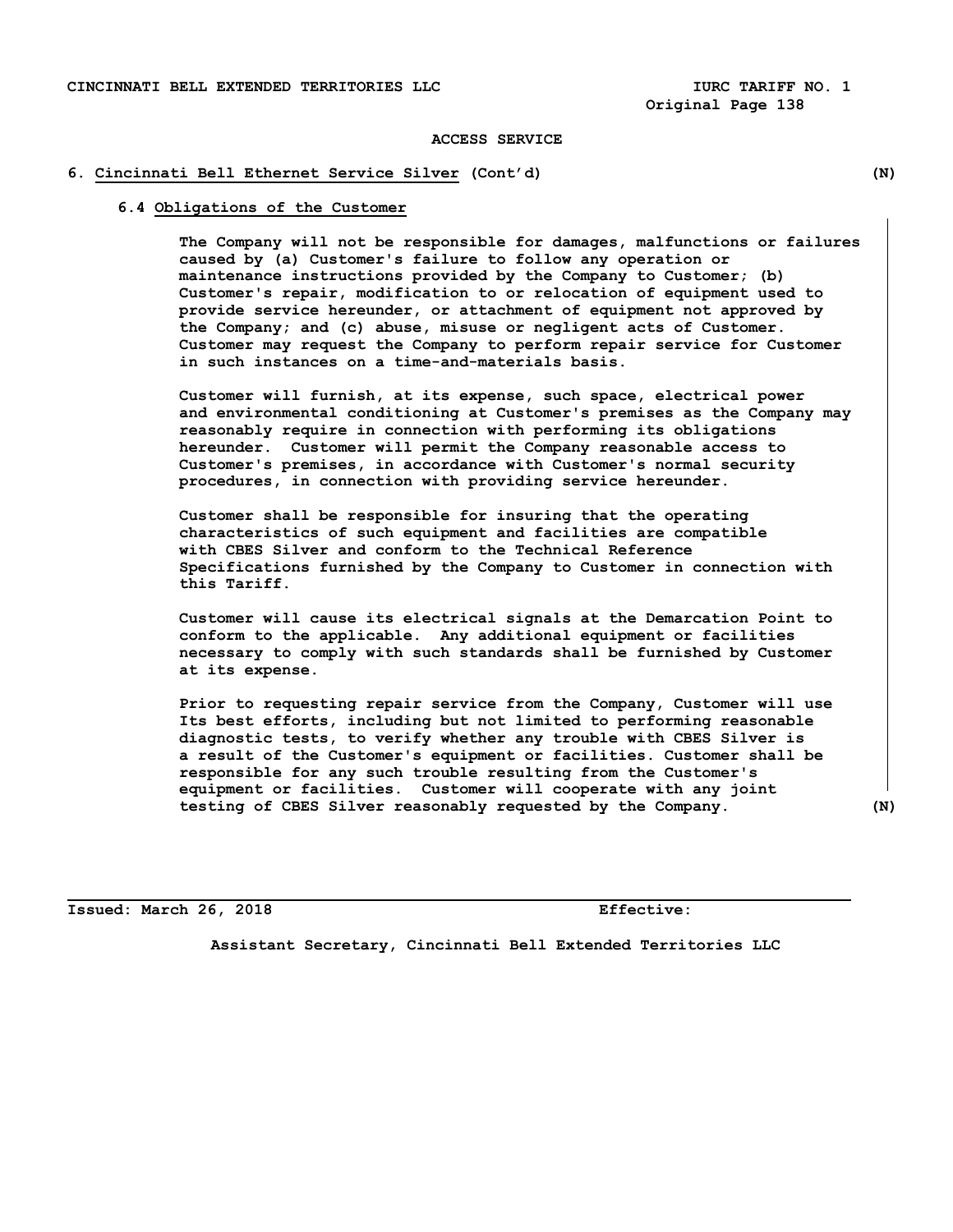**Original Page 139**

### **ACCESS SERVICE**

### **6. Cincinnati Bell Ethernet Service Silver (Cont'd) (N)**

# **6.5 Rate Regulations**

 **The rates and charges set forth for CBES Silver provide for the furnishing of service where suitable facilities are available. Where special construction of facilities is necessary, special construction charges may apply.**

 **At locations where Customer provides power to the Company, the Company is not responsible for out of service conditions caused by power outages.**

 **Customer shall pay the Company for CBES Silver at the applicable monthly rate for the type of CBES Silver, selected by the Customer, as indicated in Section 6.7. In addition, Customer shall pay to the Company the applicable per VC nonrecurring charge set forth in Section 6.7.** 

 **If Customer cancels, in whole or in part, any requested addition, rearrangement, relocation or other modification to CBES Silver prior to completion thereof, Customer will reimburse the Company for the actual expenses incurred by the Company in connection with such modification prior to the Company's receipt of notice of cancellation; provided, however, the amount of such reimbursement will not exceed the service, construction, installation, termination and other charges for which Customer would have otherwise been responsible.**

 **CBES Silver is available for a minimum term of 12 months or under a term payment plan of 24, 36, 48 or 60 months. If a Customer terminates a service, without cause, prior to the expiration of the term, the Customer will pay to the Company a termination charge equal to all remaining amounts due or to become due, including but not limited to all monthly charges for which Customer would have been responsible if the Customer had not terminated prior to the end of the applicable 12, 24, 36, 48 or 60-month term payment plan.** 

 **If Customer removes one or more physical interfaces from service prior to the expiration of the term hereof, Customer will pay to the Company a termination charge equal to all monthly charges for such VC(s) for which Customer would have been responsible had Customer not removed such physical interfaces. (N)**

**Issued: March 26, 2018 Effective:**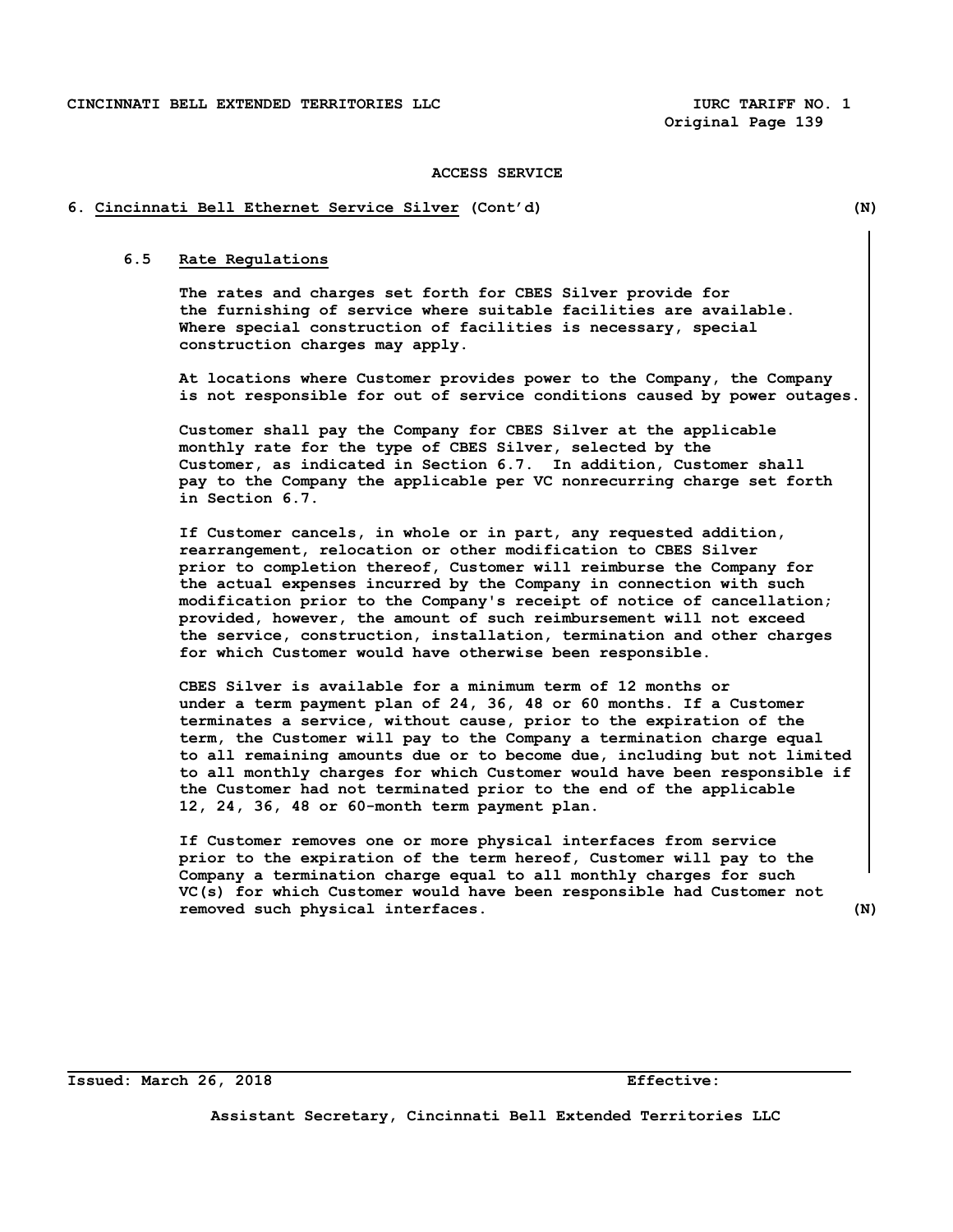## **6. Cincinnati Bell Ethernet Service Silver (Cont'd) (N)**

## **6.5 Rate Regulations (Cont'd)**

**Upon completion of the term payment plan contract the customer may renew their contract at the current, tariffed rates. If customer does not renew their contract prior to the expiration date and does not elect to discontinue CBES Silver, the Company will furnish CBES Silver to the Customer as specified in the contract on a month-to-month basis at the current, monthly tariffed rates (which will be subject to company initiated rate changes).** 

**If customer elects a new term payment plan, prior to the expiration of their current contract, the monthly charges will be adjusted to the current tariffed rates in effect at the time of renewal. There will be no credits or refunds made to the Customer for payments made under the previous contract term, but nonrecurring charges will not be reapplied. If Customer reduces the number of VCs in service, then termination charges will be applied for the removed service. Customer may not elect a term payment plan that is shorter than the remainder of the current term payment plan.** 

 **Within like service types, customer may upgrade to a higher speed service or downgrade to a lower speed service on a VC for VC basis without incurring termination charges. (N)**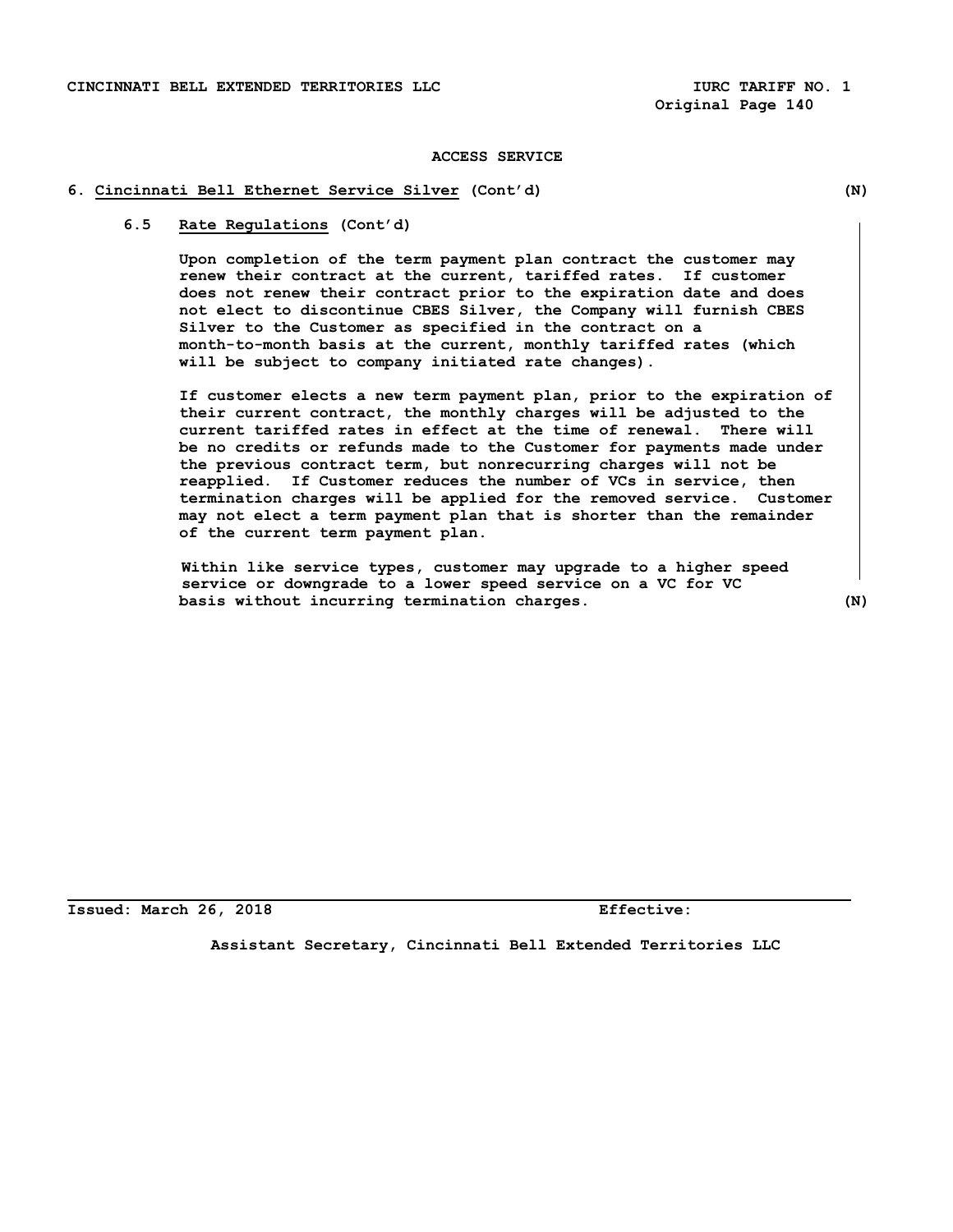## **6. Cincinnati Bell Ethernet Service Silver (Cont'd) (N)**

 **6.5 Rate Regulations (Cont'd)**

**Customer may move the location of its CBES Silver to a location where sufficient central office capacity and outside plant facilities are available and retain the current monthly rates, but initial nonrecurring charges will be reapplied. The termination charges specified in Section 4.3.3 are applicable if the Customer terminates because of a move to a location where sufficient central office capacity or outside plant facilities are not available.**

 **Customer has the option of purchasing route Diversity. There are** 4  **types:**

- **Diverse Route Same Central Office. Single entrance to the Customer premise.**
- **Diverse Entrances Same Central Office. Separate entrances to the Customer premise.**
- **Diverse Central Office Single entrance to the Customer premise.**
- **Diverse Central Office Separate entrances to the Customer premise.**

 **Special Construction charges may apply.**

 **By default, CBES Silver is an unprotected service, particularly as it relates to the last mile of access.** 

 **6.6 Expedite Charge** 

 **When placing an Access Order for service(s) for which standard intervals exist, a customer may request a service date that is prior to the standard interval service date.** 

 **The customer may also request an earlier service date on a pending standard or negotiated interval Access Order. If the Company agrees to provide service on an expedited basis, subject to limitations of personnel and material, an Expedited Order Charge will apply.**

|                     | USOC  | Rate       |     |
|---------------------|-------|------------|-----|
| Expedite, per Order | CX4JX | \$1,270.00 | (N) |

**Issued: March 26, 2018 Effective:**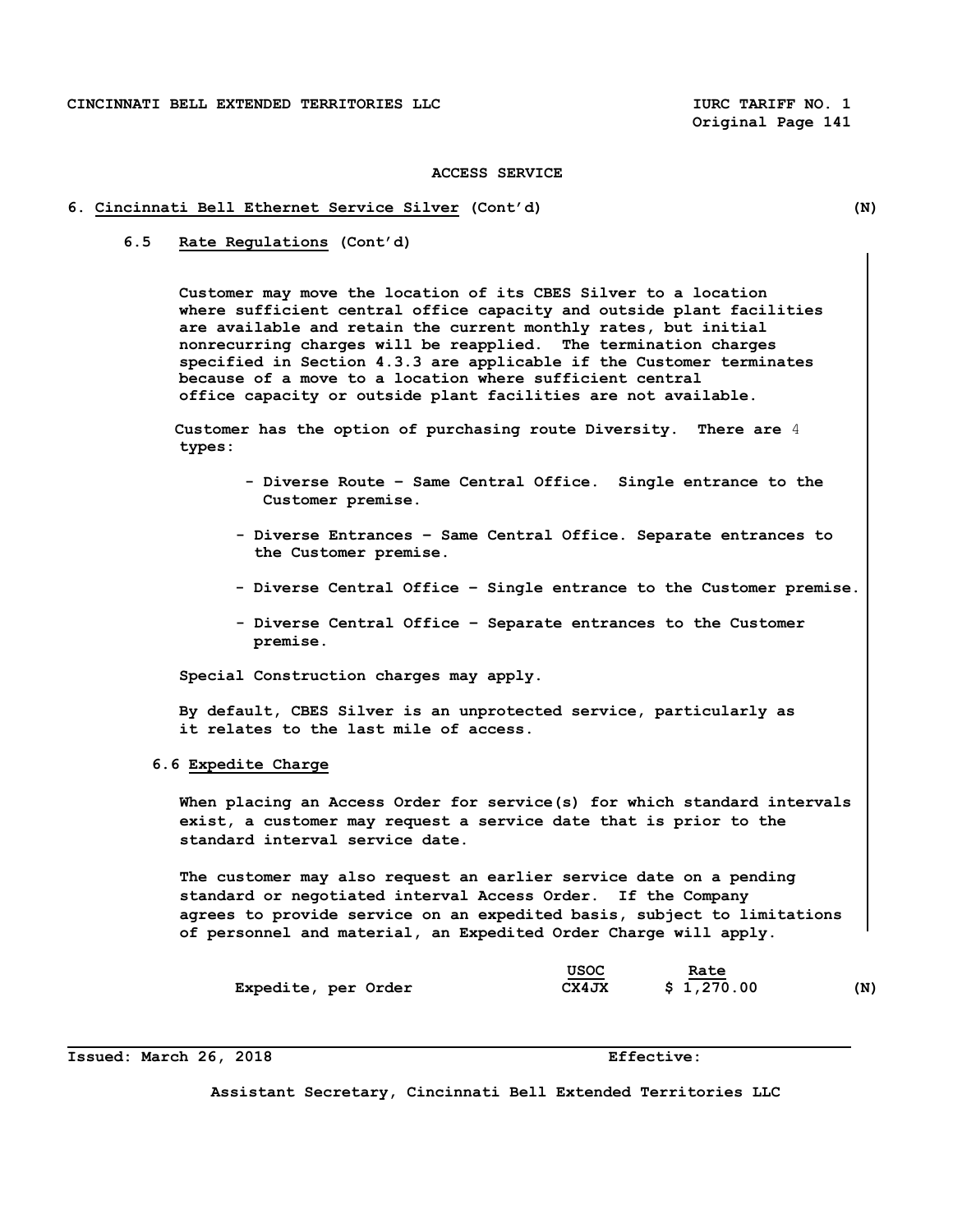# **ACCESS SERVICE 6. Cincinnati Bell Ethernet Service Silver (Cont'd) (N)**

# **6.7 Rates and Charges (Cont'd)**

|                                | Nonrec  |         |        | Monthly Rates |               |        |        |              |
|--------------------------------|---------|---------|--------|---------------|---------------|--------|--------|--------------|
| Type of Service                | Charge  | Monthly | 12 Mo. | 24 Mo.        | 36 Mo.        | 48 Mo. | 60 Mo. | USOC         |
| Physical Interface<br>/Circuit |         |         |        |               |               |        |        |              |
| 10 Mbps                        | N/A     | 50.00   | 50.00  | 50.00         | 50.00         | 50.00  | 50.00  | <b>LVZGM</b> |
| 100 Mbps                       | N/A     | 100.00  | 100.00 | 100.00        | 100.00        | 100.00 | 100.00 | <b>LVZGN</b> |
| 1 Gbps                         | N/A     | 200.00  | 200.00 | 200.00        | 200.00        | 200.00 | 200.00 | <b>LVZGP</b> |
| 10 Gbps                        | N/A     | 400.00  | 400.00 | 400.00        | 400.00        | 400.00 | 400.00 | LVZGQ        |
|                                | Nonrec  |         |        |               | Monthly Rates |        |        |              |
| Type of Service                | Charge  | Monthly | 12 Mo. | 24 Mo.        | 36 Mo.        | 48 Mo. | 60 Mo. | <b>USOC</b>  |
| Committed Information Rate     |         |         |        |               |               |        |        |              |
| 1.5 Mbps Per VC                | 1000.00 | 225.00  | 200.00 | 175.00        | 150.00        | 135.00 | 125.00 | LVZG1        |
| 3 Mbps Per VC                  | 1000.00 | 275.00  | 250.00 | 225.00        | 200.00        | 185.00 | 175.00 | LVZG3        |
| 4.5 Mbps Per VC                | 1000.00 | 325.00  | 300.00 | 275.00        | 250.00        | 240.00 | 200.00 | LVZG4        |
| 5 Mbps Per VC                  | 1000.00 | 350.00  | 330.00 | 305.00        | 280.00        | 265.00 | 250.00 | LVZG5        |
| 6 Mbps Per VC                  | 1000.00 | 370.00  | 345.00 | 320.00        | 295.00        | 280.00 | 265.00 | LVZG6        |
| 10 Mbps Per VC                 | 1000.00 | 460.00  | 435.00 | 410.00        | 385.00        | 370.00 | 353.00 | <b>LVZGA</b> |
| 20 Mbps Per VC                 | 1000.00 | 500.00  | 475.00 | 450.00        | 425.00        | 410.00 | 390.00 | <b>LVZGB</b> |
| 50 Mbps Per VC                 | 1000.00 | 595.00  | 570.00 | 545.00        | 520.00        | 495.00 | 475.00 | <b>LVZGC</b> |
| 100 Mbps Per VC                | 1000.00 | 715.00  | 690.00 | 665.00        | 640.00        | 615.00 | 590.00 | LVZGD        |
| 200 Mbps Per OVC               | 1100.00 | 725.00  | 700.00 | 675.00        | 650.00        | 630.00 | 605.00 | <b>LVZGE</b> |
| 300 Mbps Per VC                | 1150.00 | 835.00  | 815.00 | 790.00        | 765.00        | 745.00 | 725.00 | <b>LVZGF</b> |

**Note 1: Nonrecurring charge applies when a VC is installed subsequent to a physical interface installation.**

**Issued: March 26, 2018 Effective:**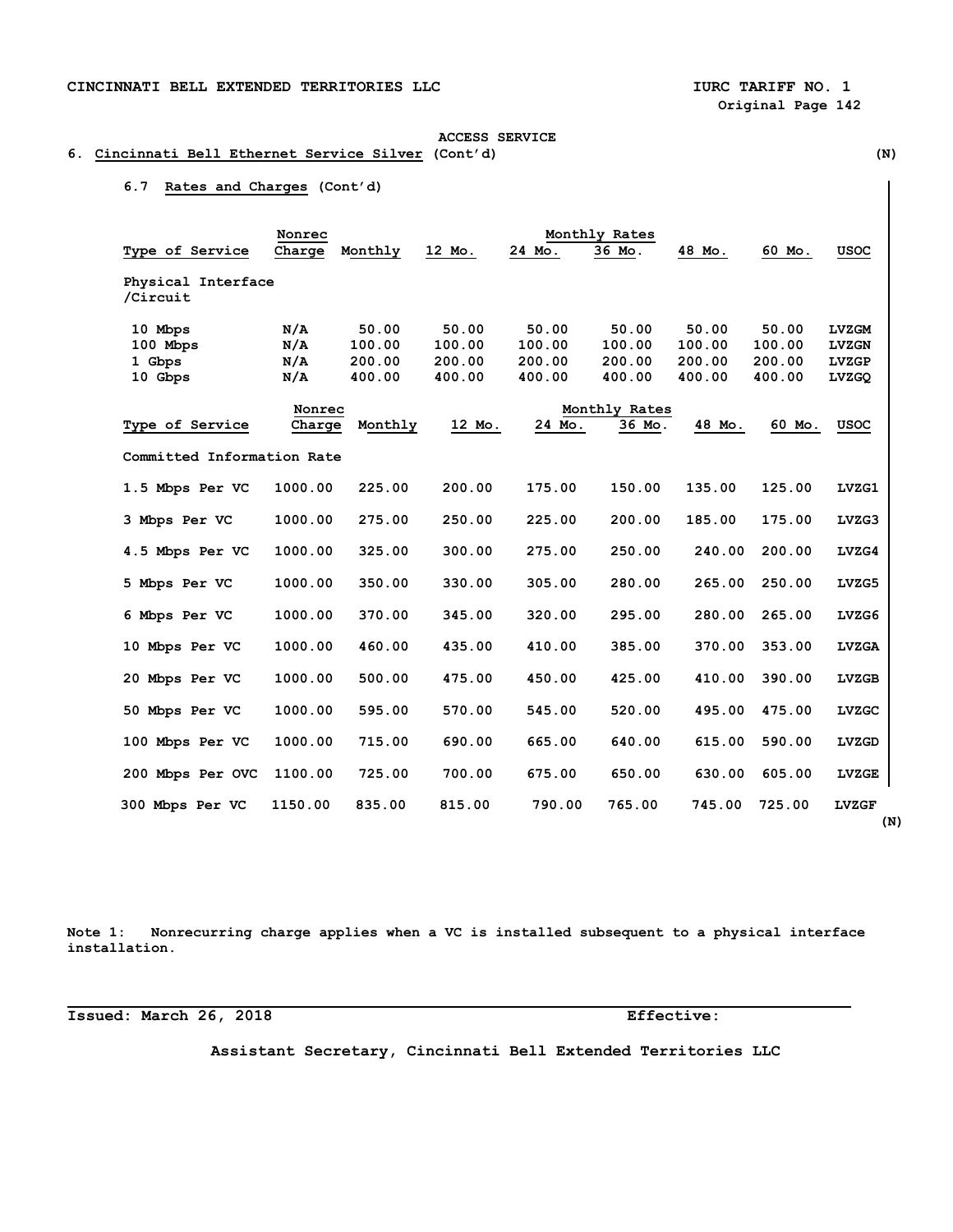# **Original Page 143 ACCESS SERVICE**

# **6. Cincinnati Bell Ethernet Service Silver (Cont'd) (N)**

# **6.7 Rates and Charges (Cont'd)**

|                 | Nonrec  |         |         |         |         |         |         |              |
|-----------------|---------|---------|---------|---------|---------|---------|---------|--------------|
| Type of Service | Charge  | Monthly | 12 Mo.  | 24 Mo.  | 36 Mo.  | 48 Mo.  | 60 Mo.  | <b>USOC</b>  |
| 400 Mbps Per VC | 1200.00 | 1000.00 | 950.00  | 925.00  | 900.00  | 875.00  | 850.00  | <b>LVZGG</b> |
| 500 Mbps Per VC | 1250.00 | 1075.00 | 1050.00 | 1025.00 | 1000.00 | 975.00  | 950.00  | <b>LVZGH</b> |
| 600 Mbps Per VC | 1300.00 | 1130.00 | 1105.00 | 1080.00 | 1055.00 | 1030.00 | 1005.00 | LVZGJ        |
| 700 Mbps Per VC | 1350.00 | 1185.00 | 1160.00 | 1135.00 | 1110.00 | 1085.00 | 1060.00 | LVZG7        |
| 800 Mbps Per VC | 1400.00 | 1235.00 | 1215.00 | 1190.00 | 1165.00 | 1140.00 | 1115.00 | LVZG8        |
| 900 Mbps Per VC | 1450.00 | 1255.00 | 1230.00 | 1205.00 | 1180.00 | 1155.00 | 1140.00 | LVZG9        |
| 1 Gbps Per VC   | 1500.00 | 1300.00 | 1275.00 | 1250.00 | 1225.00 | 1205.00 | 1180.00 | <b>LVZGK</b> |

 **Optional Features** 

| Diverse Route<br>Same Central<br>Office *        | <b>NA</b> | 50.00  | 50.00  | 50.00  | 50.00  | 50.00  | 50.00  | <b>DIVSE</b> |
|--------------------------------------------------|-----------|--------|--------|--------|--------|--------|--------|--------------|
| Diverse Entrances<br>Same Central<br>Offices     | <b>NA</b> | 75.00  | 75.00  | 75.00  | 75.00  | 75.00  | 75.00  | <b>DIVSA</b> |
| Diverse Central<br>Office Single<br>Entrance*    | <b>NA</b> | 100.00 | 100.00 | 100.00 | 100.00 | 100.00 | 100.00 | <b>DCOSE</b> |
| Diverse Central<br>Office Separate<br>Entrances* | NA        | 125.00 | 125.00 | 125.00 | 125.00 | 125.00 | 125.00 | <b>DCOSA</b> |

**\* Special construction charges may apply (N)** 

**Issued: March 26, 2018 Effective:**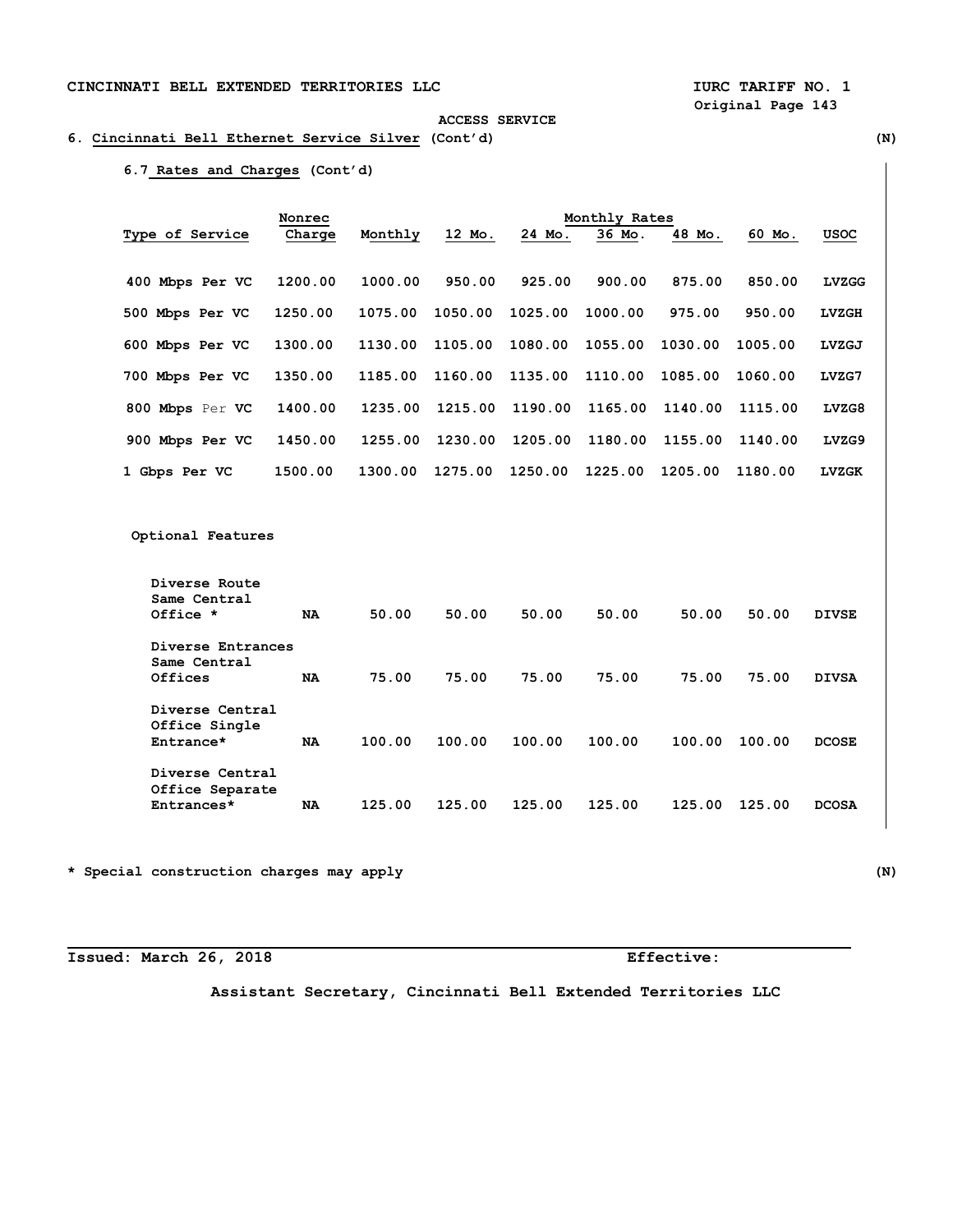## **7. Dedicated Optical Ethernet Service. (N)**

# **7.1 General Description**

#### **(A) Basic Service Description**

**Dedicated Optical Ethernet Service is a service providing high bandwidth point to point connections utilizing an optical switch equipped network. Ethernet services are routed through a Dense Wave Division Multiplexing (DWDM) network using reconfigurable optical switches (ROADM) at core nodes within the network. Each service is routed transparently from point-to-point using individual DWDM wave lengths or a virtual optical transport network (OTN) facility.** 

**The following regulations will apply to Dedicated Optical Ethernet Service:**

**(1) Dedicated Optical Ethernet Service is available with a one-year minimum period, under 12-month, 24-month, 36-month, 48-month, 60-month and 84-month OPP. When a service is discontinued prior to the expiration of the minimum period, termination charges are applicable for the remaining portion of the minimum period.**

**(2) Installation will not begin until the customer has accepted the proposal by the Telephone Company. (N)**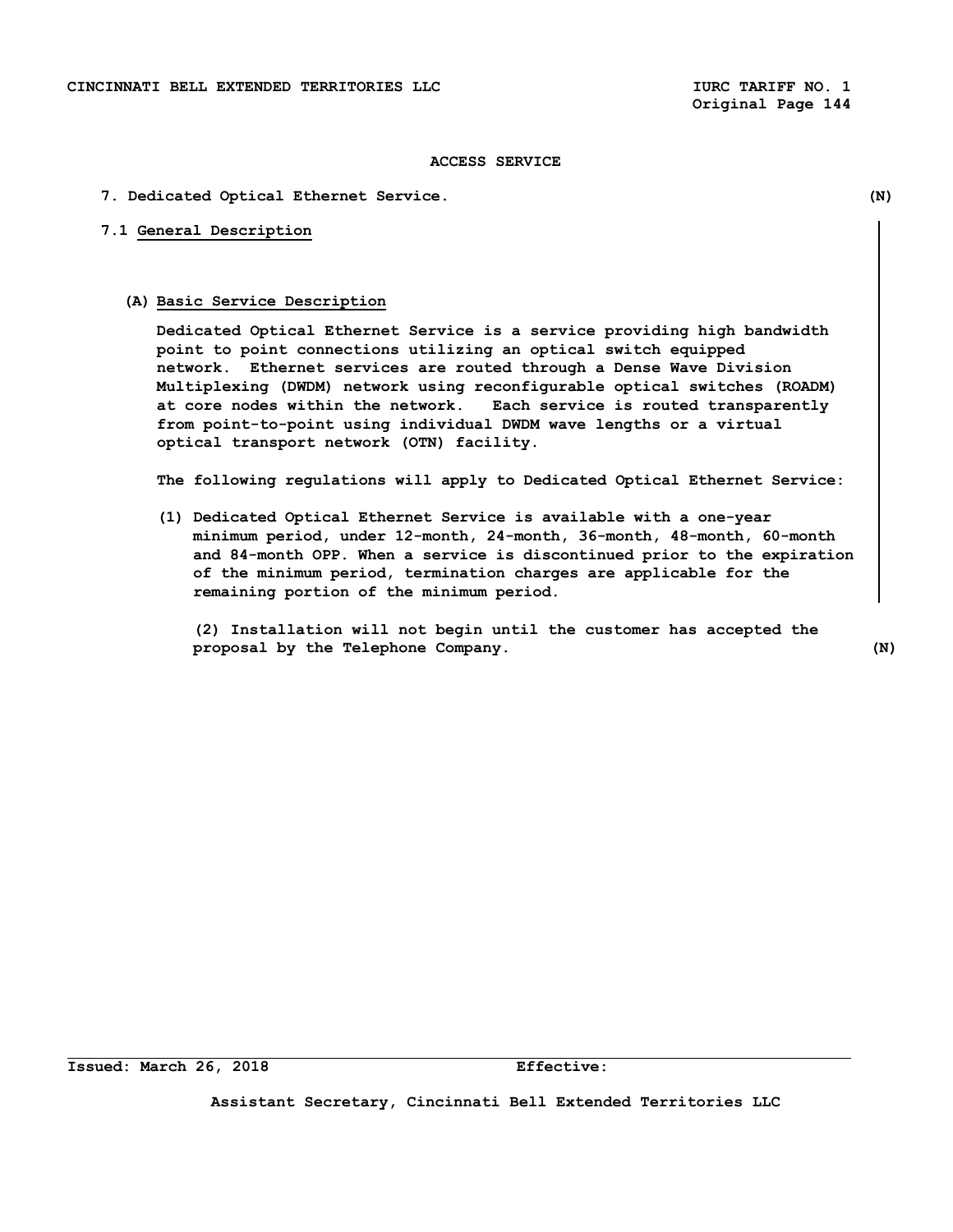#### **ACCESS SERVICE**

- **7. Dedicated Optical Ethernet Service (Cont'd) (N)** 
	- **7.1 General Description (Cont'd)**
		- **(B) Service Provisioning**
			- **(2) Manner of Provisioning**

 **Point-to-Point Service provides an optically switched network with customer dedicated services. The network architecture is designed to provide increased reliability and functionality connecting multiple customer-designated locations and specified Telephone Company central Offices.**

 **Customer provided equipment (CPE) must deliver the data signals for the Dedicated Optical Ethernet Service transport within the technical specifications for the subscribed data service. Technical specifications can be found in the Telcordia Technical Reference Publications and the following:**

 **IEEE 802.3x ITU-TG.872/G.709**

- **(3) Limitations**
	- **(a) When any additional services are added, such installations may cause a service interruption to existing unprotected services, or a protection switch on protected channels.**
	- **(b) Service protection will be available for all interface types. (N)**

**Issued: March 26, 2018 Effective:**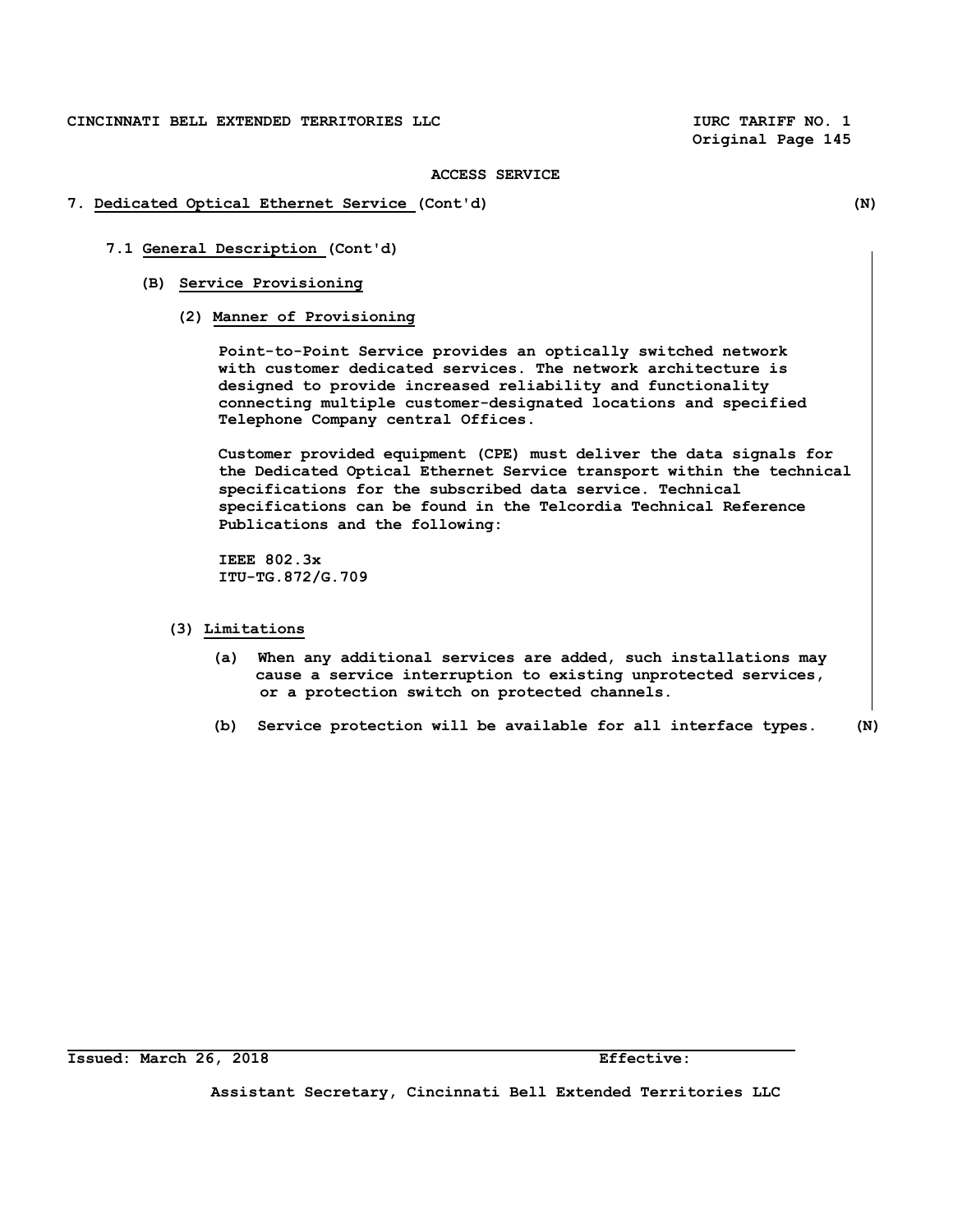#### **ACCESS SERVICE**

# **7. Dedicated Optical Ethernet Service (Cont'd) (N)**

- **7.1 General Description (Cont'd)**
	- **(B) Service Provisioning (Cont'd)**
		- **(4) Allowance for Service Interruptions**

**An interruption of service will start when an inoperative service is reported to the Telephone Company and end when the service is operative. In any month, as a result of an interruption, the total credit per rate element of the interrupted service may not exceed 100 percent of the monthly charge for that particular rate element as described in Section 2.4.3.**

**Any protected service interruptions greater than 2 consecutive seconds as a result of a failure on the protected circuit will result in a credit equal to one month's bill for the individual portto-port connection involved. If the interruption occurs on an unprotected circuit, no credit shall be allowed for an interruption of less than thirty (30) minutes. The customer shall be credited for an interruption of 30 minutes or more at the rate of 1/1440 of the monthly charges for the facility or service for each period of 30 minutes or major fraction thereof that the interruption continues.** 

**The minimum configuration would be two ports either at a serving wire center or at a customer premises site.** 

 **A combination of these configurations may be used in a network design depending on the customer's traffic pattern.**

**Dedicated Optical Ethernet Service configuration would be a port or ports at a customer premise site connecting through a Company central office to another customer premise site. (N)**

**Issued: March 26, 2018 Effective:**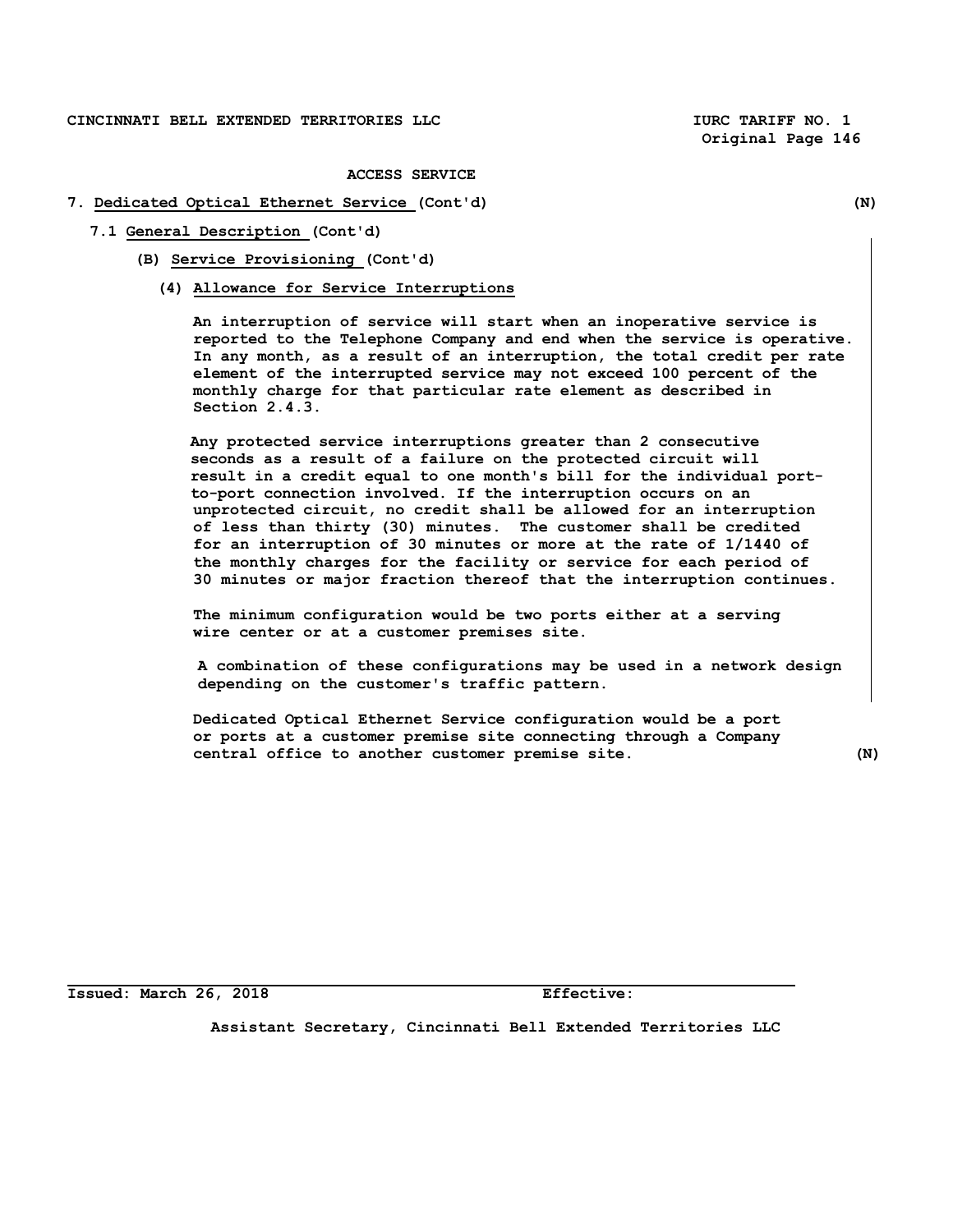# CINCINNATI BELL EXTENDED TERRITORIES LLC **ACCESS OF AUTHOR OF ALC CONTRACT CONTRACTS** NO. 1

# **Original Page 147**

## **ACCESS SERVICE**

# **7. Dedicated Optical Ethernet Service (Cont'd) (N)**

# **7.1 General Description (Cont'd)**

**(B) Service Provisioning (Cont'd)**





# **(C) Responsibility of the Telephone Company**

**The Telephone Company will provision and maintain Dedicated Optical Ethernet Service for the customer up to and including the Network Interface (NI).**

**(D) Responsibility of Customer**

**The customer is responsible for providing the compatible CPE to be used for the connection to the Dedicated Optical Ethernet Service.**

**(E) Service Rearrangements**

**Service rearrangements are provisioning changes to existing (installed) services which do not result in either a change in the minimum period requirements or a change in the physical location of the point of termination at a customer premises. (N)**

**Issued: March 26, 2018 Effective:**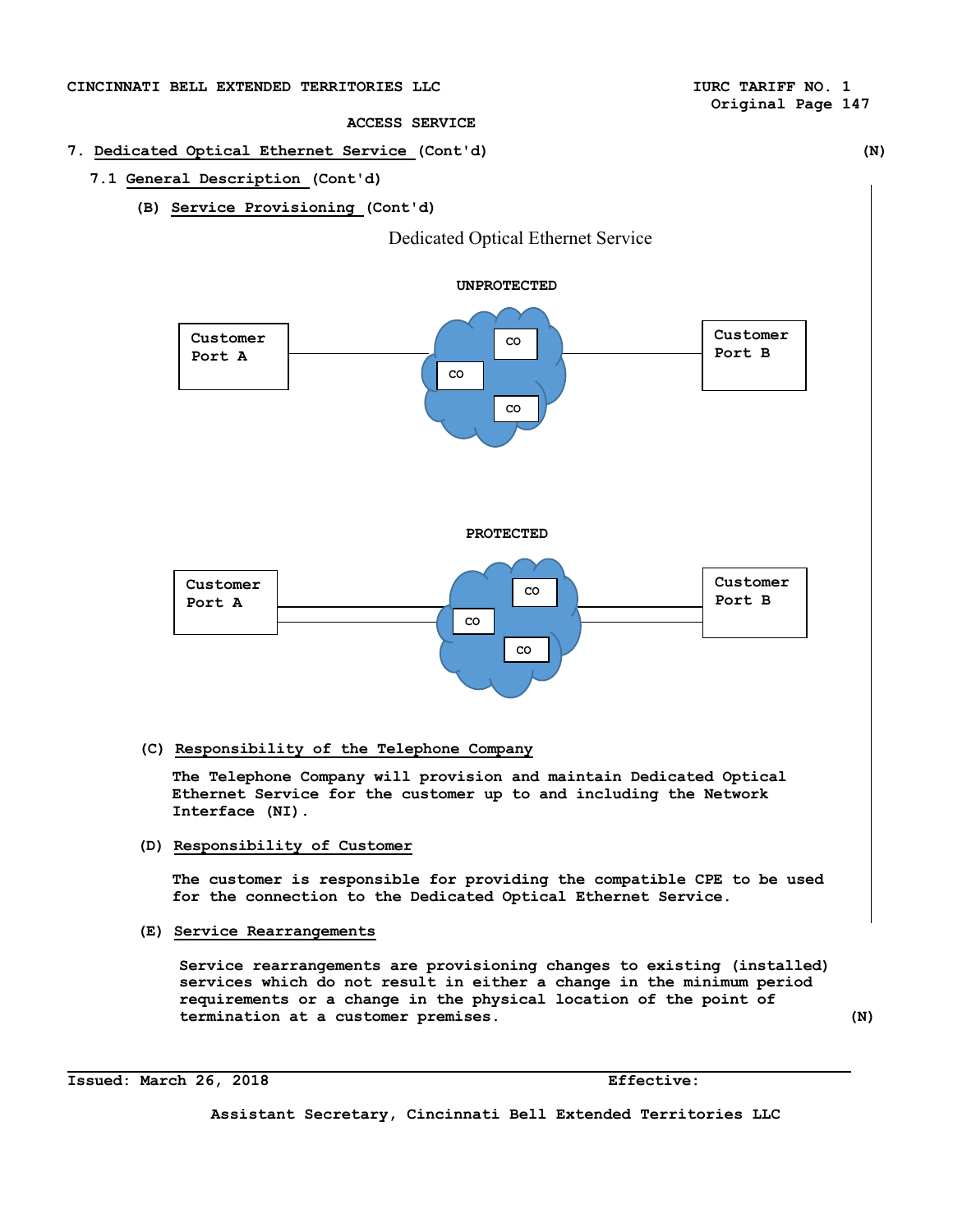## **7. Dedicated Optical Ethernet Service (Cont'd) (N)**

 **7.2 Route Diversity**

 **Customer has the option of purchasing route Diversity. There are 4 types:** 

- **(A) Diverse Route Same Central Office. Single entrance to the Customer premise.**
- **(B) Diverse Entrances Same Central Office. Separate entrances to the Customer premise.**
- **(C) Diverse Central Office Single entrance to the Customer premise.**
- **(D) Diverse Central Office Separate entrances to the Customer premise.**

#### **7.3 Rate Regulations**

#### **(A) Rate Elements**

 **There are two basic rate elements which apply to Dedicated Optical Ethernet Service. The Port/per circuit termination can be located at either a customer premises or the Telephone Company Central Office.**

**(1) Customer Premises Port/per circuit termination**

 **Provides for the termination of service at the customer's premises and presents the various selected ports to the customer. Applies per customer designated premises.** 

**(2) Central Office Port/per circuit termination**

 **Provides for the termination of service at a Telephone Company Serving Wire Center. Applies per Node at the Telephone Company Serving Wire Center.** (N)

**Issued: March 26, 2018 Effective:**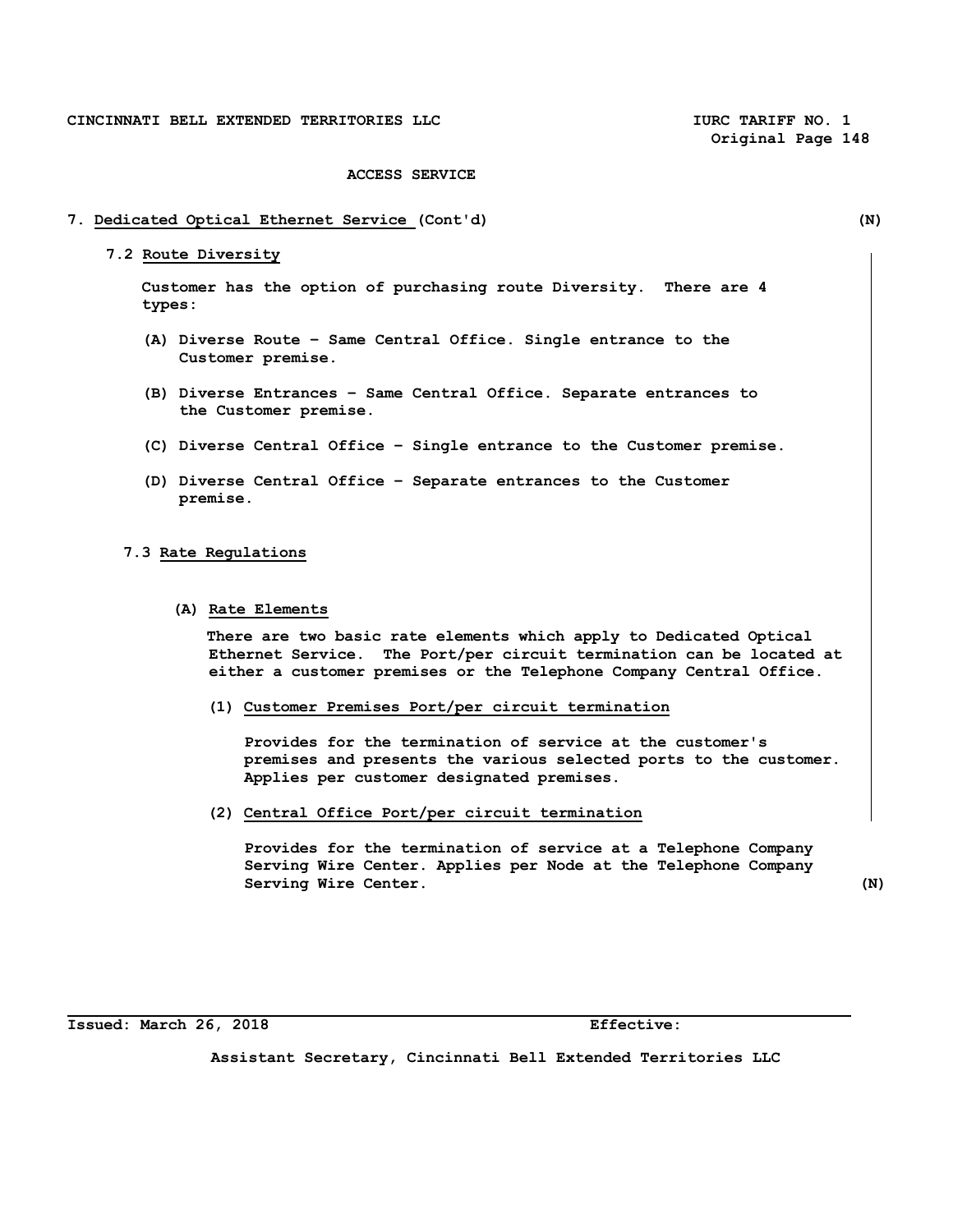#### **ACCESS SERVICE**

# **7. Dedicated Optical Ethernet Service (Cont'd) (N)**

- **7.3 Rate Regulations (Cont'd)**
	- **(B) Dedicated Optical Ethernet Connection Capacity**

**Dedicated Optical Ethernet Service offers the following port interfaces:**

- **Gigabit Ethernet a version of Ethernet that allows data transmission rates of 1 Gbps.**
- **10 Gigabit Ethernet- a version of Ethernet that allows data transmission rates of 10.7092 Gbps**
- **10 Gigabit Ethernet (WAN-PHY) a version of Ethernet that allows data transmission rates of 10.3125 Gbps with a WAN-PHY only interface.**
- **10 Gigabit Ethernet (LAN-PHY) a version of Ethernet that allows data transmission rates of 10.3125 Gbps with a LAN-PHY only interface.**
- **40 Gigabit Ethernet a version of Ethernet that allows data transmission rates of 40.12 Gbps.**
- **100 Gigabit Ethernet a version of Ethernet that allows data transmission rates of 103.125 Gbps. (N)**

**Issued: March 26, 2018 Effective:**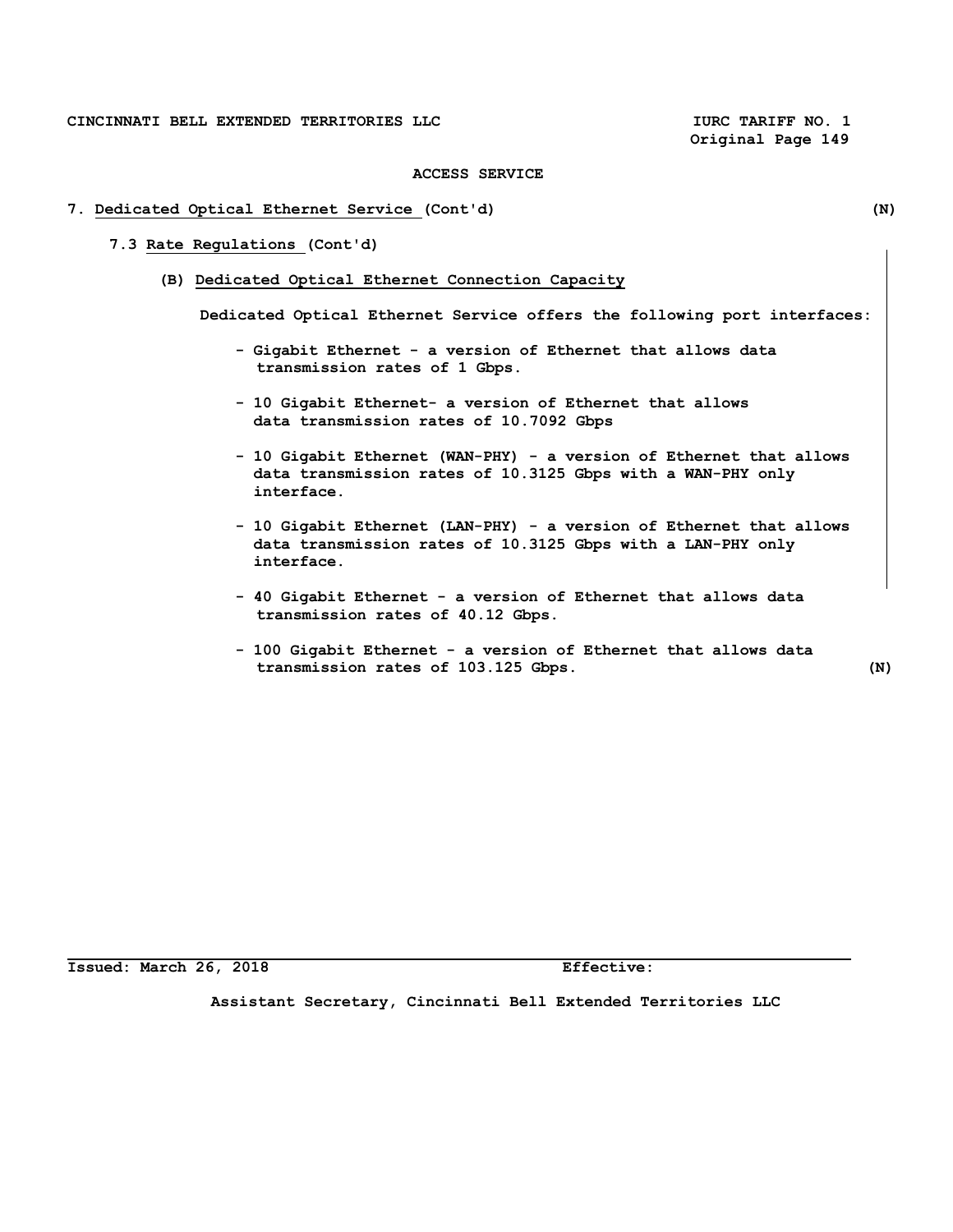#### **ACCESS SERVICE**

#### **7. Dedicated Optical Ethernet Service (Cont'd) (N)**

## **7.3 Rate Regulations (Cont'd)**

## **(C) Term Pricing Plan**

 **The rates and charges set forth for Dedicated Optical Ethernet Service provide for the furnishing of service where suitable facilities are available. Where special construction of facilities is necessary, special construction charges may apply.**

 **If Customer cancels, in whole or in part, any requested addition, rearrangement, relocation or other modification to Dedicated Optical Ethernet service prior to completion thereof, Customer will reimburse CBT for the actual expenses incurred by CBT in connection with such modification prior to CBT's receipt of notice of cancellation; provided, however, the amount of such reimbursement will not exceed the service, construction, installation, termination and other charges for which Customer would have otherwise been responsible.**

 **Dedicated Optical Ethernet Service is available for a minimum term of 12 months or under a term payment plan of 12, 24, 36, 48, 60, or 84 months. If a Customer terminates a service, without cause, prior to the expiration of the term, the Customer will pay to CBT a termination charge equal to all remaining amounts due or to become due, including but not limited to all monthly charges for which Customer would have been responsible if the Customer had not terminated prior to the end of the applicable 12, 24, 36, 48, or 60-month term payment plan as shown in Section 4.3.7.**

**If Customer removes one or more ports from service prior to the expiration of the term hereof, Customer will pay to CBT a termination charge equal to all monthly charges for such element(s) for which Customer would have been responsible had Customer not removed such port(s). (N)**

**Issued: March 26, 2018 Effective:**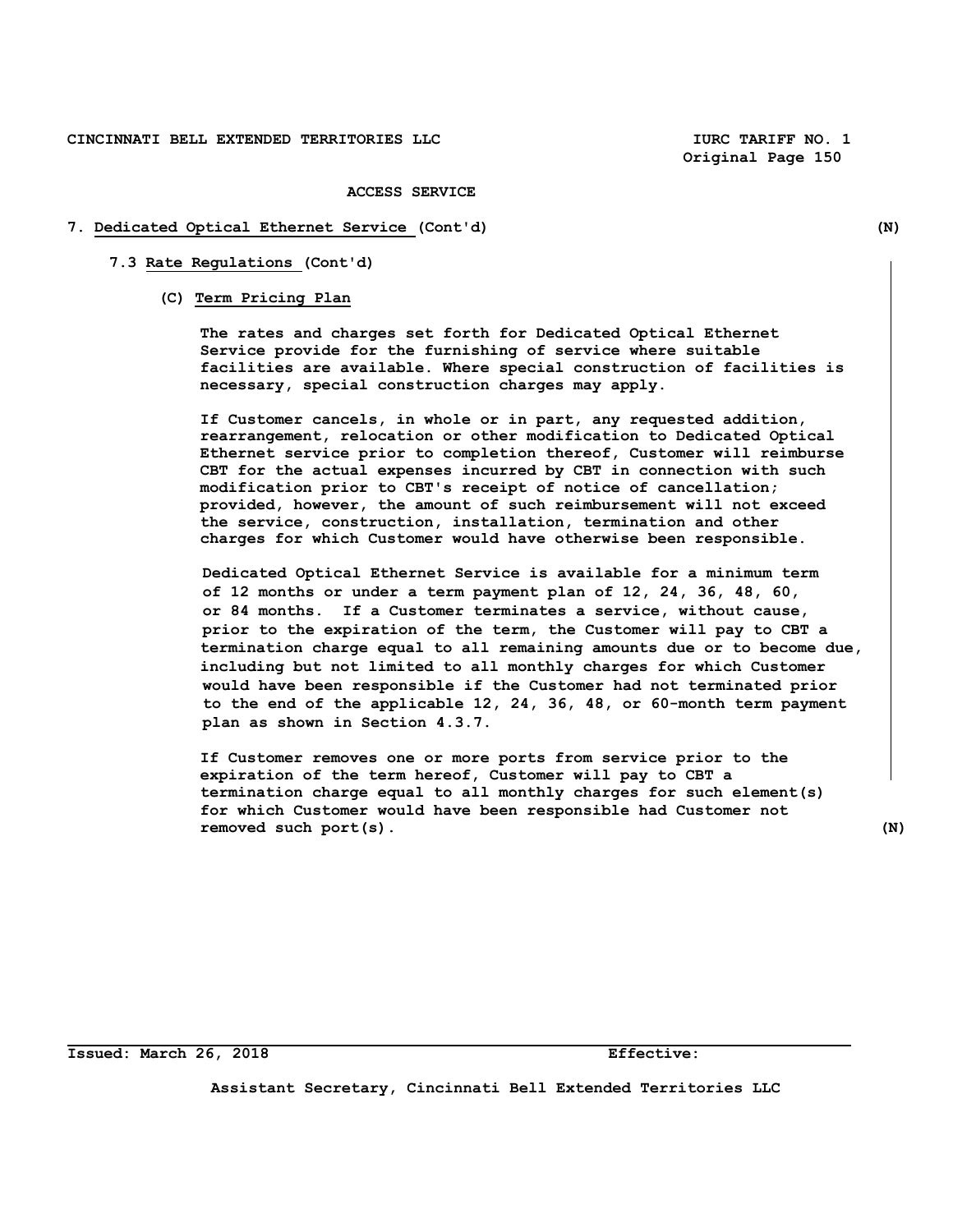#### **ACCESS SERVICE**

#### **7. Dedicated Optical Ethernet Service (Cont'd) (N)**

#### **7.3 Rate Regulations (Cont'd)**

 **(C) Term Pricing Plan (Cont'd)**

 **Upon completion of the term payment plan contract the customer may renew their contract at the current, tariffed rates. If customer does not renew their contract prior to the expiration date and does not select to discontinue Dedicated Optical Ethernet Service, CBT will furnish Dedicated Optical Ethernet Service to the Customer as specified in the contract on a month-to-month basis at the current, monthly tariffed rates (which will be subject to company initiated rate changes).** 

 **If customer elects a new term payment plan, prior to the expiration of their current contract, the monthly charges will be adjusted to the current tariffed rates in effect at the time of renewal. There will be no credits or refunds made to the Customer for payments made under the previous contract term, but nonrecurring charges will not be reapplied. If Customer reduces the number of ports in service, then termination charges will be applied for the removed service. Customer may not elect a term payment plan that is shorter than the remainder of the current term payment plan.** 

# **(D) Dedicated Optical Ethernet Service Expedite Charge**

 **When placing an Access Order for service(s) for which standard intervals exist, a customer may request a service date that is prior to the standard interval service date.** 

 **The customer may also request an earlier service date on a pending standard or negotiated interval Access Order. If the Telephone Company agrees to provide service on an expedited basis, subject to limitations of personnel and material, an Expedited Order Charge will apply.**

|                     | USOC                              | Rate       |     |
|---------------------|-----------------------------------|------------|-----|
| Expedite, per Order | $\overline{\phantom{a}}$<br>CX4KX | \$2,500.00 | (N) |

**Issued: March 26, 2018 Effective:**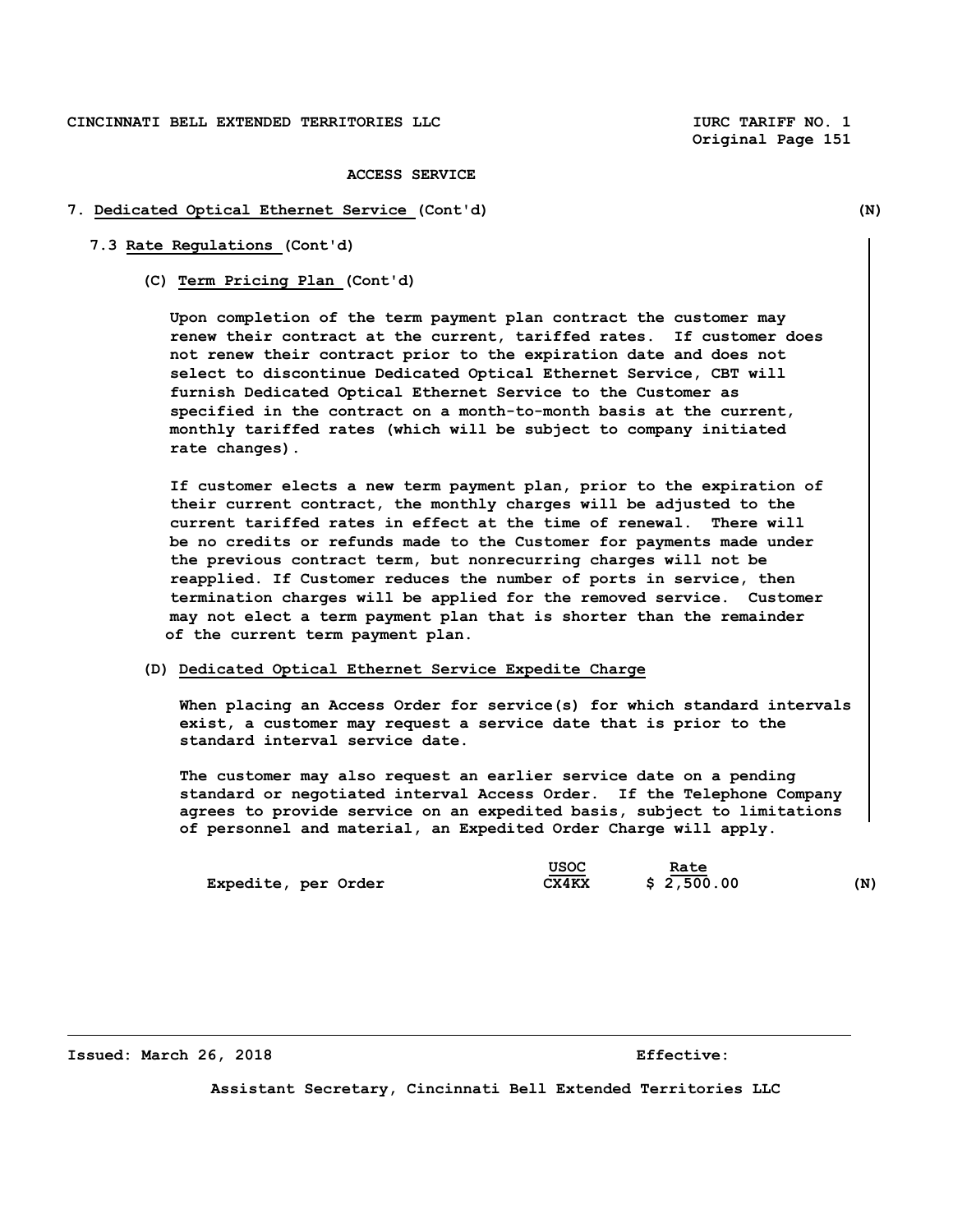# **7 Dedicated Optical Ethernet Service (Cont'd) (N)**

# **7.4 Rates and Charges**

**(A) Ports Point-to Point Service** 

 **Per Port/per circuit termination location**

| <b>USOC</b>       | 12 Month                     | 24 Month | 36 Month            | 48 Month  | 60 Month | 84 Month |
|-------------------|------------------------------|----------|---------------------|-----------|----------|----------|
| 1 Gbps Ethernet   |                              |          |                     |           |          |          |
|                   |                              |          |                     |           |          |          |
|                   | - protected channel          |          |                     |           |          |          |
| <b>LVZHA</b>      | 1,675.00                     | 1,650.00 | 1,625.00            | 1,605.00  | 1,580.00 | 1,500.00 |
|                   | - unprotected channel        |          |                     |           |          |          |
| LVZHB             | 837.50                       | 825.00   | 812.50              | 802.50    | 790.00   | 750.00   |
|                   | 10 Gbps Ethernet LAN/WAN-PHY |          |                     |           |          |          |
|                   | - protected channel          |          |                     |           |          |          |
| <b>LVZHC</b>      | 4,000.00                     | 3,800.00 | 3,500.00            | 3,300.00  | 3,000.00 | 2,500.00 |
|                   |                              |          |                     |           |          |          |
|                   | - unprotected channel        |          |                     |           |          |          |
| LVZHD             | 2,000.00                     | 1,900.00 | 1,750.00            | 1,650.00  | 1,500.00 | 1,250.00 |
|                   | 40 Gbps OC768 & OTU3/STM 256 |          |                     |           |          |          |
|                   | - protected channel          |          |                     |           |          |          |
| <b>LVZHE</b>      | 28,000.00 14,000.00          |          | 10,000.00           | 8,000.00  | 7,000.00 | 6,000.00 |
|                   |                              |          |                     |           |          |          |
|                   | - unprotected channel        |          |                     |           |          |          |
| LVZHF             | 14,000.00                    | 7,000.00 | 5,000.00            | 4,000.00  | 3,500.00 | 3,000.00 |
|                   |                              |          |                     |           |          |          |
| 100 Gbps Ethernet |                              |          |                     |           |          |          |
|                   | - protected channel          |          |                     |           |          |          |
| <b>LVZHG</b>      | 30,000.00                    |          | 16,000.00 12,000.00 | 10,000.00 | 9,000.00 | 8,000.00 |
|                   |                              |          |                     |           |          |          |
|                   | - unprotected channel        |          |                     |           |          |          |
| <b>LVZHH</b>      | 15,000.00                    | 8,000.00 | 6,000.00            | 5,000.00  | 4,500.00 | 4,000.00 |
|                   |                              |          |                     |           |          |          |

## **Issued: March 26, 2018 Effective:**